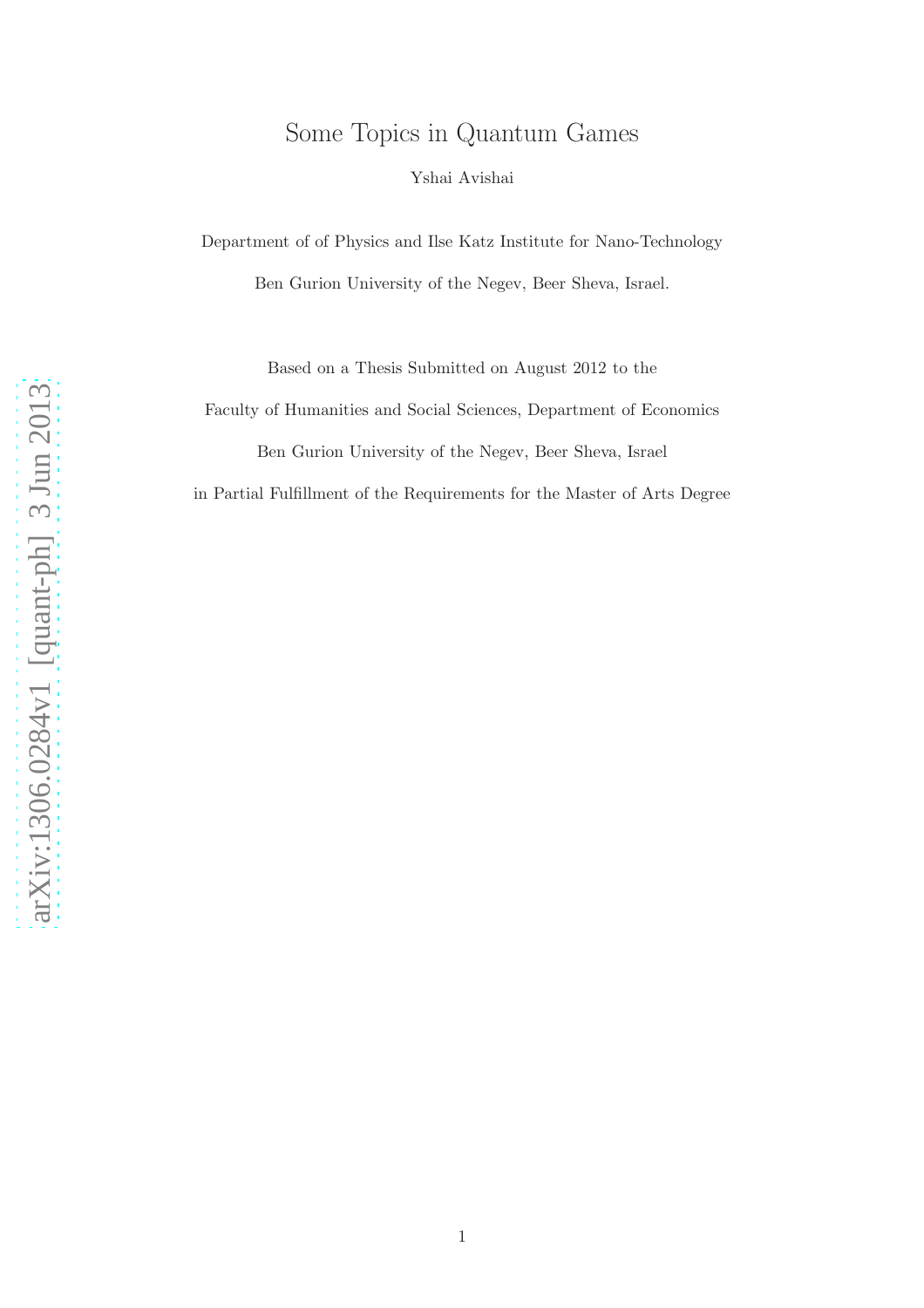#### abstract

This work concentrates on simultaneous move quantum games of two players. Quantum game theory models the behavior of strategic agents (players) with access to quantum tools for controlling their strategies. The simplest example is to envision a classical (ordinary) twoplayer two-strategies game  $G_C$  given in its normal form (a table of payoff functions, think of the prisoner dilemma) in which players communicate with a referee via a specific quantum protocol, and, motivated by this vision, construct a new game  $G_Q$  with greatly enlarged strategy spaces and a properly designed payoff system. The novel elements in this scheme consist of three axes. First, instead of the four possible positions (CC), (CD), (DC) and (DD) there is an infinitely continuous number of positions represented as different quantum mechanical states. Second, instead of the two-point strategy space of each player, there is an infinitely continuous number of new strategies (this should not be confused with mixed strategies). Third, the payoff system is entirely different, since it is based on extracting real numbers from a quantum states that is generically a vector of complex number. The fourth difference is apparently the most difficult to grasp, since it is a conceptually different structure that is peculiar to quantum mechanics and has no analog in standard (classical) game theory. This very subtle notion is called *quantum* entanglement. Its significance in game theory requires a non-trivial modification of one's mind and attitude toward game theory and choice of strategies. Quantum entanglement is not always easy to define and estimate, but in this work where the classical game  $G_C$  is simple enough, it can be (and will) be explicitly defined. Moreover, it is possible to define a certain continuous real parameter  $0 \le \gamma \le \pi/2$  such that for  $\gamma = 0$  there is no entanglement, while for  $\gamma = \pi/2$ entanglement is maximal.

Naturally, a substantial part of this work is devoted to settling of the mathematical and physical grounds for the topic of quantum games, including the definition of the four axes mentioned above, and the way in which a standard (classical) game can be modified to be a quantum game (I call it a quantization of a classical game). The connection between game theory and information science is briefly explained. While the four positions of the classical game are formulated in terms of bits, the myriad of positions of the quantum game are formulated in terms of quantum bits. While the two strategies of the classical game are represented by a couple of simple  $2 \times 2$ matrices, the strategies of a player in the quantum game are represented by an infinite number of complex unitary  $2 \times 2$  matrices with unit determinant. The notion of entanglement is explained and exemplified and the parameter controlling it is introduced. The quantum game is formally defined and the notion of pure strategy Nash equilibrium is defined.

With these tools at, it is possible to investigate some important issues like existence of pure strat-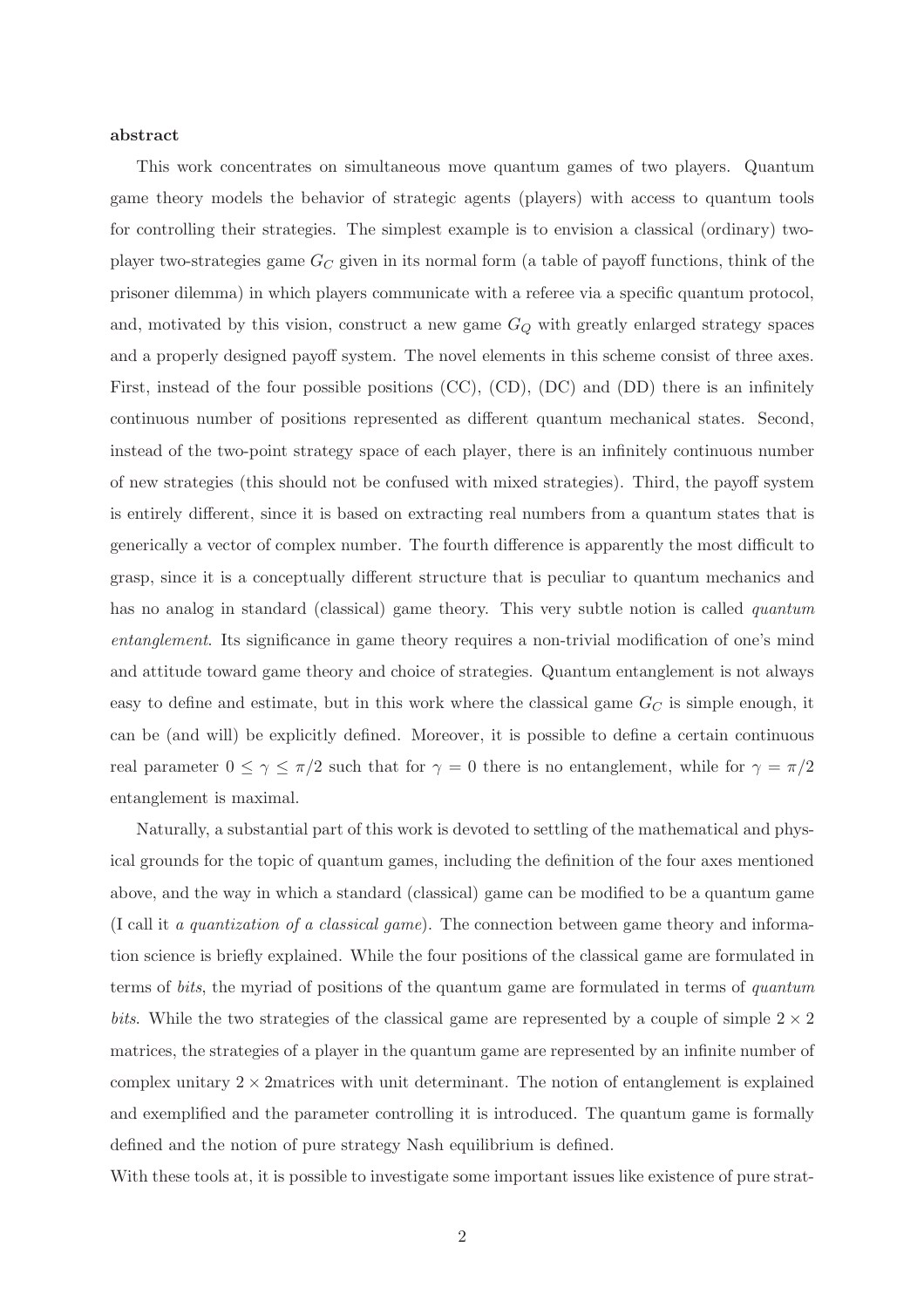egy Nash equilibrium and its relation with the degree of entanglement. The main achievement of this work are as follows:

- 1. Construction of a numerical algorithm based on the method of best response functions, designed to search for pure strategy Nash equilibrium in quantum games. The formalism is based on the discretization of a continuous variable into a mesh of points, and can be applied to quantum games that are built upon two-players two-decisions classical games. based on the method of best response functions
- 2. Application of this algorithm to study the question of how the existence of pure strategy Nash equilibrium is related to the degree of entanglement (specified by the parameter  $\gamma$  mentioned above). It has been proved (and I prove it here directly) that when the classical game  $G_C$  has a pure strategy Nash equilibrium that is not Pareto efficient, then the quantum game  $G_Q$  with maximal entanglement  $(\gamma = \pi/2)$  has no pure strategy Nash equilibrium. By studying a non-symmetric prisoner dilemma game, I find that there is a critical value  $0 < \gamma_c < \pi/2$  such that for  $\gamma < \gamma_c$  there is a pure strategy Nash equilibrium and for  $\gamma \geq \gamma_c$  the is not. The behavior of the two payoffs as function of  $\gamma$  start at that of the classical ones at  $(D, D)$  and approach the cooperative classical ones at  $(C, C)$ .
- 3. Bayesian quantum games are defined, and it is shown that under certain conditions, there is a pure strategy Nash equilibrium in such games even when entanglement is maximal.
- 4. The basic ingredients of a quantum game based on a two-players three decisions classical games. This requires the definition of trits (instead of bits) and quantum trits (instead of quantum bits). It is shown that in this quantum game, there is no classical commensurability in the sense that the classical strategies are not obtained as a special case of the quantum strategies.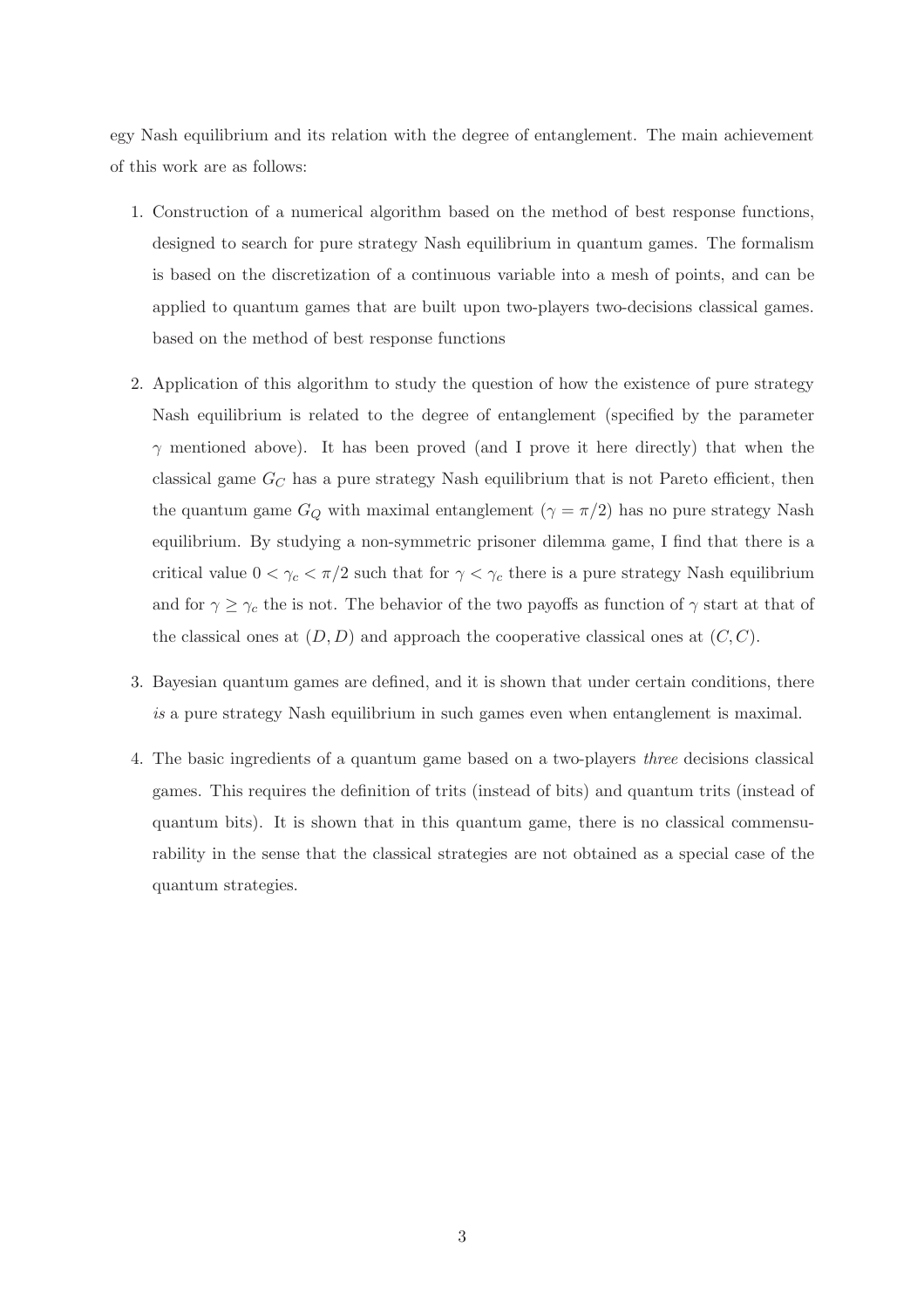## 1 Intoduction

<span id="page-3-0"></span>This introductory Section contains the following parts: 1) A prolog that specifies the arena of the thesis and sets the relevant scientific framework in which the research it is carried out. 2) An acknowledgment expressing my gratitudes to my supervisor and for all those who helped me passing an enjoyable period in the department of Economics at BGU. 3) An abstract with a list of novel results achieved in this work. 4) A background that surveys the history and prospects of the topics discussed in this work. 5) Content of the following Sections of the thesis.

#### 1.1 Prolog

This manuscript is based on the MA thesis written by the author under the supervision of professor Oscar Volij, as partial fulfillment of academic duties toward achieving second degree in Economics in the Department of Economics at Ben Gurion University. The subject matter is focused on the topic of quantum games, an emergent sub-discipline of physics and mathematics. It has been developed rapidly during the last fifteen years, together with other similar fields, in particular quantum information to which it is intimately related. Even before being acquainted with the topic of quantum games the reader might wonder (and justly so) what is the relation between quantum games and Economics . This research will not touch upon this interface, but numerous references relating quantum games and Economics will be mentioned. Similar questions arose in relation to the amalgamation of quantum mechanics and information science. If information is stored in our hard disk in bits, what has quantum mechanics to do with that? But in 1997 it was shown by Shor that by using quantum bits instead of bits, some problems that require a huge amount of time to be solved on ordinary computers could be solved in much shorter time using quantum computers. It was also shown that quantum computers can break secret codes in a shorter time than ordinary computers do, and that might affect our everyday life as for example, breaking our credit card security codes or affecting the crime of counterfeit money. Game theory is closely related with information science because taking a decision (like confess or don't confess in the prisoner dilemma game) is exactly like determining the state of a bit, 0 or 1. Following the crucial role of game theory in Economics, and the intimate relation between game theory and information science, it is then reasonable to speculate that the dramatic impetus achieved in information science due to its combination with quantum mechanics might repeat itself in the application of quantum game theory in Economics.

As I stressed at the onset, the present work focuses on some aspects of quantum game theory, especially, quantum games based on simultaneous games with two players and two or three point strategic space for each player. The main effort is directed on the elucidation of pure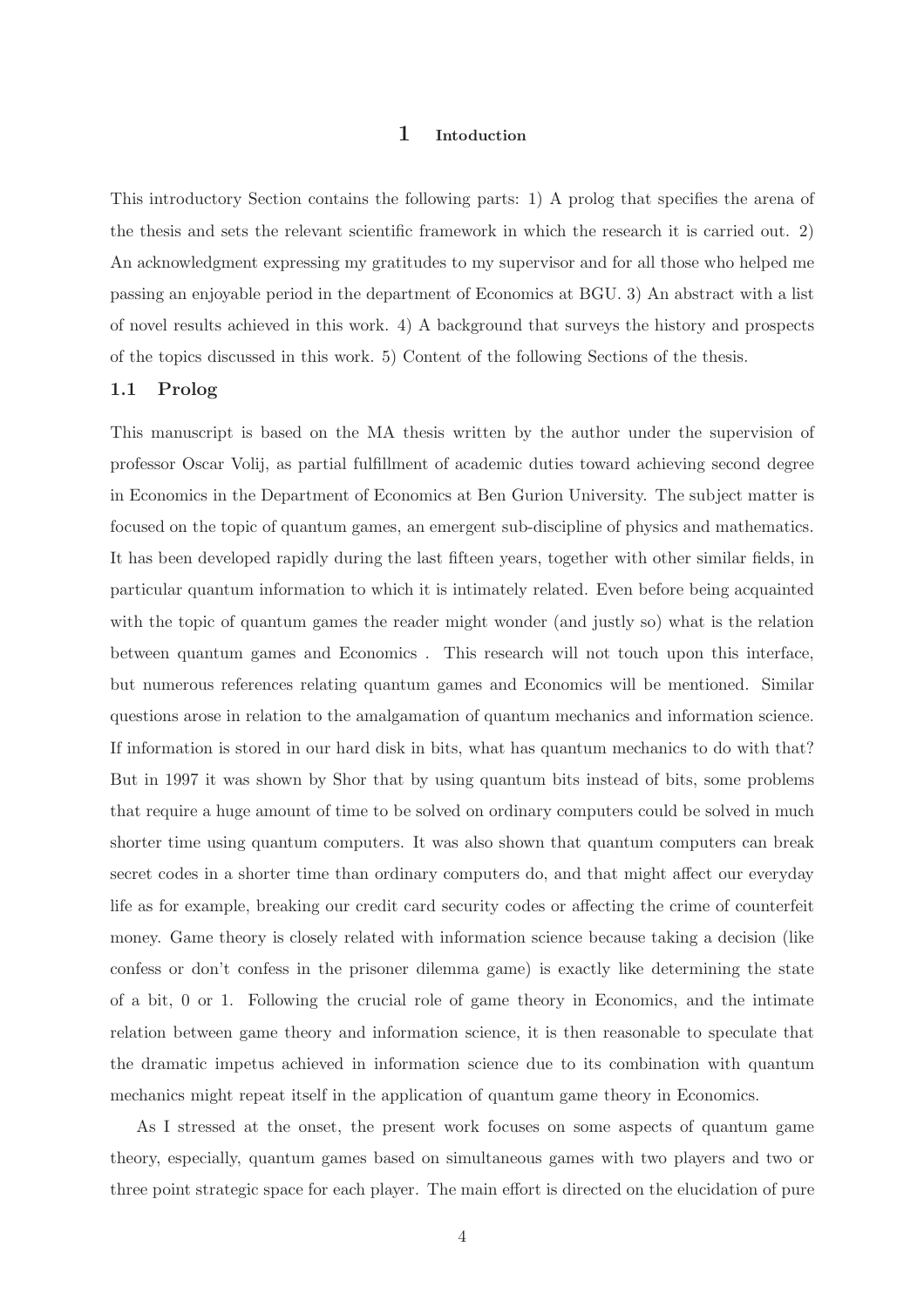strategy Nash equilibria in quantum games with full information and in games with incomplete information (Bayesian games). I do not touch the topic of the interface between quantum games and economics, since this aspect is still in a very preliminary stage.

Understanding the topics covered in this work requires a modest knowledge of mathematics and the basic ingredients of quantum mechanics. Yet, the writing style is not mathematically oriented. Bearing in mind that the target audience is mathematically oriented economists, I tried my best to explain and clarify every topic that appears to be unfamiliar to non-experts. It seems to me that mathematically oriented economists will encounter no problem in handling this material. The new themes required beyond the central topics of mathematics used in economic science include complex numbers, vector fields, matrix algebra, group theory, finite dimensional Hilbert space and a tip of the iceberg of quantum mechanics. But all these topics are required on an elementary level, and are covered in the pertinent appendices.

## 1.2 Background

There are four scientific disciplines that seem to be intimately related. Economics, Quantum Mechanics, Information Science and Game Theory. The order of appearance in the above list is chronological. The birth of Economics as an established scientific discipline is about two hundred years old. Quantum mechanics has been initiated more than hundred years ago by Erwin Schrödinger, Werner Heisenberg, Niels Bohr, Max Born, Wolfgang Pauli, Paul Dirac and others. It has been established as the ultimate physical theory of Nature. The Theory of Information has been developed by Claude Elwood Shanon in 1949 [\[1\]](#page-94-0), and Game Theory has been developed by John Nash in 1951[\[2\]](#page-94-1).

The first connection between two of these four disciplines has been discovered in 1953 when the science of game theory and its role in Economics has been established by von Newmann and Morgenstern [\[3\]](#page-94-2) (Incidentally, von Newmann laid the mathematical foundations of quantum mechanics in the early fifties). Almost half a century later, in 1997, the relevance of quantum mechanics for information was established[\[4\]](#page-94-3) and that marked the birth of a new science, called quantum information.

These facts invite two fundamental questions: 1) Is quantum mechanics relevant for game theory? That is, can one speak of quantum games where the players use the concepts of quantum mechanics in order to design their strategies and payoff schemes? 2) If the answer is positive, is the concept of quantum game relevant for Economics?

The answer to the first question is evidently positive. In the last two and a half decades, the theory of quantum games has emerged as a new discipline in mathematics and physics and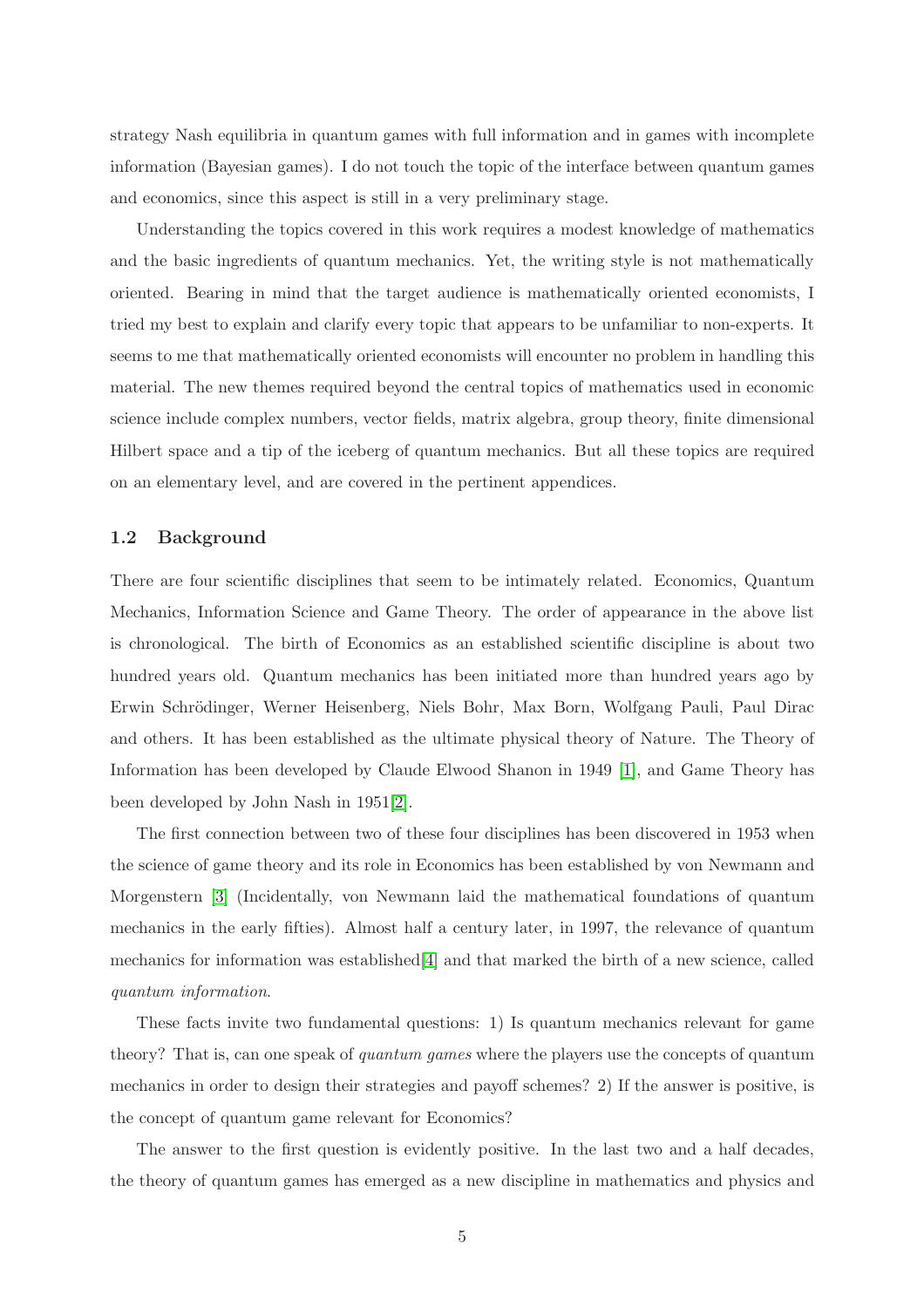attracts the attention of many scientists. Pioneering works before the turn of the century include Refs. [\[5,](#page-94-4) [6,](#page-94-5) [7,](#page-94-6) [8\]](#page-94-7). The present work is inspired by some works published after the turn of the century that developed the concept of quantum games that are based on standard (classical) games albeit with quantum strategies and a referee that imposes an entanglement[\[9,](#page-94-8) [10,](#page-94-9) [11,](#page-94-10) [12,](#page-94-11) [13,](#page-94-12) [14\]](#page-94-13) and others. Quantum game theory combines game theory, that is, the mathematical formulation of competitions and conflicts, with the physical nature of quantum information.

The question why game theory can be interesting and what it adds to classical game theory was addressed in some of the references listed above. Some of the reasons are:

- 1. The role of probability in quantum mechanics is rather fundamental. Since classical games also use the concept of probability, the interface between classical and quantum game theory promises to be conceptually rich.
- 2. Since quantum mechanics is the theory of Nature, it must show up also in people mind when they communicate with each other.
- 3. Searching for quantum strategies in quantum game may lead to new quantum algorithms designed to solve complicated problems in polynomial time.

The answer to the second question, the relevance of quantum game to economics is less deterministic. Numerous works were published on this interface[\[15\]](#page-94-14) and they give stimulus for further investigations. I feel however that this topics is still at a very early stage and requires a lot of new ideas and breakthroughs before it can be established as a sound scientific discipline.

As I have already indicated, the present thesis rests within the arena of quantum games and does not touch the interface between quantum games and economics. Its main achievement is the suggestion and the testing of a numerical method based on best response functions in the quantum game for searching pure strategy Nash equilibria.

#### 1.3 Content of Sections

• In Section [2](#page-6-0) we cast the classical 2-player 2-strategies game in the language of classical information. Using the prisoner dilemma game as a guiding example we present the four positions on the game table  $(C,C),(C,D),(D,C)$  and  $(D,D)$  as two bit states  $(0,0),(0,1),(1,0)$ and (1,1) and define the classical strategies as operations on bits, that is known in the theory of information as classical gates. At the end of this Section we briefly discuss the information theory representation of 2-player three strategies classical games.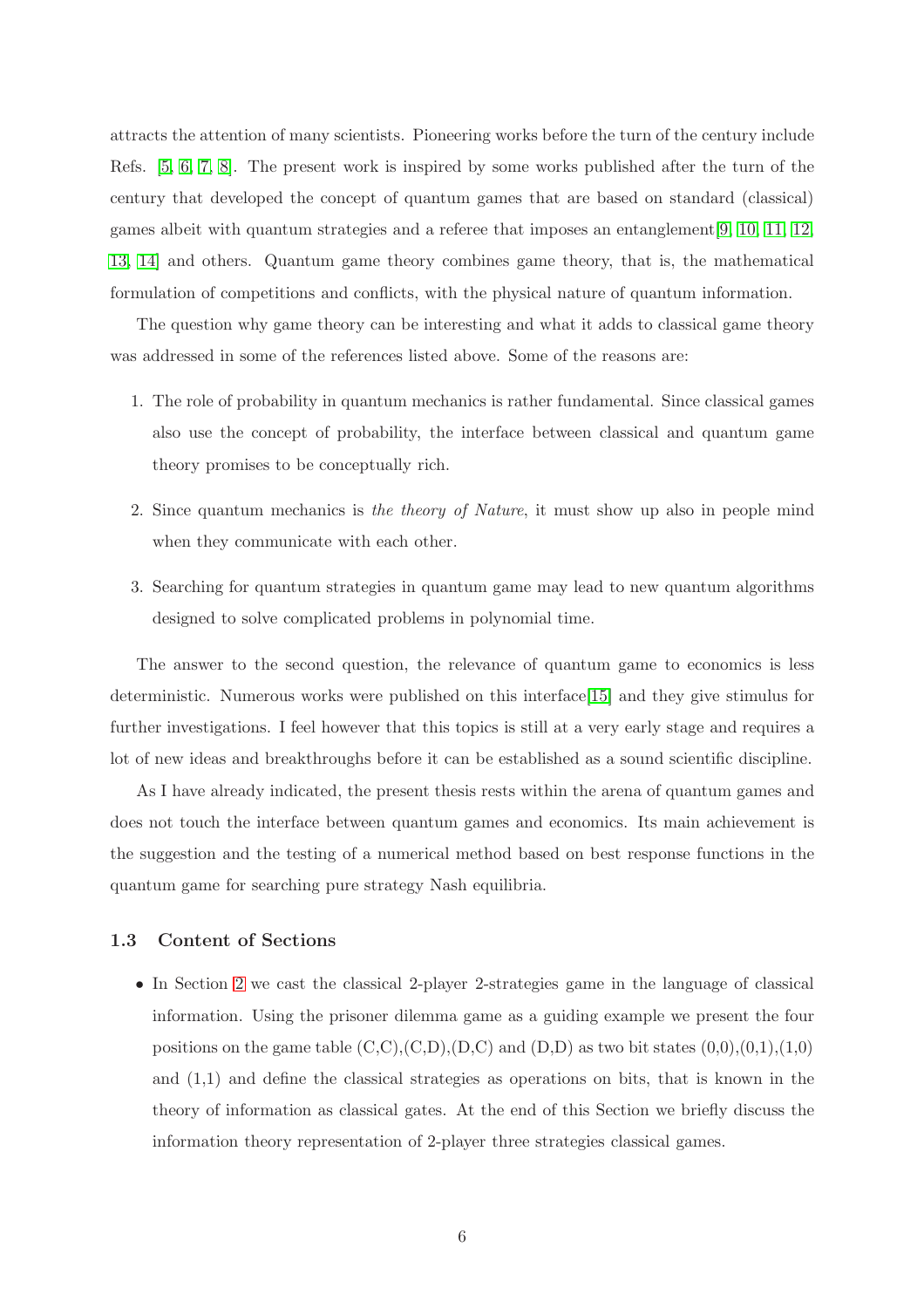- In Section [3](#page-11-0) All the quantum mechanical tools necessary for the conduction of a quantum game are introduced. These include a very short introduction to the concept of Hilbert space (discussed in more details in Section [7\)](#page-56-0), followed by the definition of quantum bits, that is the fundamental unit of quantum information. Then the quantum strategies of the players are defined as unitary  $2 \times 2$  complex matrices with unit determinant. The quantum states of a two players in a quantum game are then defined, and their relation to the two qubit states is clarified. This leads us to the basic concept of entanglement and entanglement operators J that play a crucial role in the protocol of the quantum game. In addition, the concept of partial entanglement is explained (as it will be used in Section [5\)](#page-32-0).
- Section [4](#page-21-0) is devoted to the definition of the quantum game, and its planning and conduction culminated in Fig. [3.](#page-25-0) The concept of pure strategy Nash equilibrium or a quantum game is defined and its relation to the degree of entanglement is explained.
- In Section [5](#page-32-0) we introduce our numerical formalism to construct the best response functions and to search for pure strategy Nash equilibrium by identifying the intersections of the best response functions. The method is then used on a specific game and the relation between the payoffs and the degree of entanglement is clarified.
- In Section [6](#page-40-0) we briefly discuss more advanced topics such as Bayesian quantum games, mixed strategies, quaternionic formulation of quantum games and quantum games based on two-players three decision classical games. These requires the introduction of quantum trits (qutrits) and the definition of strategies as  $3 \times 3$  complex unitary matrices with unit determinant.
- Finally, in Section [7](#page-56-0) we collect the minimum necessary mathematical apparatus in a few appendices, including complex numbers, linear vector spaces, matrices, elements of group theory, introduction to Hilbert soace and, eventually, the basic concepts of quantum mechanics.

# 2 Information Theoretic Language for Classical Games

<span id="page-6-0"></span>The standard notion of games as appears in the literature will be referred to as a **classical games**, to distinguish it from the notion of quantum games that is the subject of this work. In the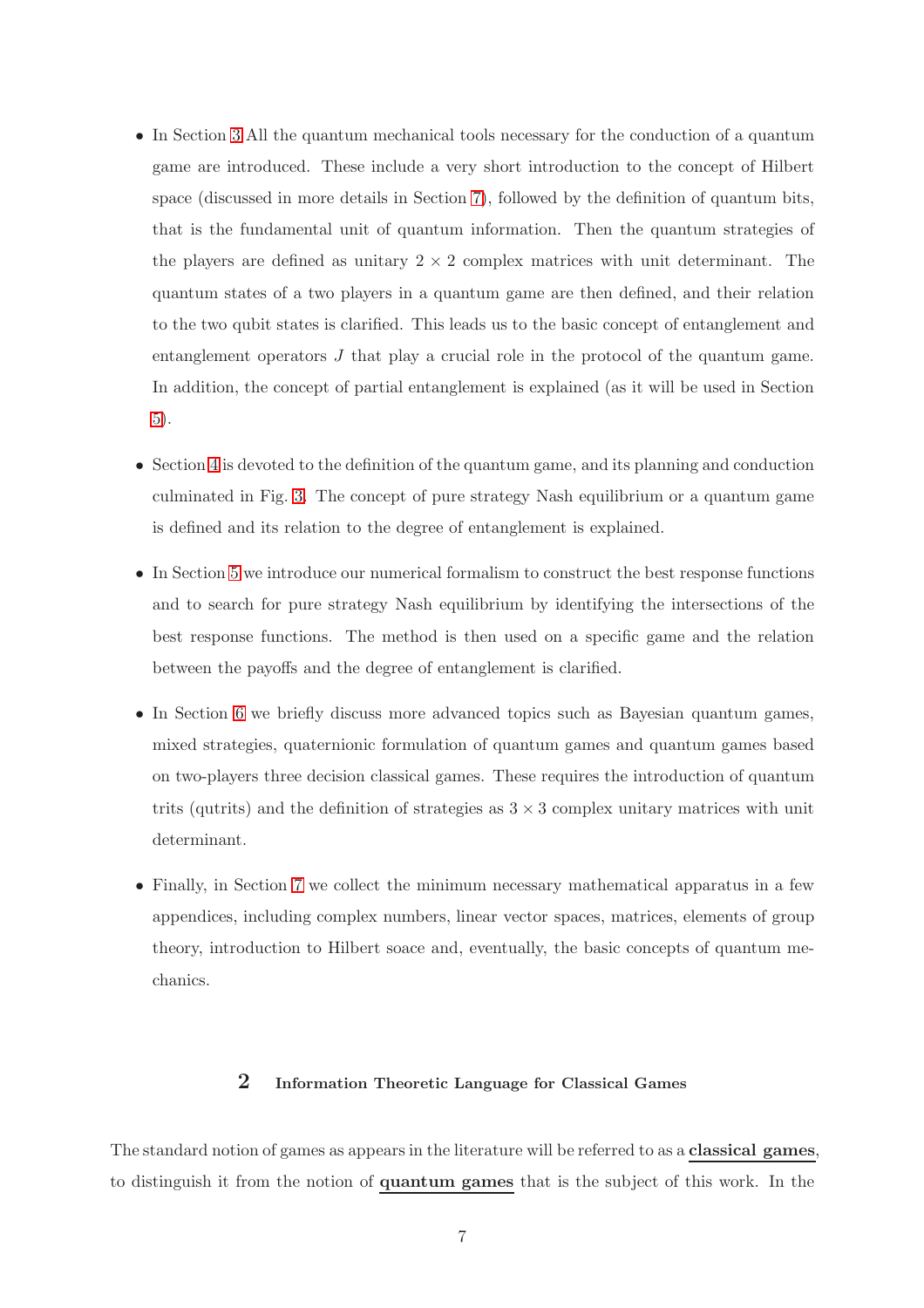present Section we will use the language of information theory in the description of simultaneous classical games. Usually these games will be represented in their normal form (a payoff table). Except for the language used, nothing is new here.

### 2.1 Two Players - Two Decisions Games: Bits

Consider a two player game with pure strategy such as the prisoner dilemma, given below in Eq. [\(8\)](#page-9-0). The formal definition is,

<span id="page-7-1"></span>
$$
\Gamma = \langle N = \{1, 2\}, A_i = \{C, D\}, u_i : A_1 \times A_2 \to \mathbb{R} \rangle.
$$
 (1)

Each player can choose between two strategies  $C$  and  $D$  for Confess or Don't Confess. Let us modify the presentation of the game just a little bit in order to adapt it to the nomenclature of quantum games. When the two prisoners appear before the judge, he tells them that he assumes that they both confess and let them decide whether to change their position or leave it at C. This modification does not affect the conduction of the game. The only change is that instead of choosing C or D as strategy, the strategy to be chosen by each player is either to replace  $C$ by D or leave it C as it is. Of course, if the judge would tell the prisoner that he assumes that prisoner 1 confesses and prisoner 2 does not, then the strategies will be different, but again, each one's strategy space has the two points { Don't replace, Replace }.

Now let us use different notations than C and D say 0 and 1. This has nothing to do with the numbers 0 and 1, they just stand for the two different symbols. We can equally consider two colors, red and blue. Such two symbols form a bit. We thus have:

Definition: A bit is an object that can have two different states.

A bit is the basic ingredient of information science and is used ubiquitously in numerous information devices such as hard disks, transmission lines and other information storage devices. There are several notations used in information theory to denote the two states of a bit. The simplest one is just to say that the bit state is 0 or 1. But this notation is inconvenient when it is required to perform some operation on bits like replace or don't replace. A more informative description is to consider bit states as two dimensional vectors (see below). Yet a third notation that anticipates the formulation of quantum games is to denote the two states of a bit as  $|0\rangle$  and  $|1\rangle$ . This ket notation might look strange at first glance but it proves very useful in analyzing quantum games. In summary we have,

<span id="page-7-0"></span>bit state 
$$
0 = \begin{pmatrix} 1 \\ 0 \end{pmatrix} = |0\rangle
$$
, bit state  $1 = \begin{pmatrix} 0 \\ 1 \end{pmatrix} = |1\rangle$ . (2)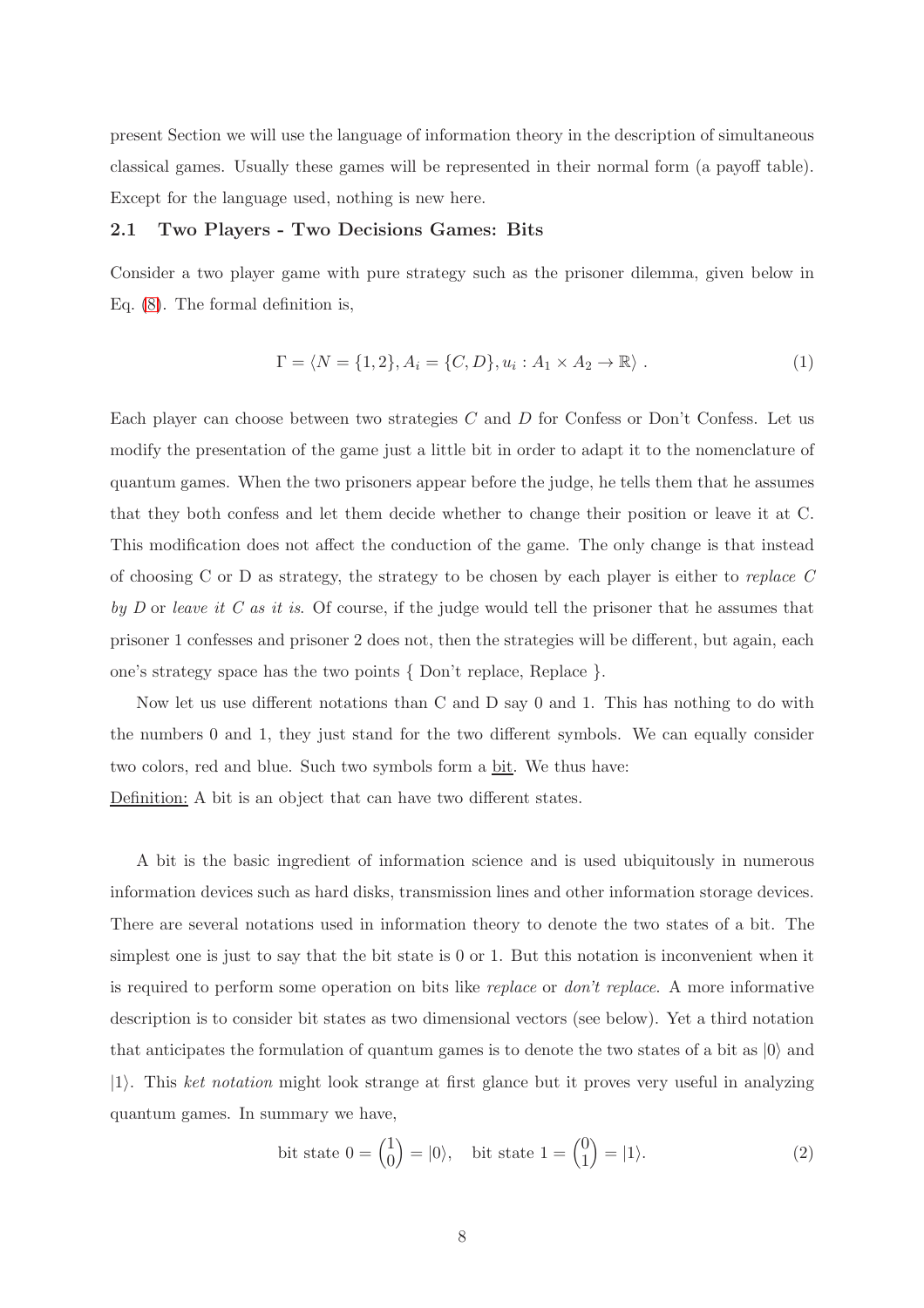#### 2.1.1 Two Bit States

Looking at the game table in Eq. [\(8\)](#page-9-0), the prisoner dilemma game table has four squares marked by  $(C, C), (C, D), (D, C),$  and  $(D, D)$ . In our modified language, any square in the game table is called a two-bit state, because each player knows what is his bit value in this square. The corresponding four two-bit states are denoted as  $(0,0),(0,1),(1,0),(1,1)$ . In this notation (exactly as in the former notation with C and D) it is understood that the first symbol (from the left) belongs to player 1 and the second belongs to player 2.

Thus, in our language, when the prisoners appear before the judge he tells them "your twobit state at the moment is (0,0) and now I ask anyone to decide whether to replace his bit value from 0 to 1 or leave it as it is". As for the single bit states that have several equivalent notations specified in Eq. [\(2\)](#page-7-0), two bit states have also several different notations. In the vector notation of Eq. [\(2\)](#page-7-0) the four two-bit states listed above are obtained as outer products of the two bits

<span id="page-8-0"></span>
$$
\begin{pmatrix} 1 \\ 0 \end{pmatrix} \otimes \begin{pmatrix} 1 \\ 0 \end{pmatrix} = \begin{pmatrix} 1 \\ 0 \\ 0 \end{pmatrix}, \quad \begin{pmatrix} 1 \\ 0 \end{pmatrix} \otimes \begin{pmatrix} 0 \\ 1 \end{pmatrix} = \begin{pmatrix} 0 \\ 1 \\ 0 \end{pmatrix}, \quad \begin{pmatrix} 0 \\ 1 \end{pmatrix} \otimes \begin{pmatrix} 1 \\ 0 \end{pmatrix} = \begin{pmatrix} 0 \\ 0 \\ 1 \end{pmatrix} \otimes \begin{pmatrix} 0 \\ 1 \end{pmatrix} = \begin{pmatrix} 0 \\ 0 \\ 1 \end{pmatrix} . \quad (3)
$$

Again, it is understood that the bit composing the left factor in the outer product belongs to player 1 (the column player) and the the right factor in the outer product belongs to player 2 (the row player). Generalization to n players two-decision games is straightforward. A set of  $n$ bits can exist in one of  $2^n$  different configurations and described by a vector of length  $2^n$  where only one component is 1, all the others being 0.

Ket notation for two bit states: The vector notation of Eq. [\(3\)](#page-8-0) requires a great deal of page space, a problem that can be avoided by using the ket notation. In this framework, the four two-bit states are respectively denoted as (see the comment after after Eq. [\(3\)](#page-8-0)),

<span id="page-8-1"></span>
$$
|0\rangle \otimes |0\rangle = |00\rangle, \quad |0\rangle \otimes |1\rangle = |01\rangle, \quad |1\rangle \otimes |0\rangle = |10\rangle, \quad |1\rangle \otimes |1\rangle = |11\rangle. \tag{4}
$$

For example, in the prisoner dilemma game, these four states correspond respectively to  $(C, C), (C, D), (D, C), (D, D).$ 

#### 2.1.2 Classical Strategy as an Operation on Bits

Now we come to the description of the classical strategies (replace or do not replace) using our information theoretic language. Since we have agreed to represent bits as two components vectors, execution of operation of each player on his own bit (replace or do not replace) is represented by a  $2 \times 2$  real matrix. In classical information theory, operations on bits are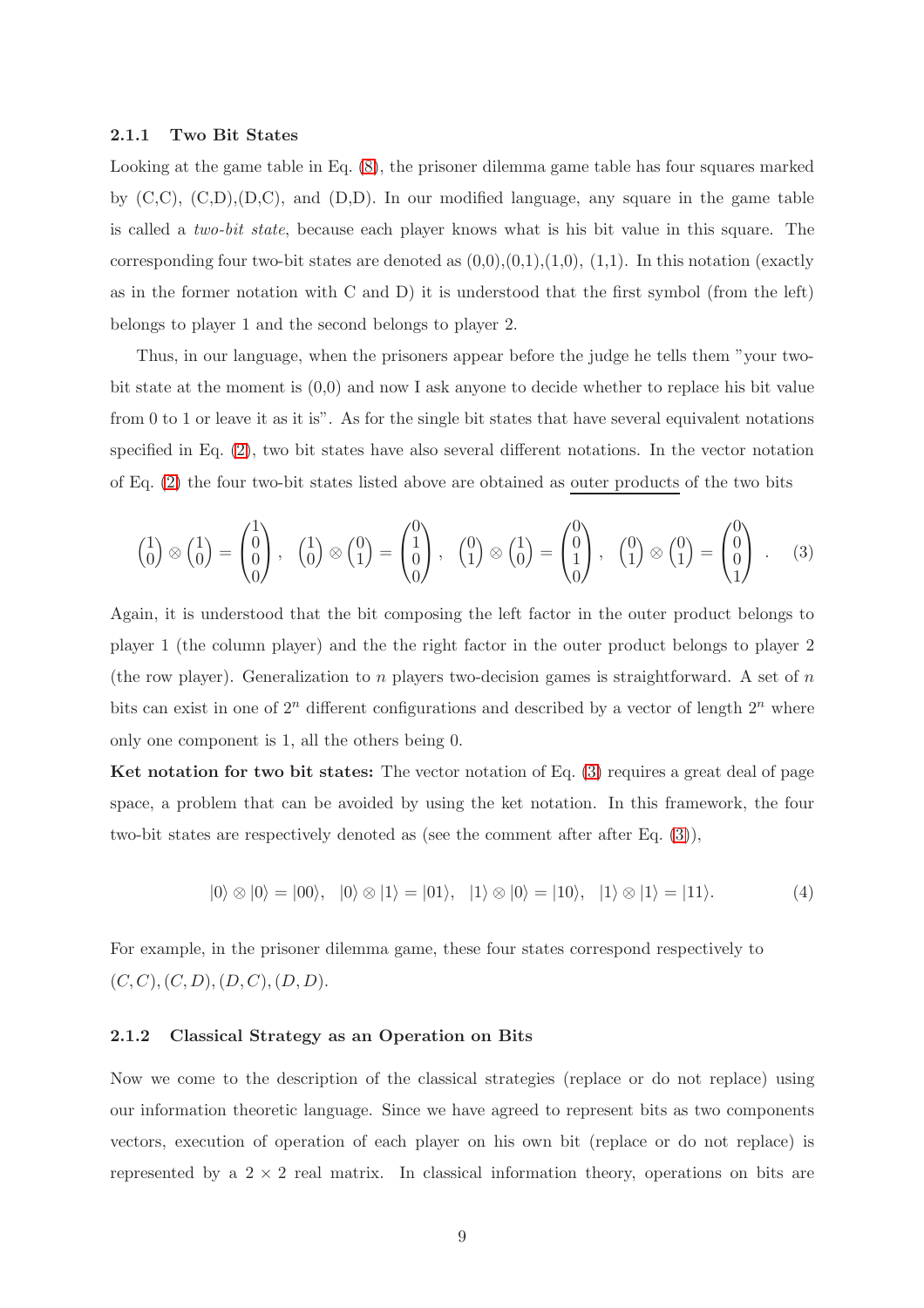referred to as gates. Here we will be concerned with the two simplest operations performed on bits changing them from one configuration to another. An operation on a bit state that results in the same bit state is accomplished by the unit  $2 \times 2$  matrices  $\mathbf{1} = \begin{pmatrix} 1 & 0 \\ 0 & 1 \end{pmatrix}$ . An operation on a bit state that results in the other bit state is accomplished by a  $2 \times 2$  matrix denoted as  $Y \equiv \begin{pmatrix} 0 & 1 \\ -1 & 0 \end{pmatrix}$ .

An important notational comment: The  $-1$  in the matrix Y is designed to guarantee that  $det[Y]=1$ , in analogy with the strategies of the quantum game to be defined in the following Sections. As far as the classical game is concerned, this sign has no meaning, because a bit state  $|0\rangle$  or  $|1\rangle$  is not a number, it is just a symbol. So that we can agree that for classical games, the vectors  $\binom{1}{0}$  $_{0}^{1}$  and  $_{0}^{(-1)}$  represent the *same* bit,  $|0\rangle$  and the vectors  $_{1}^{(0)}$  $\binom{0}{1}$  and  $\binom{0}{-1}$  $\begin{pmatrix} 0 \\ -1 \end{pmatrix}$ represent the *same* bit,  $|1\rangle$ 

<span id="page-9-2"></span>
$$
\begin{pmatrix} 1 & 0 \ 0 & 1 \end{pmatrix} \begin{pmatrix} 1 \ 0 \end{pmatrix} = \begin{pmatrix} 1 \ 0 \end{pmatrix}, \quad \begin{pmatrix} 1 & 0 \ 0 & 1 \end{pmatrix} \begin{pmatrix} 0 \ 1 \end{pmatrix} = \begin{pmatrix} 0 \ 1 \end{pmatrix}, \quad \begin{pmatrix} 0 & 1 \ -1 & 0 \end{pmatrix} \begin{pmatrix} 1 \ 0 \end{pmatrix} = \begin{pmatrix} 1 \ 0 \end{pmatrix} \begin{pmatrix} 0 \ 1 \end{pmatrix} = \begin{pmatrix} 1 \ 0 \end{pmatrix}.
$$
\n(5)

Written in ket notation we have,

<span id="page-9-3"></span><span id="page-9-1"></span>
$$
1|0\rangle = |0\rangle, \quad 1|1\rangle = |1\rangle, \quad Y|0\rangle = |1\rangle, \quad Y|1\rangle = |0\rangle. \tag{6}
$$

In the present language, the two strategies of each player are the two  $2 \times 2$  matrices 1 and Y and the four elements of  $A_1 \times A_2$  are the four  $4 \times 4$  matrices,  $1 \otimes 1$ ,  $1 \otimes Y$ ,  $Y \otimes 1$ ,  $Y \otimes Y$ . (7)

In this notation, following the comment after Eq. [\(3\)](#page-8-0), the left factor in the outer product is executed by player 1 (the column player) on his bit, while the right factor in the outer product is executed by player 2 (the row player). In matrix notation each operator listed in Eq. [\(7\)](#page-9-1) acts on a four component vector as listed in Eq. [\(3\)](#page-8-0).

Example: Consider the classical prisoner dilemma with the normal form,

| isone |  |
|-------|--|
|       |  |

<span id="page-9-0"></span>

|                     |      | 1(C)    |         |  |
|---------------------|------|---------|---------|--|
| Prisoner 2   $1(C)$ |      |         | $-6-2$  |  |
|                     | Y(D) | $-2,-6$ | $-5,-5$ |  |

The entries stand for the number of years in prison.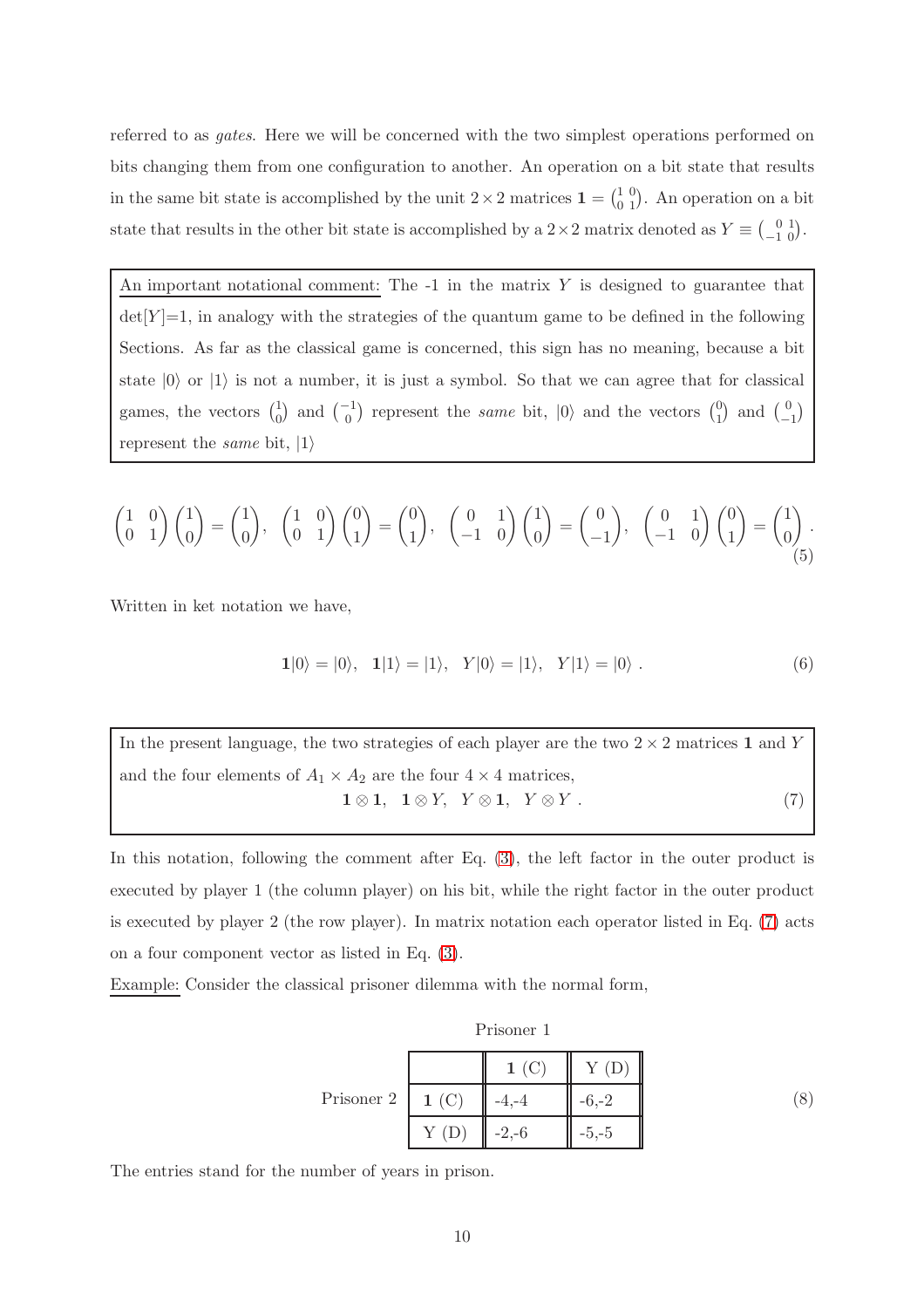## 2.1.3 Formal Definition of a Classical Game in the Language of Bits

The formal definition is,

$$
G_C = \langle N = \{1, 2\}, |ij\rangle, A_i = \{1, Y\}, u_i : A_1 \times A_2 \to \mathbb{R}\rangle. \tag{9}
$$

The two differences between this definition and the standard definition of Eq. [\(1\)](#page-7-1) is that the players face an initial two-bit state  $|ij\rangle$  i, j = 0, 1 presumed by the judge (usually  $|00\rangle = (C, C)$ and the two-point strategy space of each players contains the two gates  $(1, Y)$  instead of  $(C, D)$ . The conduction of a pure strategy classical two-players-two strategies simultaneous game given in its normal form (a  $2 \times 2$  payoff matrix) follows the following steps:

- 1. A referee declares that the initial configuration is some fixed 2 bit state. This initial state is one of the four 2-bit states listed in Eq. [\(4\)](#page-8-1). The referee's choice does not, in any way, affect the final outcome of the game, it just serves as a starting point. For definiteness assume that the referee suggests the state  $|00\rangle$  as the initial state of the game. We already gave an example: In the story of the prisoner dilemma it is like the judge telling them that he assumes that they both confess.
- 2. In the next step, each player decides upon his strategy  $(1 \text{ or } Y)$  to be applied on his respective bit. For example, if each player choses the strategy  $Y$  we note from Eq. [\(5\)](#page-9-2) that

<span id="page-10-0"></span>
$$
Y \otimes Y|00\rangle = Y|0\rangle \otimes Y|0\rangle = |1\rangle \otimes |1\rangle = |11\rangle = |DD\rangle. \tag{10}
$$

Thus, a player can choose either to leave his bit as suggested by the referee or to change it to the second possible state. As a result of the two operations, the two bit state assumes it final form.

3. The referee then "rewards" each players according to sums appearing in the corresponding payoff matrix. Explicitly,

$$
u_1(1, 1) = u_2(1, 1) = -4, u_1(1, Y) = u_2(Y, 1) = -6,
$$
  
 $u_1(Y, 1) = u_2(1, Y) = -2, u_1(Y, Y) = u_2(Y, Y) = -4.$ 

The procedure described above is schematically shown in Fig. [1.](#page-11-1) A pure strategy Nash equilibrium (PSNE) is a pair of strategies  $S_1^*, S_2^* \in \{1, Y\}^2$  such that

$$
u_1(S_1, S_2^*) \le u_1(S_1^*, S_2^*) \ \forall S_1 \neq S_1^*
$$
  

$$
u_2(S_1^*, S_2) \le u_2(S_1^*, S_2^*) \ \forall S_2 \neq S_2^*.
$$
 (11)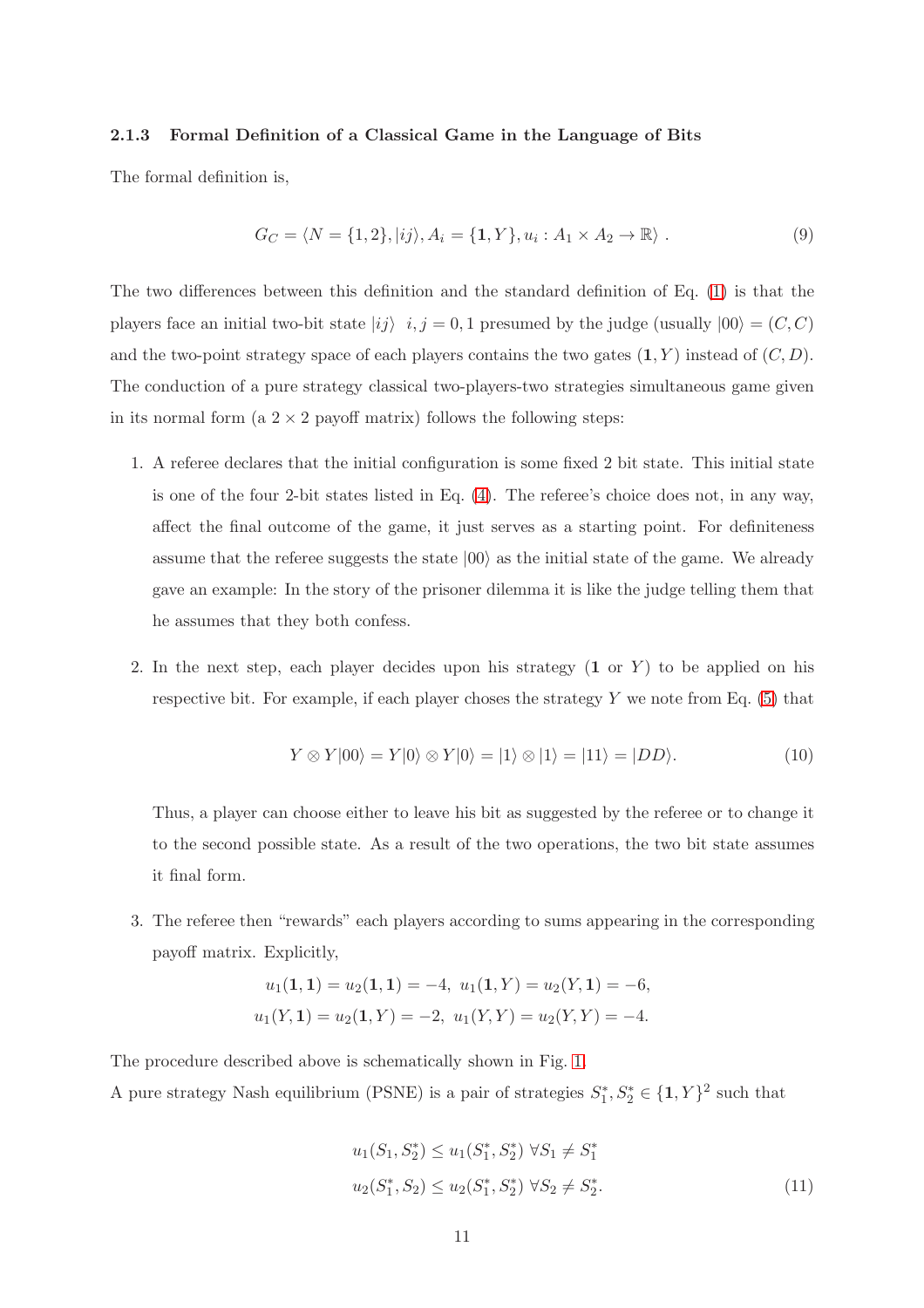\n
$$
|0\rangle - 51 - 51|0\rangle
$$
\n  
\n $|0\rangle - 52 - 52|0\rangle$ \n  
\n $|00\rangle, |01\rangle, |10\rangle, |11\rangle$ \n  
\n $|00\rangle - 52 - 52|0\rangle$ \n

<span id="page-11-1"></span>Figure 1: A general protocol for a two players two strategies classical game showing the flow of information. To be followed on the figure from left to right. Here  $S_1 = I, Y$  and similarly  $S_2 = I, Y$ . There are only four possible finite states of the system.

In the present example, it is easy to check that, given the initial state  $|00\rangle$  from the referee, the pair of strategies leading to NE is  $(S_1^*, S_2^*) = Y \otimes Y$ . However, this equilibrium is not Pareto efficient, namely there is a strategy set  $S_1, S_2$  such that  $u_i(S_1, S_2) \ge u_i(S_1^*, S_2^*)$  for  $i = 1, 2$ . In the present example the strategy set  $I \otimes I$  leaves the system in the state  $|00\rangle$ and  $u_i(1, 1) = -4 > u_i(Y, Y) = -5$ .

#### 2.1.4 Mixed Strategy in the Language of Bits

This technique of operation on bits is naturally extended to treat, mixed strategy games. Then by operating on the bit state  $\binom{1}{0}$  $_{0}^{1}$ ) by the matrix  $p1 + (1-p)Y$  with  $p \in [0,1]$ , we get the vector,

$$
\[p\begin{pmatrix} 1 & 0 \\ 0 & 1 \end{pmatrix} + (1-p)\begin{pmatrix} 0 & 1 \\ 1 & 0 \end{pmatrix}\begin{pmatrix} 1 \\ 0 \end{pmatrix} = \begin{pmatrix} p \\ 1-p \end{pmatrix}, \tag{12}
$$
\nd as a mixed strategy of choosing pure strategy  $|1\rangle$  with probability *n*

that can be interpreted as a mixed strategy of choosing pure strategy  $|1\rangle$  with probability p and pure strategy  $|0\rangle$  with probability  $1 - p$ . Following our example, assuming player 1 choses 1 with probability p and Y with probability  $1 - p$  and player 2 choses 1 with probability q and Y with probability  $1 - q$  the combined operation on the initial state  $|00\rangle$  is,

<span id="page-11-0"></span> $[p1 + (1-p)Y] \otimes [q1 + (1-q)Y]|00\rangle = pq|00\rangle + p(1-q)|01\rangle + (1-p)q|10\rangle + (1-p)(1-q)|11\rangle.$ 

# 3 The Quantum Structure: Qubits

In quantum mechanics, the analog of a bit is a quantum bit, briefly referred to as qubit. Physically, this is a two level system. The most simple example is the two spin states of an electron. In order to explain this concept we need to carry out some preparatory work. <sup>1</sup>

#### 3.1 Two Dimensional Hilbert Space

As discussed in the Appendix [7.5,](#page-90-0) a Hilbert space  $\mathcal H$  is a linear vector space above the field of complex numbers, see Appendix [7.1.](#page-57-0) The dimension of a Hilbert space is the maximal number

<sup>&</sup>lt;sup>1</sup>For understanding this section, the reader is assumed to have gone through the Appendix on Quantum Mechanics.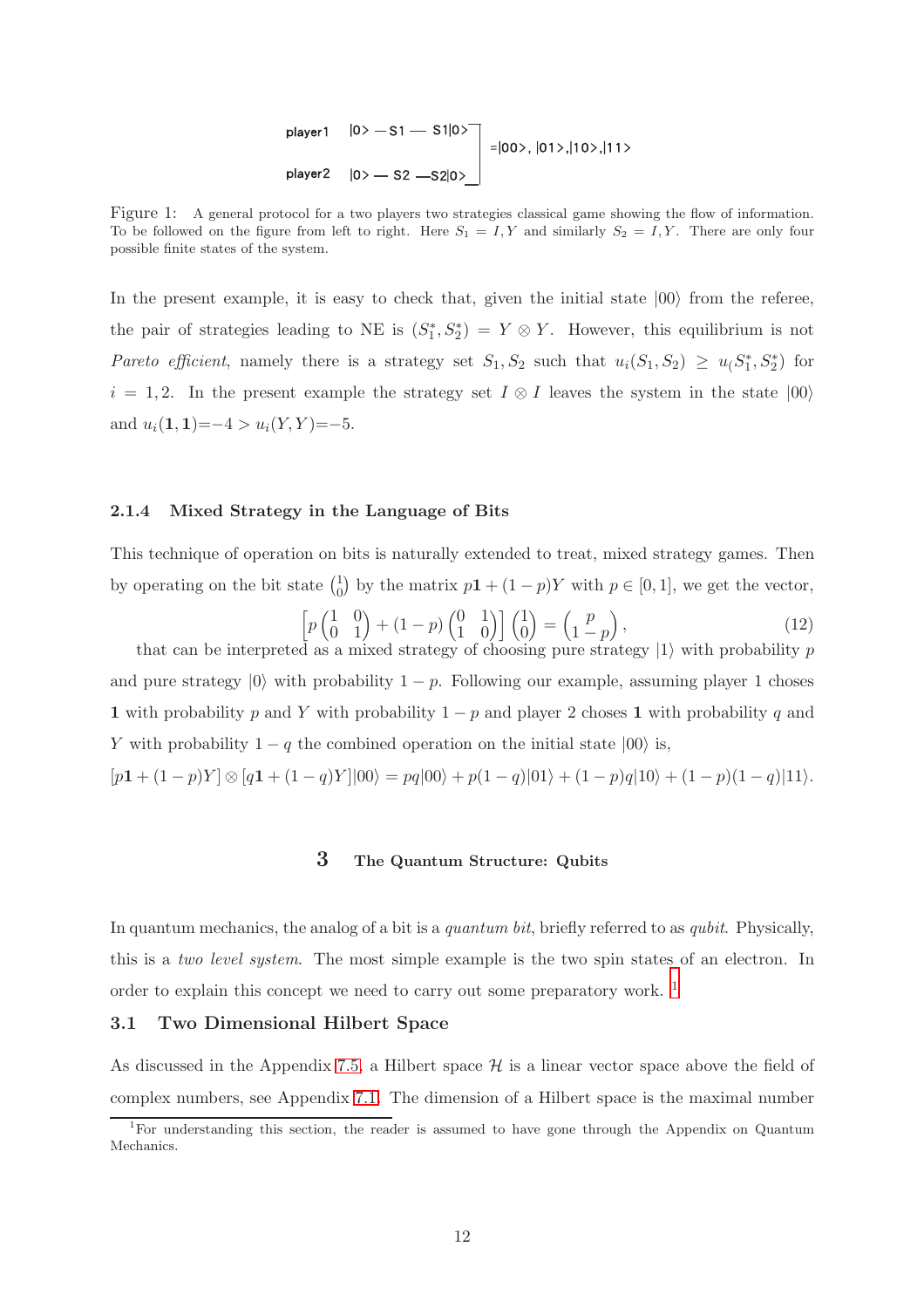of linearly independent vectors belonging to  $H$ . A Hilbert space might have any dimension, including infinite. In quantum information we mainly encounter finite dimensional Hilbert spaces. In quantum games the dimension of Hilbert space pertaining to a given player  $i$  is equal to the number of his *classical* strategies. One of the simplest cases relevant to game theory is a classical game with two players-two decisions game. Therefore, for the time being we will be concerned with two-dimensional Hilbert space, denoted as  $\mathcal{H}_2$ . As we learn from Appendix [7.5,](#page-90-0) we can define a set of two linearly independent orthogonal vectors (kets) in  $\mathcal{H}_2$  denoted as  $|0\rangle, |1\rangle \in \mathcal{H}_2$ . The fact that the notation of basis states is the same as that used for bits is of course not accidental.

An arbitrary state (or vector)  $|v\rangle \in \mathcal{H}_2$  is written as  $|v\rangle = a|0\rangle + b|1\rangle$ . As we also recall from Appendix [7.5](#page-90-0) the Hilbert space  $\mathcal{H}_2$  is endowed with an inner product, that is, a mapping  $F: \mathcal{H}_2 \times \mathcal{H}_2 \to \mathbb{C}$  written as  $f(|u\rangle, |v\rangle) = \langle u|v\rangle = \langle v|u\rangle^* \in \mathbb{C}$ . The basis states have the following properties,

- 1. Orthogonality and normalization:  $\langle 1|0\rangle = \langle 0|1\rangle = 0$ ,  $\langle 0|0\rangle = \langle 1|1\rangle = 1$ .
- 2. Linear independence If  $a, b \in \mathbb{C}$  (namely, they are complex numbers, see Appendix [7.1\)](#page-57-0), then  $a|0\rangle + b|1\rangle = 0$  (the zero vector)  $\Leftrightarrow a = b = 0$ .
- 3. Expanding vectors: Every vector (state)  $|v\rangle \in \mathcal{H}_2$  can be expressed as a linear combination  $|v\rangle = a|0\rangle + b|1\rangle$ , with  $a = \langle 0|v\rangle$ ,  $b = \langle 1|v\rangle \in \mathbb{C}$ .

The last equality is obtained by performing the inner products  $\langle 0|v \rangle$  and  $\langle 1|v \rangle$  and using the orthogonality of the bases states discussed in item 1. A more concrete way to say it is that we "multiply" the two sides of the expression  $|v\rangle = a|0\rangle + b|1\rangle$  on the left once by  $\langle 0|$ and once by  $\langle 1|$ . This show the power of the Dirac notation.

## 3.2 Qubits

The quantum bit (shortly qubit) is the basic unit of quantum information, in the same token that bit is the basic unit of classical information. While the notion of bit is familiar to anyone who has a basic knowledge in information storage (on a hard disk for example) and information transfer, the notion of qubit is much less familiar. Until a few years ago it could be argued that qubit are simple quantum system that cannot be used in such discipline as information science, economics, computational resources and cryptography. This is definitely not the case nowadays as the fields of quantum information and quantum computation become closer and closer to reality. For economists, in general, and for game theorists in particular, the concept of qubit requires some change of mind in the sense that a decision (a strategy) is not simple yes or no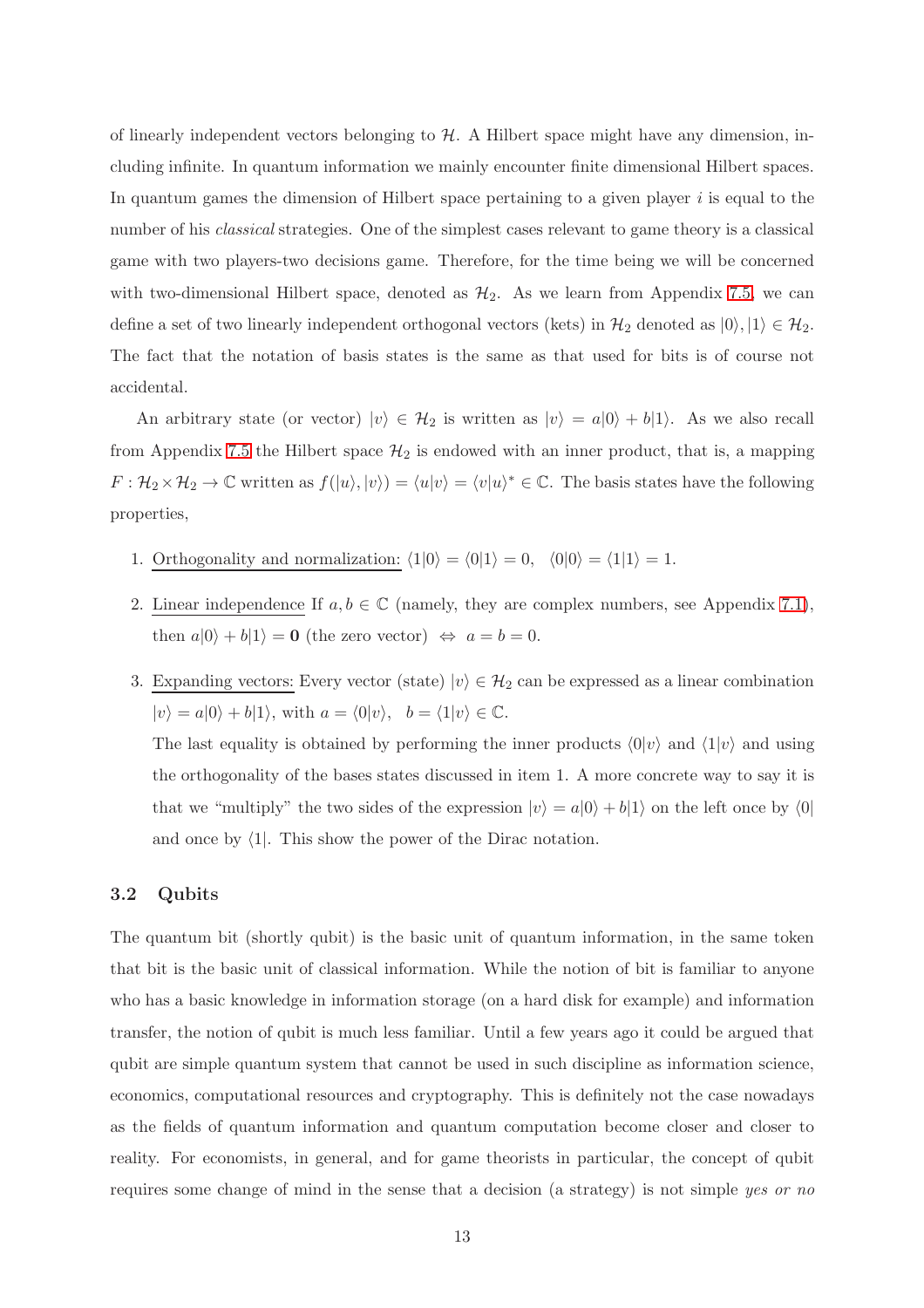(for pure strategy) or simple yes with probability p and no with probability  $(1-p)$ . Similar to the classical game, where a decision is an operation on bits (see Eq. [\(6\)](#page-9-3) a strategy is an operation on qubit. However, since a qubit has a much richer structure than a bit, a quantum strategy is much richer than a classical one. But before speaking of quantum games and quantum strategy we need to define the basic unit (like the hydrogen atom in chemistry).

## 3.3 Definition and Manipulation of Qubits

Now we come to the central definition:

Definition A qubit is a vector  $|\psi\rangle = a|0\rangle + b|1\rangle \in \mathcal{H}_2$ ,  $a, b \in \mathbb{C}$  such that  $|a|^2 + |b|^2 = 1$ . The collection  $\Sigma \equiv \{ |\psi \rangle \}$  of all qubits is a set and not a space (the vector sum of two qubits is, in general, not a qubit, and hence it has no meaning in what follows). The cardinality of the set of qubits is hence  $\aleph$  (recall that there are only two bits). Two qubits  $|\psi\rangle$  and  $e^{i\phi}|\psi\rangle, \quad \phi \in \mathbb{R}$  that differ by a unimodular factor  $e^{i\phi}$  (see appendix [7.1\)](#page-57-0) are considered identical. This is called phase freedom.

A convenient way to underline the difference between bits and qubits is to write them as vectors,

<span id="page-13-0"></span>bit state 
$$
0 = \begin{pmatrix} 1 \\ 0 \end{pmatrix}
$$
, bit state  $1 = \begin{pmatrix} 0 \\ 1 \end{pmatrix}$ , qubit= $a \begin{pmatrix} 1 \\ 0 \end{pmatrix} + b \begin{pmatrix} 0 \\ 1 \end{pmatrix} = \begin{pmatrix} a \\ b \end{pmatrix}$ ,  $|a|^2 + |b|^2 = 1$ . (13)

Another standard notation is to write the basis states in terms of arrows. The three notations

<span id="page-13-2"></span>
$$
|0\rangle = \begin{pmatrix} 1 \\ 0 \end{pmatrix} = |\uparrow\rangle, \quad |1\rangle = \begin{pmatrix} 0 \\ 1 \end{pmatrix} = |\downarrow\rangle
$$
 (14)

are in use. The arrow notation is borrowed from physics where the two directions represents the two orientations of an electron's spin. Thus, all the definitions used below to denote a qubit are equivalent,

<span id="page-13-1"></span>
$$
|\psi\rangle = a|0\rangle + b|1\rangle = a|\uparrow\rangle + b|\downarrow\rangle := a\begin{pmatrix} 1\\0 \end{pmatrix} + b\begin{pmatrix} 0\\1 \end{pmatrix} := \begin{pmatrix} a\\b \end{pmatrix}, |a|^2 + |b|^2 = 1 , \qquad (15)
$$

where  $:=$  means, literally, can also be written as.

The number of degrees of freedom (parameters) of a qubit is 2 (two complex numbers with one constraint combined with the phase freedom). The phase freedom allows us to chose a to be real and positive. An elegant way to represent a qubit is by choosing two angles  $\theta$  and  $\phi$  such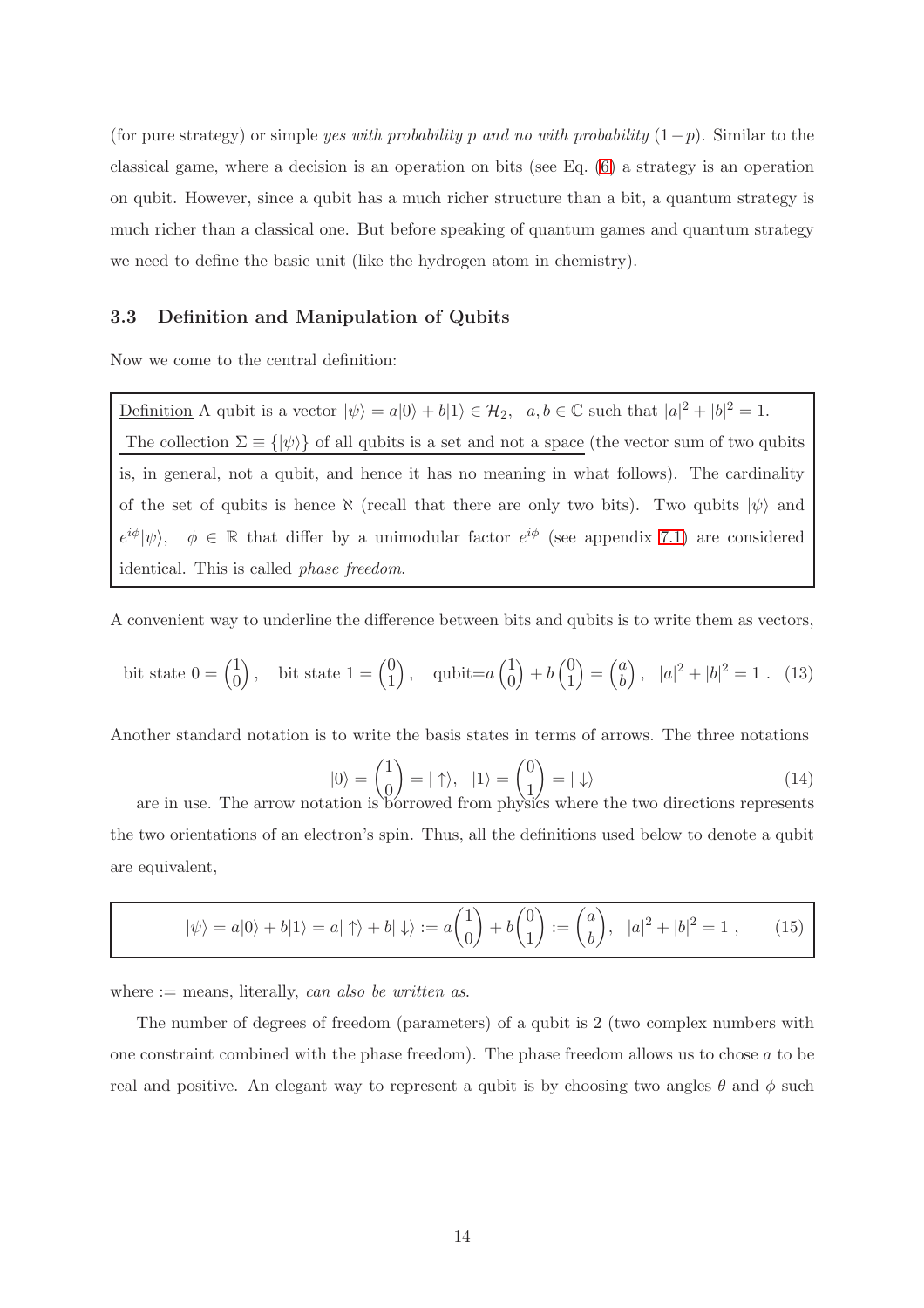that  $a = \cos(\theta/2), b = e^{i\phi} \sin(\theta/2), 0 \le \theta \le \pi, 0 \le \phi \le 2\pi$ :

<span id="page-14-0"></span>
$$
\begin{pmatrix} a \\ b \end{pmatrix} = \left[ \cos(\theta/2) \middle| \uparrow \right\rangle + e^{i\phi} \sin(\theta/2) \middle| \downarrow \rangle = \begin{pmatrix} \cos(\theta/2) \\ e^{i\phi} \sin(\theta/2) \end{pmatrix}
$$
(16)

The two angles  $\theta$  and  $\phi$  determine a point on the unit sphere (globe) with Cartesian coordinates,

$$
x = \sin \theta \cos \phi, \ \ y = \sin \theta \sin \phi, \ \ z = \cos \theta, \ \ x^2 + y^2 + z^2 = 1 \ . \tag{17}
$$

Therefore, every point on the unit sphere with spherical angles  $(\theta, \phi)$  uniquely define a qubit  $\binom{a}{b}$  $\binom{a}{b}$ according to Eq. [\(16\)](#page-14-0). In physics this construction is referred to as Bloch Sphere, as displayed in Fig. [2.](#page-14-1) In particular, the north pole  $\theta = 0$  corresponds to  $|0\rangle = | \uparrow \rangle = \begin{pmatrix} 1 \\ 0 \end{pmatrix}$  $_{0}^{1}$  and the south pole,  $\theta = \pi$  corresponds to  $|1\rangle = | \downarrow \rangle = \begin{pmatrix} 0 \\ 1 \end{pmatrix}$  $\binom{0}{1}$ .



<span id="page-14-1"></span>Figure 2: A qubit  $|\psi\rangle$  is represented as a point (a tip of an arrow) on the Bloch sphere.

## 3.4 Operations on a Single Qubit: Quantum Strategies

In Eq.  $(6)$  and  $(7)$  we defined two classical strategies, 1 and Y as operations on bits. According to Eq. [\(5\)](#page-9-2) they are realized by  $2 \times 2$  matrices  $\mathbf{1} = \begin{pmatrix} 10 \\ 01 \end{pmatrix}$ ,  $Y = \begin{pmatrix} 01 \\ -10 \end{pmatrix}$  and act on the bit vectors  $|0\rangle = \begin{pmatrix} 1 \\ 0 \end{pmatrix}$  $_{0}^{1}$  and  $|1\rangle = {0 \choose 1}$  $_{1}^{0}$ ). In this subsection we develop the quantum analogs: We are interested in operations on qubits, (also referred to as single qubit quantum gates) that transform a qubit  $|\psi\rangle = a|0\rangle + b|1\rangle$  into another qubit  $a'|0\rangle + b'|1\rangle$ .

There are some restrictions on the allowed operations on qubits. First, a qubit is a vector in two dimensional Hilbert space and therefore, operations on a single qubit must be realized by  $2 \times 2$  $2 \times 2$  complex matrices. Second, we have seen in Fig. 2 that a qubit is a point on a point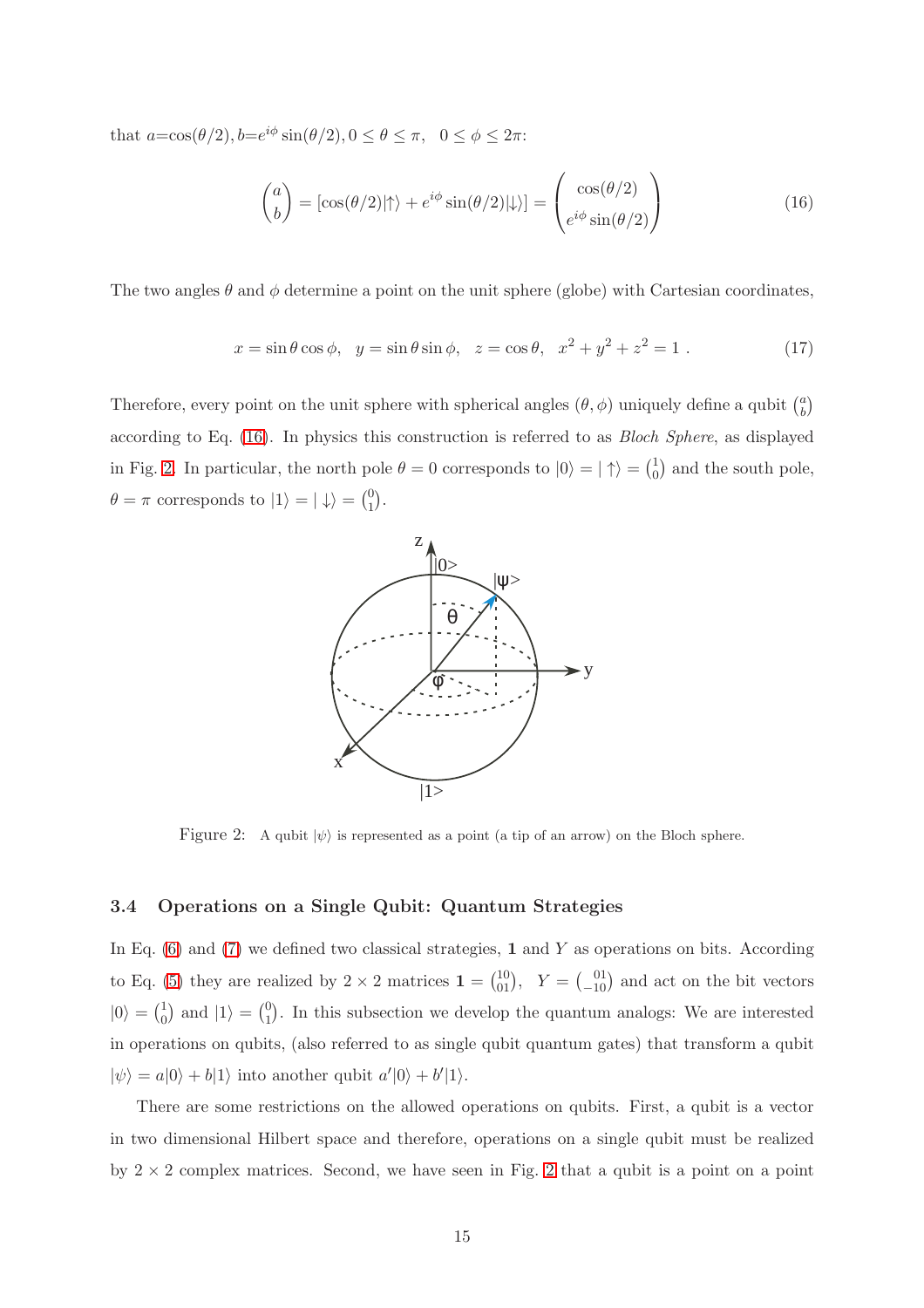on the Bloch sphere and therefore, the new qubit must have the same unit length (the radius of the Bloch sphere). In other words the unit length of a qubit must be conserved under any operation. From what we learn from Appendix [7.3,](#page-70-0) this means that any allowed operation on a qubit is defined by a *unitary*  $2 \times 2$  matrix U. In the notation of Eq. [\(13\)](#page-13-0) a unitary operation on a qubit represented as a two component vector  $\binom{a}{b}$  $\binom{a}{b}$  is defined as,

<span id="page-15-1"></span>
$$
U\begin{pmatrix} a \\ b \end{pmatrix} = \begin{pmatrix} U_{11}a + U_{12}b \\ U_{21}a + U_{22}b \end{pmatrix} \equiv \begin{pmatrix} a' \\ b' \end{pmatrix}, \ \ |a|^2 + |b|^2 = |a'|^2 + |b'|^2 = 1. \tag{18}
$$

For reasons to become clear later on we will restrict ourselves to unitary transformations U with unit determinant, Det $[U]=1$ . The collection of all  $2\times 2$  unitary matrices with unit determinant, form a group under the usual rule of matrix multiplication. This is the  $SU(2)$  group (see Appendix [7.4](#page-76-0) on group theory), that plays a central role in physics as well as in abstract group theory. The most general form of a matrix  $U \in SU(2)$  is,

<span id="page-15-0"></span>
$$
U(\phi, \alpha, \theta) = \begin{pmatrix} e^{i\phi}\cos\frac{\theta}{2} & e^{i\alpha}\sin\frac{\theta}{2} \\ -e^{-i\alpha}\sin\frac{\theta}{2} & e^{-i\phi}\cos\frac{\theta}{2} \end{pmatrix}, 0 \le \phi, \alpha \le 2\pi, 0 \le \theta \le \pi.
$$
 (19)

Although we have not yet defined the notion of quantum game, we assert that, in analogy with Eq. [\(6](#page-9-3) (that defines player's classical strategies as operations on bits), the operation on qubits (such that each player acts with his  $2 \times 2$  matrix on his qubit), is an implementation of each player's quantum strategy. Thus,

Definition In quantum games, the (infinite number of) quantum strategies of each player  $i = 1, 2$  is the infinite set of his  $2 \times 2$  matrices  $U(\phi_i, \alpha_i, \theta_i)$  as defined in Eq. [\(19\)](#page-15-0). The infinite collection of these matrices form the group  $SU(2)$  of unitary  $2 \times 2$  matrices with unit determinat. Since the functional form of the matrix  $U(\phi, \alpha, \theta)$  is given by Eq. [\(19\)](#page-15-0), the strategy of player *i* is determined by his choice of the three angles  $\gamma_i = (\phi_i, \alpha_i, \theta_i)$ . Here  $\gamma_i$  is just a short notation for the three angles. The three angles  $\phi$ ,  $\alpha$ ,  $\theta$  are referred to as the *Euler* angles.

The quantum strategy specified by the  $2\times 2$  matrix  $U(\phi, \alpha, \theta)$  as specified above has a geometrical interpretation. This is similar to the geometrical interpretation given to qubit as a point on the Bloch sphere in Fig. [1,](#page-11-1) where the two angles  $(\phi, \theta)$  determine a point on the boundary of a sphere of unit radius in three dimensions. Such a (Bloch) sphere, is a two dimensional surface denoted by  $S^2$ . On the other hand, the three angles  $\phi$ ,  $\alpha$ ,  $\theta$  defining a quantum strategy determine a point on the surface of the unit sphere in *four dimensional* space,  $\mathbb{R}^4$  (the 4 dimensional Euclidean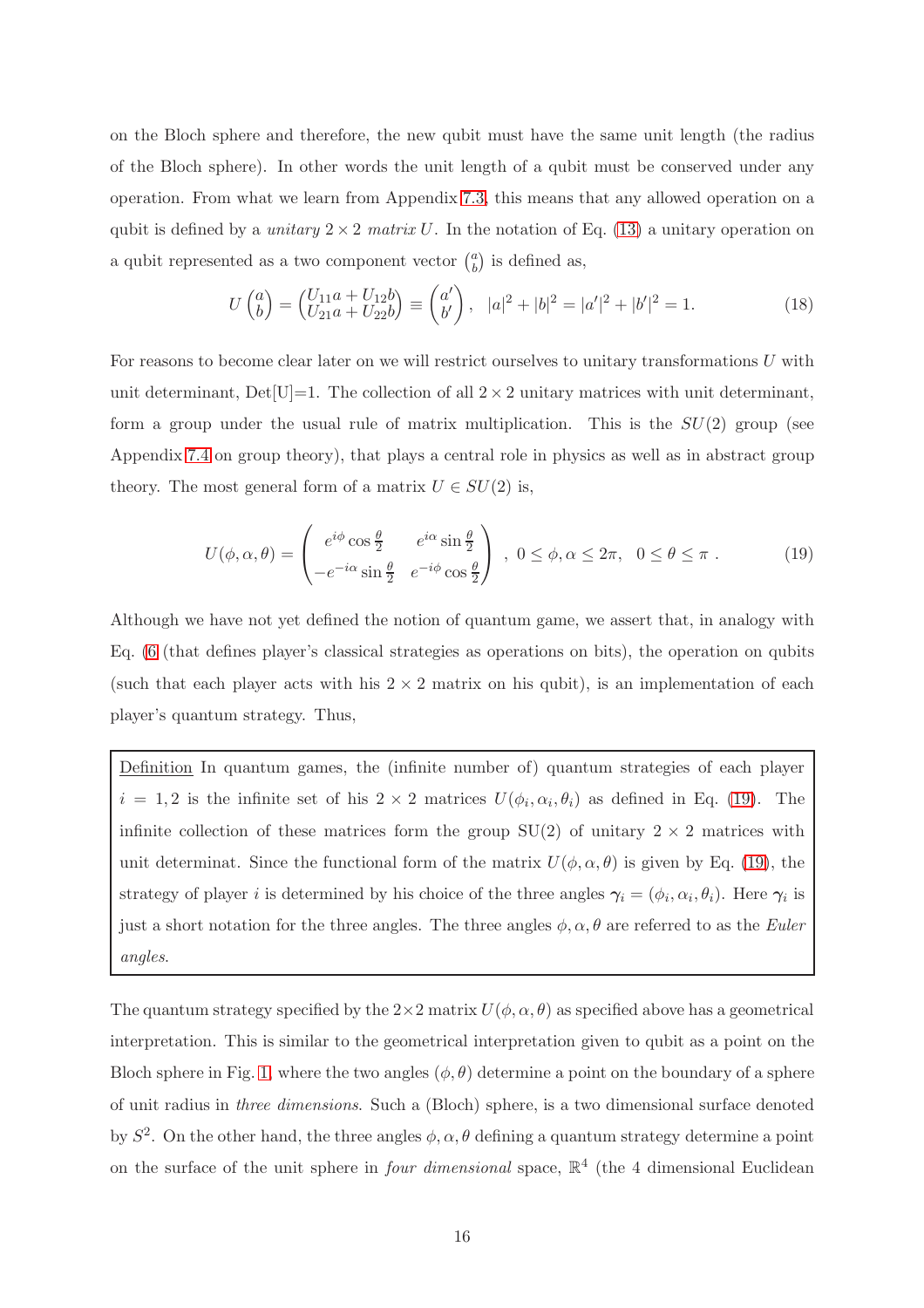space). The unit sphere is in this space is defined as the collection of points with Cartesian coordinates  $(x, y, z, w)$  restricted by the equation  $x^2 + y^2 + z^2 + w^2 = 1$ . This equality defines the surface of a three dimensional sphere denoted by  $S<sup>3</sup>$  (impossible to draw a figure). The equality is satisfied by writing the four Cartesian coordinates as,

$$
x = \sin \theta \sin \phi \cos \alpha, \quad y = \sin \theta \sin \phi, \sin \alpha, \quad z = \sin \theta \cos \phi, \quad w = \cos \theta \tag{20}
$$

An alternative definition of a player's strategy is therefore as follows:

Definition A strategy of player  $i$  in a quantum analog of a two-players two-strategies classical game is a point  $\gamma_i = (\phi_i, \alpha_i, \theta_i) \in S^3$ 

Thus, instead of a single number 0 or 1 as a strategy of the classical game, the set of quantum strategies has a cardinality  $\aleph^3 = \aleph$ .

#### 3.4.1 Classical Strategies as Special Cases of Quantum Strategies

A desirable property from a quantum game is that the players can reach also their classical strategies. Of course, the interesting case is that reaching the classical strategies does not lead to Nash equilibrium, but the payoff awarded to players in a quantum game that use their classical strategies serve as a useful reference point. Therefore, we ask the question whether, by an appropriate choice of the three angles  $(\phi, \alpha, \theta)$  the quantum strategy  $U(\phi, \alpha, \theta)$  is reduced to one of the two classical strategies 1 or Y. First, it is trivially seen that  $U(0, 0, 0) = 1$ . It is now clear why we chosen the classical strategy that flips the state of a bit as  $Y = \begin{pmatrix} 0 & 1 \\ -10 & 0 \end{pmatrix}$  and not as  $\sigma_x = \begin{pmatrix} 0 & 1 \\ 1 & 0 \end{pmatrix}$ , because  $Det[U(\phi, \alpha, \theta)] = 1 \forall \phi, \alpha, \theta$  whereas  $Det[\sigma_x] = -1$ . On the other hand, we notes that  $U(0, 0, \pi) = \begin{pmatrix} 0 & 1 \\ -1 & 0 \end{pmatrix} = Y$ . The quantum game procedure to be described in the next Section is such that the difference between  $\sigma_x$  and Y does not affects the payoff at all, and therefore, we may conclude that the classical strategies are indeed, obtained as special cases of the quantum strategies,

<span id="page-16-0"></span>
$$
U(0,0,0) = \mathbf{1} = \begin{pmatrix} 1 & 0 \\ 0 & 1 \end{pmatrix}, \quad U(0,0,\pi) = Y = \begin{pmatrix} 0 & 1 \\ -1 & 0 \end{pmatrix}.
$$
 (21)

## 3.5 Two qubit States

In Eqs. [\(3\)](#page-8-0) and [\(4\)](#page-8-1) we represented two-bit states as tensor products of two one-bit states. Equivalently, a two-bit state is represented by a four dimensional vector, three of whose components are 0 and one component is 1 see Eq. [\(3\)](#page-8-0). Since each bit can be found in one of two states  $|0\rangle$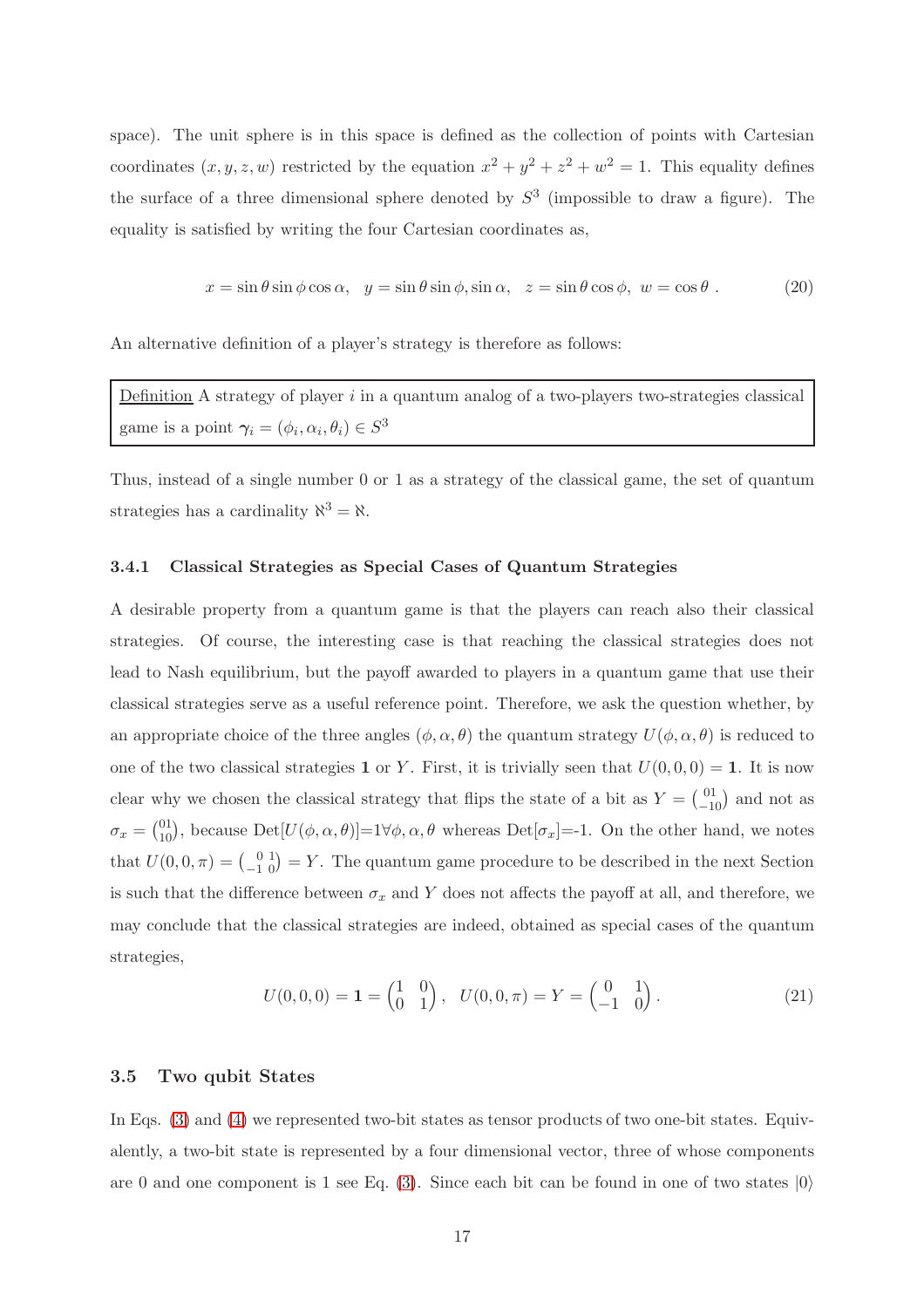or  $|1\rangle$  there are exactly four two-bit states. With two-qubit states, the situation is dramatically different in two respects. First, as noted in connection with Eq. [\(15\)](#page-13-1), each qubit  $a|0\rangle + b|1\rangle$  with  $|a|^2 + |b|^2 = 1$  can be found in an infinite number of states. This is easily understood by noting that, according to Eq. [\(16\)](#page-14-0) and Fig. [2,](#page-14-1) each qubit is a point on the two-dimensional (Bloch) sphere. Accordingly, once we construct two-qubit states by tensor products of two one-qubit states we expect a two-qubit state to be represented by a four dimensional vector of complex numbers. Second, and much more profound, there are four dimensional vectors that are *not* represented as a tensor product of two two-dimensional vectors. Namely, in contrast with the classical two-bit states, there are two-qubit states that are not represented as a tensor product of two one-qubit states. This is referred to as entanglement and will be explained further below. In a two-players two-strategies classical game, each player has its own bit upon which he can operate (namely, chose his strategy). Below we shall define a quantum game that is based on two-player two-strategies classical game. In such game, each player has its own qubit upon which he can operate by an  $SU(2)$  matrix  $U(\phi, \alpha, \theta)$  (namely, chose his quantum strategy).

#### 3.5.1 Outer (tensor) product of two qubits

In analogy with Eq. [\(3\)](#page-8-0) that defines the 4 two-bit states we define an outer (or tensor) product of two qubits  $|\psi_1\rangle \otimes |\psi_2\rangle \in \mathcal{H}_2 \otimes \mathcal{H}_2$  using the notation of Eq. [\(13\)](#page-13-0) as follows: Let  $|\psi_1\rangle = a_1|0\rangle + b_1|1\rangle$ and  $|\psi_2\rangle = a_2|0\rangle + b_2|1\rangle$  be two qubits numbered 1 and 2. We define their outer (or tensor) product as,

<span id="page-17-0"></span>
$$
|\psi_1\rangle \otimes |\psi_2\rangle = (a_1|0\rangle + b_1|1\rangle) \otimes (a_2|0\rangle + b_2|1\rangle)
$$
  
=  $a_1a_2|0\rangle \otimes |0\rangle + a_1b_2|0\rangle \otimes |1\rangle + b_1a_2|1\rangle \otimes |0\rangle + b_1b_2|1\rangle \otimes |1\rangle \in \mathcal{H}_2 \otimes \mathcal{H}_2$ . (22)

In terms of 4 component vectors, the tensor products of the elements such as  $|0\rangle \otimes |0\rangle$  are the same as the two-bit states defined in Eq. [\(3\)](#page-8-0), and therefore, in this notation we have,

<span id="page-17-1"></span>
$$
|\psi_1\rangle \otimes |\psi_2\rangle = a_1 a_2 \begin{pmatrix} 1 \\ 0 \\ 0 \\ 0 \end{pmatrix} + a_1 b_2 \begin{pmatrix} 0 \\ 1 \\ 0 \\ 0 \end{pmatrix} + b_1 a_2 \begin{pmatrix} 0 \\ 0 \\ 1 \\ 0 \end{pmatrix} + b_1 b_2 \begin{pmatrix} 0 \\ 0 \\ 0 \\ 1 \end{pmatrix} = \begin{pmatrix} a_1 a_2 \\ a_1 b_2 \\ b_1 a_2 \\ b_1 b_2 \\ a_2 b_1 b_2 \end{pmatrix} . \tag{23}
$$
  
A tensor product of two qubits as defined above is an example of a *two* qubit state, briefly

referred to as 2qubits. The coefficients of the four products in Eq. [\(22\)](#page-17-0) (or, equivalently, the four vectors in Eq. [\(23\)](#page-17-1)), are complex numbers referred to as amplitudes. Thus, we say that the amplitude of  $|0\rangle \otimes |0\rangle$  in the 2qubits  $|\psi_1\rangle \otimes |\psi_2\rangle$  is  $a_1a_2$  and so on. Using simple trigonometric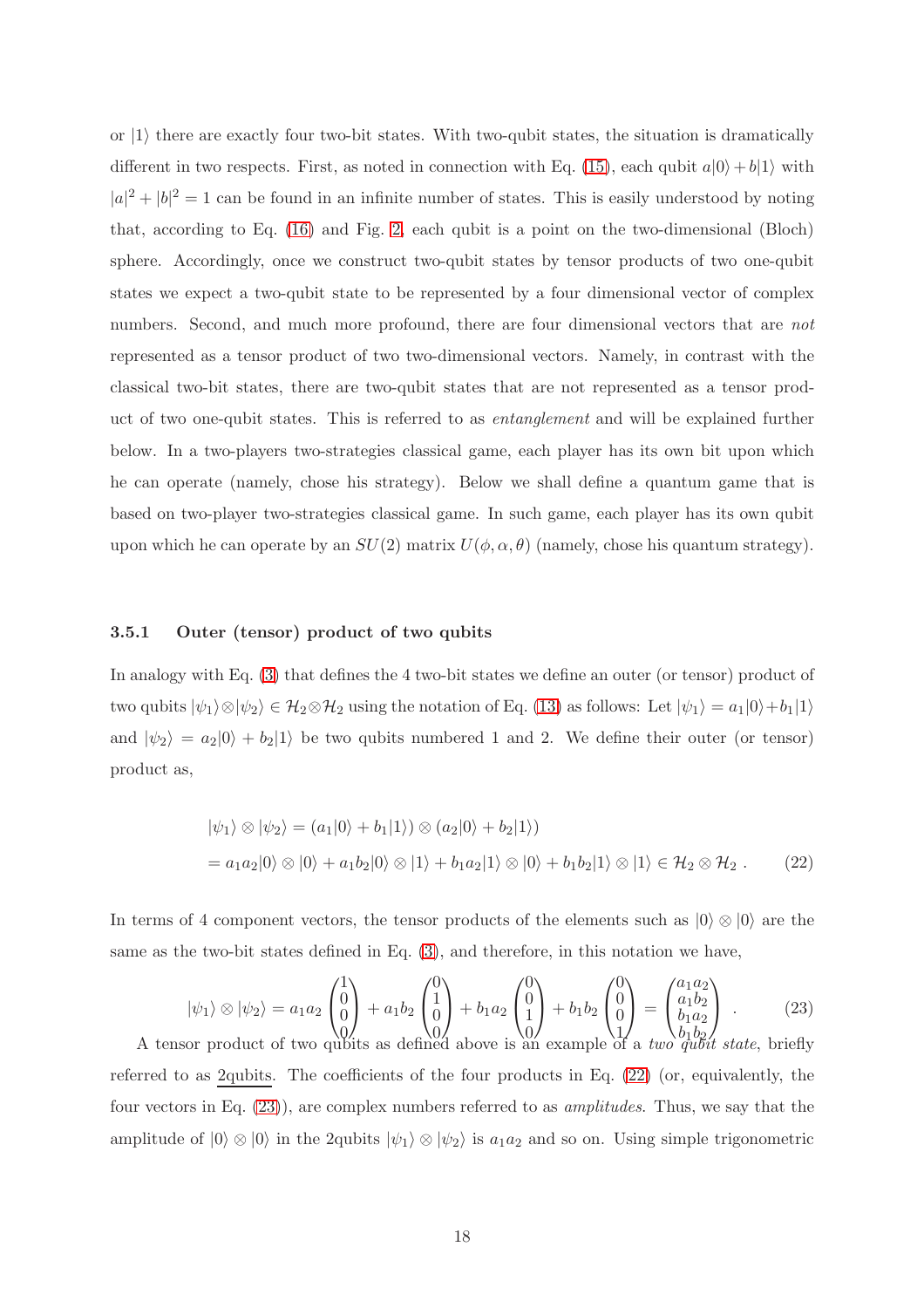identities it is easily verified that the sum of the coefficients is 1, namely,

$$
|a_1 a_2|^2 + |a_1 b_2|^2 + |b_1 a_2|^2 + |b_1 b_2|^2 = 1.
$$
 (24)

2qubits can also be related to a Bloch sphere (but we will not do it here).

We have seen in Eq.  $(23)$  that a tensor product of two qubits is a 2qubits that is written as a linear combination of the four basic 2qubit states

<span id="page-18-0"></span>
$$
|0\rangle \otimes |0\rangle \equiv |00\rangle, \quad |0\rangle \otimes |1\rangle \equiv |01\rangle, \quad |1\rangle \otimes |0\rangle \equiv |10\rangle, \quad |1\rangle \otimes |1\rangle \equiv |11\rangle, \tag{25}
$$

From the theory of Hilbert spaces we know the the 2qubits defined in Eq. [\(25](#page-18-0) form a basis in  $\mathcal{H}_4$ .

This bring as to the following

<span id="page-18-1"></span>Definition: A general 2qubits 
$$
|\Psi\rangle \in \mathcal{H}_4
$$
 has the form,  
\n
$$
|\Psi\rangle = a|0\rangle \otimes |0\rangle + b|0\rangle \otimes |1\rangle + c|1\rangle \otimes |0\rangle + d|1\rangle \otimes |1\rangle
$$
\n
$$
= a|00\rangle + b|01\rangle + c|10\rangle + d|11\rangle, \text{ with } |a|^2 + |b|^2 + |c|^2 + |d|^2 = 1. \tag{26}
$$

Note the difference between this expression and the outer product of two qubits as defined in Eq. [\(22\)](#page-17-0), in which the coefficients are certain products of the coefficients of the qubit factors. In the expression [\(26\)](#page-18-1) the coefficients are arbitrary as long as they satisfy the normalization condition. Therefore, Eq. [\(22\)](#page-17-0) is a special case of [\(26\)](#page-18-1) but not vice-versa. This observation leads us naturally to the next topic, that is, entanglement.

#### 3.6 Entanglement

Entanglement is one of the most fundamental concepts in quantum information and in quantum game theory. In order to introduce it we ask the following question: Let

<span id="page-18-2"></span>
$$
|\Psi\rangle = a|00\rangle + b|01\rangle + c|10\rangle + d|11\rangle, \text{ with } |a|^2 + |b|^2 + |c|^2 + |d|^2 = 1,
$$
 (27)

as already defined in Eq. [\(26\)](#page-18-1) denote a general 2qubits. Is it always possible to represent it as a tensor product of two single qubit states as in Eqs.  $(22)$  or  $(23)$  ?? The answer is NO. Few counter examples with two out of the four coefficients set equal to 0 are,

<span id="page-18-3"></span>
$$
|T\rangle \equiv \frac{1}{\sqrt{2}}(|01\rangle + |10\rangle), \quad |S\rangle \equiv \frac{1}{\sqrt{2}}(|01\rangle - |10\rangle), \quad |\psi_{\pm}\rangle \equiv \frac{1}{\sqrt{2}}(|00\rangle \pm i|11\rangle). \tag{28}
$$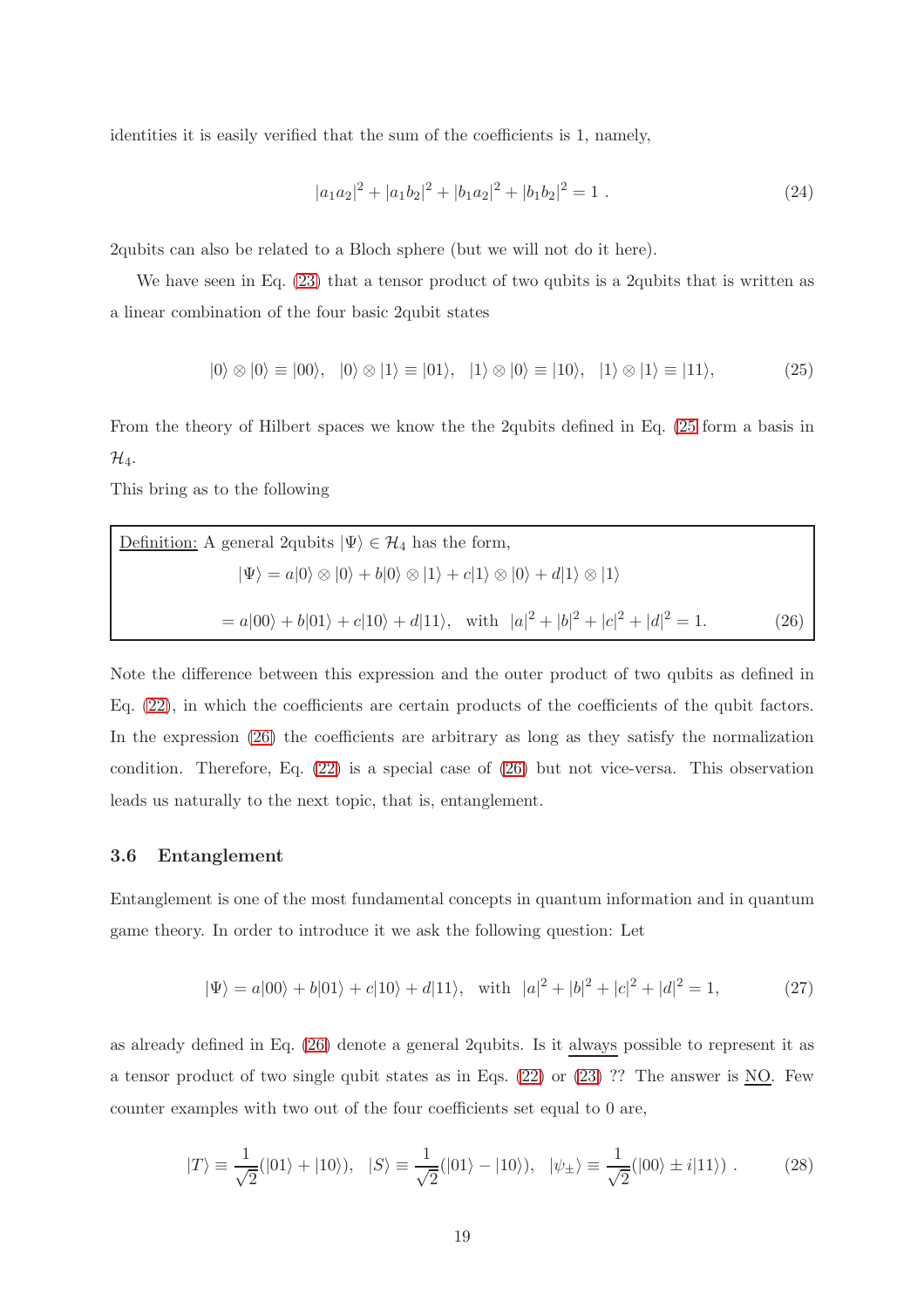where the notations T=triplet and S=singlet are borrowed from physics. These four 2qubits are referred to as maximally entangles Bell states. We now have,

Definition A 2qubits  $|\Psi\rangle$  as defined in Eq. [\(27\)](#page-18-2) is said to be **entangled** iff it *cannot* be represented as a tensor product of two single qubit states as in Eqs. [\(22\)](#page-17-0) or [\(23\)](#page-17-1).

Entanglement is a pure quantum mechanical effect that appears in manipulating 2qubits. It does not occur in manipulations of bits. There are only four 2bit states as defined in Eq. [\(3\)](#page-8-0), all of them are obtained as tensor products of single bit states, so that by definition they are not entangled. The concept of entanglement is of utmost importance in many aspects of quantum mechanics. It led to a very long debate initiated by a paper written in 1935 by Albert Einstein, Boris Podolsky and Nathan Rosen referred to as the EPR paradox that questioned the completeness of quantum mechanics. The answer to this paradox was given by John Bell in 1964. Entanglement plays a central role in quantum information. Here we will see that it also plays a central role in quantum game theory. Strictly speaking, without entanglement, quantum game theory reduces to the classical one.

## 3.7 Operations on 2qubits (2qubits Gates)

An important tool in manipulating 2qubits are operations transforming one 2qubits to another. Borrowing from the theory of quantum information these are called two-qubit gates. Writing a general 2qubits as defined in Eq. [\(27\)](#page-18-2) in terms of its 4 vector of coefficients,

<span id="page-19-0"></span>
$$
|\Psi\rangle = a|00\rangle + b|01\rangle + c|10\rangle + d|11\rangle = \begin{pmatrix} a \\ b \\ c \\ d \end{pmatrix} ,
$$
 (29)

a 2-qubit gate is a unitary  $4 \times 4$  matrix (with unit determinant) acting on the 4 vector of coefficients, in analogy with Eq. [\(18\)](#page-15-1),

<span id="page-19-1"></span>
$$
\mathcal{U}\begin{pmatrix}a\\b\\c\\d\end{pmatrix} = \begin{pmatrix}a'\\b'\\c'\\d'\end{pmatrix}, \ \mathcal{U}\in SU(4), \ |a|^2+|b|^2+|c|^2+|d|^2=|a'|^2+|b'|^2+|c'|^2+|d'|^2=1 \ . \ (30)
$$

In the same token as we required the matrices  $U$  operating on a single qubit state to have unit determinant, that is  $U \in SU(2)$ , we require U also to have a unit determinant, that is,  $U \in SU(4)$ , the group of  $4 \times 4$  unitary complex matrices with unit determinant.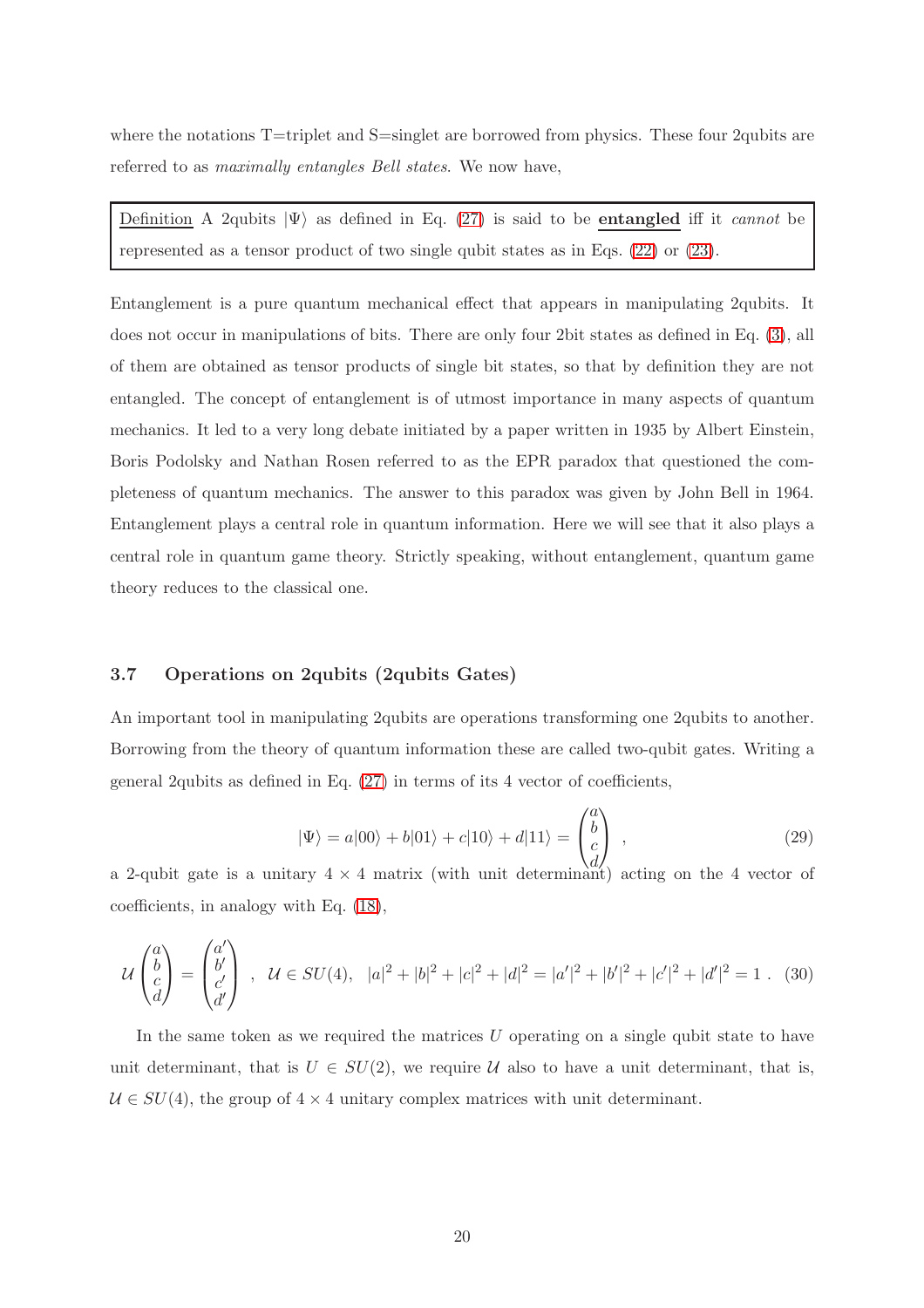#### 3.7.1 2-qubit Gates Defined as Outer Product of Two 1-qubit Gates

Let us recall that the two-player strategies in a *classical game* are defined as outer product of each single player strategy  $(1 \text{ or } Y)$ , defined in Eq.  $(7)$  that operate on two bit states as exemplified in Eq. [\(10\)](#page-10-0). Let us also recall that each player in a *quantum game* has a strategy  $U(\phi_i, \alpha_i, \theta_i)$  that is a  $2 \times 2$  matrix as defined in Eq. [\(19\)](#page-15-0). Therefore, we anticipate that the two-player strategies in a quantum game are defined as outer product of the two single player strategies. Thus, a 2-qubit gate of special importance is the outer product operation  $\mathcal{U} = U_1 \otimes U_2$  where each player acts on his own qubit. Explicitly, the operation of  $\mathcal{U} = U_1 \otimes U_2$  on  $|\Psi\rangle$  given in [\(29\)](#page-19-0) is,

<span id="page-20-2"></span>
$$
\mathcal{U}|\Psi\rangle = a[U_1|0\rangle] \otimes [U_2|0\rangle] + b[U_1|0\rangle] \otimes [U_2|1\rangle] + c[U_1|1\rangle] \otimes [U_2|0\rangle] + d[U_1|1\rangle] \otimes [U_2|1\rangle]. \tag{31}
$$

Again, before defining the notion of quantum game, we assert that this operation defines the set of combined quantum strategies in analogy with the classical game set of combined strategies defined in Eq. [\(7\)](#page-9-1). Thus,

The (infinite numbers of) elements in the set  $A_1 \times A_2$  of combined (quantum) strategies are  $4 \times 4$  matrices,  $U(\phi_1, \alpha_1, \theta_1) \otimes U(\phi_2, \alpha_2, \theta_2)$ . These  $4 \times 4$  matrices act on two qubit states defined above, e.g Eq. [\(29\)](#page-19-0). The single qubit operations are defined in Eq. [\(18\)](#page-15-1).

## 3.7.2 Entanglement Operators (Entanglers)

We have already underlined the crucial importance of the concept of entanglement in quantum games. Therefore, of crucial importance for quantum game is an operation executed by an entanglement operator J that acts on a non-entangled 2qubits and turns it into an entangled 2qubits. Anticipating the importance and relevance of Bell's states introduced in Eq. [\(28\)](#page-18-3) for quantum games, we search entanglement operators  $J$  that operate on the non-entangled state  $|0\rangle \otimes |0\rangle = |00\rangle$  and create the maximally entangled Bell states such as  $|\psi_+\rangle$  or  $|T\rangle$  as defined in Eq. (ref17). For reason that will become clear later we should require that  $J$  is unitary, that is,  $J^{\dagger}J = JJ^{\dagger} = \mathbf{1}_4$  (see Appendix [7.3\)](#page-70-0). With a little effort we find,

<span id="page-20-0"></span>
$$
J_1|00\rangle = \frac{1}{\sqrt{2}} \begin{pmatrix} 1 & 0 & 0 & i \\ 0 & 1 & -i & 0 \\ i & 0 & 0 & 1 \end{pmatrix} \begin{pmatrix} 1 \\ 0 \\ 0 \\ 0 \end{pmatrix} = \frac{1}{\sqrt{2}} \begin{pmatrix} 1 \\ 0 \\ 0 \\ i \end{pmatrix} = \frac{1}{\sqrt{2}}(|00\rangle + i|11\rangle) = |\psi_+\rangle . \tag{32}
$$

<span id="page-20-1"></span>
$$
J_2|00\rangle = \frac{1}{\sqrt{2}} \begin{pmatrix} 0 & 1 & 1 & 0 \\ 1 & 0 & 0 & 0 \\ 1 & 0 & 1 & 0 \\ 0 & 0 & 0 & 1 \end{pmatrix} \begin{pmatrix} 1 \\ 0 \\ 0 \end{pmatrix} = \frac{1}{\sqrt{2}} \begin{pmatrix} 0 \\ 1 \\ 1 \end{pmatrix} = \frac{1}{\sqrt{2}}(|01\rangle + |10\rangle) = |T\rangle.
$$
 (33)

It is straight forward to check that  $J_1$  and  $J_2$  as defined above are unitary and that application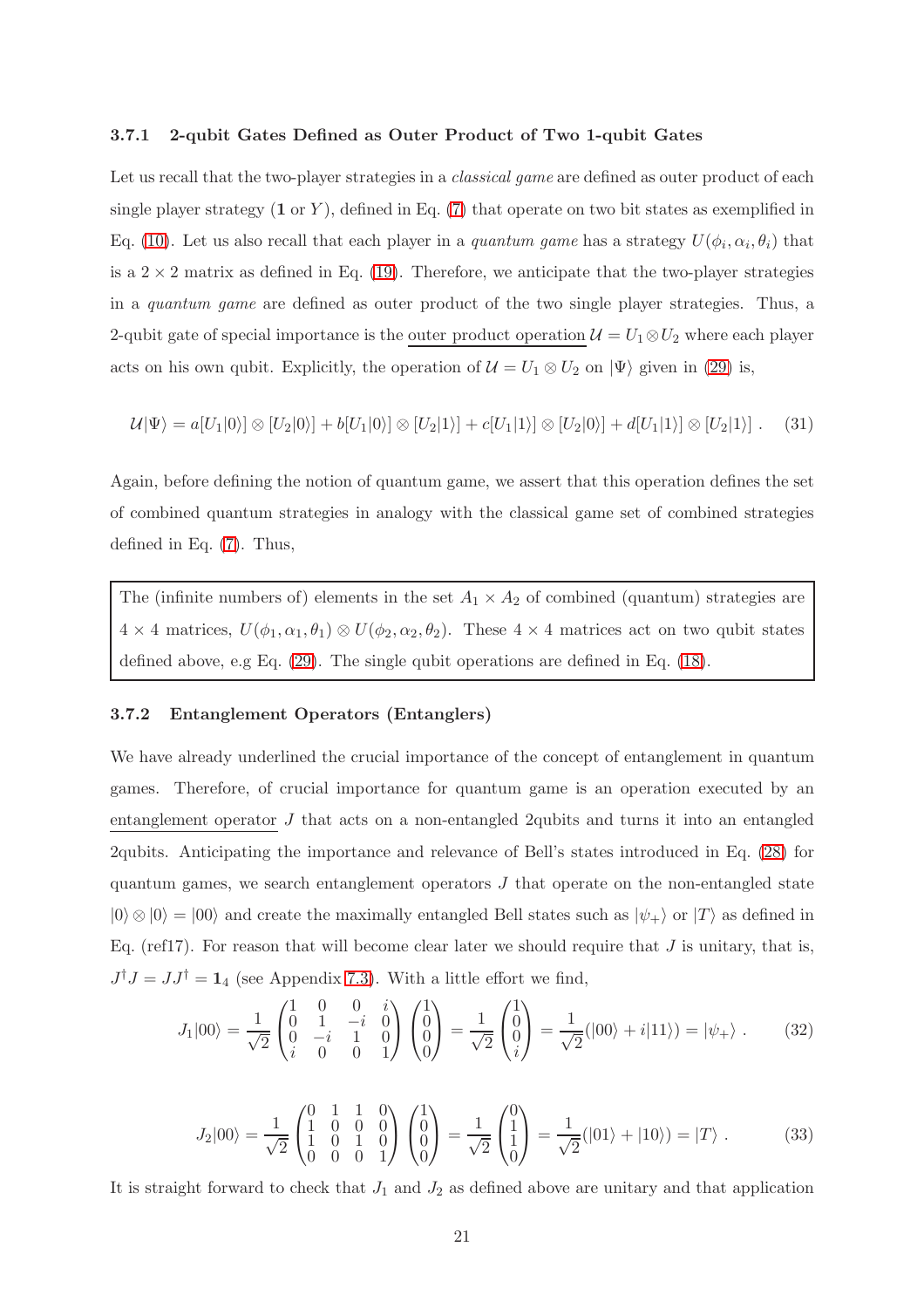of  $J_1^{\dagger}$  instead of  $J_1$  on the initial state  $|00\rangle$  in Eq. [\(32\)](#page-20-0) yields the second Bell's state  $|\psi_-\rangle$  also defined in Eq. [\(28\)](#page-18-3), while  $J_2^{\dagger} |00\rangle = |S\rangle$ . There is, however, some subtle difference between  $J_1$ and  $J_2$  that will surface later on.

## 3.7.3 Partial Entanglement Operators

Intuitively, the Bell's states defined in Eq. [\(28\)](#page-18-3) are Maximally entangled because the two coefficients before the two bit states (say,  $|00\rangle$  and  $|11\rangle$ ) have the same absolute value,  $1/\sqrt{2}$ . We may think of an entangled state where the weights of the two 2-bit states are unequal, in that case we speak of partially entangled state. Thus, instead of the maximally entangled Bell states  $|\psi_{+}\rangle$  and  $|T\rangle$  defined in Eqs. [\(28\)](#page-18-3), [\(32\)](#page-20-0) and [\(33\)](#page-20-1) we may consider the partially entangled state  $|\psi_{+}(\gamma)\rangle$  and  $|T(\gamma)\rangle$  that depend on a continuous parameter (an angle)  $0 \leq \gamma \leq \pi$  defined as,

<span id="page-21-2"></span>
$$
|\psi_{+}(\gamma)\rangle = \cos\frac{\gamma}{2}|00\rangle + \sin\frac{\gamma}{2}|11\rangle , \quad |\psi_{+}(0)\rangle = |00\rangle, \quad |\psi_{+}(\pi)\rangle = |11\rangle, \quad |\psi_{+}(\frac{\pi}{2})\rangle = |\psi_{+}\rangle . \tag{34}
$$

$$
|T(\gamma)\rangle = \cos\frac{\gamma}{2}|01\rangle + \sin\frac{\gamma}{2}|10\rangle \;, \quad |T(0)\rangle = |01\rangle, \ |T(\pi)\rangle = |10\rangle, \ |T(\frac{\pi}{2})\rangle = |T\rangle \;.
$$
 (35)

The notion of partial entanglement can be put on a more rigorous basis once we have a tool to determine the degree of entanglement. Such a tool does exists, called Entanglement Entropy but it will not be detailed here. The reason for introducing partial entanglement is that it is intimately related with the existence (or the absence) of pure strategy Nash equilibrium in quantum games as will be demonstrated below.

In the same way that we designed the entanglement operators  $J_1$  and  $J_2$  that, upon acting on the two-bit state  $|00\rangle$  yield the maximally entangled Bell's states  $|\psi_{+}\rangle$  and  $|T\rangle$ , we need to design analogous partial entanglement operators  $J_1(\gamma)$  and  $J_2(\gamma)$  that, upon acting on the two-bit state  $|00\rangle$  yield the partilly entangled states  $|\psi_{+}(\gamma)\rangle$  and  $|T(\gamma)\rangle$ . With a little effort we find,

<span id="page-21-1"></span>
$$
J_1(\gamma) = \begin{pmatrix} \cos\frac{\gamma}{2} & 0 & 0 & i\sin\frac{\gamma}{2} \\ 0 & \cos\frac{\gamma}{2} & -i\sin\frac{\gamma}{2} & 0 \\ 0 & -i\sin\frac{\gamma}{2} & 0 & \cos\frac{\gamma}{2} \end{pmatrix}, \quad J_2(\gamma) = \begin{pmatrix} 0 & \cos\frac{\gamma}{2} & 0 & -\sin\frac{\gamma}{2} \\ \cos\frac{\gamma}{2} & 0 & -\sin\frac{\gamma}{2} & 0 \\ \sin\frac{\gamma}{2} & 0 & \cos\frac{\gamma}{2} & 0 \\ 0 & \sin\frac{\gamma}{2} & 0 & \cos\frac{\gamma}{2} \end{pmatrix}.
$$
\n(36)

#### 4 Quantum Games

<span id="page-21-0"></span>We come now to the heart of our work, that is, description and search for pure strategy Nash equilibrium in these games. Quantum games have different structures and different rules than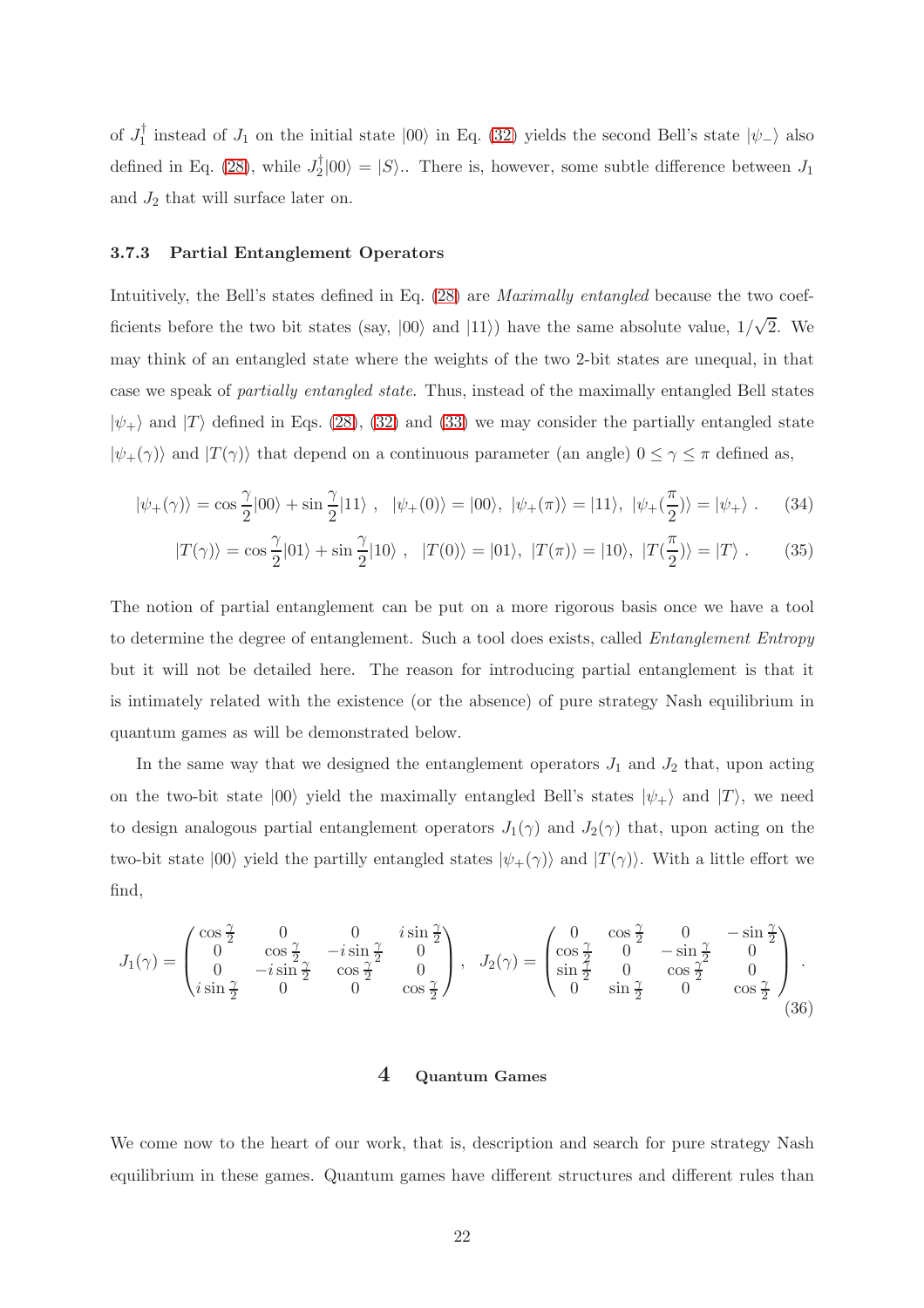classical games. The skeptical reader might justly argue that introducing a quantum game with an attempt to confront it with its classical analogue is meaningless. It is just like inventing a new chess game by using a  $10 \times 10$  chessboard (instead of the usual  $8 \times 8$  one) and adding four more pieces to each player.

There is, however two points that connect a classical game with its quantum analog. First, the quantum game is based on a classical game and the payoffs in the quantum game are determined by the payoff function of the classical game. Second, the classical strategies are obtained as a special case of the quantum strategies. Depending on the entanglement operators  $J$  defined in Eq.  $(36)$ , the players may even reach the classical square in the game table. In most cases, however, this will not lead to a Nash equilibrium.

#### 4.1 How to Quantize a Classical Game?

With all these complex numbers running around, it must be quite hard to imagine how this formalism can be connected to a game in which people have to take decisions and get tangible rewards that depend on their opponent's decisions, especially when these rewards are expressed in real numbers (dollars or years in prison). Whatever we do, at the end of the day, a passage to real numbers must take place. To show how it works, we start with an old faithful classical game (e.g the prisoner dilemma) and show how to turn into into a quantum game that still ends with rewarding its players with tangible rewards. This procedure is referred as *quantization of* a classical game. We will carry out this task in two steps. In the first step we will consider a classical game and endow each player *i* with a quantum strategy (The  $2 \times 2$  matrix  $U(\phi_i, \alpha_i, \theta_i)$ defined in Eq [\(19\)](#page-15-0). At the same time, we will also design a new payoff system that translates the complex numbers appearing in the state of the system into a real reward. This first step leads us to a reasonable description of a game, but proves to be inadequate if we want to achieve a really new game, not just the classical game from which we started our journey. This task will be achieved in the second step.

Suppose we start with the same classical game as described in Section [1,](#page-3-0) that is given in its normal form with specified payoff functions as,

|            | Player 2 |                      |                                                             |  |
|------------|----------|----------------------|-------------------------------------------------------------|--|
|            |          |                      |                                                             |  |
| Player $1$ |          | $u_1(I,I), u_2(I,I)$ | $u_1(I,Y), u_2(I,Y,1)$                                      |  |
|            |          |                      | $u_1(Y,I), u_2(Y,I) \parallel u_1(Y,Y), u_2(Y,Y) \parallel$ |  |

It is assumed that the referee already decreed that the initial state is  $|00\rangle$ , and asks the players to choose their strategies. There his, however, one difference: Instead of using the classical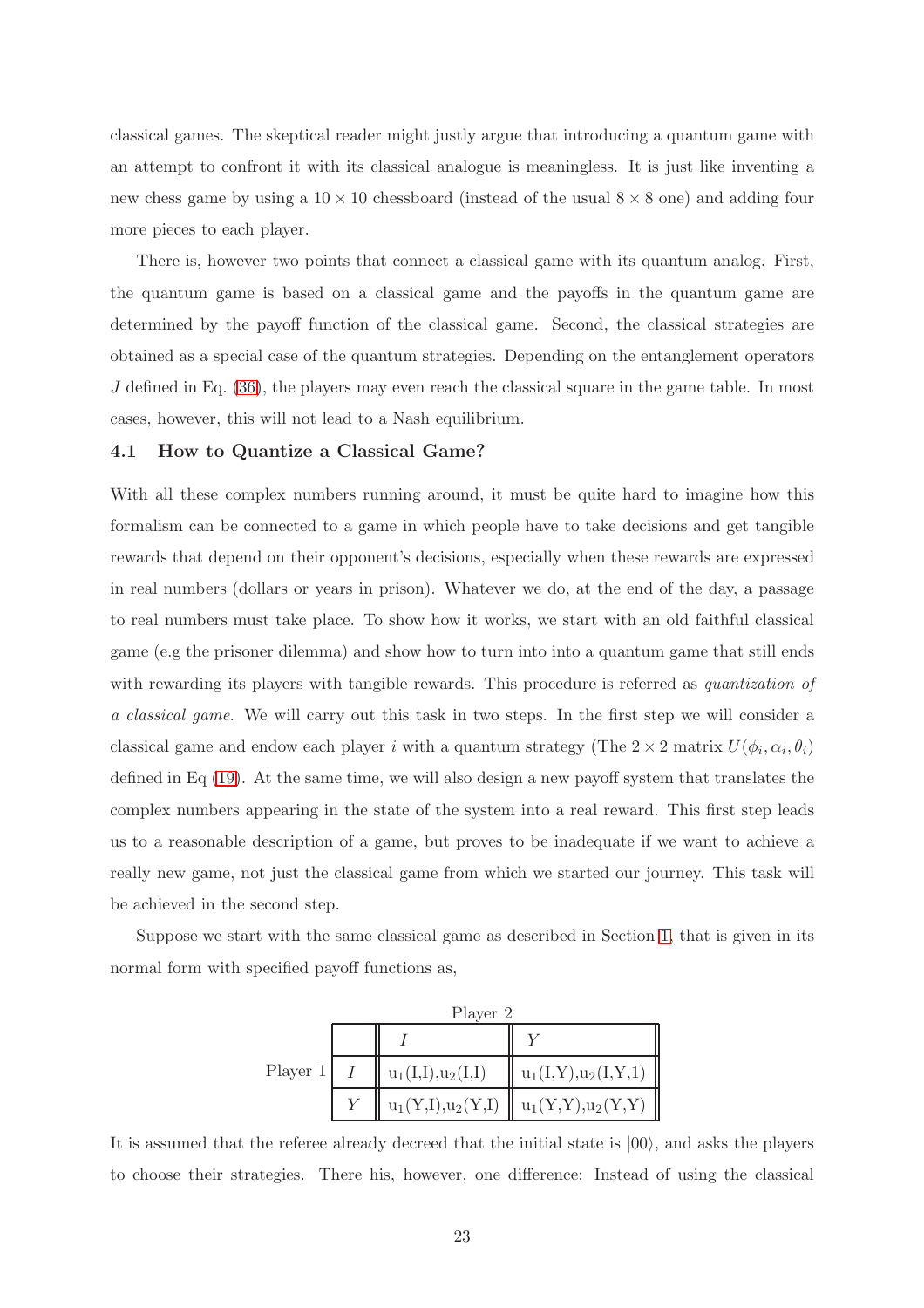strategies of either leaving a bit untouched (the strategy  $I$ ) or operating on it with the second strategy Y, the referee allows each player  $i = 1, 2$  to use his quantum strategy  $U(\phi_i, \alpha_i, \theta_i)$  defined in Eq. [\(19\)](#page-15-0). Before we find out how all this will help the players, let us find out what will happen with the state of the system after such an operation. For that purpose it is convenient to use the vector notations specified in Eq.  $(2)$  or  $(13)$ ,  $(14)$ ,  $(15)$  and let each player act on his own qubit with his own as strategy as explained through Eq. [\(31\)](#page-20-2), thereby leading the system from its initial state  $|00\rangle$  to its final state  $|\Psi\rangle$  given by,

<span id="page-23-2"></span>
$$
|\Psi\rangle = U_1 \otimes U_2 |00\rangle = U_1 |0\rangle \otimes U_2 |0\rangle = U_1 \begin{pmatrix} 1 \\ 0 \end{pmatrix} \otimes U_2 \begin{pmatrix} 1 \\ 0 \end{pmatrix} = \begin{pmatrix} [U_1]_{11} \\ [U_1]_{21} \end{pmatrix} \otimes \begin{pmatrix} [U_2]_{11} \\ [U_2]_{21} \end{pmatrix} = \begin{pmatrix} [U_1]_{11} [U_2]_{21} \\ [U_1]_{21} [U_2]_{21} \\ [U_1]_{21} [U_2]_{21} \\ [U_1]_{21} [U_2]_{21} \end{pmatrix}
$$
\n(37)

With the help of Eq. [\(29\)](#page-19-0) we may then write,

<span id="page-23-1"></span>
$$
|\Psi\rangle = [U_1]_{11}[U_2]_{11}|00\rangle + [U_1]_{11}[U_2]_{21}|01\rangle + [U_1]_{21}[U_2]_{11}|10\rangle + [U_1]_{21}[U_2]_{21}|11\rangle \equiv a|00\rangle + b|01\rangle + c|10\rangle + d|11\rangle.
$$
\n(38)

From Eq. [\(19\)](#page-15-0) it is easy to determine the dependence of the coefficients on the angles (that is the strategies of the two players), for example  $a = [U_1]_{11}[U_2]_{11} = e^{i(\phi_1 + \phi_2)} \cos \frac{\theta_1}{2} \cos \frac{\theta_2}{2}$  and so on. Since  $|\Psi\rangle$  is a 2qubits then, as we have stressed all around, in Eqs. [26](#page-18-1) or [\(30\)](#page-19-1) we have  $|a|^2 + |b|^2 + |c|^2 + |d|^2 = 1$ . This leads us naturally to suggest the following payoff system.

The payoff  $P_i$  of player i is calculated similar to the calculation of payoffs in correlated equilibrium classical games, with the absolute value squared of the amplitudes  $a, b, c, d$  (themselves are complex numbers) as the corresponding probabilities,

<span id="page-23-0"></span>
$$
P_i(\phi_1, \alpha_1, \theta_1; \phi_2, \alpha_2, \theta_2) = |a|^2 u_i(0, 0) + |b|^2 u_i(0, 1) + |c|^2 u_i(1, 0) + |d|^2 u_i(1, 1) \tag{39}
$$

For example, prisoner's 1 and 2 years in prison in the prisoner dilemma game table, Eq. [\(8\)](#page-9-0) are,

<span id="page-23-3"></span>
$$
P_1 = -4|a|^2 - 6|b|^2 - 2|c|^2 - 5|d|^2, \quad P_2 = -4|a|^2 - 2|b|^2 - 6|c|^2 - 5|d|^2. \tag{40}
$$

The alert reader must have noticed that this procedure ends up in a classical game with mixed strategies. First, once absolute values are taken, the role of the two angles  $\phi$  and  $\theta$  is void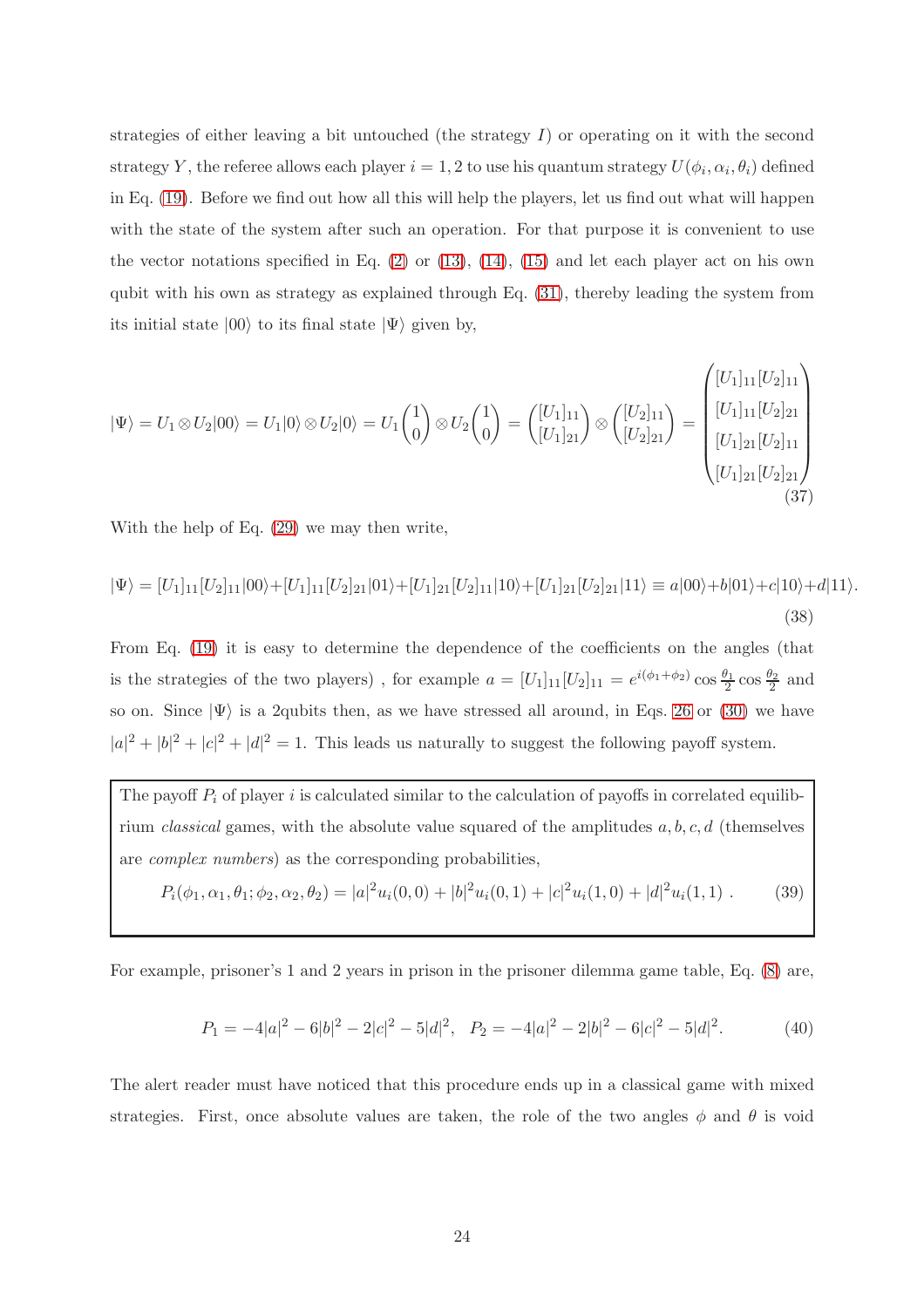because

<span id="page-24-0"></span>
$$
|a|^2 = \cos^2 \frac{\theta_1}{2} \cos^2 \frac{\theta_2}{2}, \ |b|^2 = \cos^2 \frac{\theta_1}{2} \sin^2 \frac{\theta_2}{2}, \ |c|^2 = \sin^2 \frac{\theta_1}{2} \cos^2 \frac{\theta_2}{2}, \ |d|^2 = \sin^2 \frac{\theta_1}{2} \sin^2 \frac{\theta_2}{2}.
$$
 (41)

What is more disturbing is that we arrive at an old format of classical games with mixed strategies. Since  $\cos^2 \frac{\theta}{2} + \sin^2 \frac{\theta}{2} = 1$ , we immediately identify the payoffs in Eq. [\(39\)](#page-23-0) as those resulting from mixed strategy classical game where a prisoner i chooses to confess with probability  $\cos^2 \frac{\theta_i}{2}$ and to don't confess with probability  $\sin^2 \frac{\theta}{2}$ . In particular, the pure strategies are obtained as specified in Eq. [\(21\)](#page-16-0). Thus while the analysis of the first step taught us how to use quantum strategies and how to design a payoff system applicable for a complex state of the system  $|\Psi\rangle$ as defined in Eq. [\(38\)](#page-23-1), it did not prevent us from falling into the trap of triviality in the sense that so far nothing is new.

The reason for this failure is at the heart of quantum mechanics. The initial state  $|00\rangle$  upon which the players apply their strategies according to Eq. [\(37\)](#page-23-2) in not entangled; Since it is a simple outer product of  $|0\rangle$  of player 1 and  $|0\rangle$  of player 2, so according to the definition of entanglement given after Eq. [\(28\)](#page-18-3), it is not entangled. Thus we find that,

In order for a quantum game to be distinct from its classical analog, the state upon which the two players apply their quantum strategies should be entangled.

That is where the entanglement operators  $J$  defined in Eqs. [\(32\)](#page-20-0), [\(33\)](#page-20-1) and [\(36\)](#page-21-1) come into play. Practically, we ask the referee not only to suggest a simple initial state such as  $|00\rangle$  but also to choose some entanglement operator J and to apply it on  $|00\rangle$  as exemplified in Eqs. [\(32\)](#page-20-0). [\(33\)](#page-20-1) in order to modify it into an entangled state. Only then the players are allowed to apply their quantum strategies, after which the state of the system will be given by  $U_1 \otimes U_2J|00\rangle$ , as compared with Eq. [\(37\)](#page-23-2). There is one more task the referee should take care of. A reasonable desired property is that if, for some reason the players choose to leave everything unchanged by taking  $\gamma_i = (\phi_i, \alpha_i, \theta_i) = (0, 0, 0)$ , namely,  $U_1 = U_2 = I$  then the final state should be identical to the initial state. This is easily achieved by asking the referee to apply the operator  $J^{-1} = J^{\dagger}$ on the state  $U_1 \otimes U_2J|00\rangle$  (that was obtained after the players applied their strategies on the entangled state  $J|00\rangle$ . These modification change things entirely, and turn the quantum game into a new game with complicated strategies, that is, it is much richer than its classical analog.

Let us then organize the game protocol as explained above by presenting a list of well defined steps.

1. The starting point is some classical 2 players-2 strategies classical game given in its normal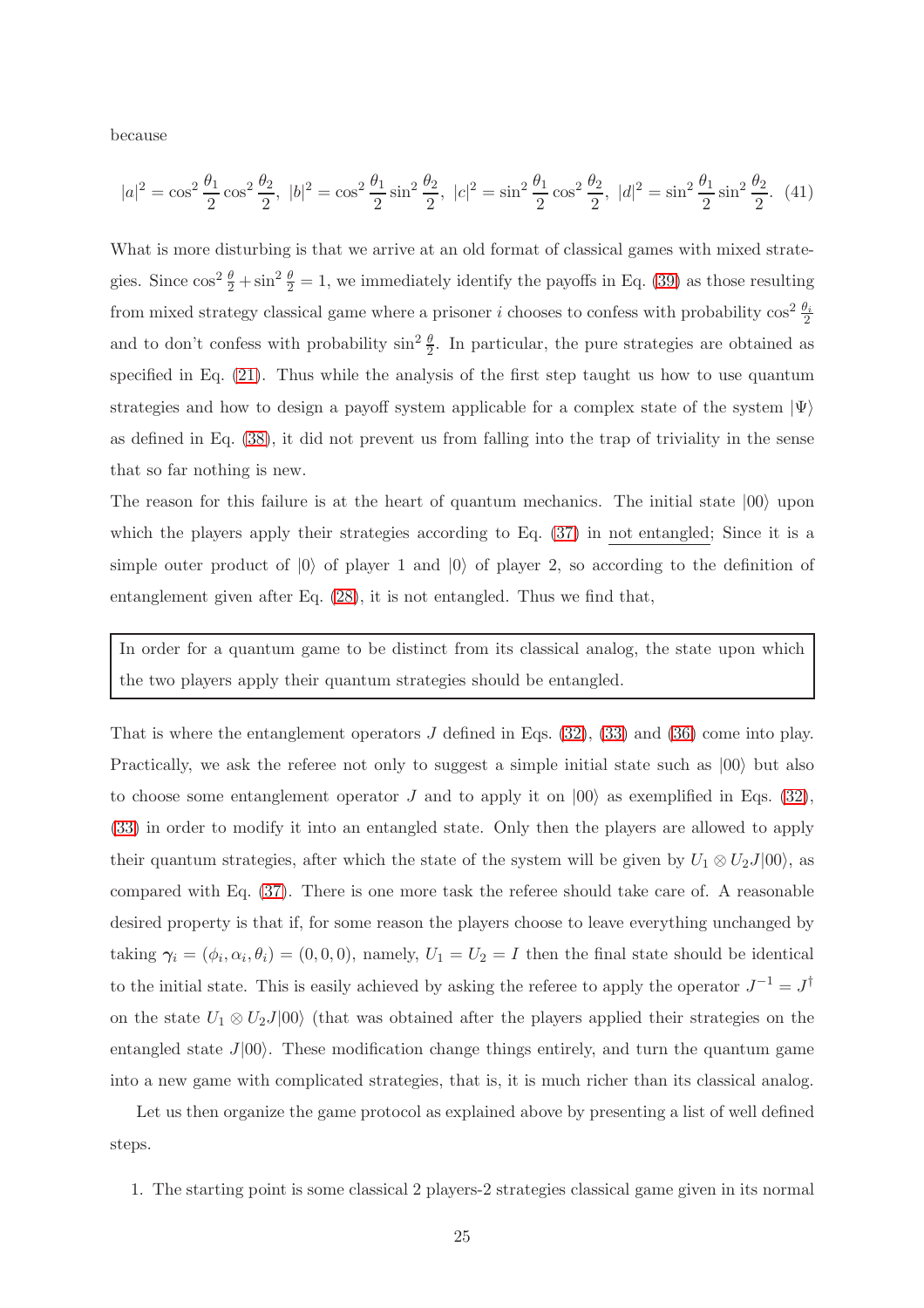form (a table with utility functions) and a referee whose duty is to choose an initial two bit state and an entanglement operator J.

- 2. The referee chooses a simple non-entangled 2qubits initial state, which, for convenience, we fix once for all to be  $|\psi_I\rangle = |00\rangle$ . As in the classical game protocol, the choice of this state does not affect the game in any form, it is just a starting point.
- 3. The referee then chooses an entanglement operator J and apply it on  $|\psi_I\rangle$  to generate an entangled state  $|\psi_{II}\rangle = J|\psi_I\rangle$  as exemplified in Eq. [\(32\)](#page-20-0). This operation is part of the rules of the game, namely, it is not possible for the players to affect this choice in any way.
- 4. At this point every player applies his own transformation  $U_i = U(\phi_i, \alpha_i, \theta_i)$  on his own qubit. The functional dependence of U on the three angles is displayed in Eq. [\(19\)](#page-15-0). This is the only place where the players have to take a decision. After the players made their decisions the product operation is applied on  $|\psi_{II}\rangle$  as in Eq. [\(31\)](#page-20-2), resulting the state  $|\psi_{III}\rangle = U_1 \otimes U_2 |\psi_{II}\rangle.$
- 5. The referee then applies the inverse of  $J$  (namely  $J^{\dagger}$  since  $J$  is unitary) and gets the final state

<span id="page-25-1"></span>
$$
|\Psi\rangle = \overbrace{J^{\dagger}}^{\text{reference}} \overbrace{U_1 \otimes U_2}^{\text{players reference}} \overbrace{J|00\rangle}^{\text{reference}} = a|00\rangle + b|01\rangle + c|10\rangle + d|11\rangle,\tag{42}
$$

where the complex numbers  $a, b, c, d$  with  $|a|^2 + |b|^2 + |c|^2 + |d|^2 = 1$  are functions of the elements of  $U_1$  and  $U_2$  namely, following Eq. [\(19\)](#page-15-0), they are functions of the 6 angles  $(\phi_1, \alpha_1, \theta_1; \phi_2, \alpha_2, \theta_2).$ 

6. The players are then rewarded according to the prescription given by Eq. [\(39\)](#page-23-0).

The set of operations leading from the initial state  $|\psi_I\rangle$  to the final state  $|\Psi\rangle$  is schematically shown in Fig. [3.](#page-25-0)



<span id="page-25-0"></span>Figure 3: A general protocol for a two players two strategies quantum game showing the flow of information. Besed on Eq. [\(42\)](#page-25-1) to be followed on the figure from left to right.  $U_1$  is player's 1 move,  $U_2$  is player's 2 move, and  $J$  is an entanglement gate.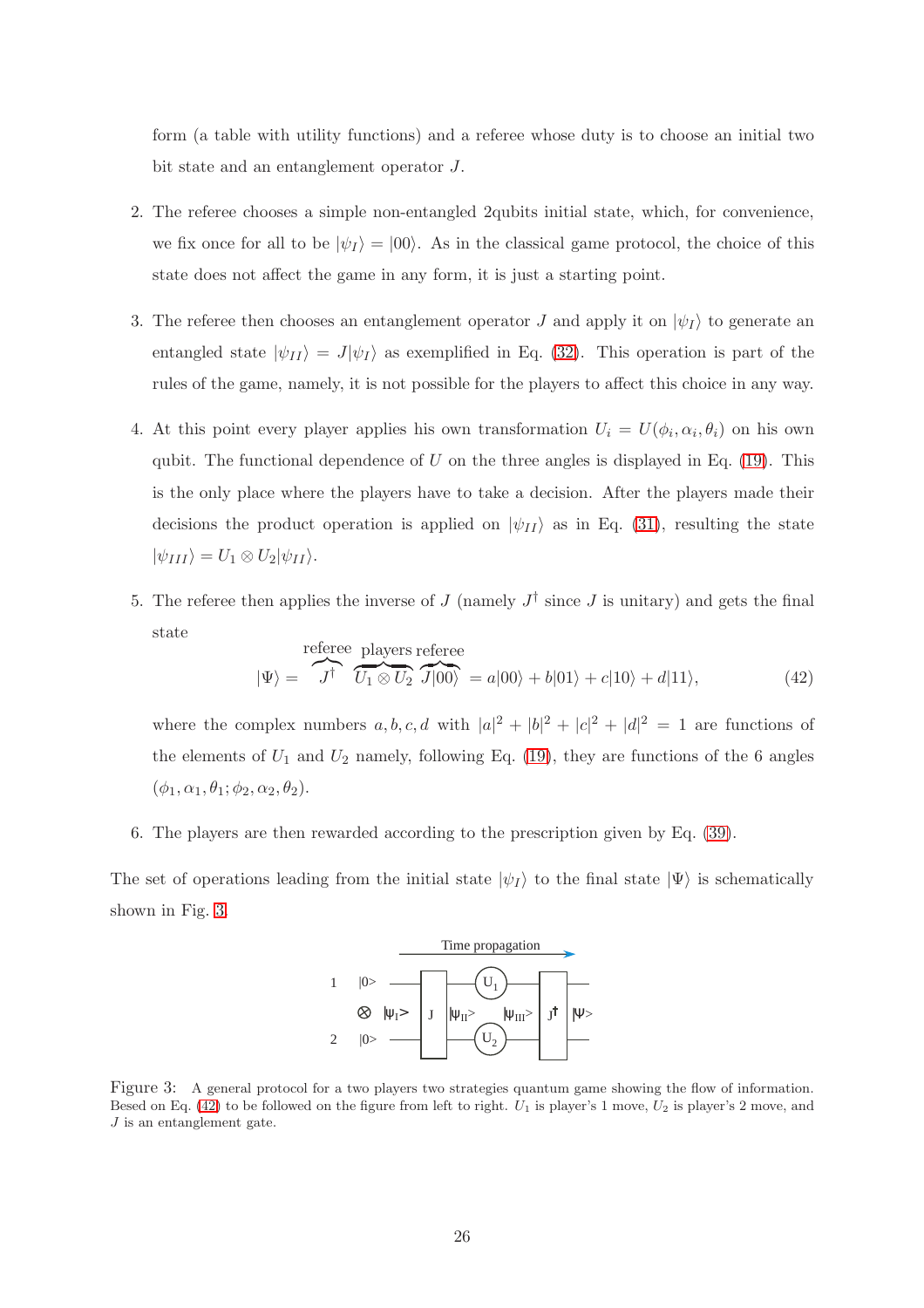## 4.2 Formal Definition of a Two-Player Pure Strategy Quantum Game

Based on the prescriptions given in Eq. [\(42\)](#page-25-1), Fig. [\(3\)](#page-25-0) and Eq. [\(39\)](#page-23-0) we can now give a formal definition of a two-players two strategies quantum game that is an extension of a classical twoplayers two strategies game. Necessary ingredient of a quantum game should include:

- 1. A quantum system which can be analyzed using the tools of quantum mechanics, for example, a two qubits system.
- 2. Existence of two players, who are able to manipulate the quantum system and operate on their own qubits.
- 3. A well define strategy set for each player. More concretely, a set of unitary  $2 \times 2$  matrices with unit determinant  $U \in SU(2)$ .
- 4. A definition of the pay-off functions or utilities associated with the players strategies. More concretely, we have in mind a classical 2-player two strategies game given in its normal form ( a table of payoffs).

Definition Given a classical two-players two pure strategies classical game

$$
G_C = \langle N = \{1, 2\}, |ij\rangle, A_i = \{I, Y\}, u_i : A_1 \otimes A_2 \to \mathbb{R}\rangle.
$$
 (43)

Its quantum (pure strategy) analog is the game,

<span id="page-26-0"></span>
$$
G_Q = \langle N = \{1, 2\}, |\psi_I\rangle, \{\mathcal{A}_i\}, J, u_i, P_i\rangle.
$$
\n(44)

Here  $N = \{1, 2\}$ , is the set of (two) players,  $|\psi_I\rangle$  is the initial state suggested by the referee (usually a simple two-bit state such as  $|00\rangle$  as in the classical game),  $A_i = U(\gamma_i) \equiv U_i$ , is the infinite set quantum pure strategies of player i on his qubit defined by the  $2 \times 2$  matrix Eq. [\(19\)](#page-15-0), J is an entanglement operator defined along Eqs.[\(32,](#page-20-0) [33,](#page-20-1) [42\)](#page-25-1) and Fig. [3,](#page-25-0)  $u_i(k, \ell)$  with  $k, \ell = 0, 1$  are the classical payoff functions of the game G and  $P_i(U_1, U_2)$  are the quantum payoff functions defined in Eq. [\(39\)](#page-23-0) in which the coefficients  $a, b, c, d$  are complex numbers (also called amplitudes) that determine the expansion of the final state  $|\Psi\rangle$  as a combination of two bit states as in Eq. [\(42.](#page-25-1)

## comments

1)Since  $U_i$  is uniquely determined by the three angles  $\gamma_i = (\phi_i, \alpha_i, \theta_i)$  through Eq. [\(19\)](#page-15-0) we may also regard  $\gamma_i$  as the strategy of player *i*. Thus, unlike the classical game where each player has but two strategies, in the quantum game the set of strategies of each player is determined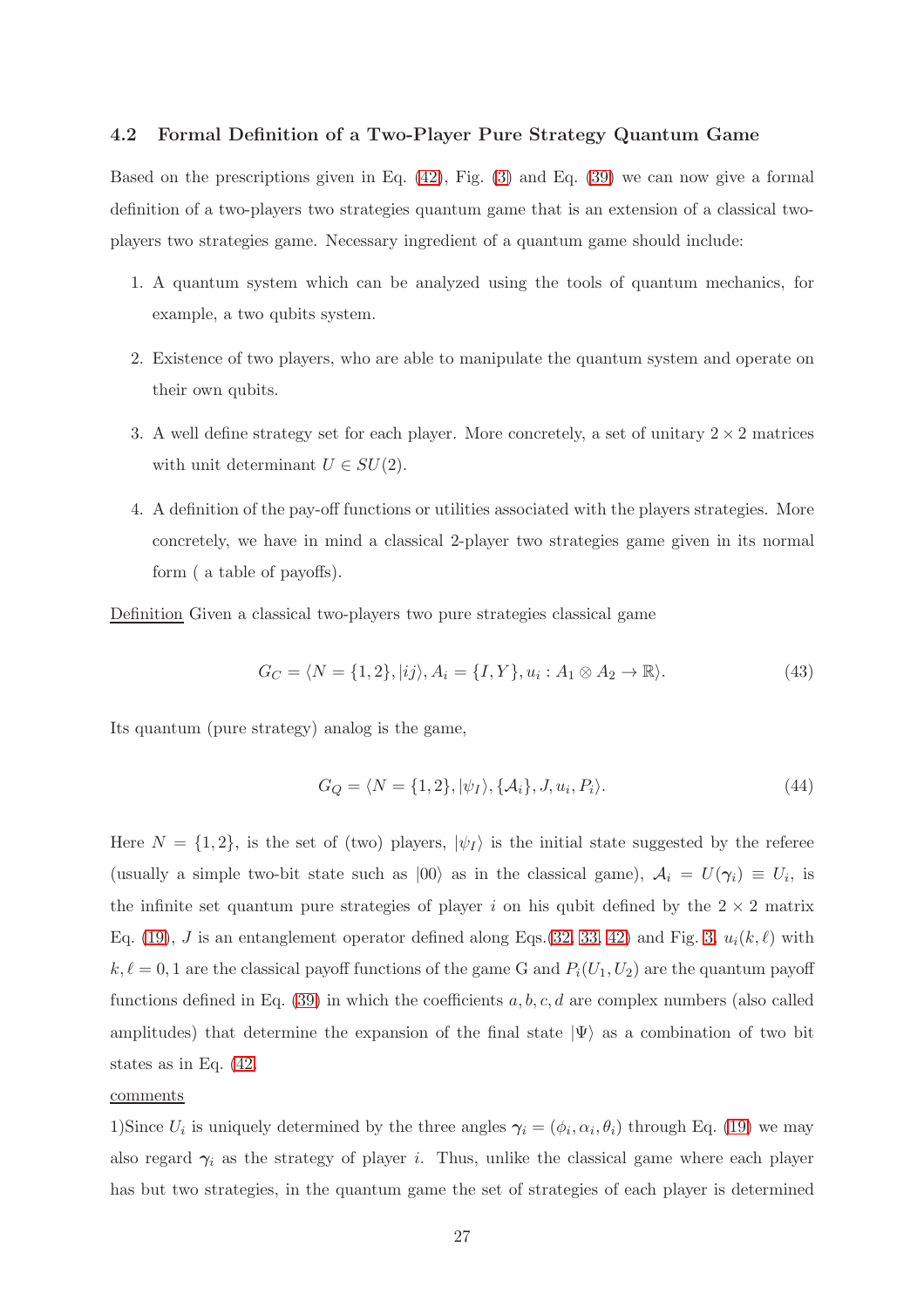by three continuous variables. As we have already mentioned, the set of strategies of a player correspond to a point on  $S^3$ .

2) J is part of the rules of the game (it is not controlled by the players). The main requirement from  $J$  is that it is a unitary matrix and that after operating on the initial to bit state (taken to be  $|00\rangle$  in our case) the result is an entangled 2qubits.

3) As we stressed in relation with Eq. [\(42\)](#page-25-1), the amplitudes are functions of the two strategies  $\gamma_i = (\phi_i, \alpha_i, \theta_i), (i = 1, 2)$  that are given analytically once the operations implied in Eq. [\(42\)](#page-25-1) are properly carried out (see below).

## 4.3 Nash Equilibrium in a Pure Strategy Quantum Game

Definition A pure strategy Nash Equilibrium in a quantum game is a pair of strategies  $(\gamma_1^*, \gamma_2^*) \in$  $S^3 \otimes S^3$  (each represents three angles  $\gamma_i^* = (\phi_i^*, \alpha_i^*, \theta_i^*) \in S^3$ ), such that

<span id="page-27-0"></span>
$$
P_1(\gamma_1, \gamma_2^*) \le P_1(\gamma_1^*, \gamma_2^*) \ \forall \ \gamma_1 \in S^3, \ P_2(\gamma_1^*, \gamma_2) \le P_2(\gamma_1^*, \gamma_2^*) \ \forall \ \gamma_2 \in S^3.
$$
 (45)

It is immediately realized that the concept of Nash equilibrium and its elucidation in a quantum game is far more difficult than the classical one. If each player's strategy would have been dependent on a single continuous parameter, then the use of the method of best response functions could be effective, but here each player's strategy depends on three continuous parameters, and the method of response functions might be inadequate. One of the goals of the present work is to alleviate this problem. Another important point concerns the question of cooperation. In the classical prisoner dilemma game, a player that chooses the don't-confess strategy (Y) forces his opponent to cooperate and choose Y (don't confess) as well, that leads to a pure strategy Nash equilibrium  $(Y, Y)$ . On the other hand, in the quantum game, the situation is quite different. By looking at the payoff expressions in Eq. [\(40\)](#page-23-3) we see that prisoner 1 wants to reach the state where  $|c|^2 = 1$  and  $|a|^2 = |b|^2 = |d|^2 = 0$ , whereas prisoner 2 wants to reach the state where  $|b|^2 = 1$ and  $|a|^2 = |c|^2 = |d|^2 = 0$ . Surprisingly, as we shall see below, there are situations such that for every strategy chosen by prisoner 1, prisoner 2 can find a best response that makes  $|b|^2 = 1$ and  $|a|^2 = |c|^2 = |d|^2 = 0$  and vice versa, for every strategy chosen by prisoner 2, prisoner 1 can find a best response that makes  $|c|^2 = 1$  and  $|a|^2 = |b|^2 = |d|^2 = 0$ . Since the two situations cannot occur simultaneously, there is no Nash equilibrium and no cooperation in this case.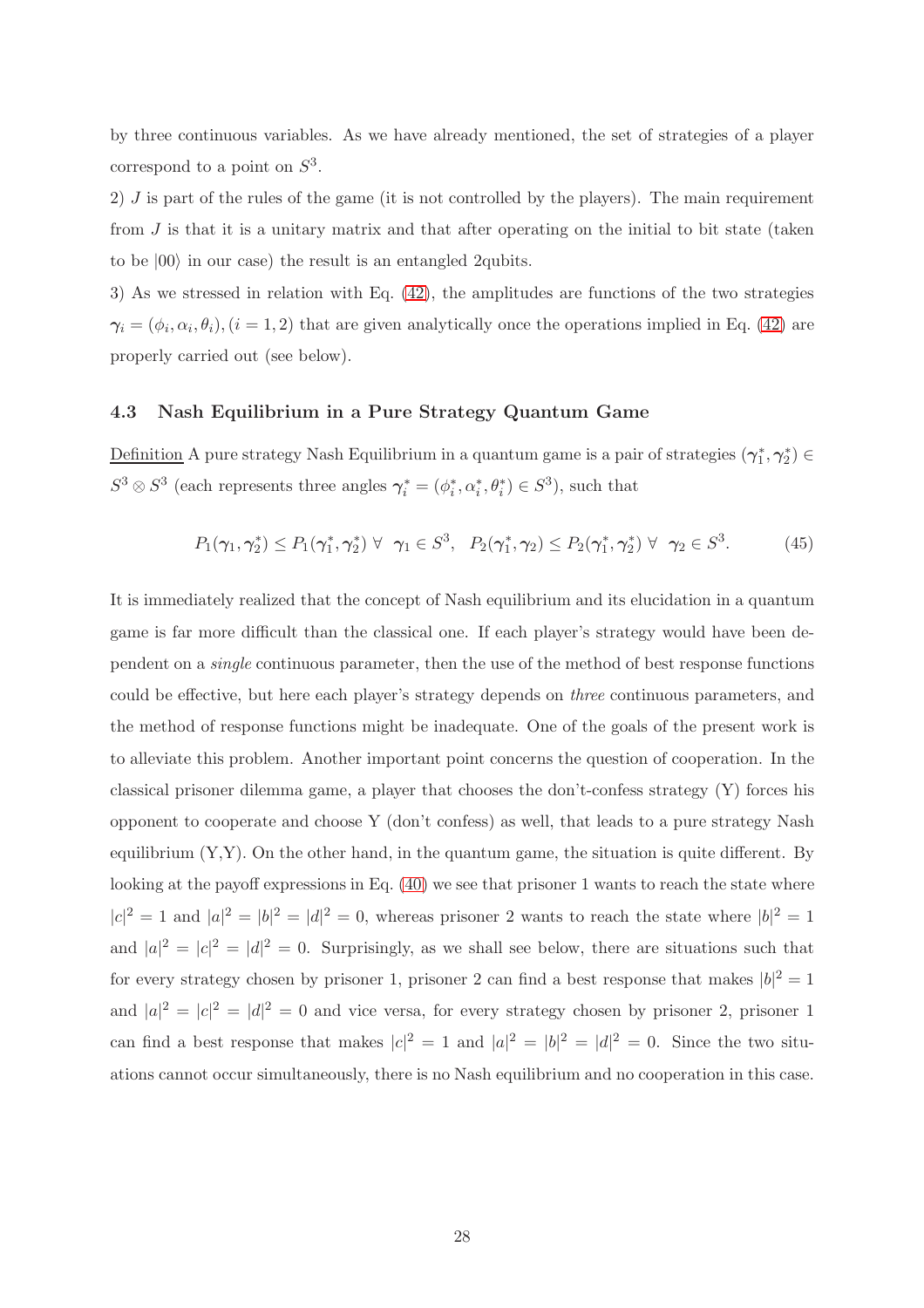#### 4.3.1 The Role of the Entanglement Operator J and Classical Commensurability

A desired property (although not crucial) of a quantum game is that the theory as defined in Eq. [\(42\)](#page-25-1) and Fig. [\(3\)](#page-25-0) includes the classical game as a special case. We already know from Eq.  $(21)$  that the classical strategies I and Y are obtained as special cases of the quantum ones, since  $U(0,0,0) = I$  and  $U(0,0,\pi) = Y$ . What we require here is that by using their classical strategies, the players will be able to reach the four classical states (squares of the game table). For example, to reach the square (C,C) the coefficients  $a, b, c, d$  in the final state  $\Psi$ ) at the end of the game (see Eq. [\(42\)](#page-25-1) should be  $|a|^2 = 1$ ,  $b = c = d = 0$  and so on. For this requirement to hold, the entanglement operator J should satisfy a certain equality. We refer to this equality to be satisfied by J as *classical commensurability*. From the discussion around Eq.  $(21)$  we recall that in a classical game, the only operations on bits are implemented either by the unit matrix I (leave the bit in its initial state  $|0\rangle$  or  $|1\rangle$ ) or  $Y = \begin{pmatrix} 0 & 1 \\ -1 & 0 \end{pmatrix}$  (change the state of the bit from  $|0\rangle$ to  $|1\rangle$  or vice versa). Thus, by choosing  $U(0, 0, 0)$  or  $U(0, 0, \pi)$  the players virtually use classical strategies. Therefore, classical commensurability implies

$$
[Y \otimes Y, J] = 0, \quad \text{(Classical commensurability)} \tag{46}
$$

where we recall from Appendix [7.3](#page-70-0) that for two square matrices  $A, B$  with equal dimensions, the commutation relation is defined as  $[A, B] = AB - BA$ . Indeed, if this condition is satisfied and both  $U_1$  and  $U_2$  are classical strategies, then  $[U_1 \otimes U_2, J] = 0$  because in this case  $U_1 \otimes U_2 = I \otimes I$ or  $I \otimes Y$  or  $Y \otimes I$  or  $Y \otimes Y$  and as we show below, all of the four operators commute with J. Consequently

$$
|\Psi\rangle = J^{\dagger}U_1 \otimes U_2 J|00\rangle = J^{\dagger}JU_1 \otimes U_2|00\rangle = U_1 \otimes U_2|00\rangle, \tag{47}
$$

that is what happens in a classical game as explained in connection with figure [\(1\)](#page-11-1). To prove that the four two-player classical strategies listed above do commute with  $J$  we note that by direct calculations it is easy to show that  $J_1$  defined in Eq. [\(32\)](#page-20-0) satisfies classical commensurability because an elementary manipulation of matrices shows that  $J_1$  can be written as

$$
J_1 = e^{i\frac{\pi}{4}Y \otimes Y} = \frac{1}{\sqrt{2}} (I_4 + iY \otimes Y), \qquad (48)
$$

and this matrix naturally commutes with  $Y \otimes Y$ . The first equality is derived in Appendix [7.3.](#page-70-0) On the other hand,  $J_2$  defined in Eq. [\(33\)](#page-20-1) does not satisfy classical commensurability as can be checked by directly inspecting the commutation relation  $[Y \otimes Y, J_2] \neq 0$ .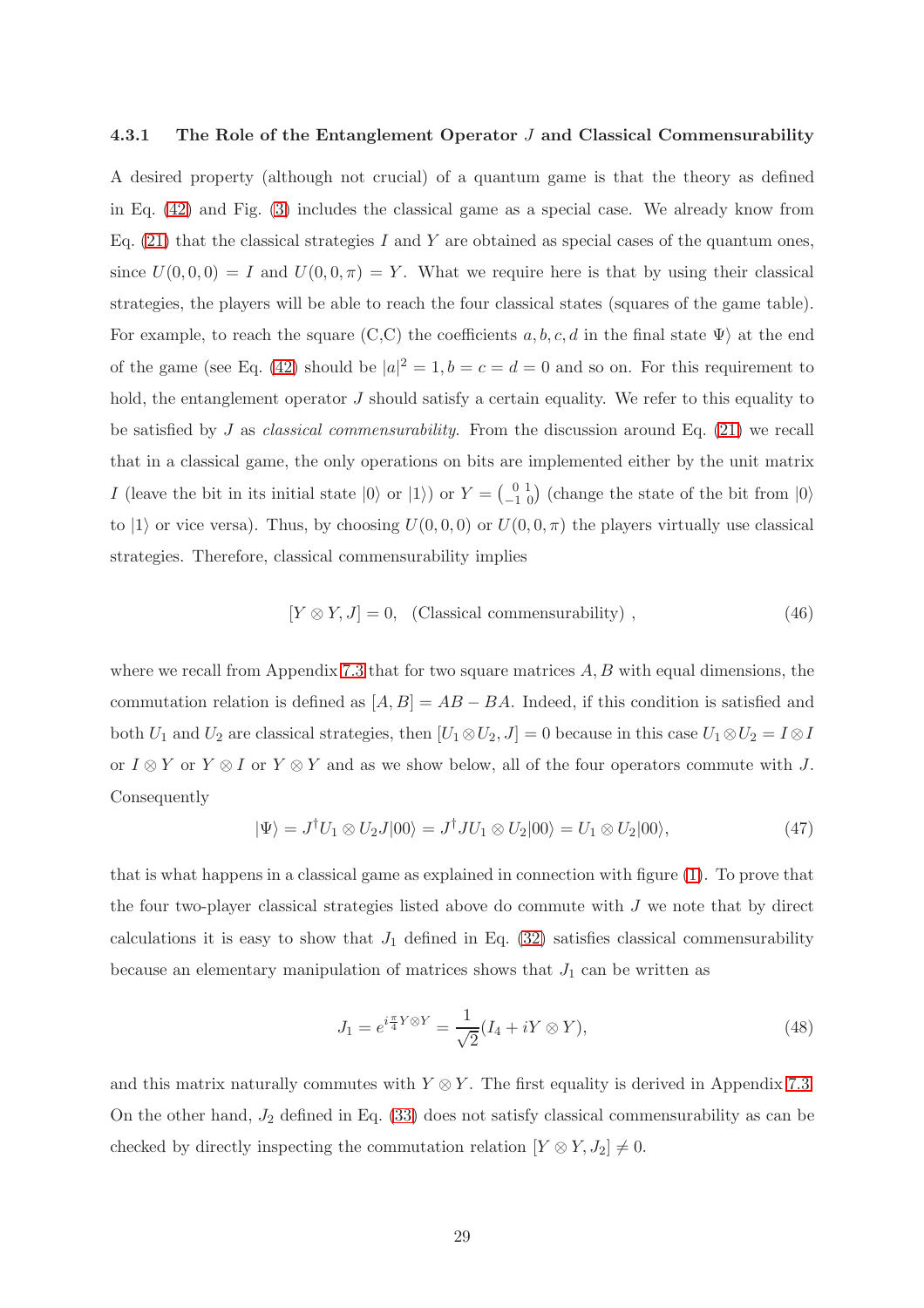#### <span id="page-29-1"></span>4.4 Absence of Nash Equilibrium for Maximally Entangled States

After defining the notion of quantum games and their pure strategy Nash Equilibrium we approach the problem of finding pure strategy Nash Equilibrium. The first result in this area is negative: If the state  $|\psi_I\rangle = J|00\rangle$  is maximally entangled, (e.g,  $|\psi_I\rangle = |\psi^+\rangle$  (Eq. [\(32\)](#page-20-0)) or  $|\psi_I\rangle = |T\rangle$  (Eq. [\(33\)](#page-20-1)) the quantum game of the prisoner dilemma does not have a pure strategy Nash Equilibrium. Our poof of this statement will be straightforward. First we will calculate explicitly the amplitudes a, b, c, d of the final wave function  $|\Psi\rangle$  as defined in Eq. [\(42\)](#page-25-1) and in Fig. [3](#page-25-0) and then use the method of response functions and show that the two response functions  $B_2(\gamma_1)$  and  $B_1(\gamma_2)$  cannot intersect.

## 4.4.1 Calculating the Amplitudes of the Final States  $|\Psi\rangle$

In order to calculate the payoffs  $P_1$  and  $P_2$  according to the prescription [\(40\)](#page-23-3) we need to carry out the operations specified in Eq. [\(42\)](#page-25-1) leading from the initial state  $|00\rangle$  all the way to the final state  $|\Psi\rangle$ . This is a standard manipulation in matrix multiplication that in the present case ends up with reasonable (not so long) expressions. As an example we consider the entanglement operator  $J = J_1$  as given in Eq. [\(32\)](#page-20-0) so that  $J|00\rangle = |\psi^+\rangle$  that is a *Maximally Entangled State:* . Player *i* has a *strategy matrix*  $U_i \equiv U(\gamma_i) = U(\phi_i, \alpha_i, \theta_i)$  as defined in Eq. [\(19\)](#page-15-0). The product  $U(\gamma_1) \otimes U(\gamma_2)$  acts on  $|\psi_+\rangle$  according to the prescription [\(31\)](#page-20-2) is given explicitly as,

$$
U_1 \otimes U_2 |\psi_+ \rangle = \frac{1}{\sqrt{2}} [(U_1 | 0 \rangle) \otimes (U_2 | 0 \rangle) + i ([U_1 | 1 \rangle) \otimes (U_2 | 1 \rangle)]. \tag{49}
$$

Explicitly, for a  $2 \times 2$  matrix  $U = \begin{pmatrix} U_{11}U_{12} \\ U_{21}U_{22} \end{pmatrix}$  we have, according to Eq. [\(18\)](#page-15-1),

$$
U|0\rangle = U\begin{pmatrix} 1 \\ 0 \end{pmatrix} = \begin{pmatrix} U_{11} \\ U_{21} \end{pmatrix} = U_{11}|0\rangle + U_{21}|1\rangle, \quad U|1\rangle = U\begin{pmatrix} 0 \\ 1 \end{pmatrix} = \begin{pmatrix} U_{12} \\ U_{22} \end{pmatrix} = U_{12}|0\rangle + U_{22}|1\rangle. \quad (50)
$$

Performing the outer products as in Eq.  $(22)$ , multiplying by  $J^{\dagger}$  we can find the corresponding amplitudes a, b, c, d of  $|\Psi\rangle$  in the notation of [\(22\)](#page-17-0) or [\(29\)](#page-19-0). Straight forward but tedious calculations yield,

<span id="page-29-0"></span>Coefficients of 
$$
|\Psi\rangle
$$
 for  $J|00\rangle = |\psi_+\rangle$  (Eq. (32)),  
\n $|a|^2 = \left[\cos\frac{1}{2}\theta_1 \cos\frac{1}{2}\theta_2 \cos(\phi_1 + \phi_2) - \sin\frac{1}{2}\theta_1 \sin\frac{1}{2}\theta_2 \sin(\alpha_1 + \alpha_2)\right]^2$ ,  
\n $|b|^2 = \left[\cos\frac{1}{2}\theta_1 \sin\frac{1}{2}\theta_2 \cos(\phi_1 - \alpha_2) + \sin\frac{1}{2}\theta_1 \cos\frac{1}{2}\theta_2 \sin(\alpha_1 - \phi_2)\right]^2$ ,  
\n $|c|^2 = \left[\sin\frac{1}{2}\theta_1 \cos\frac{1}{2}\theta_2 \cos(\alpha_1 - \phi_2) - \cos\frac{1}{2}\theta_1 \sin\frac{1}{2}\theta_2 \sin(\phi_1 - \alpha_2)\right]^2$ ,  
\n $|d|^2 = \left[\cos\frac{1}{2}\theta_1 \cos\frac{1}{2}\theta_2 \sin(\phi_1 + \phi_2) + \sin\frac{1}{2}\theta_1 \sin\frac{1}{2}\theta_2 \cos(\alpha_1 + \alpha_2)\right]^2$ . (51)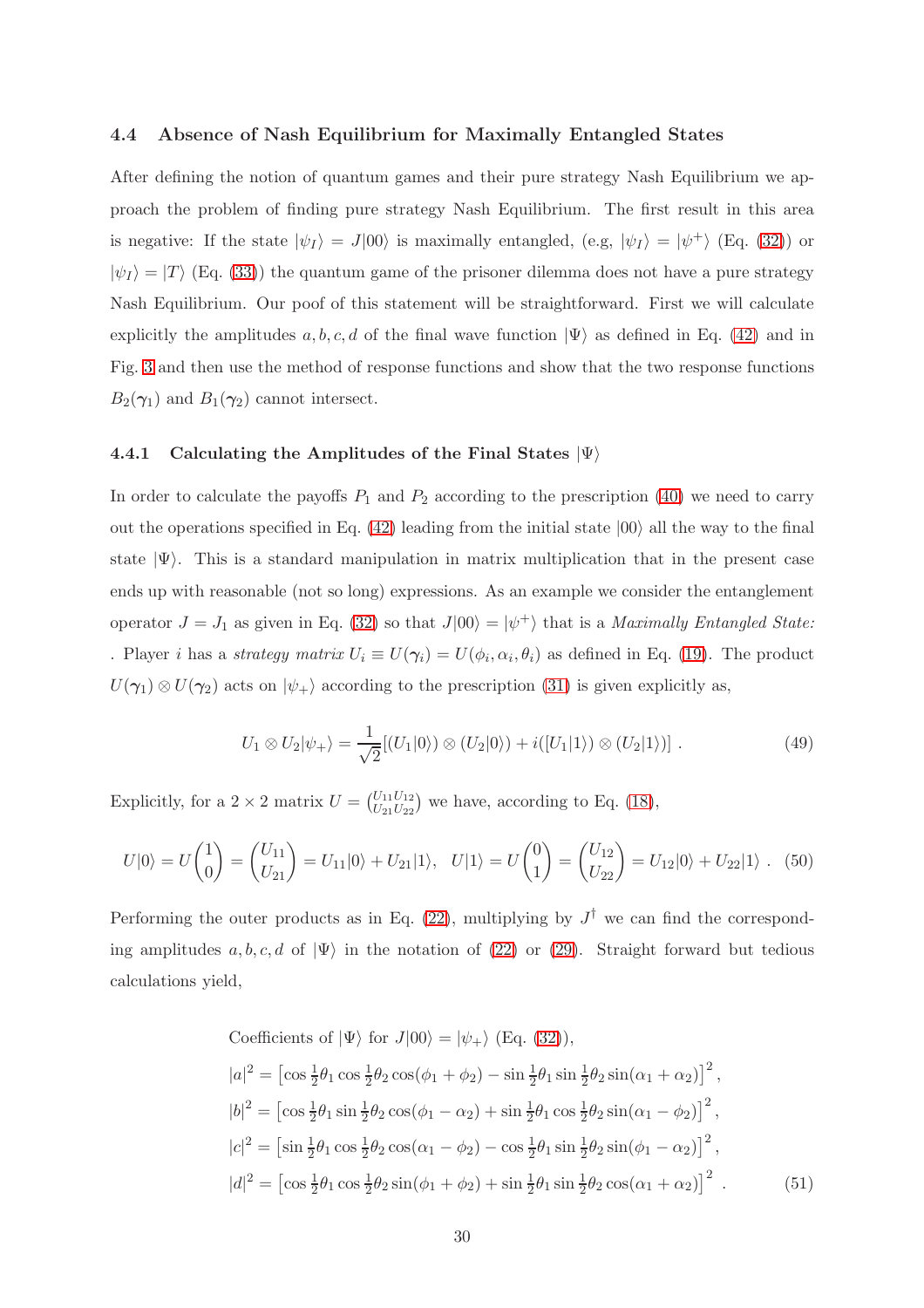Compared with Eq. [\(41\)](#page-24-0) we see that the present game is really novel, all the angles appear in the payoff and it is not reducible to any form of classical game.

It is instructive to check how the classical strategies are recovered as special cases of the quantum ones. If both players choose  $U(0,0,0) = I$  then  $|a|^2 = 1$  and  $|\Psi\rangle = |00\rangle$  with amplitude 1, that corresponds to the classical strategy  $(I, I)$  leading to the state  $(C, C)$ . Similarly, if one player chooses  $U(0,0,0)$  and the other chooses  $U(0,0,\pi)$  this leads to either  $|b|^2 = 1$  corresponding to classical strategies  $(I, Y)$  leading to the state  $(C,D)$  or to  $|c|^2 = 1$  corresponding to classical strategies  $(Y, I)$ . leading to the state (D,C). Finally, if both players choose  $U(0, 0, \pi)$ then the final state is  $|\Psi\rangle = |11\rangle$  with amplitude 1, that corresponds to the classical strategy  $(Y,Y)$  leading to the state  $(D,D)$ . Unlike the classical game, however, this choice is, in general, not a Nash equilibrium. Player 1 for example may find a strategy  $U(\phi_1, \alpha_1, \theta_1)$  such that  $P_1[U(\phi_1,\alpha_1,\theta_1),Y] > -4.$  The upshot then is that if classical commensurability is respected, then, by using classical strategies the players can reach the classical positions  $(C, C), (C, D), (D, C)$ and (D,D) but the classical Nash equilibrium is not relevant for the quantum game.

**Example 2: Triplet Bell State:** If we take  $J = J_2$  as in Eq. [\(33\)](#page-20-1) we get  $J|00\rangle = |T\rangle$ , the triplet Bell state. Performing the calculations  $|\Psi\rangle = J^{\dagger}U_1 \otimes U_2 |T\rangle$  we get the four probabilities,

<span id="page-30-0"></span>Coefficients of 
$$
|\Psi\rangle
$$
 for  $J|00\rangle = |T\rangle$ =Bell's Triple State, (Eq. 33)  
\n $|a|^2 = \left[\cos \frac{1}{2}\theta_1 \cos \frac{1}{2}\theta_2 \cos(\phi_1 - \phi_2) - \sin \frac{1}{2}\theta_1 \sin \frac{1}{2}\theta_2 \cos(\alpha_1 - \alpha_2)\right]^2$ ,  
\n $|b|^2 = \left[\cos \frac{1}{2}\theta_1 \sin \frac{1}{2}\theta_2 \sin(\phi_1 + \alpha_2) + \sin \frac{1}{2}\theta_1 \cos \frac{1}{2}\theta_2 \sin(\alpha_1 + \phi_2)\right]^2$ ,  
\n $|c|^2 = \left[\sin \frac{1}{2}\theta_1 \sin \frac{1}{2}\theta_2 \sin(\alpha_1 - \alpha_2) - \cos \frac{1}{2}\theta_1 \cos \frac{1}{2}\theta_2 \sin(\phi_1 - \phi_2)\right]^2$ ,  
\n $|d|^2 = \left[\sin \frac{1}{2}\theta_1 \cos \frac{1}{2}\theta_2 \cos(\alpha_1 + \phi_2) + \cos \frac{1}{2}\theta_1 \sin \frac{1}{2}\theta_2 \cos(\phi_1 + \alpha_2)\right]^2$ . (52)

## 4.4.2 Proof of Absence of Pure strategy Nash Equilibrium

The following theorem is well known, see for example Refs.[\[10,](#page-94-9) [17\]](#page-94-15). Here we prove it directly by showing the the best response functions cannot intersect.

Theorem The quantum game defined as in Eq. [\(44\)](#page-26-0) with  $J = J_1$  as given by Eq. [\(32\)](#page-20-0) does not have a pure strategy Nash Equilibrium.

<u>Proof</u> From the expressions [\(51\)](#page-29-0) for the amplitudes it is evident that for any strategy  $(\alpha_1, \phi_1, \theta_1)$ of player 1, player 2 can find a best response that brings him to the minimum years in prison with

$$
B_2(\phi_1, \alpha_1, \theta_1) = U(\phi_2 = \alpha_1 - \frac{\pi}{2}, \alpha_2 = \phi_1, \theta_2 = \theta_1),
$$
\n(53)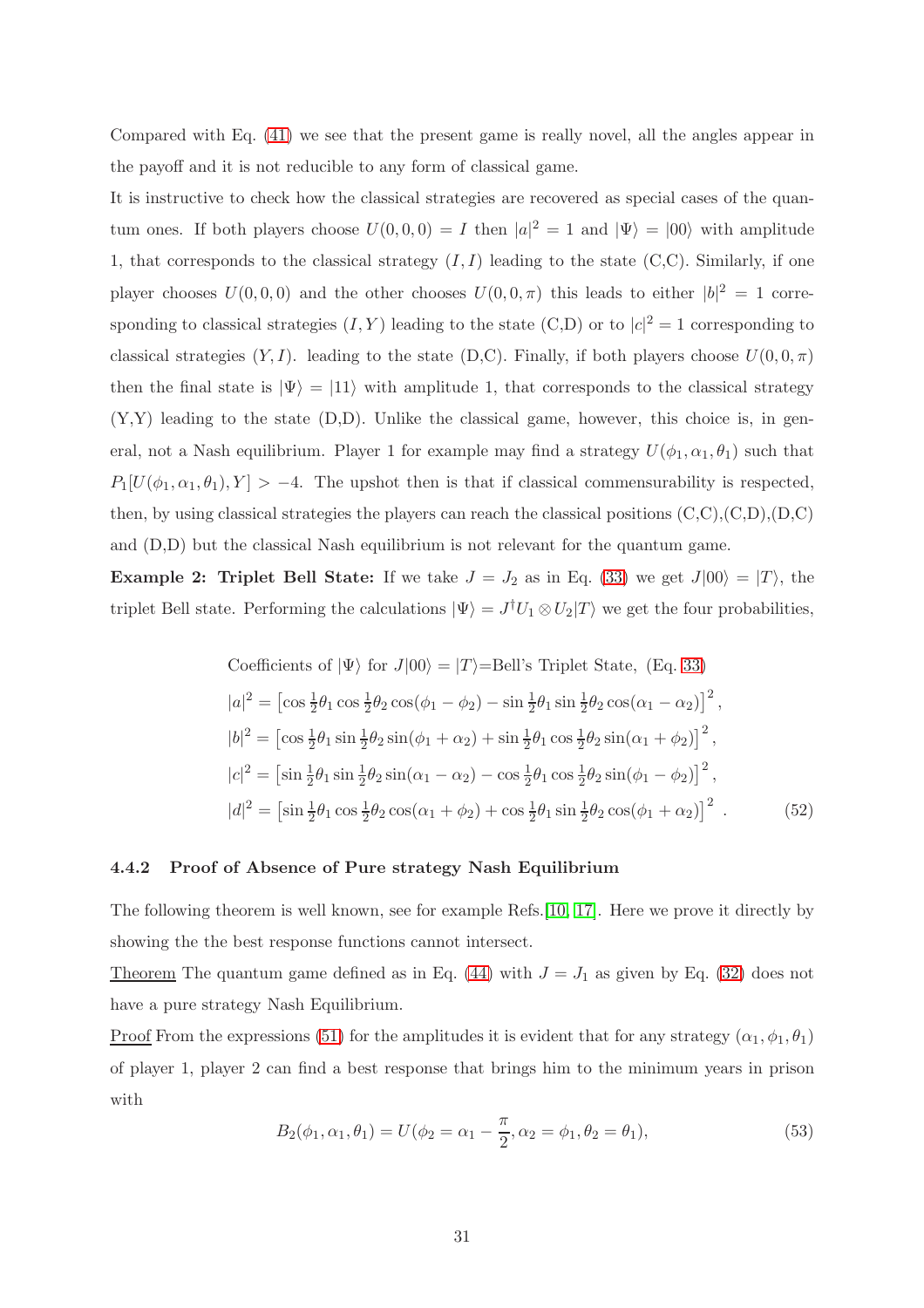because then we have  $|b|^2 = 1, |a|^2 = |c|^2 = |d|^2 = 0$ . Similarly, for any strategy  $(\alpha_2, \phi_2, \theta_2)$  of player 2, player 1 can find a best response that brings him to the minimum years in prison with

$$
B_1(\phi_2, \alpha_2, \theta_2) = U(\phi_1 = \alpha_2 - \frac{\pi}{2}, \alpha_1 = \pi/2 + \phi_2, \theta_1 = \pi - \theta_2),
$$
\n(54)

because then we have,  $|c|^2 = 1, |a|^2 = |b|^2 = |d|^2 = 0$  Evidently, the two restrictions on the amplitudes cannot occur simultaneously, and therefore, the two response functions cannot intersect. Hence, there is no pure strategy Nash equilibrium  $\blacksquare$ 

Similarly, the quantum game defined as in Eq. [\(44\)](#page-26-0) with  $J = J_2$  as given by Eq. [\(33\)](#page-20-1) does not have a pure strategy Nash Equilibrium. Simple manipulations based on expressions [\(52\)](#page-30-0) for the amplitudes lead to the following response functions,

$$
B_2(\phi_1, \alpha_1, \theta_1) = U(\phi_2 = \alpha_1 - \frac{\pi}{2}, \alpha_2 = \frac{\pi}{2} - \phi_1, \theta_2 = \pi - \theta_1). \tag{55}
$$

$$
B_1(\phi_2, \alpha_2, \theta_2) = U(\phi_1 = \phi_2 - \frac{\pi}{2}, \alpha_1 = \pi/2 + \alpha_2, \theta_1 = \theta_2).
$$
 (56)

It is worth emphasizing that these (negative) results are valid only if the classical game upon which the quantum game is built does not have a Pareto efficient pure strategy Nash equilibrium. If such equilibrium exists, the players will choose their quantum strategies to settle on this place. For example, if, in some special prisoner dilemma game there is a Pareto efficient equilibrium in (C,C) then both players prefer  $|a^2| = 1, |b|^2 = |c|^2 = |d|^2 = 0$ . For the first game (Eq. [\(51\)](#page-29-0)) they will choose  $\theta_1 = \theta_2, \alpha_1 + \alpha_2 = \pi/2, \phi_1 + \phi_2 = \pi$ , while for the second game (Eq. [\(52\)](#page-30-0)) they will choose  $\theta_1 = \theta_2, \phi_1 = \phi_2, \alpha_1 - \alpha_2 = \pi$ .

Starting from a non-entangled initial state (for example  $|00\rangle$  and using entanglement oper-ators J as defined in Eqs. [\(32\)](#page-20-0) or [\(33\)](#page-20-1) leading to the maximally entangled states  $|\psi_{+}\rangle$  and  $|T\rangle$ respectively, the quantum game has no pure strategy NE.

The natural place to look for NE is then to consider a mixed strategy. Before that, however, we want to consider the concept of *partial entanglement*, since, as we shall show, it can lead to a pure strategy Nash equilibrium of the quantum game.

## 4.5 Partial Entanglement

The states  $|\psi_{+}\rangle$  and  $|T\rangle$  defined in Eqs. [\(32\)](#page-20-0) and [\(33\)](#page-20-1) are "maximally entangled" in the sense that the absolute value square of the two coefficient before the 2-bit states are equal to  $1/2$  so that the corresponding weights are equal. If the weights are unequal, we have partial entanglement.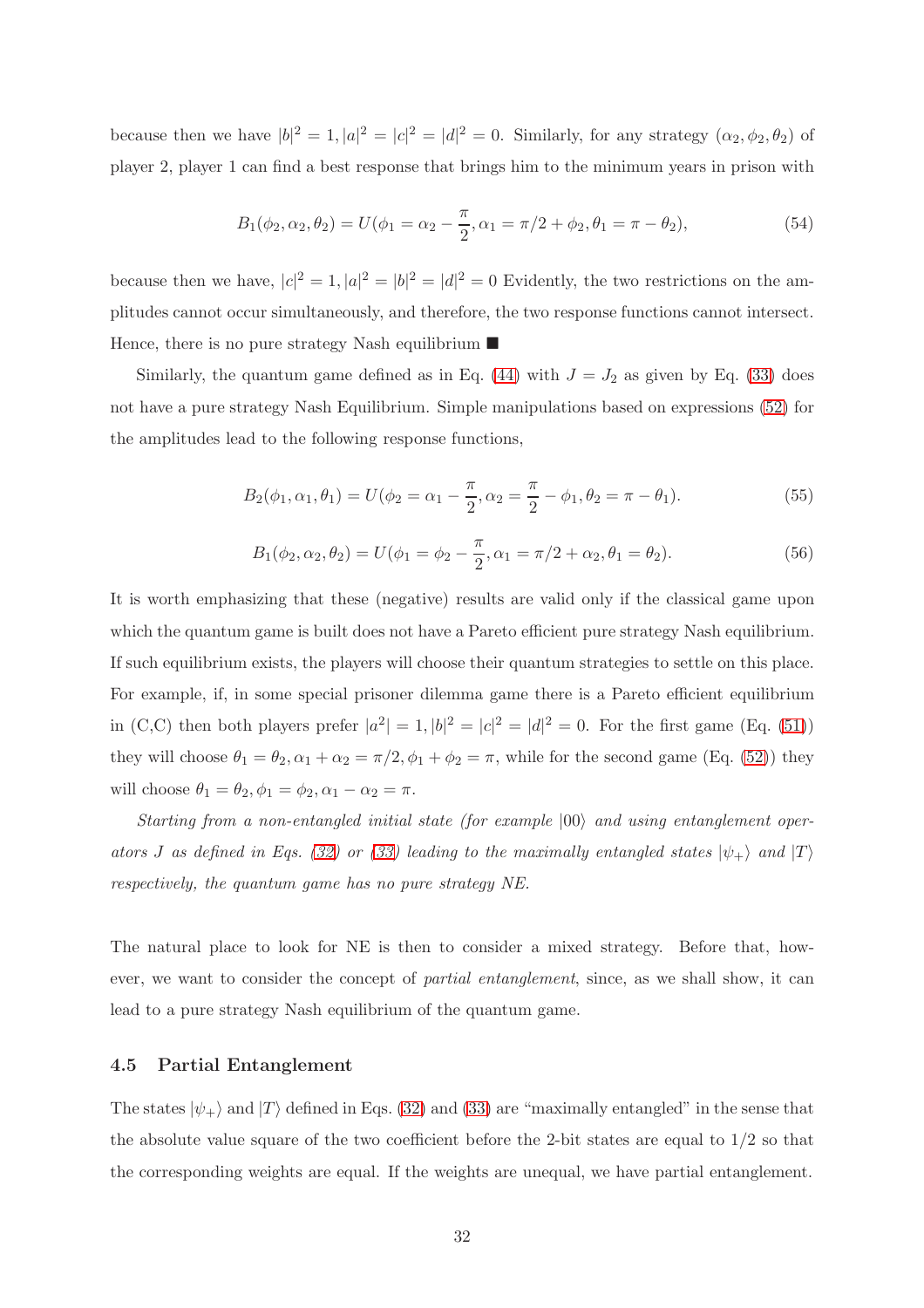#### Partial Entanglement Operator with Classical Commensurability

We have already pointed out that the entanglement operator  $J$  as defined in Eq. [\(32\)](#page-20-0) satisfies classical commensurability  $[Y \otimes Y, J] = 0$ . We now reconsider the operator  $J_1(\beta)$  defined in the first equality of Eq. [\(36\)](#page-21-1). Using results from Appendix [7.3,](#page-70-0) it can be written as

<span id="page-32-1"></span>
$$
J_1(\beta) = e^{i\frac{\beta}{2}Y \otimes Y} = \cos\frac{\beta}{2}I_{4\times 4} + i\sin\frac{\beta}{2}Y \otimes Y \ . \tag{57}
$$

Clearly, when  $\beta = 0$  we have  $J_1(0) = I_{4 \times 4}$  while  $J_1(\frac{\pi}{4})$  $\frac{\pi}{4}$ ) is given in Eq. 22 that leads to the maximally entangled state  $|\psi_+\rangle$  on the RHS of Eq. [\(32\)](#page-20-0). For  $0 < \beta < \frac{\pi}{2}$   $J_{(\beta)}$  is a partial entanglement operator and the state  $J_1(\beta)|00\rangle = |\psi_+(\beta)\rangle$  defined in Eq. [\(34\)](#page-21-2) is said to be partially entangled. When  $J_1(\beta)$  is used in Eq. [\(42\)](#page-25-1) it results in the final state  $|\Psi\rangle = a|00\rangle +$  $b|01\rangle + c|10\rangle + d|11\rangle$  with complex amplitudes,

$$
a = \left[\cos\frac{1}{2}\theta_1\cos\frac{1}{2}\theta_2\cos(\phi_1 + \phi_2) - \sin\frac{1}{2}\theta_1\sin\frac{1}{2}\theta_2\sin(\alpha_1 + \alpha_2)\sin\beta + i\cos\frac{1}{2}\theta_1\cos\frac{1}{2}\theta_2\sin(\phi_1 + \phi_2)\cos\beta\right],
$$
  
\n
$$
b = \left[\cos\frac{1}{2}\theta_1\sin\frac{1}{2}\theta_2\cos(\phi_1 - \alpha_2) + \sin\frac{1}{2}\theta_1\cos\frac{1}{2}\theta_2\sin(\alpha_1 - \phi_2)\sin\beta + i\cos\frac{1}{2}\theta_1\sin\frac{1}{2}\theta_2\sin(\phi_1 - \alpha_2)\cos\beta\right],
$$
  
\n
$$
c = \left[\sin\frac{1}{2}\theta_1\cos\frac{1}{2}\theta_2\cos(\alpha_1 - \phi_2) - \cos\frac{1}{2}\theta_1\sin\frac{1}{2}\theta_2\sin(\phi_1 - \alpha_2)\sin\beta - i\sin\frac{1}{2}\theta_1\cos\frac{1}{2}\theta_2\sin(\alpha_1 - \phi_2)\cos\beta\right],
$$
  
\n
$$
d = \left[\sin\frac{1}{2}\theta_1\sin\frac{1}{2}\theta_2\cos(\alpha_1 + \alpha_2) + \cos\frac{1}{2}\theta_1\cos\frac{1}{2}\theta_2\sin(\phi_1 + \phi_2)\sin\beta - i\sin\frac{1}{2}\theta_1\sin\frac{1}{2}\theta_2\sin(\alpha_1 + \alpha_2)\cos\beta\right].
$$
  
\n(58)

For  $\beta = \frac{\pi}{2}$  $\frac{\pi}{2}$  the squares  $|a|^2, |b|^2, |c|^2, |d|^2$  are reduced to their values in Eq. [\(51\)](#page-29-0). We will check below the existence of pure strategy Nash equilibrium for  $0 < \beta < \frac{\pi}{2}$ .

## 5 Nash Equilibrium with Partial Entanglement

<span id="page-32-0"></span>We have seen in subsection [4.4](#page-29-1) that when the entanglement operator  $J$  appearing in Eq. [\(42\)](#page-25-1) or, alternatively, in Fig. [3,](#page-25-0) leads to a maximally entangled state  $|\psi_{+}\rangle$  or  $|T\rangle$ , the quantum game does not have pure strategy Nash equilibrium. We also know that when  $J = \mathbf{1}_{4 \times 4}$ , then the classical Nash Equilibrium obtains because the state prepared by the referee for the two players to apply their strategies is just the initial state  $|00\rangle$  and the players then use their classical strategies as special case of their quantum ones $|\psi_{+}\rangle$ . This may lead to the following scenario: Suppose  $J$  is classically commensurate, but displays only partial entanglement (explicitly this corresponds to  $J(\beta) = J_1(\beta)$  given in Eq. [\(57\)](#page-32-1) with  $0 < \beta < \frac{\pi}{2}$ ). Then there may be a threshold value  $0 < \beta_c < \frac{\pi}{2}$  such that for  $0 \le \beta < \beta_c$  there is a pure strategy Nash Equilibrium (that may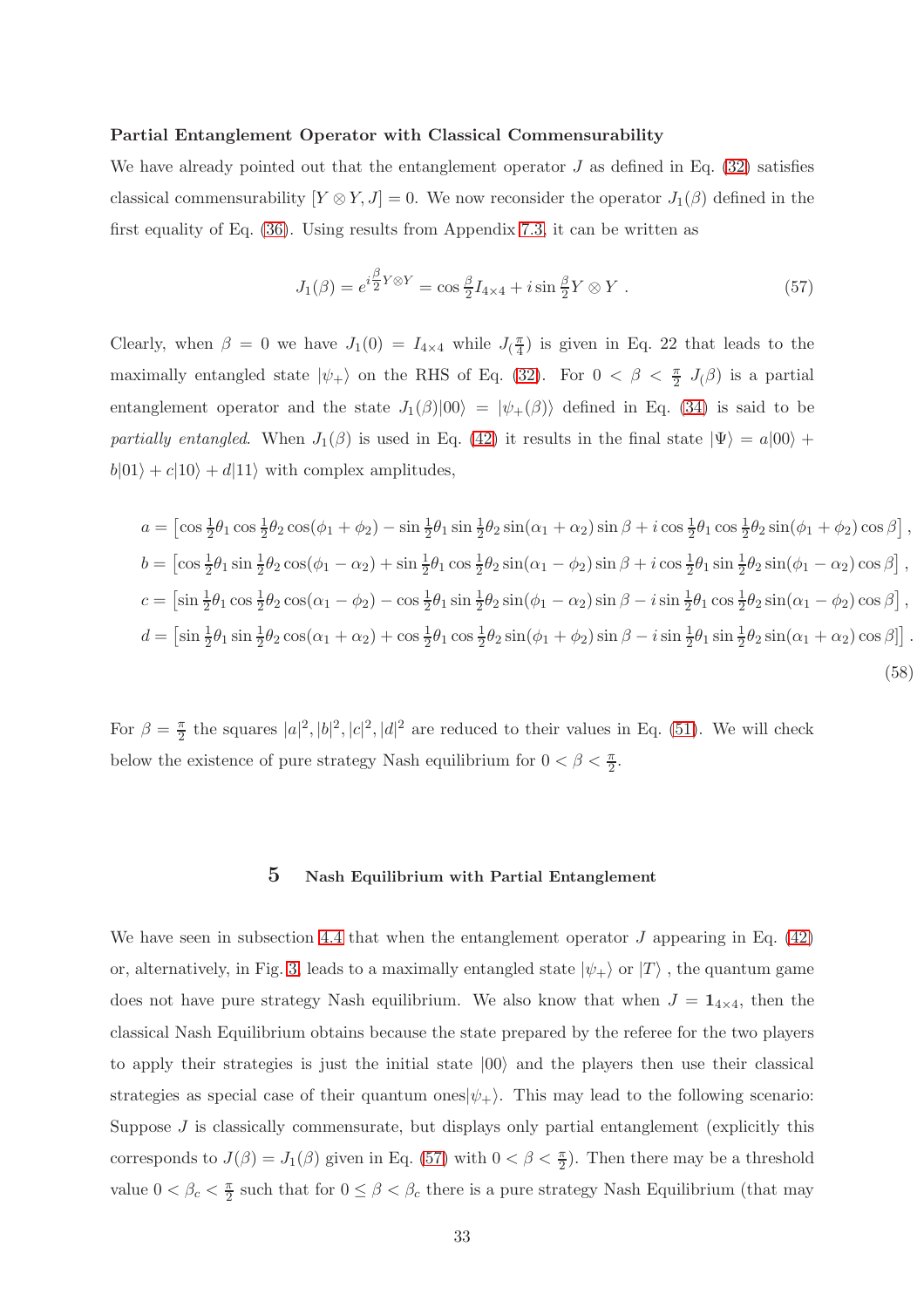coincide or may be distinct from the classical one) while for  $\beta > \beta_c$  there is no pure strategy Nash Equilibrium because  $J$  is close to the case of maximal entanglement. In this section we will check this hypothesis numerically using the method of response functions and show that this scenario is possible and that the quantum Nash equilibrium might be distinct (and ameliorates) the classical one. In the first subsection we will explain the method of response functions, while in the second subsection the numerical algorithm will be explained.

#### 5.1 Best Response Functions

The method of best response functions is an effective method for locating Nash equilibrium in classical games with two players in which the strategy space is not complicated. Its effectiveness for the quantum game is not at all evident due to the complexity of strategy space that is a surface of the sphere  $S^3$ . The method that will be used below is to replace continuous variables  $\phi, \alpha, \theta$  by a mesh of discrete points. This turns the problem to a one with finite (albeit very large) strategy space for which the method of response functions is expected to work. Therefore, we shall explain the method on the most elementary level as taught in undergraduate courses in game theory.

#### <span id="page-33-0"></span>5.1.1 Finite Set of Strategies

Let us consider a two-player classical game where each player i has K strategies, denoted as  ${k_i}, i = 1, 2, k_i = 1, 2, \ldots, K$ . For each strategy  $k_1$  of player 1, player 2 finds a best response strategy  $q_2(k_1)$  that leads him to the highest possible payoff once  $k_1$  is given (here  $q_2$  is an integer between 1 and K). (The notation used here for the response functions is  $q_i(.)$  instead of  $B_i(.)$ ). Similarly, for each strategy  $k_2$  of player 2, player 1 finds a best response strategy  $q_1(k_2)$  that leads him to the highest possible payoff once  $k_2$  is given. It should be stressed that the mapping  $q_1: \{1, 2, \ldots, K\} \rightarrow \{1, 2, \ldots, K\}$  is not necessarily one-to-one. There may be more than one response to a given strategy and there may be strategies that are not ch osen as best response. We can now draw two discrete "curves". The first curve is obtained by listing  $k_1$  along the x axis and plotting the points  $q_2(k_1)$  above the x axis. The second curve is obtained by listing  $k_2$  along the y axis and plotting the points  $q_1(k_2)$  to the right of the y axis. These discrete curves need not be monotonic, and they may not have a common point. However, if the discrete curves do have a common point  $(q_1^*, q_2^*)$  this pair of strategies form a Nash equilibrium. The point  $(q_1^*, q_2^*)$ can be found graphically or else, once the lists  $q_2(k_1)$  and  $q_1(k_2)$  are prepared, the equilibrium strategies are found by searching solution to the equation

$$
|q_1^* - q_1(q_2^*)| + |q_2^* - q_2(q_1^*)| = 0.
$$
\n(59)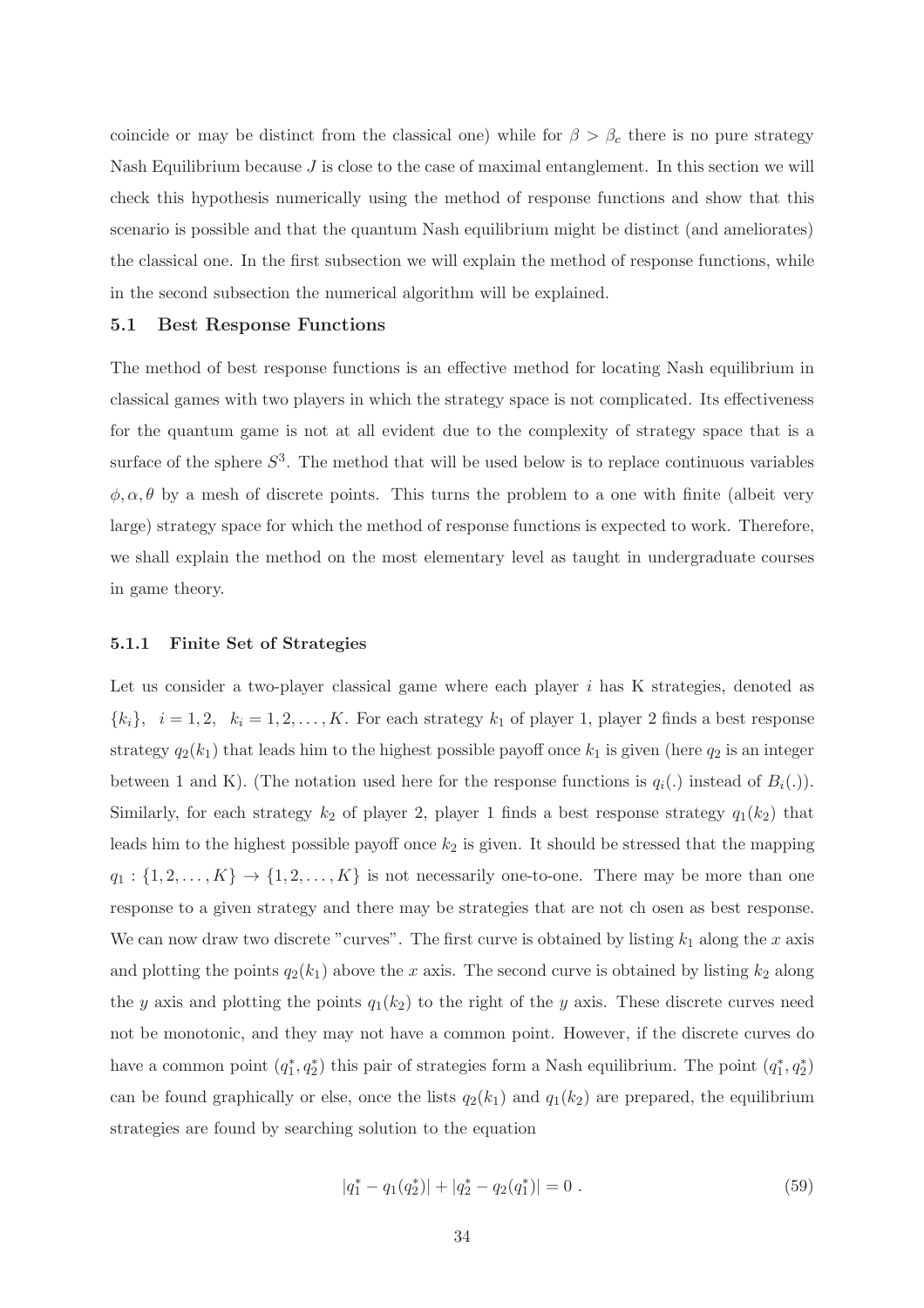#### 5.1.2 Continuous Set of Strategies

The method of best response functions is also effective when the strategy spaces are determined by single continuous parameters,  $x_1 \in [a_1, b_1]$  (for player 1) and  $x_2 \in [a_2, b_2]$  (for player 2). The response functions are  $q_2(x_1)$  and  $q_1(x_2)$  where, following the discrete case,  $q_1(x_2)$  need not be one-to-one and need not be a continuous function. Its domain is defined on  $x_2 \in [a_2, b_2]$  and its target is defined in  $[a_1, b_1]$ . Analogous statements hold for  $q_2(x_1)$ . The two functions are now plotted as explained above for the discrete case and Nash equilibrium may obtain at strategies  $(q_1^*, q_2^*) \in [a_1, b_1] \times [a_2, b_2]$  such that,

$$
q_1^* = q_1(q_2^*), \quad q_2^* = q_2(q_1^*).
$$
\n(60)

Unfortunately, this method is ineffective when each strategy space is determined by more than one continuous variable as in our quantum game where the strategy of player  $i = 1, 2$  is determined by three angular variables,  $0 \le \phi_i \le 2\pi$ ,  $0 \le \alpha_i \le 2\pi$ ,  $0 \le \theta_i \le \pi$  or, in short notation,  $\gamma_i = (\phi_i, \alpha_i, \theta_i)$  being a point on  $S^3$ . The response functions  $\mathbf{q}_1(\gamma_2)$  and  $\mathbf{q}_2(\gamma_1)$  are mappings from  $S^3$  to  $S^3$ . They are not necessarily one-to-one but continuous. However, any attempt to search for Nash equilibrium using the methods as described above for the simple cases is useless.

#### 5.2 Quantum Game with Finite Set of Strategies

Since it is practically useless to follow the procedure of best response functions in the 6 dimensional space of pure strategies  $\gamma_1 \otimes \gamma_2$  we discretize the continuous variables  $\phi, \alpha, \theta$  in a series of steps as follows: [\[19\]](#page-95-0)

- 1. The variable  $0 \le \theta \le \pi$  will assume  $N_{\theta}$  values  $\theta(1) = 0 < \theta(2) < \theta(3) \ldots < \theta(N_{\theta}) = \pi$ . They are assumed to be equally spaced, the spacing is then  $\frac{\pi}{N_{\theta}-1}$ .
- 2. For every  $\theta(k_\theta)$  with  $1 < k_\theta < N_\theta$  the variable  $0 \leq \phi \leq 2\pi$  will assume  $N_\phi$  values  $\phi(1) = 0 < \phi(2) < \theta(3) \ldots < \phi(N_\phi) = 2\pi$ . They are assumed to be equally spaced, the spacing is then  $\frac{2\pi}{N_{\phi}-1}$ . For  $\theta(1) = 0$  and for  $\theta(1) = \pi$  the variable  $\phi$  assumes the single value  $\phi(1) = 0$ .
- 3. For every  $\theta(k_\theta)$  with  $1 < k_\theta < N_\theta$  the variable  $0 \leq \alpha \leq 2\pi$  will assume  $N_\alpha$  values  $\alpha(1) = 0 < \alpha(2) < \theta(3) \ldots < \alpha(N_\alpha) = 2\pi$ . They are assumed to be equally spaced, the spacing is then  $\frac{2\pi}{N_{\alpha}-1}$ . For  $\theta(1)=0$  and for  $\theta(1)=\pi$  the variable  $\alpha$  assumes the single value  $\alpha(1) = 0$ .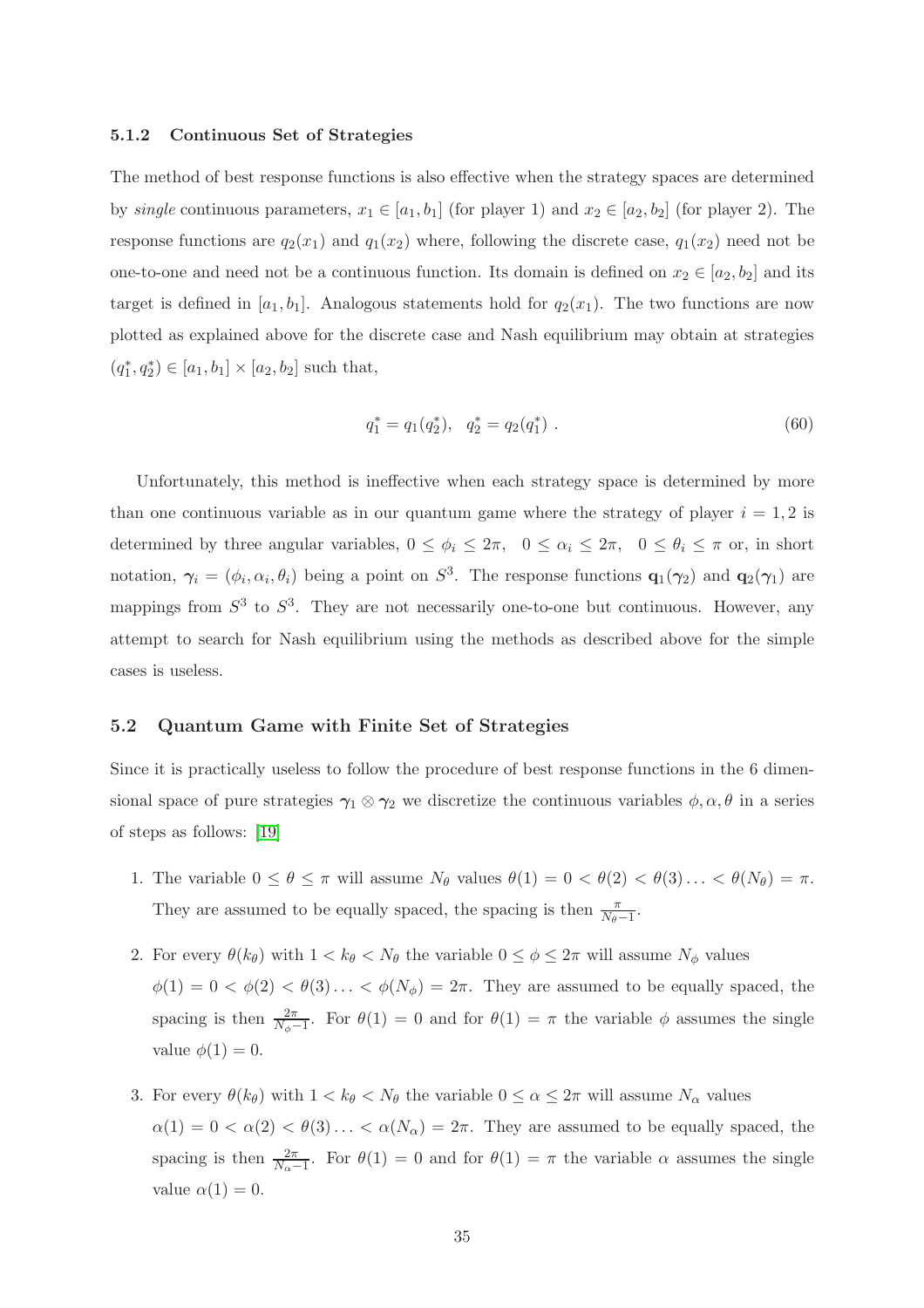- 4. The total number of strategies of each player is the  $N_S = (N_\theta 2)N_\phi N_\alpha + 2$ .
- 5. We can now construct a  $1 \leftrightarrow 1$  lexicographic order among triples  $(\phi(k_{\phi}), \alpha(k_{\alpha}), \theta(k_{\theta}))$  of angles, corresponds to a single integer  $1 \leq I(k_{\phi}, k_{\alpha}, k_{\theta}) \leq N_S$ . For example,

$$
I(k_{\phi}, k_{\alpha}, k_{\theta}) > I(k'_{\phi}, k'_{\alpha}, k'_{\theta}) \text{ if }\begin{cases} k_{\theta} > k'_{\theta} \text{ or} \\ k_{\theta} = k'_{\theta} \text{ but } k_{\phi} > k'_{\phi} \text{ or} \\ k_{\theta} = k'_{\theta} \text{ and } k_{\phi} = k'_{\phi} \text{ but } k_{\alpha} > k'_{\alpha} \text{ .} \end{cases}
$$
(61)

In this way a set of three continuous variables  $(\phi, \alpha, \theta)$  is replaced by a single discrete variable  $1 \le I \le N_S$  that uniquely determine the  $N_S$  triples  $[\phi(I), \alpha(I), \theta(I)]$ .

#### 5.2.1 Definition of Quantum Game with Discrete set of Strategies

The definition [\(44\)](#page-26-0) of the quantum game is then modified into,

$$
G_D = \langle N = \{1, 2\}, |\psi_I\rangle, \{\mathcal{A}_i\} = \{1, 2, \dots N_S\}, J, u_i, P_i\rangle,
$$
(62)

where it is understood that player i choosing a strategy  $I_i$  operates on his qubit with the matrix  $U(\phi(I_i), \alpha(I_i), \theta(I_i))$  defined in Eq. [\(19\)](#page-15-0).

## 5.2.2 Nash Equilibrium in Quantum Game with Discrete set of Strategies

Once a mesh structure and and lexicographic ordering procedure are completed, we are in the same situation as in [5.1.1.](#page-33-0) In this way, the problem is amenable for being treated within the best response function formalism. For each strategy  $I_1$  of player 1 player 2 finds its best response  $q_2(I_1)$ , and vice versa, for each strategy  $I_2$  of player 2 player 1 finds its best response  $q_1(I_2)$ . A pure strategy Nash equilibrium occurs if there is a pair of strategies  $(I_1^*, I_2^*) \ni [q_2(I_1^*) =$  $I_2^* \wedge q_1(I_2^*) = I_1^*$ . In analogy with the definition [\(45\)](#page-27-0), a pure strategy Nash equilibrium of the game [\(69\)](#page-44-0) is a pair of strategies  $(I_1^*, I_2^*)$  that determines two pairs of triples

$$
[\phi(I_1^*), \alpha(I_1^*), \theta(I_1^*); \phi(I_2^*), \alpha(I_2^*), \theta(I_2^*)] = [\gamma(I_1^*), \gamma(I_2^*)],
$$
\n(63)

such that

$$
P_1[\gamma(I_1), \gamma(I_2^*)] \le P_1[\gamma(I_1^*), \gamma(I_2^*)] \ \forall I_1, \ P_2[\gamma(I_1^*), \gamma(I_2)] \le P_2[\gamma(I_1^*), \gamma(I_2^*)] \ \forall I_2.
$$
 (64)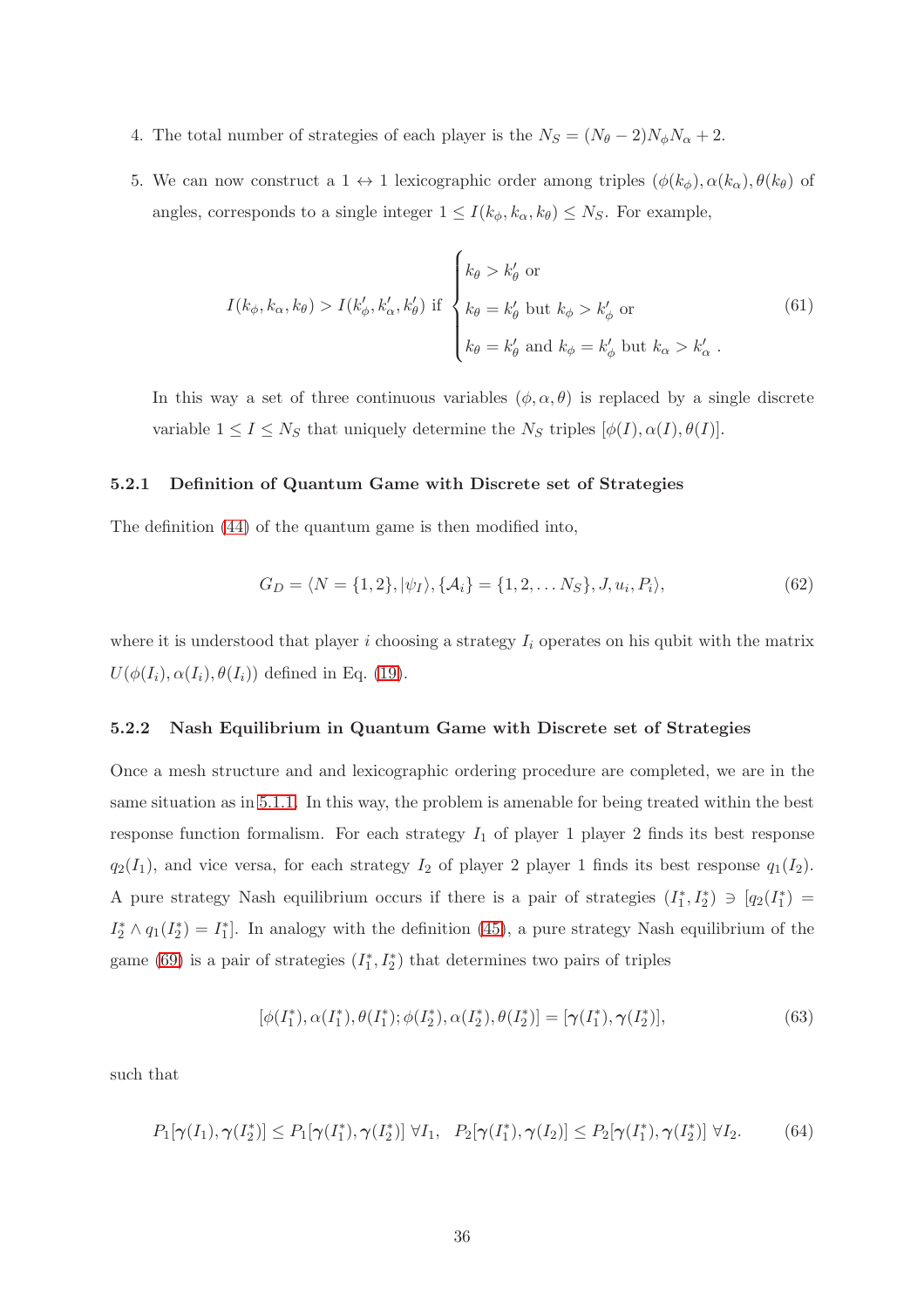### 5.2.3 Weak Points of the Discrete Formulation

Admittedly, the are at least two disadvantages with this procedure. First, by turning a continuous variable into a discrete and finite sequence, we throw away an infinite number of possible strategies. It might be argued that a Nash equilibrium might occur in the original game with continuous space of strategies and that this equilibrium is skipped in the discrete version. For that reason, we regard the game  $G_D$  defined in [\(62\)](#page-35-0) as a new game, and do not claim that it is a bona fide representative of the original game  $G_Q$  defined in [\(44\)](#page-26-0). However, since all the payoffs are continuous functions of  $\phi_i, \alpha_i$  and  $\theta_i$ , it is clear that when the number  $N_\phi, N_\alpha, N_\theta$  of mesh points is very large, the results pertaining to  $G_D$  approach those of  $G_Q$ , and this include the existence of Nash equilibrium.

The second disadvantage is a bit more subtle: The set of discrete strategies does not form a group (see Appendix [7.4\)](#page-76-0). We already stressed that the set of  $2 \times 2$  unitary matrices with unit determinant form a group, called  $SU(2)$ . A product of two matrices of the form [\(19\)](#page-15-0) can be written as a matrix of the same form, or, explicitly,

$$
U(\phi, \alpha, \theta)U(\phi', \alpha', \theta') = U(\phi'', \alpha'', \theta'')
$$
, (65)

where each angle appearing on the right and side is a function of the six angles appearing on the left hand side, (the functional form is calculable straightforwardly). This is not the case with discrete strategies. A strategy obtained by an application of two discrete strategies one after the other does not, in general, belong to the original set of discrete strategies. This is mathematical flaw might be relevant in games that require repeated applications of strategies, but in the present case of single and simultaneous moves, it has no effect.

### 5.3 Concrete Examples

We have already stressed that for maximally entangled states there is no pure strategy Nash equilibrium in the quantum game  $G_Q$  if the classical game  $G_C$  has a Nash equilibrium that is not Pareto efficient. suggested at the beginning of this Section, we would first like to check what happens for partially entangled states. This is discussed in the first example. In the second example we consider a quantum Bayesian game (a game with incomplete information) and obtain a pure strategy NE even for a maximally entangled state under the condition that in one of the classical games there is a Pareto efficient Nash equilibrium.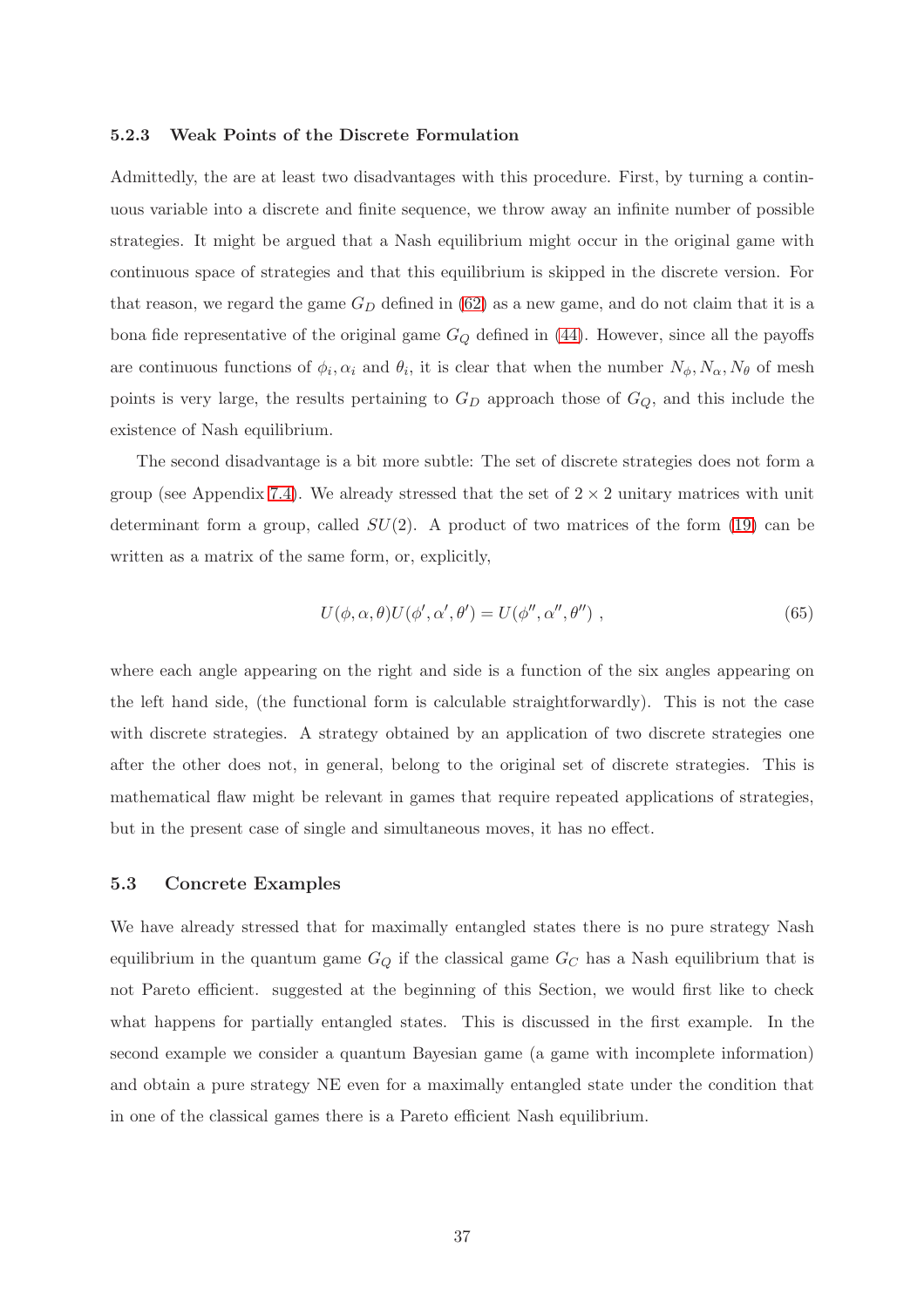# 5.4 Nash Equilibrium in the Quantum DA Brother Game

The classical prisoner dilemma game presented by the table [\(8\)](#page-9-0) (the entries are years in prison) is completely symmetric. We prefer to slightly break this symmetry using a variant of the prisoner dilemma game, called "The DA Brother"[\[18\]](#page-94-0). In this variant, prisoner 1 is a brother of the district attorney (DA). The DA promises his felony brother that if *both* prisoners confess, then he (the DA) will arrange that he (his criminal brother) will not serve in jail. The classical game is then presented by the following table.

| risoner |  |
|---------|--|
|---------|--|

|            |      | (C)       | Y(D)     |
|------------|------|-----------|----------|
| Prisoner 1 | I(C) | $0,-2$    | $-10,-1$ |
|            | Y(D) | $-1, -10$ | $-5,-5$  |

Recall that in the classical version, the initial state of the system is  $|00\rangle$  or  $(C, C)$ , namely the referee (the judge in this case) tells the prisoners that he assumes that they both confess, but let them decide by choosing their classical strategies  $1$  (stay as you are) or Y (change your decision by flipping your bit from  $|0\rangle$  to  $|1\rangle$ . Unlike the familiar classical prisoner dilemma game, where both players have a dominant strategy Y (meaning don't confess) in the DA brother game player 2 has a dominant strategy Y but player 1 does not. However, as in the familiar game, there is a pure strategy Nash equilibrium  $(Y, Y)$  (both players flip their bit from  $|0\rangle = C$  to  $|1\rangle = D$ , with penalties  $(P_1, P_2) = (-5, -5)$  namely, each prisoner gets 5 years in prison after deciding not to confess.

Now we study the pure strategy quantum game where each player has finite (albeit very large) number of strategies. Specifically, we take  $N_{\theta} = 9$ ,  $N_{\phi} = N_{\alpha} = 17$  so, according to the calculation before Eq. [\(61\)](#page-35-1), each player has  $N_S = 2025$  strategies. The entanglement operator, J is defined in Eq. [\(36\)](#page-21-0) and the amplitudes  $a, b, c, d$  are explicitly given in Eq. [\(58\)](#page-32-0), where the angles  $\phi_i, \alpha_i, \theta_i, i = 1, 2$  covers the discrete mesh as  $I_i$  runs from 1 to  $N_S = 2025$ , and  $\beta$  is the entanglement parameter as explained before Eq. [\(58\)](#page-32-0). The corresponding years in prison are specified in Eq. [\(39\)](#page-23-0), and given explicitly in terms of the amplitudes  $a, b, c, d$  and the utility functions in the table,

 $P_1 = 0 \times |a|^2 - 10|b|^2 - 1 \times |c|^2 - 5 \times |d|^2$ ,  $P_2 = -2|a|^2 - 1 \times |b|^2 - 10|c|^2 - 5|d|^2$ .

First we verified that in the maximally entangled case  $\beta = \pi/2$  the utility functions do not coincide even at a single point. Then we decrease  $\beta$  in small steps and and find that for  $\gamma > 1.2$ there is no pure strategy Nash equilibrium. However, for  $\beta < 1.2$  we found a pure strategy Nash equilibrium. For  $\beta = 1$  this is exemplified in the following three figures.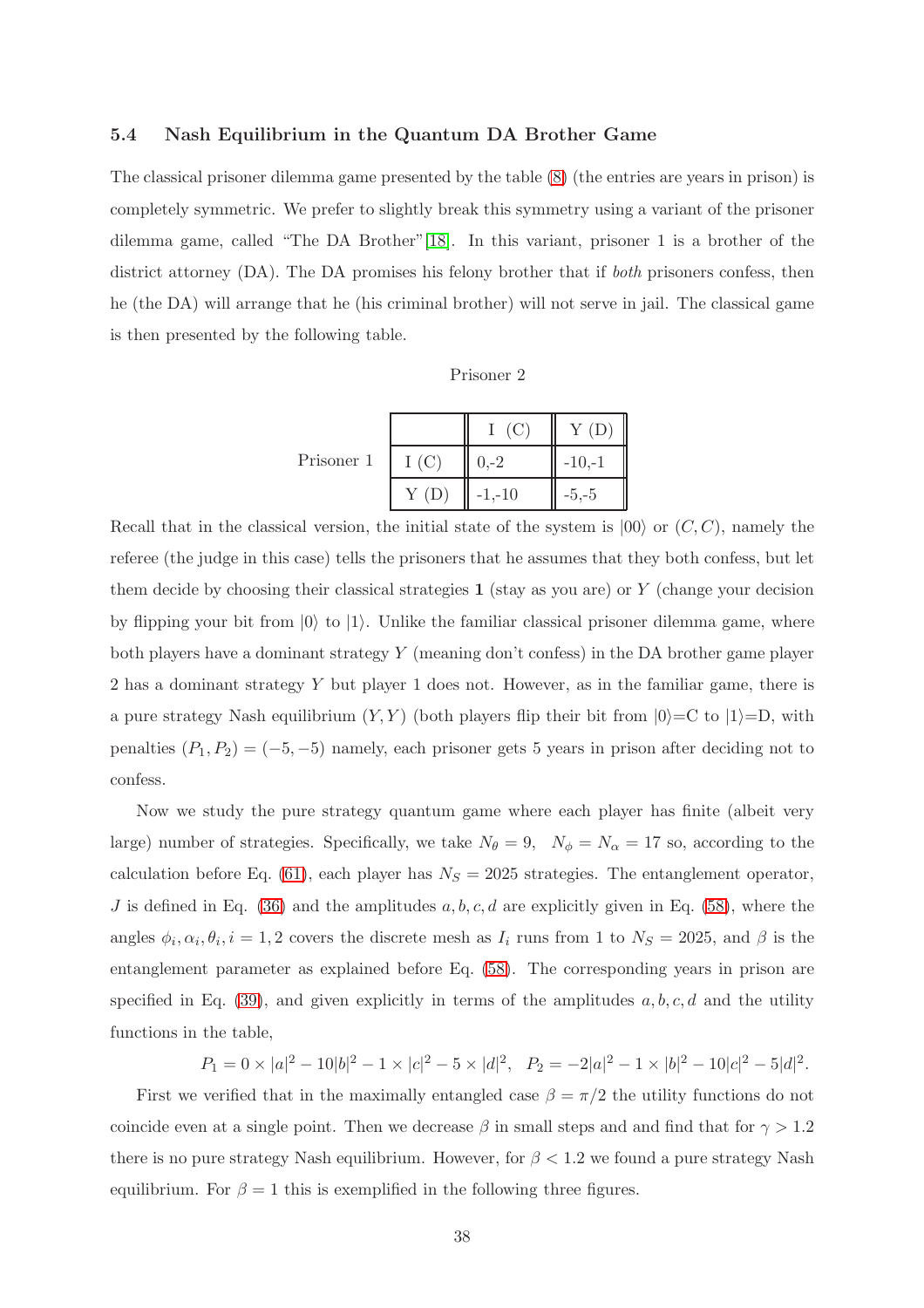

<span id="page-38-0"></span>Figure 4: Best response functions  $q_1(I_2)$  and  $q_2(I_1)$  for the quantum DA brother game for entangled parameter (angle)  $\beta = 1$ . The discretized version yields an intersection point (Nash equilibrium strategies) at  $(I_1^* = q_1(I_2^*) =$  $1760, I_2^* = q_2(I_1^*) = 1868$ . The axes domains should extend between 0 and 2025 but we focus on the region where the discrete "curves" intersect.

First, in Fig. [4,](#page-38-0) the discrete best response functions are plotted in the small range between 1700 and 2000 in order to magnify the region where they meet at the point  $I_1^* = 1760, I_2^* = 1868$ marked by white arrow in the figure. Due to the lexicographic ordering, the best response functions do not show any kind of regularity of course. But the coincident point is robust as is verified in the next couple of figures, The Nash equilibrium for the pair of strategies  $I_1^* = 1760, I_2^* = 1868$ is found as an internal solution (the angles are not at the edge of their respective domains). For this value of the entanglement parameter  $\beta = 1$ , the "payoffs" (equql to minus number of years in jail) are

 $P_1 = -1.45 > -5$ ,  $P_2 = -2.83 > -5$ ,

so both prisoners are much better off with the quantum version compared with the classical one. Let us then summarize the results as displayed in Figs. [4,](#page-38-0) [5,](#page-39-0) [6](#page-39-1) relevant for the quantum DA brother game at partial entanglement with  $\beta = 1$ .

- 1. Fig. [4](#page-38-0) shows that the two best response functions  $q_1(I_2)$  and  $q_2(I_1)$  intersect at  $(I_1^* =$  $1760, I_2^* = 1868$ ). This point defines a Nash equilibrium corresponding to pair of strategies  $(I_1^*, I_2^*)$ . The corresponding angles  $\phi_1(I_1^*), \alpha_1(I_1^*), \theta_1(I_1^*)$  and  $\phi_2(I_2^*), \alpha_2(I_2^*), \theta_2(I_2^*)$  that define the strategy matrices of players 1 and 2 according to Eq. [\(19\)](#page-15-0) are not specified.
- 2. Fig. [5](#page-39-0) shows that the first prisoner cannot improve his status compared with  $P_1(I_1^* =$ 1760,  $I_2^* = 1868$ ) if prisoner 2 sticks to his strategy  $I_2^* = 1868$ , namely,  $P_1(I_1, I_2^*) \leq$  $P_1(I_1^*, I_2^*), \ \forall I_1.$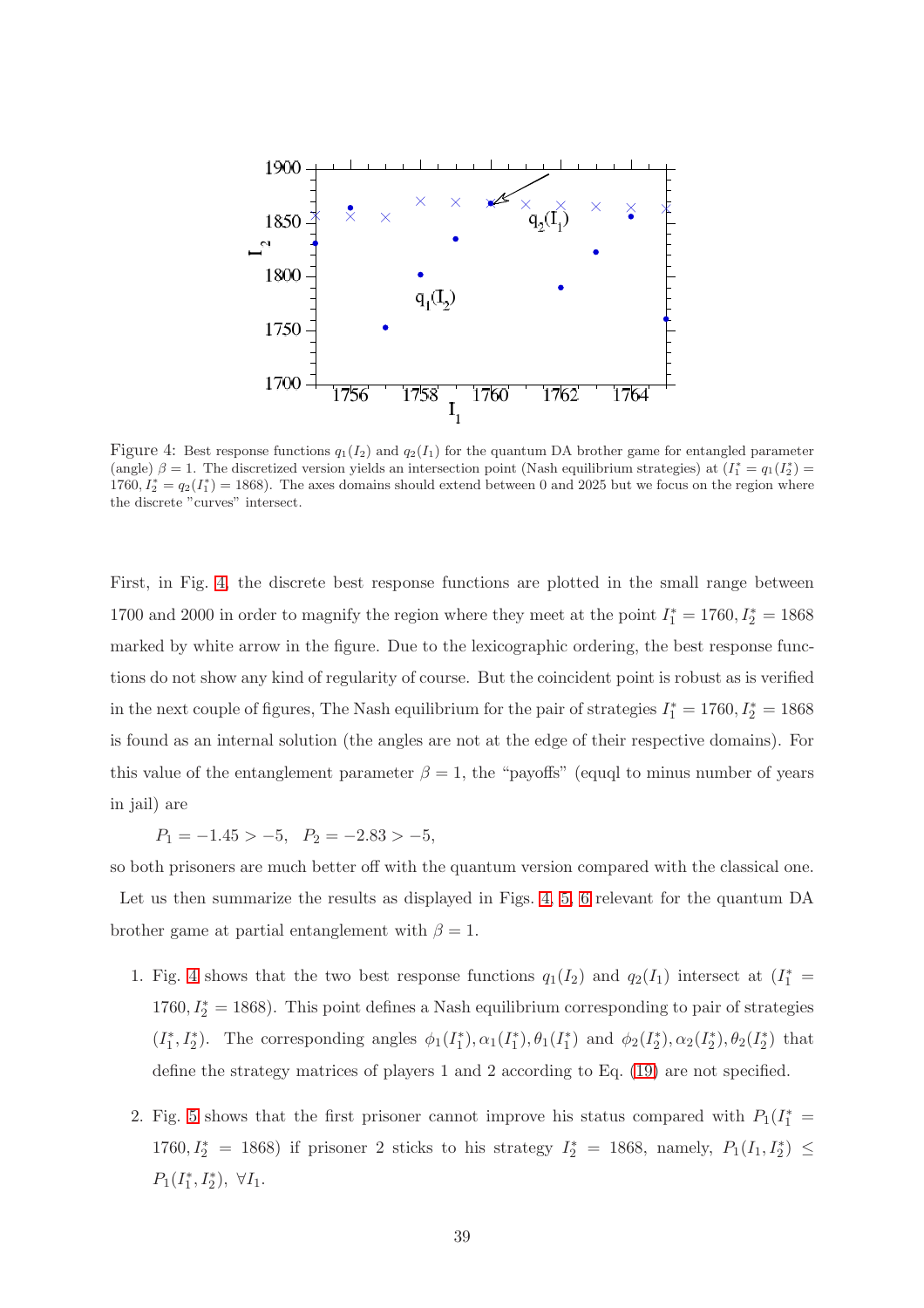

<span id="page-39-0"></span>Figure 5: For the same conditions of Fig. [4,](#page-38-0) this figure shows the "payoff" of the first prisoner  $P_1(I_1, I_2^* = 1868)$ as function of  $I_1$ , showing maximum at  $(I_1^* = 1760)$ . The payoff is negative because it is defined as minus the number of years in jail.



<span id="page-39-1"></span>Figure 6: For the same conditions of Fig. [4,](#page-38-0) this figure shows the "payoff" of the second prisoner  $P_2(I_1^*)$ 1760,  $I_2$ ) as function of  $I_2$ , showing maximum at  $(I_2^* = 1868)$ . The payoff is negative because it is defined as minus the number of years in prison.

3. Similarly, Fig. [6](#page-39-1) shows that the second prisoner cannot improve his status compared with  $P_2(I_1^* = 1760, I_2^* = 1868)$  if prisoner 1 sticks to his strategy  $I_1^* = 1760$ , namely,  $P_2(I_1^*, I_2^*) \le$  $P_2(I_1^*, I_2), \ \forall I_2.$ 

# 5.4.1 Upper Bound on the Degree of Entanglement

The discussion above leads us to the following scenario: For  $\beta = 0$  there is no entanglement and the players reach the classical Nash equilibrium through the strategies  $Y \otimes Y$ , that entails payoffs (-5,-5), namely, they do not confess and get five years in jail each. On the other hand, at maximal entanglement  $\beta = \pi/2$  the is no Nash equilibrium, as we have rigorously proved. We have also found Nash equilibrium in the partially entangled quantum game for  $\beta = 1$  with payoffs  $P_1 = -1.45$ ,  $P_2 = -2.83$ , much better than the classical ones. Therefore, it is reasonable to suggest that as  $\beta$  is varied continuously between 0 and  $\pi/2$  the payoffs improve above the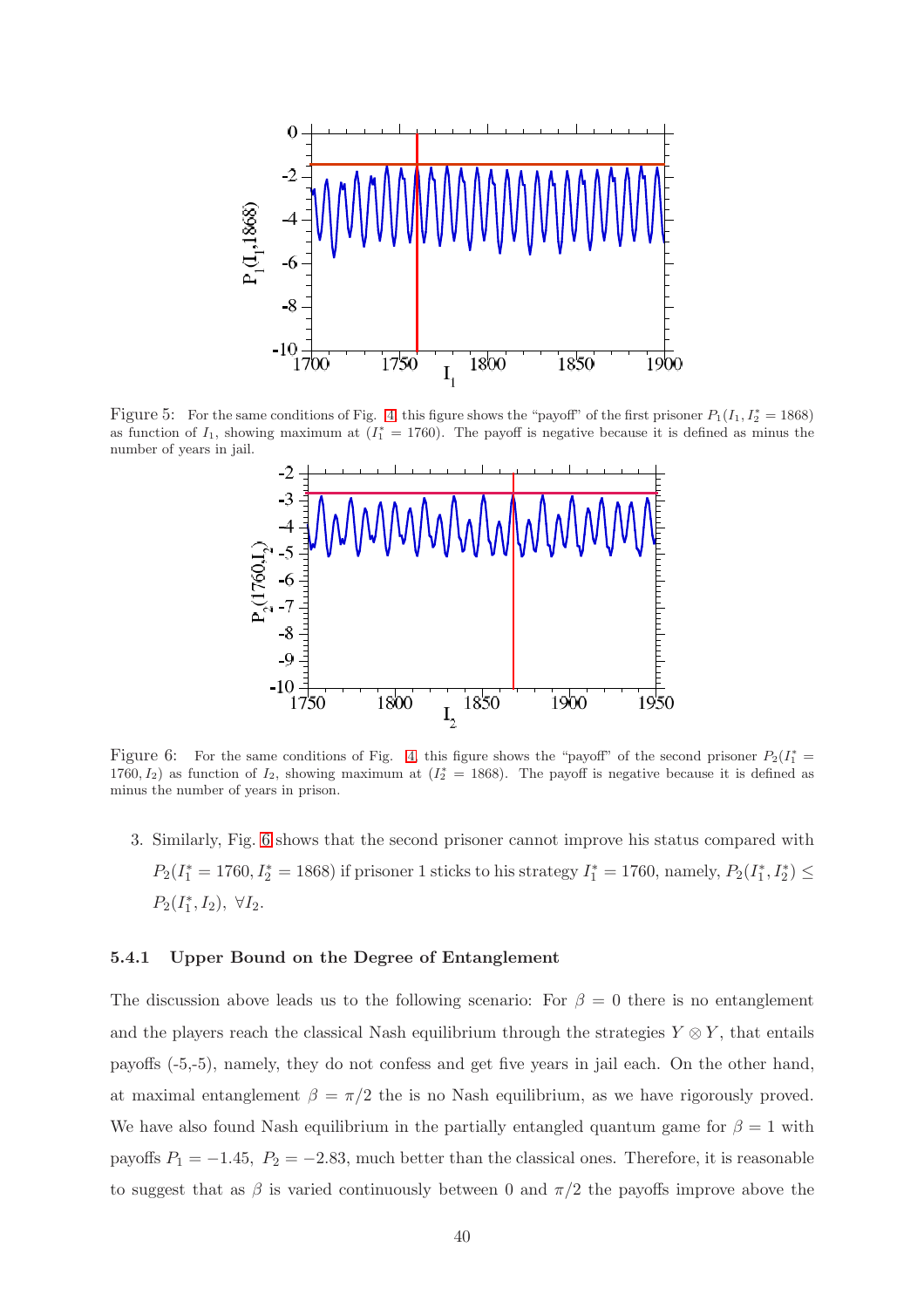classical ones, until there is some upper bound  $0 < \beta_c < \pi/2$  above which there is no Nash equilibrium anymore. We test this conjecture numerically by tracing the payoffs of the two prisoners as function of  $\beta$ . The results are displayed in Fig. [7](#page-40-0) The conclusions that can be



<span id="page-40-0"></span>Figure 7: Demonstration of threshold entanglement constant  $\beta_c$  above which there is no pure strategy Nash Equilibrium in the DA brother quantum game. The figure shows the payoffs of the two prisoners (-minus number of years in prison) for each value of  $\beta$  for which Nash equilibrium exists. There is no Nash equilibrium above  $\beta_c=1.13.$ 

drawn from figure [7](#page-40-0) are as follows:

- 1. There is a small region above  $\beta = 0$  where each player sticks to his classical strategy[\[13\]](#page-94-1).
- 2. Pure strategy Nash equilibrium in the quantum game exists for  $0 \le \beta \le \beta_c \le \pi/2$  where  $\beta_c$  depends on the classical payoff functions.
- 3. As long as pure strategy Nash equilibrium in the quantum game exists, (namely  $\beta < \beta_c$ ) the payoffs are higher than the classical ones and they increase monotonically with the entanglement parameter  $\beta$ .
- 4. I speculate that the payoff curves in Fig. [7](#page-40-0) extrapolate to  $(P_1, P_2) = (0, 2)$  which is the classical payoffs for the strategies (C,C). This means that for  $\beta \leq \beta_c$  higher entanglement draws people toward cooperation.

# 6 Advanced Topics

In this Section we shall briefly some advanced topics. These include Mixed Strategy Quantum Games in section [6.1,](#page-41-0) Bayesian Quantum Games in section [6.5,](#page-45-0) and quantum games based on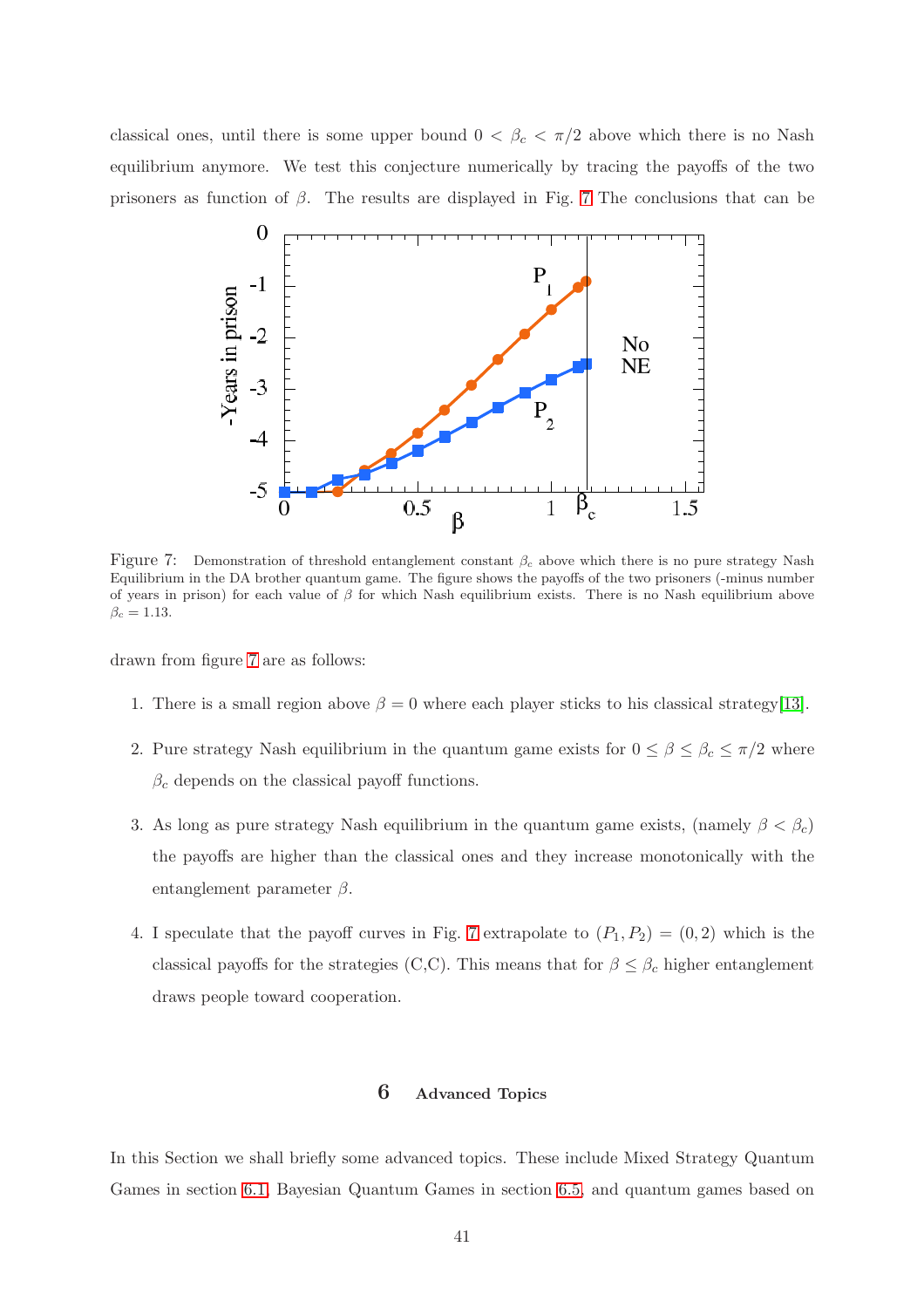<span id="page-41-0"></span>two-player three-strategies classical games, that require the introductions of qutrits (an extension of the notion of qubit for the case of a three bit basis).

# 6.1 Mixed Strategies

In Section [4](#page-21-1) we used the best response functions  $B_2(\gamma_1)$ , Eq. [\(53\)](#page-30-0), and  $B_1(\gamma_2)$ , Eq. [\(54\)](#page-31-0), and showed that Starting from a non-entangled initial state (for example  $|00\rangle$ ) and using entanglement operators J as defined in Eqs. [\(32\)](#page-20-0) or [\(33\)](#page-20-1) leading to the maximally entangled states  $|\psi_{+}\rangle$  and  $|T\rangle$  respectively, the quantum game has no pure strategy NE. This naturally motivates the quest for defining quantum games with mixed strategies that might lead to mixed strategy Nash equilibria.

In subsection [6.2](#page-41-1) we define a mixed strategy quantum game with finite number of pure strategies, and its mixed strategy Nash equilibrium. Then, in subsection [6.3](#page-42-0) we give an example of the existence of a mixed strategy Nash equilibrium[\[20\]](#page-95-0) in a quantum game with maximal entanglement, where we proved that pure strategy Nash equilibrium does not exist. Finally, in subsection [6.4](#page-43-0) we will specify the general structure of mixed strategies in quantum games based on 2-players 2-strategies classical game and cite a theorem by Landsburg pertaining to their existence.

# <span id="page-41-1"></span>6.2 Mixed Strategy Quantum Game with Finite Number of Pure Strategies

When the number of points in each player's strategy set is continuously infinite [such is the number of  $\gamma_i = (\phi_i, \alpha_i, \theta_i)$  the definition of mixed strategy requires the notion of distribution over a continuous space. This will be briefly carried out in subsection [6.4.](#page-43-0) But it is useful to start with the simpler case where each player i has finite number K of strategies, say  $\gamma_i(k)$ ,  $k =$  $1, 2, \ldots, K$ , as we discussed in our numerical approach formalism in Section [5.](#page-32-1) If K is very large, the situation approaches the continuum limit. For each choice of strategies  $(\gamma_1(k_1), \gamma_2(k_2))$ the (absolute value squared of the) amplitudes a, b, c, d will depend on  $(\gamma_1(k_1), \gamma_2(k_2))$  where  $k_1, k_2 = 1, 2, \ldots, K$ . The explicit functional relation depends on the details of the game played. For example, with maximally entangled  $J$  leading to  $|\psi^+\rangle$  the functional form is given in Eq. [51,](#page-29-0) whereas for partially entangled  $J$  the functional form is given in Eq. [58.](#page-32-0) For short notation we write  $a(\gamma_1(k_1), \gamma_2(k_2)) = a(k_1, k_2)$  and similarly for b, c, d.

In a mixed strategy quantum game with finite pure strategy spaces  $A_i = \{ \gamma_i(k_i), k_i =$ 1, 2, ... K} each player chooses strategy  $\gamma_i(k_i)$  with probability  $0 \leq p_i(k_i) \leq 1$  such that  $\sum_{k_i=1}^{K} p_i(k_i) = 1$ . A given sequence of K probabilities for player i is shortly denoted as  $\mathbf{p}_i = [p_i(1), p_i(2), \dots, p_i(K)]$ . Formally, the set  $\{\mathbf{p}_i\}$  of all such K-tuples is a set of proba-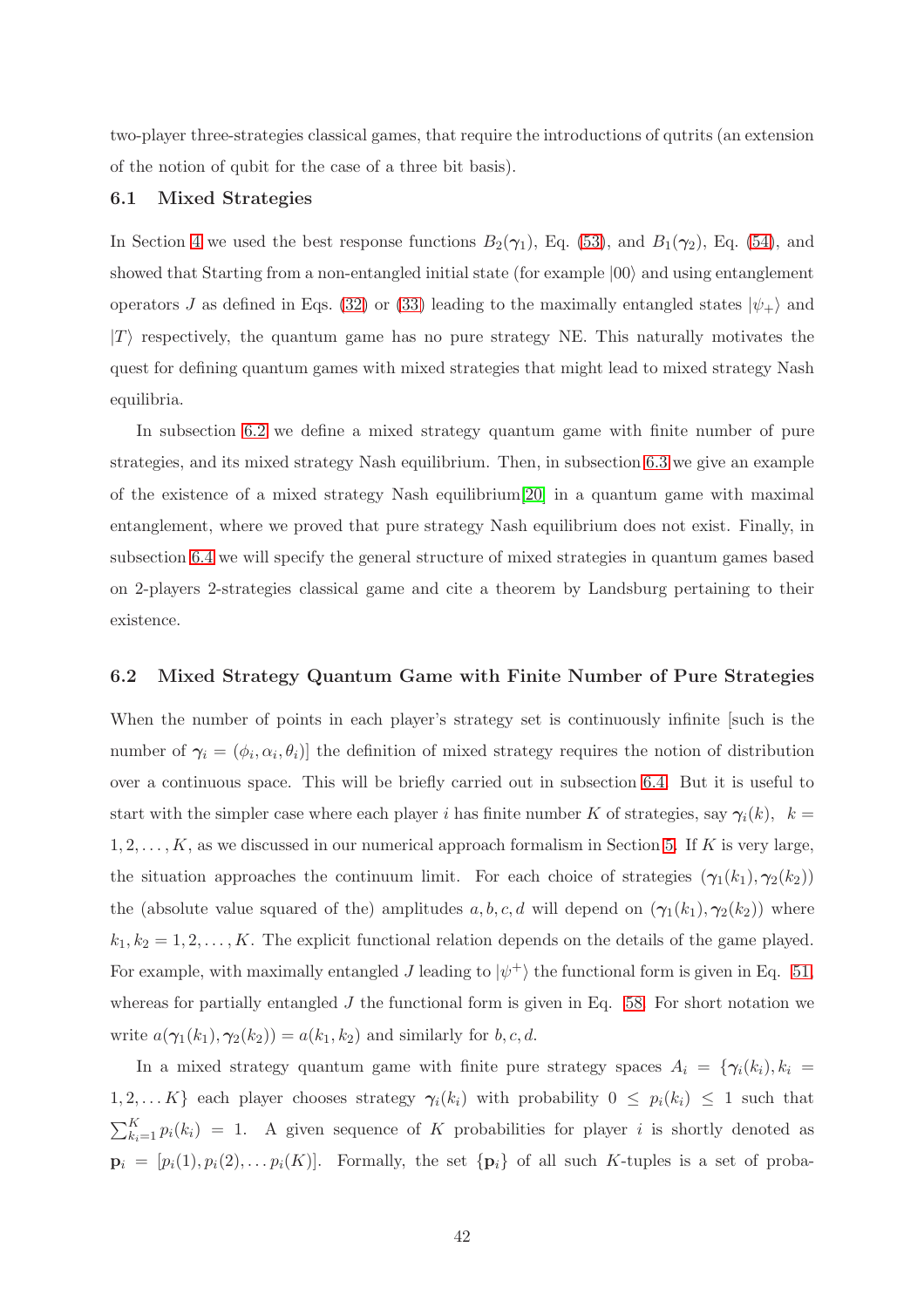bility distributions over the strategy set  $A_i = \{ \gamma_i(k_i), k_i = 1, 2, \ldots K. \}$  A profile of mixed strategies  $\mathbf{p} = \mathbf{p}_1 \times \mathbf{p}_2$  induces a probability distribution on  $\mathcal{A} = \mathcal{A}_1 \times \mathcal{A}_2$ . For a given strategy profile  $p = p_1 \times p_2$ , assuming independent randomization, the probability of an action profile  $\gamma_1(k_1)\times \gamma_2(k_2) \in \mathcal{A}$  is  $p_1(k_1)p_2(k_2)$ . The payoff  $P_i(\mathbf{p}_1, \mathbf{p}_2)$  of player i in a mixed strategy game will then be,

<span id="page-42-1"></span>
$$
P_i(\mathbf{p}_1, \mathbf{p}_2) = \sum_{k_1, k_2=1}^2 p_1(k_1) p_2(k_2) \left[ |a(k_1, k_2)|^2 u_i(0, 0) + |b(k_1, k_2)|^2 u_i(0, 1) + |c(k_1, k_2)|^2 u_i(1, 0) + |d(k_1, k_2)|^2 u_i(1, 0) \right]
$$
\n
$$
(66)
$$

We are now in a position to formulate

Definition: A mixed strategy quantum game GQ,mixed based on two-player 2-strategy classical game  $G_C$  is the collection (in all places  $i \in N$ ),

<span id="page-42-3"></span>
$$
G_{\mathbf{Q},\text{mixed}} = \langle N = \{1,2\}, |\psi_I\rangle, \{\mathcal{A}_i\}, \{\mathbf{p}_i\}, J, P_i\rangle, \tag{67}
$$

where  $\{p_i\}$  is the set of probability distributions over the strategy set  $\mathcal{A}_i = \{\gamma_i(k_i), k_i =$ 1, 2, ... K.}, and  $P_i: \mathbf{p}_1 \times \mathbf{p}_2 \to \mathbb{R}$  assign to each player the payoff according to the prescription [\(66\)](#page-42-1). The other entries are as defined in the pure strategy game back in Eq. [\(44\)](#page-26-0).

Definition: A mixed strategy Nash Equilibrium of the quantum game  $G_{\mathbf{Q},\text{mixed}}$  is a pair of strategies  $(\mathbf{p}_1^*, \mathbf{p}_2^*)$  such that,

<span id="page-42-4"></span>
$$
P_1(\mathbf{p}_1, \mathbf{p}_2^*) \le P_1(\mathbf{p}_1^*, \mathbf{p}_2^*) \ \forall \mathbf{p}_1, \ P_2(\mathbf{p}_1^*, \mathbf{p}_2) \le P_2(\mathbf{p}_1^*, \mathbf{p}_2^*) \ \forall \mathbf{p}_2 \ . \tag{68}
$$

### <span id="page-42-0"></span>6.3 Simple Example of Mixed Strategy Nash Equilibrium in Quantum Games

The fact that in the pure strategy game with maximal entanglement each player has a best response that forces his opponent to cooperate while he does not prevents the occurrence of pure strategy Nash equilibrium but seems to be useful in searching an example for mixed strategy Nash equilibrium. The analysis below can be followed by looking at Fig. [8.](#page-42-2) Suppose player 1



<span id="page-42-2"></span>Figure 8: Mixed strategy Nash equilibrium where the "ping-pong" exchange of best response functions is closed (see text for details).

choses his strategy randomly as  $\gamma_1 = (\phi_1, \alpha_1, \theta_1)$ . If player 2 knows that, he (player 2) choses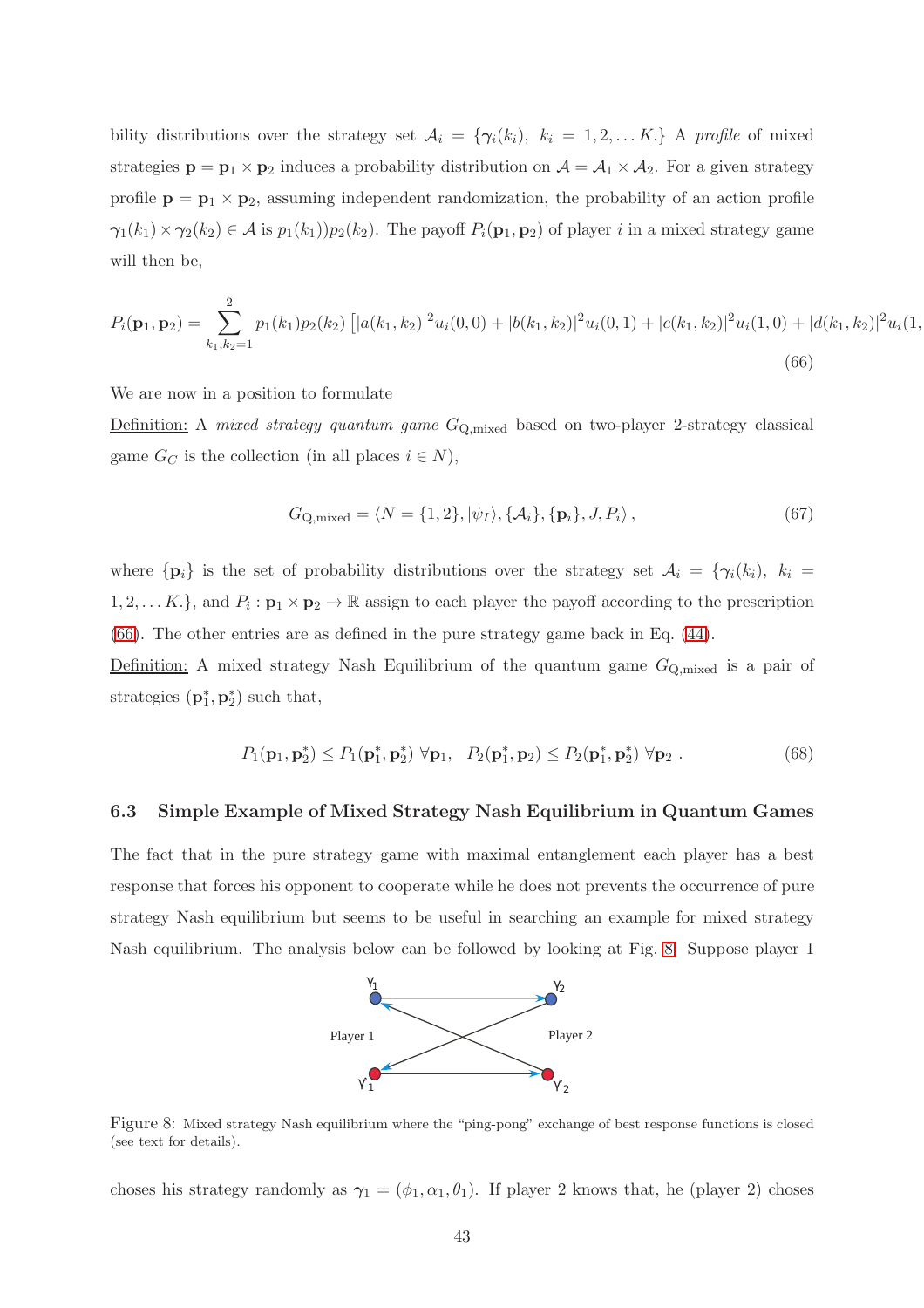his best response  $\gamma_2(\gamma_1) = (\phi_2, \alpha_2, \theta_2)$  according to the prescription specified in Eq. [\(53\)](#page-30-0). This will lead to the case  $|b|^2 = 1$  and  $|a|^2 = |c|^2 = |d|^2 = 0$  in which case prisoner 1 will spend 6 years in prison and prisoner 2 will spend only two years in prison. If player 1 knows that, he will chose the corresponding best response to  $\gamma_2$  as  $\gamma'_1[\gamma_2(\gamma_1)]$  according to the prescription of Eq. [\(54\)](#page-31-0). This will lead to the case  $|c|^2 = 1$  and  $|a|^2 = |b|^2 = |d|^2 = 0$  in which case prisoner 1 will spend only 2 years in prison and prisoner 2 will spend 6 years in prison. As a response, player 2 choses his best response  $\gamma'_2\{\gamma'_1[\gamma_2(\gamma_1)]\}$  again according to the prescription specified in Eq. [\(53\)](#page-30-0). By inspecting the best response functions in Eqs. [\(53\)](#page-30-0) and [\(54\)](#page-31-0), however, it is not difficult to show that the best response of player 1 to the final move  $\gamma'_2\{\gamma'_1[\gamma_2(\gamma_1)]\}$  of player 2 is, according to the prescription specified in Eq.  $(54)$ , simply  $\gamma_1$ , and the chain is hence closed.

Once the strategy  $\gamma_1$  is chosen by player 1, all the other three strategies  $\gamma_2, \gamma'_1$  and  $\gamma'_2$  are uniquely determined. Let us consider the quantum prisoner dilemma based on the classical game presented by table [\(8\)](#page-9-0). Suppose now that player  $i = 1, 2$  chooses the strategy  $\gamma_i$  with probability  $1/2$  and the strategy  $\gamma'_i$  with probability  $1/2$ . Then, prisoner 1 has a 50% chance that the final state will be  $|\Psi\rangle = |10\rangle$  and thereby get a penalty of two years in prison and 50% chance that the final state will be  $|\Psi\rangle = |01\rangle$  and thereby get a penalty of six years in prison. The converse is with prisoner 2. Thus, on the average, each one gets four years in prison, better than the classical result of five years in prison. The fact that the strategies are determined as best responses and that the game is symmetric guarantee that this is indeed a mixed strategy Nash equilibrium.

It is useful to stress that although each players chooses to bet on two strategies, the game as described above is not a quantum game with finite number of strategies in the sense defined in Eq. [\(67\)](#page-42-3) because because in  $G_{\text{Q,mixed}}$  the strategies  $\{\gamma_i(k_i)\}\$ are fixed a-priori, and cannot be adjusted. Thus, every player must have the capability of choosing whatever strategy point he wishes. However, based on our results with the numerical algorithm with finite but large number of strategies, this difficulty can be alleviated.

### <span id="page-43-0"></span>6.4 General Form of a Mixed Strategy Quantum Game

In subsection [6.2](#page-41-1) we discussed mixed strategy quantum game with finite number of quantum strategy. In the previous subsection [6.3](#page-42-0) we gave a particular example of mixed strategy that also proved to lead to a mixed strategy Nash equilibrium for a quantum game where each player has all the allowed quantum strategies  $\{\gamma_i\}$ , but he chooses but two strategies with probabilities with probabilities  $p_i$  and  $1 - p_i$ . We need to formulate a possible mixed strategy where each player can choose every subset out of all possible strategies with whatever probability he likes.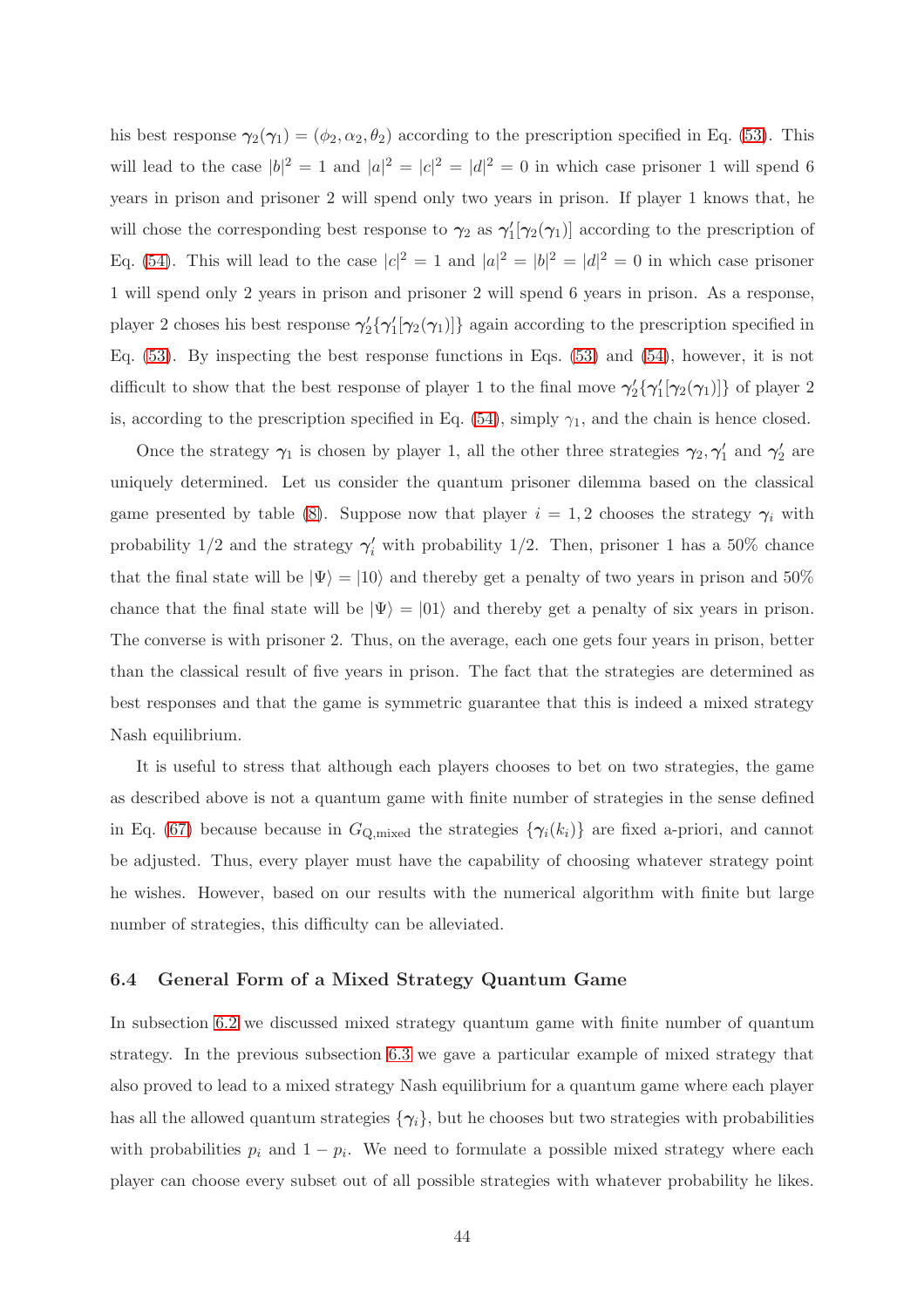In that case, the most general form of mixed strategy for a player is determined by a distribution function  $\rho(\phi, \alpha, \theta)$  such that the strategy is given by

Mixed Strategy = 
$$
M = \int \rho(\phi, \alpha, \theta) U(\phi, \alpha, \theta) d\phi d\alpha \sin 2\theta d\theta
$$
 (69)

The product  $d\phi d\alpha \sin 2\theta d\theta$  is the surface element on the sphere  $S^3$  (remember that a given strategy  $\gamma = (\phi, \alpha, \theta)$  is a point on the sphere  $S^3$ ). Its integral gives the surface of  $S^3$ , which, for radius  $R = 1$  gives  $S_3 = 2\pi^2$  (recall that the surface of  $S^2$  (our usual sphere, the globe) is  $4\pi$ . Thus, if a player prefers a uniform distribution, he chooses  $\rho(\phi, \alpha, \theta)U(\phi, \alpha, \theta) = \frac{1}{2\pi^2}$  (but it is easy to show that it does not lead to mixed strategy Nash equilibrium). This formalism includes the strategies used in the game discussed in subsection [6.3](#page-42-0) as a special case. If a player wants to chose a strategy  $[\phi(1), \alpha(1), \theta(1)]$  with probability p and another strategy  $[\phi(2), \alpha(2), \theta(2)]$  with probability  $1 - p$  he takes

<span id="page-44-0"></span>
$$
\rho(\phi,\alpha,\theta) = \frac{1}{\sin 2\theta} [p\delta(\phi-\phi(1))\delta(\alpha-\alpha(1))\delta(\theta-\theta(1)) + (1-p)\delta(\phi-\phi(2))\delta(\alpha-\alpha(2))\delta(\theta-\theta(2))],
$$
\n(70)

where  $\delta(.)$  is the Dirac delta function.

To compute the payoffs in a mixed strategy game with mixed strategy profile  $\rho_1(.) \times \rho_2(.)$ we assume that Player *i* chooses the strategy  $(\phi_i, \alpha_i, \theta_i)$  and find the final states  $|\Psi\rangle$  as in Eq. [\(42\)](#page-25-0), where each complex amplitude a, b, c, d depends on  $(\phi_1, \alpha_1, \theta_1; \phi_2, \alpha_2, \theta_2)$  Then, instead of Eq.  $(39)$ , the expected payoff of player i is then,

$$
P_i(\rho_1, \rho_2) = \int \rho_1(\phi_1, \alpha_1, \theta_1) \rho_2(\phi_2, \alpha_2, \theta_2)
$$
  
= 
$$
[|a|^2 u_i(0, 0) + |b|^2 u_i(0, 1) + |c|^2 u_i(1, 0) + |d|^2 u_i(1, 1)] [d\phi_1 d\alpha_1 \sin 2\theta_1 d\theta_1][d\phi_2 d\alpha_2 \sin 2\theta_2 d\theta_2]
$$

The formal definition of a mixed strategy quantum game with infinitely continuous strategy sets is a direct extension of the definition [\(67](#page-42-3)) with  $\rho_i$  instead of  $\mathbf{p}_i$ , and similarly, the definition of a mixed strategy Nash equilibrium follows from that of Eq. [\(68\)](#page-42-4).

At first sight, the quest for finding mixed strategy Nash equilibria for this general case is virtually hopeless, due to the complexity of the strategy spaces. However, in a recent paper [\[17\]](#page-94-2), Landsburg proved that the set of possible mixed strategy Nash equilibria is remarkably simple. The conditions for the theorem and the detailed results will not be specified here, but the main result is that the corresponding strategies (distributions)  $\rho_1^*$  and  $\rho_2^*$  are supported at a small number (3 or 4) of isolated points on  $S^3$ . Namely,  $\rho_1^*$  and  $\rho_2^*$  have the structure displayed in Eq. [\(70\)](#page-44-0) except that the number of terms might be 3 or 4 instead of 2 in Eq. [\(70\)](#page-44-0).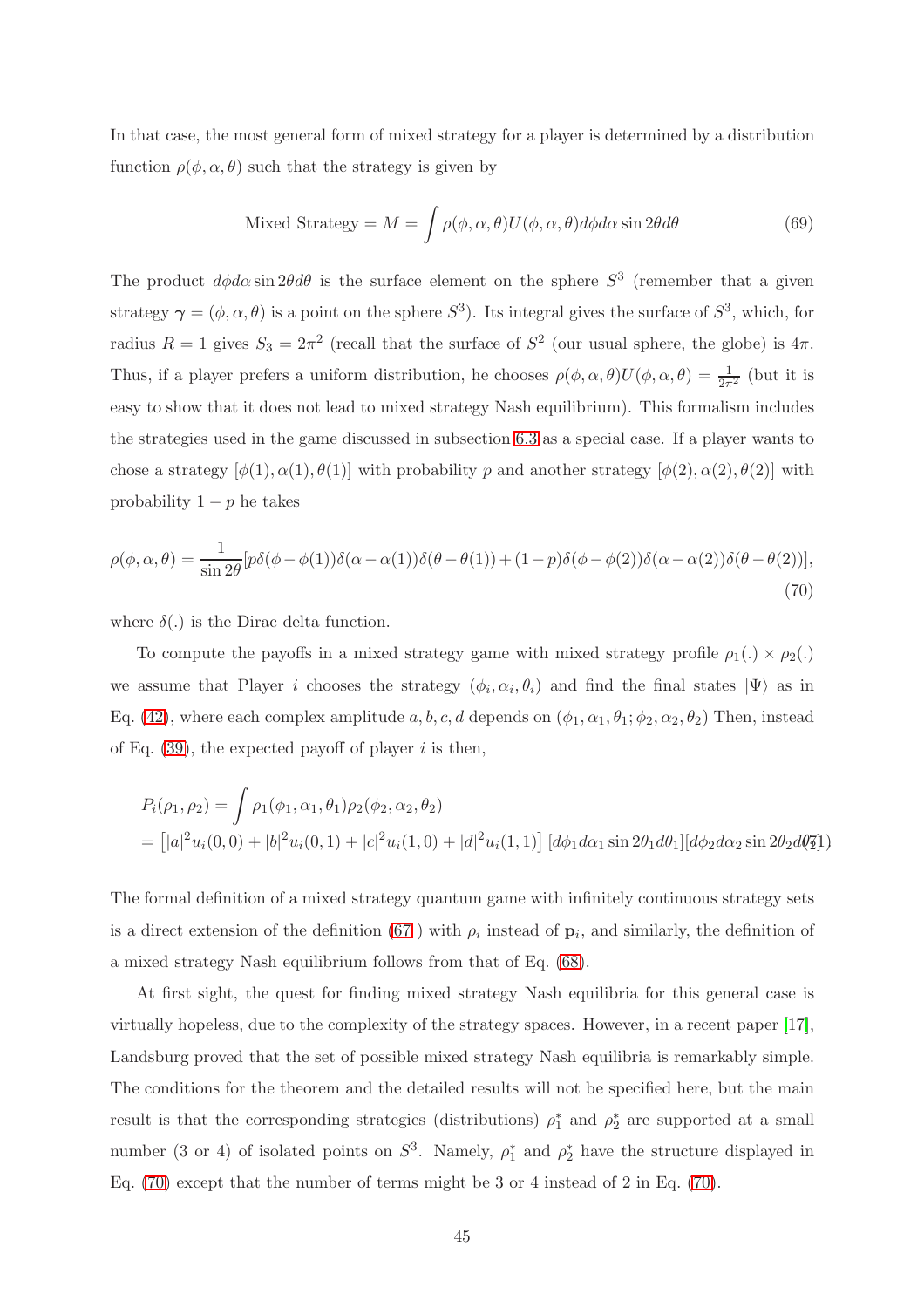# <span id="page-45-0"></span>6.5 Bayesian Quantum Games

While the topic of quantum games with full information received considerable attention, the topic of quantum games with incomplete information is less studied[\[21\]](#page-95-1). In this Section we extend the game procedure developed in Section [4](#page-21-1)[\[9\]](#page-94-3) to include also quantum Bayesian games. We shall carry it out by following a simple example derived from the full information DA brother game. Following the protocol suggested by Harsanyi[\[22\]](#page-95-2) for classical games with incomplete information, we will analyze a quantum Bayesian game with two types of prisoners denoted as 2I and 2II facing the DA brother prisoner. It will be shown that when the game played between the DA brother and prisoner type 2II has a Pareto efficient Nash equilibrium, the quantum Bayesian game in which both types face the DA brother have a pure strategy Nash equilibrium even with maximal entanglement.

# 6.6 Example: Two Types of Prisoners Facing the DA Brother

In order to introduce quantum games with imperfect information we will start with a simple classical game and quantize it. In the DA brother game discussed above, prisoner 1 (the DA brother) might now face two types of prisoner 2: Type 2I (probability  $\mu$ ) is the same prisoner 2 from the previous game. He is sure that if he does not confess he will get either one year or five years in prison depending on whether prisoner 1 confesses or not. But type type 2II (probability  $1 - \mu$ ) is afraid that by not confessing he will get six more years in prison. The game table then looks as follows.

Prisone

|     |      | I(C)     | Y(D)     |
|-----|------|----------|----------|
| r 1 | I(C) | $0,-2$   | $-10,-1$ |
|     | Y(D) | $-1,-10$ | $-5,-5$  |

Prisoner 2I

| Prisoner 211 |          |          |  |
|--------------|----------|----------|--|
|              | I(C)     | Y(D)     |  |
| I(C)         | $0,-2$   | $-10,-7$ |  |
| Y(D)         | $-1,-10$ | $-5,-11$ |  |

### 6.6.1 The Classical Version [\[18\]](#page-94-0)

The classical Nash equilibrium is simple to find. Player type 2I has a dominant strategy of not confessing while type 2II has a dominant strategy to confess. Note also that in the game played between prisoner 1 and type 2II of prisoner 2, the strategy  $(I,I) \rightarrow (C,C)$  is Pareto efficient. Assuming the two types of player 2 stick to their dominant strategies then if player 1 confesses he gets  $-10\mu + 0(1-\mu)$  while if he does not he gets  $-5\mu - 1(1-\mu)$ . Therefore, player 1 strategy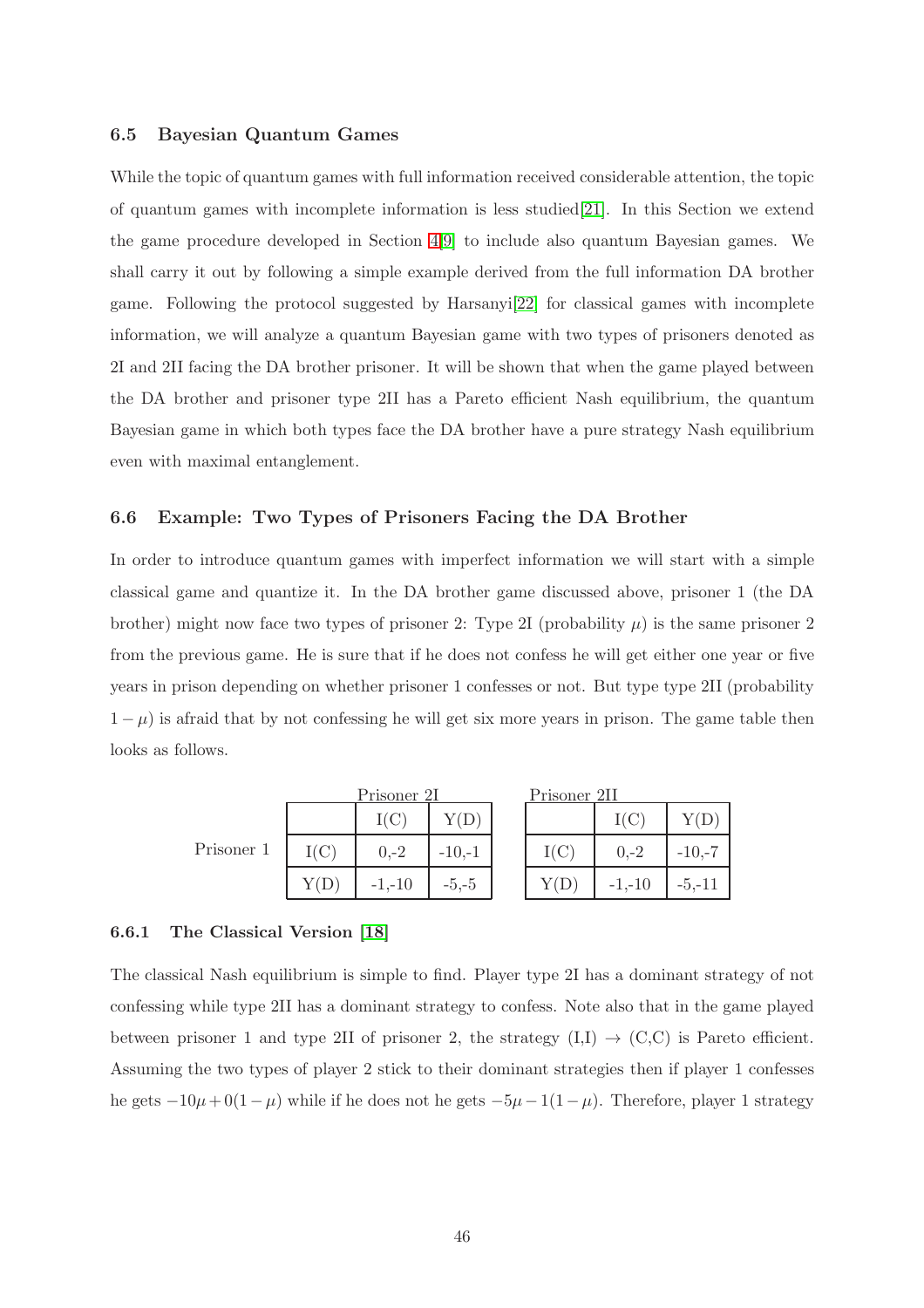$$
\text{player 1 strategy} = \begin{cases} I \text{ (confess) if } -10\mu + 0(1 - \mu) > -5\mu - 1(1 - \mu) \implies \mu < \frac{1}{6}, \\ Y \text{ (don't confess) if } -10\mu + 0(1 - \mu) < -5\mu - 1(1 - \mu) \implies \mu > \frac{1}{6}, \\ \text{indifferent if } \mu = \frac{1}{6} \end{cases} \tag{72}
$$

The Nash equilibrium and the corresponding "payoffs" are,

Nash equilibrium = 
$$
\begin{cases} (IVI) \to (CDC) & (-10\mu, -1, -2) \\ (YYI) \to (DDC) & (-1 - 4\mu, -5, -10) \\ \mu > \frac{1}{6}.\end{cases}
$$
 (73)

Henceforth, the game as defined above is referred to as The classical DA brother Bayesian game.

### 6.6.2 Definition of a Pure Strategy Quantum Bayesian Game

A formal definition of a quantum Bayesian game is now in order. Since we limit our formulation of classical games in terms of bits (and remembering that each bit can get two values 0 or 1), we will limit our discussion to quantum Bayesian games in which analogous classical games there are two possible decisions. Let

$$
G_{CB} = \langle N, \{S_i\}, \{u_i(.)\}, \mathbf{M}, F(.)], \quad N = \{1, 2, \dots, n\}, i = 1, 2, \dots, n, F(.)\rangle, \tag{74}
$$

denote a classical Bayesian game. Here  $S_i = (I, Y)$  is the classical strategy set for player i,  $u_i(s_i, s_{-i}, \mu_i)$  is a payoff function of player i where  $\mu_i \in M_i$  is a random variable generated by nature that is observed only by player *i*. The joint probability distribution of  $\mu_i$ ,  $F(\mu_1, \mu_2, \dots \mu_n)$ is a common knowledge and  $\mathbf{M} = \times_{i=1}^{n} M_i$ . Then a pure strategy quantum Bayesian game is defined as,

<span id="page-46-0"></span>
$$
G_{QB} = \langle N, \{\gamma_i\}, \{u_i(.)\}, \boldsymbol{M}, \boldsymbol{F}(.) , \boldsymbol{J}, \boldsymbol{P}_i, \ \ N = \{1, 2, \dots n\}, i = 1, 2, \dots, n, \boldsymbol{F}(.) \rangle \ , \tag{75}
$$

where the definitions to be modified compared with  $G_{CB}$  are as follows: 1)  $\gamma_i = (\phi_i, \alpha_i, \theta_i)$  is the set of angles that determine the the quantum strategy  $U(\phi, \alpha_i, \theta_i)$  according to Eq. [\(19\)](#page-15-0). 2) J is the entanglement operator fixed by the referee. 3)  $P_i(\gamma_i, \gamma_{-i}, \mu_i)$  are the payoff of player i determined by the quantum rules, see Eq.  $(39)$  for  $P_i$  defined for the full information game. A modification required for the Bayesian game is explicitly given below in Eq. [\(78\)](#page-47-0).

is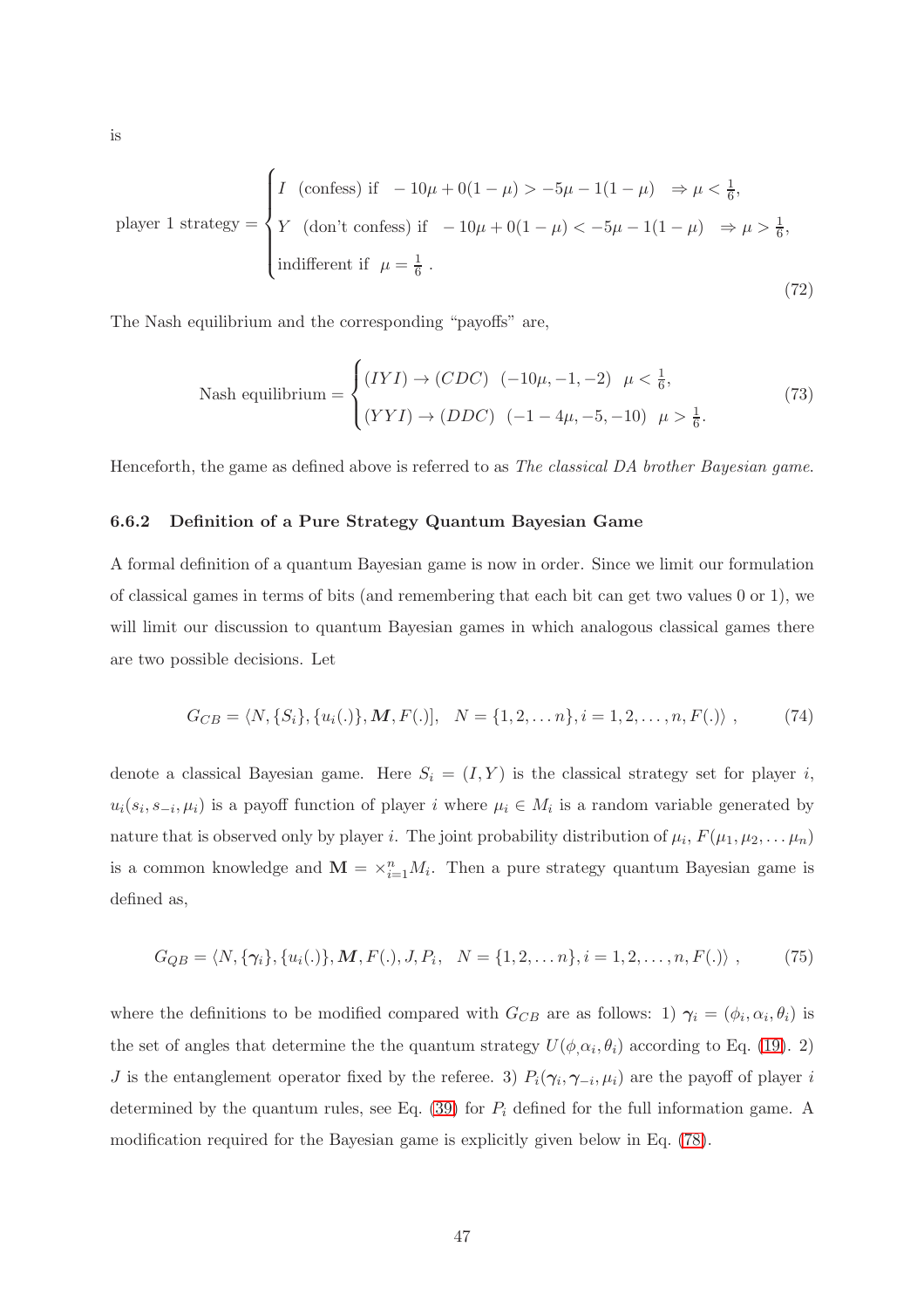### 6.6.3 The DA brother Quantum Bayesian Game

Now let us concentrate on the quantum version of the DA brother Bayesian game. Our discussion here will focus on the general formulation and will not enter the discretization and numerical formalism. The strategies are determined by the three angles chosen by each player 1,2I and 2II

<span id="page-47-1"></span>
$$
\gamma_1 = (\phi_1, \alpha_1, \theta_1), \ \gamma_{2I} = (\phi_{2I}, \alpha_{2I}, \theta_{2I}), \ \gamma_{2II} = (\phi_{2II}, \alpha_{2II}, \theta_{2II}). \tag{76}
$$

That leads according to Eq. [\(19\)](#page-15-0) to the three matrices  $U(\gamma_1)$ ,  $U(\gamma_{2I})$ ,  $U(\gamma_{2II})$ . Each type of player 2, namely, 2I and 2II faces player 1 and the quantum game between them is conducted according to the rules specified in Section [3](#page-11-0) especially Fig. [3.](#page-25-1) Each game results in the corresponding final state (the subscripts should include also payer 1 but it is omitted for convenience)

$$
|\Psi_{2I}\rangle = a_{2I}|00\rangle + b_{2I}|01\rangle + c_{2I}|10\rangle + d_{2I}|11\rangle, \quad |\Psi_{2II}\rangle = a_{2II}|00\rangle + b_{2II}|01\rangle + c_{2II}|10\rangle + d_{2II}|11\rangle. \tag{77}
$$

As we shall see below, these two final states determine the payoff of all three players, including player 1. The coefficients in the expression for  $|\Psi_{2I}\rangle$  depend on  $\gamma_1, \gamma_{2I}$  and the coefficients in the expression for  $|\Psi_{2II}\rangle$  depend on  $\gamma_1, \gamma_{2II}$ . Explicit expressions for the coefficients depend on the entanglement operator J that is used by the referee. Below we will concentrate on the case of maximal entanglement matrix  $J = J_1$ , with  $J|00\rangle = |\psi^+\rangle$  as defined in Eqs. [\(32](#page-20-0) and [\(48\)](#page-28-0). The coefficients are given in Eq. [\(51\)](#page-29-0) wherein for player of type 2I the angles  $\phi_2, \alpha_2, \theta_2$  in Eq.[\(51\)](#page-29-0) are to be replaced by  $\phi_{2I}, \alpha_{2I}, \theta_{2I}$  and for player of type 2II the angles  $\phi_2, \alpha_2, \theta_2$  in Eq.[\(51\)](#page-29-0) are to be replaced by  $\phi_{2II}, \alpha_{2II}, \theta_{2II}$ . Following the expressions for the payoff function as in Eq. [\(39\)](#page-23-0) and the present game tables, the corresponding payoffs are,

<span id="page-47-0"></span>
$$
P_{2I}(\gamma_1; \gamma_{2I}) = |a_{2I}|^2 \times (-2) + |b_{2I}|^2 \times (-1) + |c_{2I}|^2 \times (-10) + |d_{2I}|^2 \times (-5)
$$
  
\n
$$
P_{2II}(\gamma_1; \gamma_{2II}) = |a_{2II}|^2 \times (-2) + |b_{2II}|^2 \times (-7) + |c_{2II}|^2 \times (-10) + |d_{2II}|^2 \times (-11)
$$
  
\n
$$
P_1(\gamma_1; \gamma_{2I}, \gamma_{2II}) = |a|^2 \times 0 + |b|^2 \times (-10) + |c|^2 \times (-1) + |d|^2 \times (-5)
$$
  
\n
$$
|a|^2 = \mu |a_{2I}|^2 + (1 - \mu) |a_{2II}|^2, \quad |b|^2 = \mu |b_{2I}|^2 + (1 - \mu) |b_{2II}|^2,
$$
  
\n
$$
|c|^2 = \mu |c_{2I}|^2 + (1 - \mu) |c_{2II}|^2, \quad |d|^2 = \mu |d_{2I}|^2 + (1 - \mu) |d_{2II}|^2.
$$
 (78)

### 6.6.4 Definition of a Pure Strategy Nash Equilibrium in Quantum Bayesian Game

We will define the pure strategy Nash equilibrium for the specific game under study, but a generalization to an arbitrary game as defined in Eq. [\(75\)](#page-46-0) is straightforward. A pure strategy Nash equilibrium for the quantum Bayesian game derived from the classical DA brother Bayesian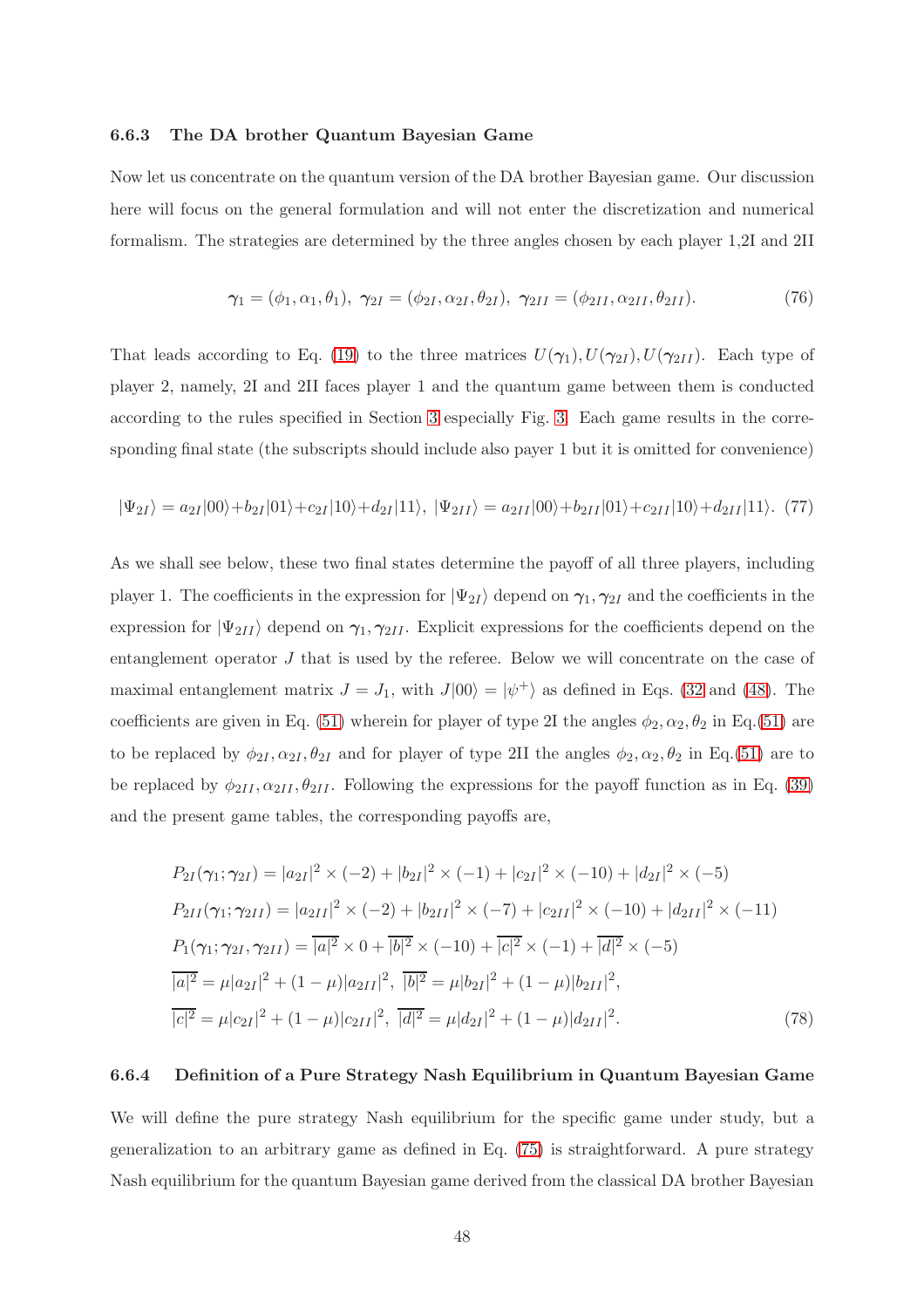game is the triple of strategies  $(\gamma_1^*, \gamma_{2I}^*, \gamma_{2II}^*)$  (if it exists, recall that each  $\gamma$  stands for three angles  $\phi, \alpha, \theta$  as in Eq. [\(76\)](#page-47-1)) that satisfies,

$$
P_1(\gamma_1, \gamma_{2I}^*, \gamma_{2II}^*) \le P_1(\gamma_1^*, \gamma_{2I}^*, \gamma_{2II}^*) \ \forall \gamma_1, \ P_{2I}(\gamma_1^*, \gamma_{2I}) \le P_{2I}(\gamma_1^*, \gamma_{2I}^*) \ \forall \gamma_{2I},
$$
  
\n
$$
P_{2II}(\gamma_1^*, \gamma_{2II}) \le P_{2I}(\gamma_1^*, \gamma_{2II}^*) \ \forall \gamma_{2II}.
$$
\n
$$
(79)
$$

#### 6.6.5 Nash Equilibrium Despite Maximal Entanglement

We have seen in subsection [4.4](#page-29-1) that when J is leads to maximally entangled state  $|\psi^+\rangle$  there is no pure strategy Nash equilibrium in the (full information) game played between player 1 and player 2I. One of the conditions for the proof of this negative result is that there is no Pareto efficient pure strategy Nash equilibrium in the classical game, which is indeed the case as far as the game between player 1 and player 2I is concerned. On the other hand, in the classical game played between players 1 and 2II the profile of strategies 1⊗1 (both confess) is a Pareto efficient pure strategy Nash equilibrium. What can be said about the Quantum version? Intuitively, we expect that for small  $\mu$ , player 2II will dominate and the game will have a pure strategy Nash equilibrium, but at some value of  $\mu$  player 2I will dominate and there will be no equilibrium. We show below that this is indeed what happens, and that the critical value of  $\mu$  is 1/6, that is exactly the value where, in the classical game, player 1 changes his strategy from 1 (confess) to Y (don't confess).

From Eqs. [\(78\)](#page-47-0) it is clear that for every strategy  $\gamma_1$  player type 2I will seek his classical strategy and try to arrive at the situation where  $|b_{2I}|^2 = 1$ ,  $|a_{2I}|^2 = |c_{2I}|^2 = d_{2I}|^2 = 0$ , while player type 2II will seek his classical strategy and try to arrive at the situation where  $|a_{2II}|^2 = 1$ ,  $|b_{2I}|^2 = |c_{2I}|^2 = d_{2I}|^2 = 0$ . First let us check with the help of Eqs. [\(51\)](#page-29-0) if they can indeed achieve it and than check the response of player 1.

**Player 2I** best response (he wants  $|b_{2I}|^2 = 1$ ): According to Eq. [\(51\)](#page-29-0) we have,

 $|b_{2I}|^2 = \left[\cos \frac{1}{2}\theta_1 \sin \frac{1}{2}\theta_{2I} \cos(\phi_1 - \alpha_{2I}) + \sin \frac{1}{2}\theta_1 \cos \frac{1}{2}\theta_{2I} \sin(\alpha_1 - \phi_{2I})\right]^2$ . Recall that for  $\theta = 0$   $\alpha$ is not defined and conventionally assumes the value 0. Similarly, for  $\theta = \pi \phi$  is not defined and conventionally assumes the value 0. Therefore, by choosing

 $\theta_{2I} = \pi - \theta_1$ ,  $\alpha_{2I} = \phi_1$ ,  $\phi_{2I} = \alpha_1 - \frac{\pi}{2}$  modulo  $2\pi$ 

player 2I gets,  $|b_{2I}|^2 = |\sin \frac{1}{2}(\theta_1 + \theta_{2I})|^2 = \sin^2 \frac{\pi}{2} = 1$ . The modulo  $2\pi$  is optional in order to keep  $0 \le \phi_{2I} < 2\pi$ . Therefore the best response function of player 2I (that is a triple functions)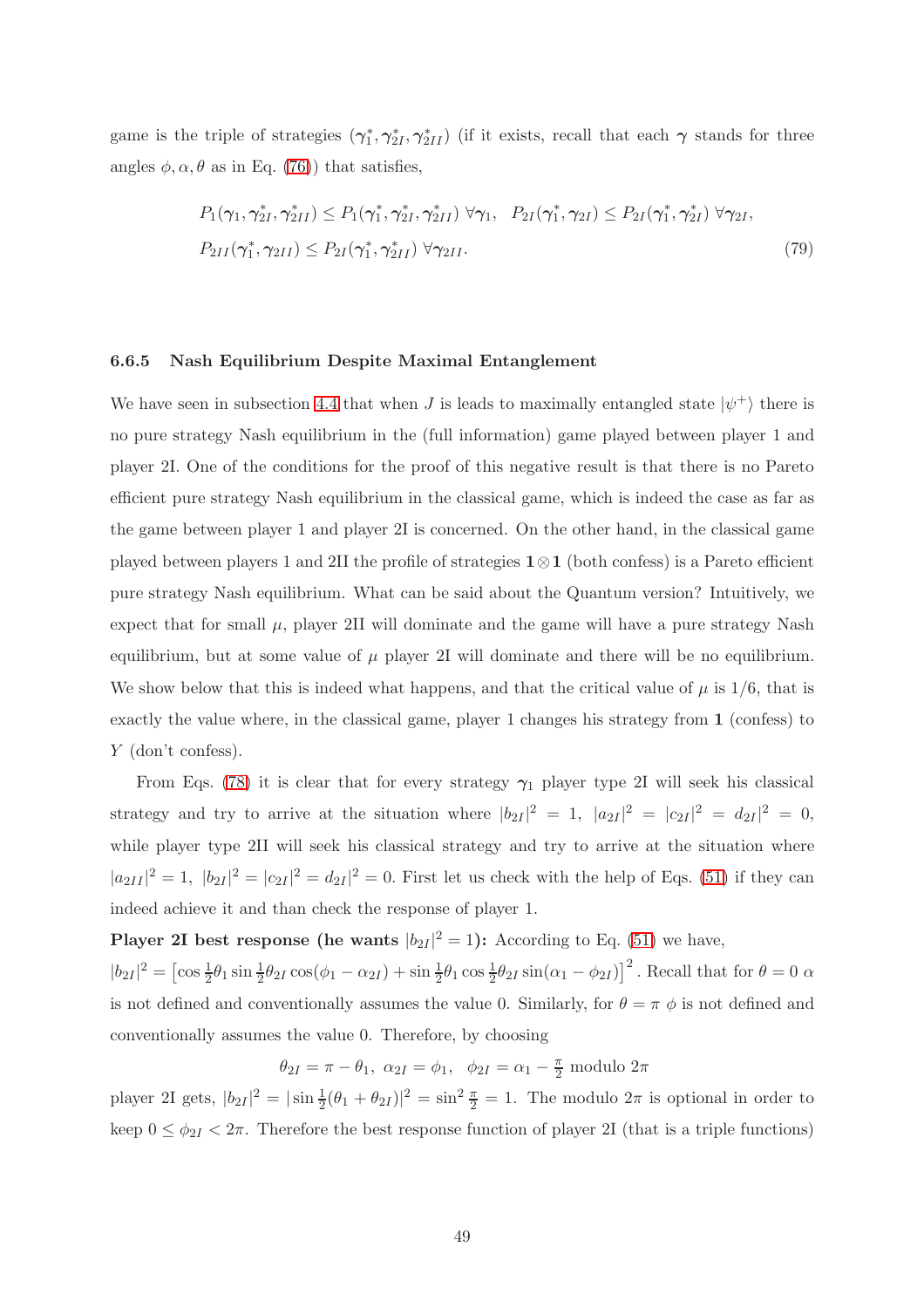is,

<span id="page-49-0"></span>
$$
q_{2I}(\gamma_1) = q_{2I}(\phi_1, \alpha_1, \theta_1) = (\alpha_1 - \frac{\pi}{2}, \phi_1, \pi - \theta_1).
$$
 (80)

**Player 2II** best response (he wants  $|a_{2II}|^2 = 1$ ): According to Eq. [\(51\)](#page-29-0) we have,  $|a_{2II}|^2 = \left[\cos\frac{1}{2}\theta_1\cos\frac{1}{2}\theta_{2II}\cos(\phi_1 + \phi_{2II}) - \sin\frac{1}{2}\theta_1\sin\frac{1}{2}\theta_{2II}\sin(\alpha_1 + \alpha_{2II})\right]^2$ , Therefore, by choosing

 $\theta_{2II} = \theta_1, \ \phi_{2II} = -\phi_1 \text{ modulo } 2\pi, \ \ \alpha_{2II} = -(\alpha_1 + \frac{\pi}{2})$  $\frac{\pi}{2}$ ) modulo  $2\pi$ player 2II gets,  $|a_{2II}|^2 = |\cos \frac{1}{2}(\theta_1 - \theta_{2II})|^2 = 1$ . Therefore the best response function of player 2II (that is a triple functions) is,

<span id="page-49-1"></span>
$$
q_{2II}(\gamma_1) = q_{2II}(\phi_1, \alpha_1, \theta_1) = (-\phi_1, -(\alpha_1 + \frac{\pi}{2}), \theta_1) \tag{81}
$$

Finding the best response function of player 1,  $q_1(\gamma_{2I}, \gamma_{2II})$  is virtually hopeless. However, guided by the classical game results, we are tempted to test whether, for small  $\mu$ , the first player will choose his classical strategy  $\gamma_1 = (0, 0, 0)$  which means that his  $2 \times 2$  strategy matrix is 1. In that case, the best response functions of players 2I and 2II are  $q_{2I}(0,0,0)$  and  $q_{2II}(0,0,0)$ where the functions are defined in Eqs. [\(80\)](#page-49-0) and [\(81\)](#page-49-1). In other words, we have

Proposition: For  $\mu \leq 1/6$ , a pure strategy Nash equilibrium of the Bayesian quantum game is the "triple of triples"

$$
(\gamma_1^*, \gamma_{2I}^*, \gamma_{2II}^*) = [(0, 0, 0), q_{2I}(0, 0, 0), q_{2II}(0, 0, 0)].
$$
\n(82)

Proof By construction,  $\gamma_{2I}^*$  and  $\gamma_{2II}^*$  are best responses to  $\gamma_1^*$  and therefore,  $P_{2I}(\gamma_1^*, \gamma_{2I}) \leq P_{2I}(\gamma_1^*, \gamma_{2I}^*) \ \forall \ \gamma_{2I} \quad P_{2II}(\gamma_1^*, \gamma_{2II}) \leq P_{2II}(\gamma_1^*, \gamma_{2II}^*) \ \forall \ \gamma_{2II}$ To check for  $P_1$  we use Eq. [\(78\)](#page-47-0) and recall the expression for the coefficients from Eq. [\(51\)](#page-29-0). For any  $\gamma_1 = (\phi_1, \alpha_1, \theta_1)$  we find, after some calculations,

<span id="page-49-2"></span>
$$
P_1(\phi_1, \alpha_1, \theta_1, \gamma_{2I}^*, \gamma_{2II}^*) = -10 \left[ \mu (\cos \frac{1}{2} \theta_1 \cos \phi_1)^2 + (1 - \mu)(\sin \frac{1}{2} \theta_1 \sin \alpha_1)^2 \right] -\left[ \mu (\cos \frac{1}{2} \theta_1 \sin \phi_1)^2 + (1 - \mu)(\sin \frac{1}{2} \theta_1 \cos \alpha_1)^2 \right] -5 \left[ \mu (\sin \frac{1}{2} \theta_1 \cos \alpha_1)^2 + (1 - \mu)(\cos \frac{1}{2} \theta_1 \sin \phi_1)^2 \right].
$$
 (83)

Although finding a global maximum of a function of three continuous variables is not an easy task, all my numerical test indicates that for  $\mu \leq \frac{1}{6}$  $\frac{1}{6}$ , the payoff  $P_1(\phi_1, \alpha_1, \theta_1, \gamma_{2I}^*, \gamma_{2II}^*)$  of player 1 has a global maximum at  $(\phi_1, \alpha_1, \theta_1) = (0, 0, 0)$  with payoff value  $-10\mu$ . Thus, for  $\mu \leq 1/6$ the classical and quantum payoffs are identical,  $(P_1, P_2, I, P_{2II}) = (-10\mu, -1, -2)$ . On the other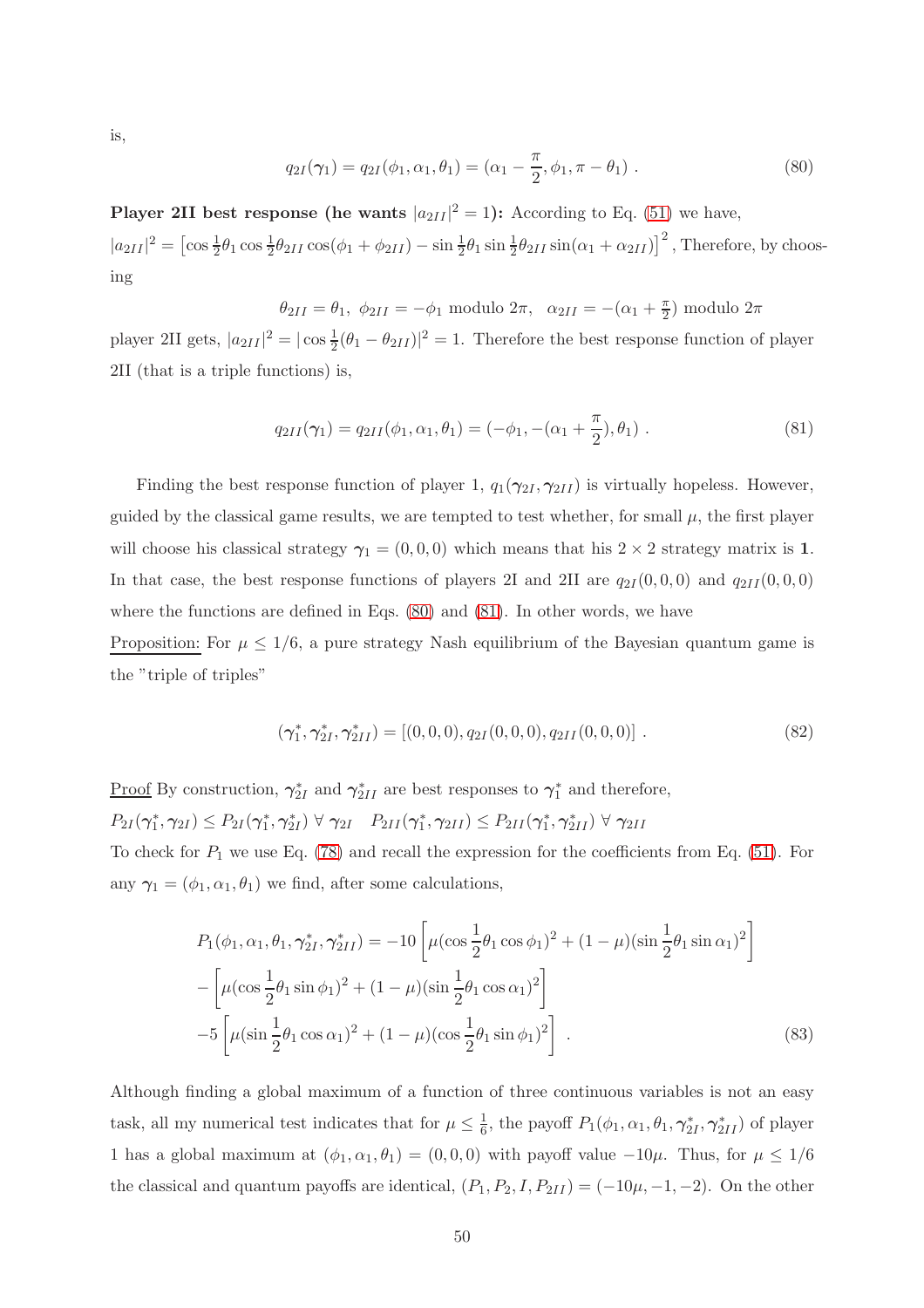hand, for  $\mu > 1/6$  it is easy to show that  $P_1$  as defined in Eq. [\(83\)](#page-49-2) does not have a global maximum at  $(0, 0, 0)$  and as my numerical algorithm indicates, the quantum version of the DA brother Bayesian game with maximal entanglement does not have a pure strategy Nash equilibrium.

### 6.7 Two-Players Three Strategies Games

So far, all our analysis was constructed upon classical games with two strategies per each player. These two strategies are represented by 2  $\times$  2 matrices  $\mathbf{1} = \begin{pmatrix} 10 \\ 01 \end{pmatrix}$  and  $Y = \begin{pmatrix} 0 & 1 \\ -1 & 0 \end{pmatrix}$  that operate on the two bit states represented as vectors  $|0\rangle = \begin{pmatrix} 1 \\ 0 \end{pmatrix}$  $\binom{1}{0}$  and  $\ket{1} = \binom{0}{1}$  $_{1}^{0}$ ). In this section we will briefly touch upon sthe topic of quantum games based on 2-players 3-strategies classical game. The reason for carrying out this analysis is to check whether, in these structures there are special interesting features whose elucidation makes it worth to study despite the augmented complication. First, in subsection [6.8](#page-50-0) we will describe how to cast the classical game in quantum information format, and define the notion of trits and classically non-commuting strategies. Then, in subsection [6.9](#page-51-0) we will analyze the construction of the quantum game and define the notion of qutrits and quantum strategies as  $3 \times 3$  matrices forming the group SU(3).

# <span id="page-50-0"></span>6.8 Two Players Three Strategies Classical Games: Trits

Now consider a two-players classical game with three strategies for each player. For example, prisoners may have three options, C,S and D for confess, Stay quiet (or Shut up) or Don't confess. In analogy with the bit notation 0,1, these three options are marked by 1,2,3 respectively, or in our ket notation  $|1\rangle, |2\rangle, |3\rangle.$ 

Definition: On object or a state that can assume three values is referred to as *trit*.

In analogy with the two-component vector notation for bits, we have,

$$
\text{trit state } 1 = \begin{pmatrix} 1 \\ 0 \\ 0 \end{pmatrix} = |1\rangle, \quad \text{trit state } 2 = \begin{pmatrix} 0 \\ 1 \\ 0 \end{pmatrix} = |2\rangle, \quad \text{trit state } 3 = \begin{pmatrix} 0 \\ 0 \\ 1 \end{pmatrix} = |3\rangle. \tag{84}
$$

Similarly to Eqs. [\(3\)](#page-8-0) and [\(4\)](#page-8-1) we define two trit states as nine components vectors. In the the nine two-trit states are denoted as,  $|ij\rangle$ ,  $i = 1, 2, 3$   $j = 1, 2, 3$ . These nine two trit states correspond to the nine squares of the game table.

The protocol of the classical game with 2-player and 3-strategies is similar to that of the 2-players 2-decision game. The judge calls the prisoners and tells them he assume that they are in a two-trit state  $|11\rangle$  meaning  $(C, C)$  namely both confess. He then asks them to decide whether to leave their trit state as it is on  $|1\rangle$  or to change it either to  $|2\rangle$  (meaning S) or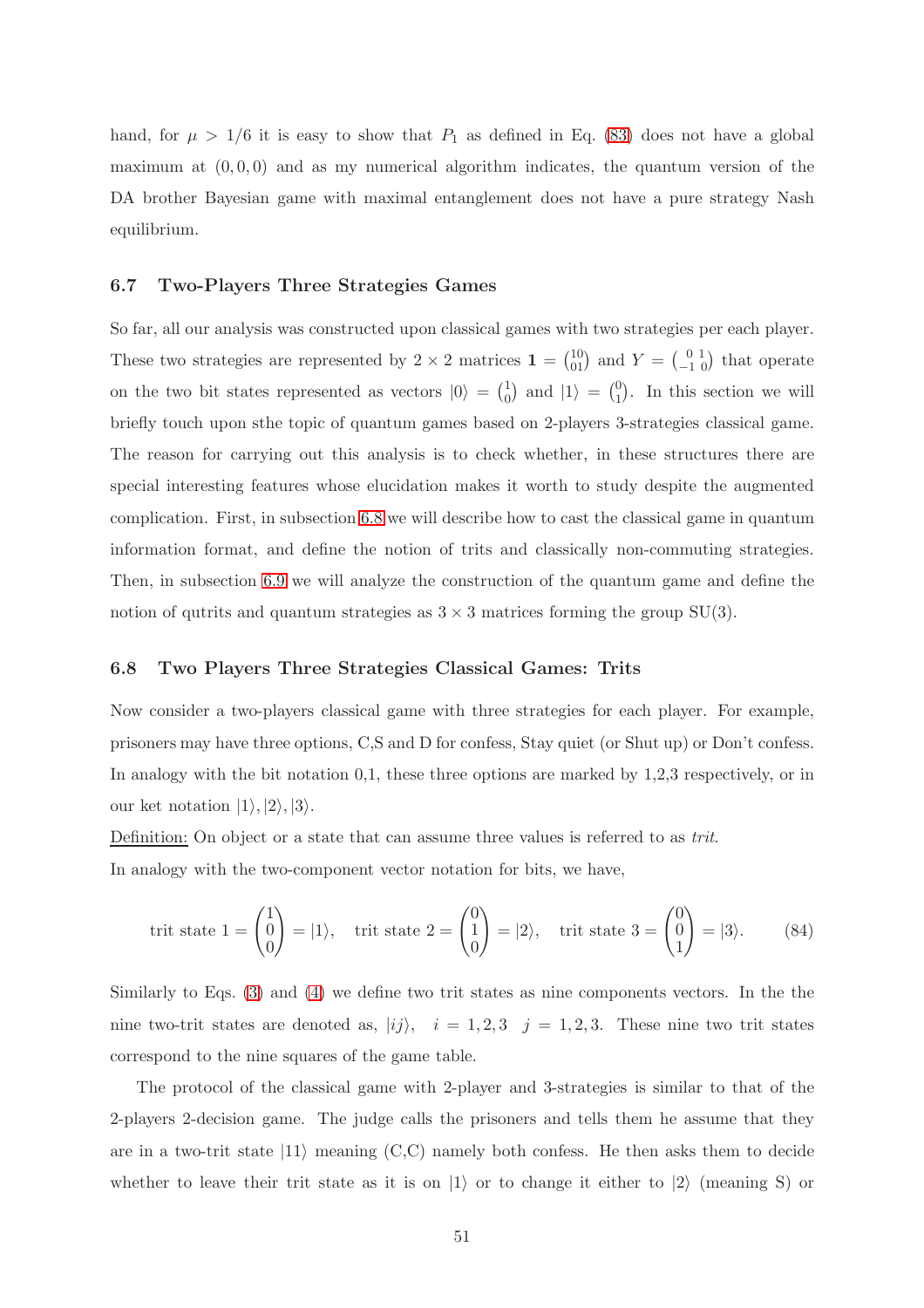to  $|3\rangle$  (meaning D). These replacement operations are the players strategies. Since trits are represented by three component vectors, operation on trits are represented by  $3 \times 3$  matrices. Unlike the case for bits, where the operations are exhausted by  $1_2$  (the unit  $2 \times 2$  matrix) and Y, the strategies of the two players in the present game include  $1_3$  (the  $3 \times 3$  unit matrix leaving the trit as it is,  $S_{12}$  (swapping of  $|1\rangle$  and  $|2\rangle$  namely, replacing C by S) and  $S_{13}$  (swapping  $|1\rangle$ and  $|3\rangle$  namely replacing C by D. Note that altogether we have four swapping operations that leave at least one component of the trit untouched, the fourth one is  $S_{23}$  that swaps  $|2\rangle$  and  $|3\rangle$  but is not used in a simultaneous game with a single move if the initial state suggested by the judge is  $|11\rangle = (CC)$ . The four operations  $\mathbf{1}_3, S_{12}, S_{13}, S_{23}$  form a subset of  $S_3$ , the set of permutations on three objects that has six operations. The other two operations are such that all three elements change their place but they are not used in a simultaneous game with a single move. The six elements of  $S_3$  form a group, but the four operations  $\mathbf{1}_3$ ,  $S_{12}$ ,  $S_{13}$ ,  $S_{23}$  do not.

In matrix notations the four operations are,

<span id="page-51-1"></span>
$$
\mathbf{1}_3 = \begin{pmatrix} 1 & 0 & 0 \\ 0 & 1 & 0 \\ 0 & 0 & 1 \end{pmatrix}, \quad S_{12} = \begin{pmatrix} 0 & 1 & 0 \\ 1 & 0 & 0 \\ 0 & 0 & 1 \end{pmatrix}, \quad S_{13} = \begin{pmatrix} 0 & 0 & 1 \\ 0 & 1 & 0 \\ 1 & 0 & 0 \end{pmatrix}, \quad S_{23} = \begin{pmatrix} 1 & 0 & 0 \\ 0 & 0 & 1 \\ 0 & 1 & 0 \end{pmatrix}
$$
(85)

Unlike the case of two-players two-strategies game where the two operations  $\mathbf{1}_2$  and Y commute with each other,  $[\mathbf{1}_3, Y] = 0$ , here the strategies  $S_{ij}$  do not commute with each other, for example,

$$
[S_{12}, S_{13}] = S_{12}S_{13} - S_{13}S_{12} \neq 0, \text{ etc.}
$$
 (86)

### <span id="page-51-0"></span>6.9 Qutrits

In this section we will briefly introduce the notion of quantum trits (qutrits) and quantum strategies in the quantum version of a two-players three-decisions game. This will mainly include a few definitions and some basic properties, since the analysis of such quantum game is too complicated and naturally falls beyond the scope of this thesis.

In order to define a qutrit we consider a three dimensional Hilbert space  $\mathcal{H}_3$  in which the three states of a trit,  $|0\rangle, |1\rangle$  and  $|2\rangle$  form an ortho-normal basis. This means that 1) Every element (vector, or ket )  $|\psi\rangle \in \mathcal{H}_3$  is expressible as a linear combination

$$
|\psi\rangle = v_1|1\rangle + v_2|2\rangle + v_3|3\rangle, \text{ where } v_1, v_2, v_3 \in \mathbb{C} .
$$
 (87)

2) Orthogonality relations  $\langle i|j \rangle = \delta_{ij}$ ,  $i, j = 1, 2, 3$ . From our knowledge of the properties of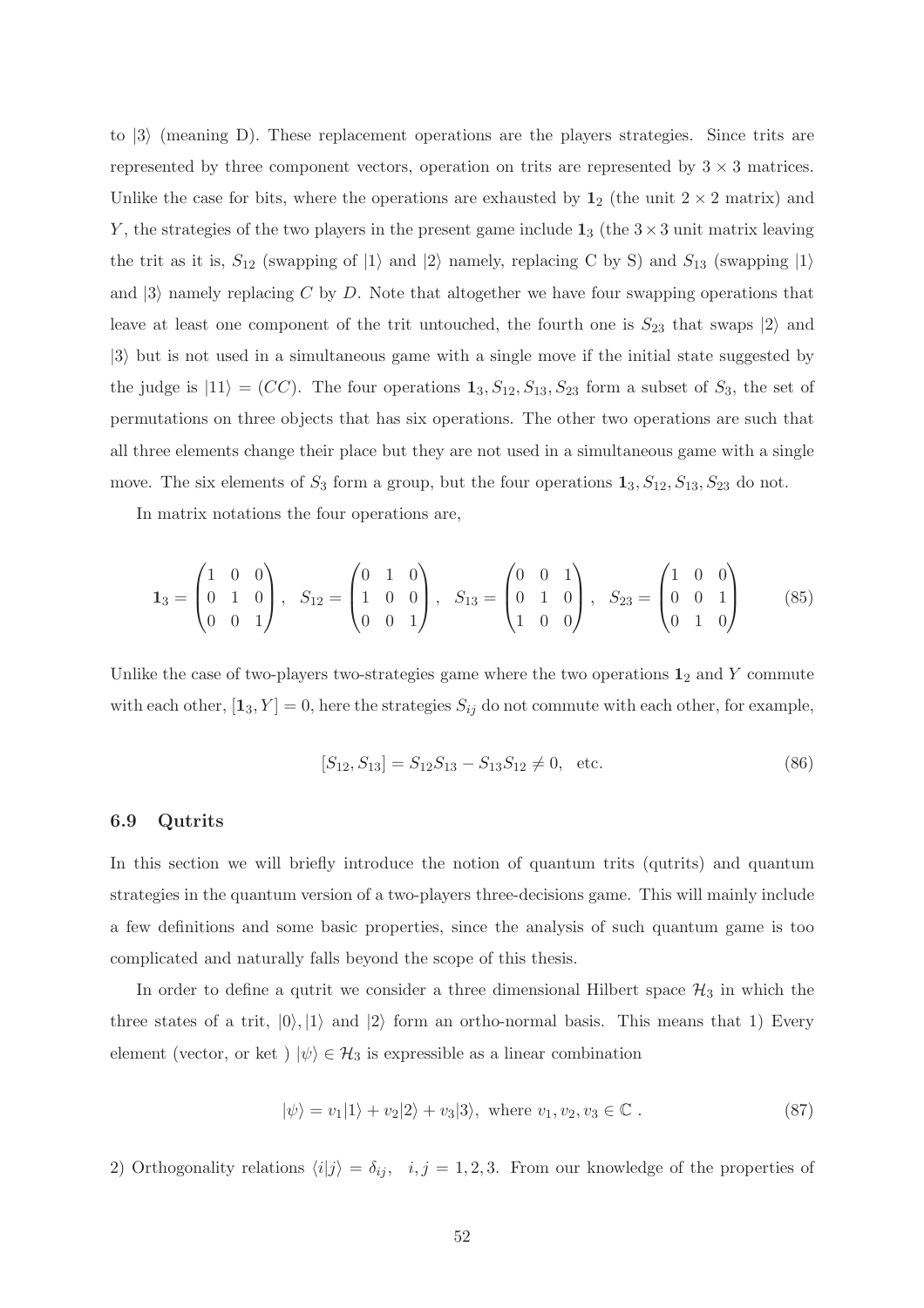a Hilbert space, we can define the norm (squared), or the length squared of  $|v\rangle$  by taking the inner product of  $|v\rangle$  with itself (this is exactly analogous to taking a scalar product of a vector with itself (for real vectors, economists use the notation  $v'v$ ). In Hilbert space we use the Dirac notation and write it as  $\langle v | v \rangle$ . The result is of course  $\langle \psi | \psi \rangle = |v_1|^2 + |v_2|^2 + |v_3|^2$  that is a real non-negative number. As in the case of qubits, we are interested in vectors of unit length. Whilst a qubit is a vector  $a|0\rangle + b|1\rangle \in \mathcal{H}_2$  of unit norm,  $|a|^2 + |b|^2 = 1$  we have,

Definition: A qutrit is a vector  $|\psi\rangle = v_1|1\rangle + v_2|2\rangle + v_3|3\rangle \in \mathcal{H}_3$  of unit norm,  $|v_1|^2 + |v_2|^2 + |v_3|^2 = 1$ . In analogy with Eq. [\(16\)](#page-14-0), the representation of qutrits in terms of angular variables reads,

$$
|\psi\rangle = e^{i\alpha}\sin\theta\cos\phi|1\rangle + e^{i\beta}\sin\theta\sin\phi|2\rangle + \cos\theta|3\rangle.
$$
 (88)

## 6.9.1 Operations on Qutrits: Strategies

Instead of the  $2\times 2$  unitary matrix U defined in Eq. [\(19\)](#page-15-0) as a players strategy in the two-decision game, a strategy of a player in a three decision game is a unitary  $3 \times 3$  complex matrix U with unit determinant det $[U]=1$ . The (infinite) set of all these matrices form a group, referred as the  $SU(3)$  group. It plays a central role in physics especially in the classification of elementary particles. Unlike the two-strategies game where the  $2 \times 2$  strategy matrices  $U(\phi, \alpha, \theta) \in SU(2)$ defined in Eq. [\(19\)](#page-15-0) depend on three Euler angles, the quantum strategies  $U \in SU(3)$  in the three strategies game depend on eight Euler angles,  $U(\alpha_1, \alpha_2, \ldots, \alpha_8) \in SU(3)$ . That turns any attempt to use numerical approach virtually useless. Instead, we will list a few properties of the pertinent quantum game that indicates that it is principally different from the quantum game based on 2-players 2-strategies classical games.

### 6.9.2 Entanglment of Two Qutrit States

Like in the simpler quantum games based on 2-players 2-strategies, entanglement plays a crucial role also in 2-players 3-strategies games. First, let us define a two qutrit state and then define entanglement. A general two qutrit state (an element in  $\mathcal{H}_9$  can be written as,

<span id="page-52-0"></span>
$$
|\Gamma\rangle = \sum_{i,j=1}^{3} v_{ij} |ij\rangle, \quad \sum_{i,j=1}^{3} |v_{ij}|^2 = 1 . \tag{89}
$$

Consider now two qutrits,

$$
|\psi_1\rangle = \sum_{i=1}^3 a_i |i\rangle, \quad a_i \in \mathbb{C}, \ \sum_{i=1}^3 |a_i|^2 = 1, \ |\psi_2\rangle = \sum_{j=1}^3 b_j |j\rangle, \quad b_j \in \mathbb{C}, \ \sum_{j=1}^3 |b_j|^2 = 1 \ . \tag{90}
$$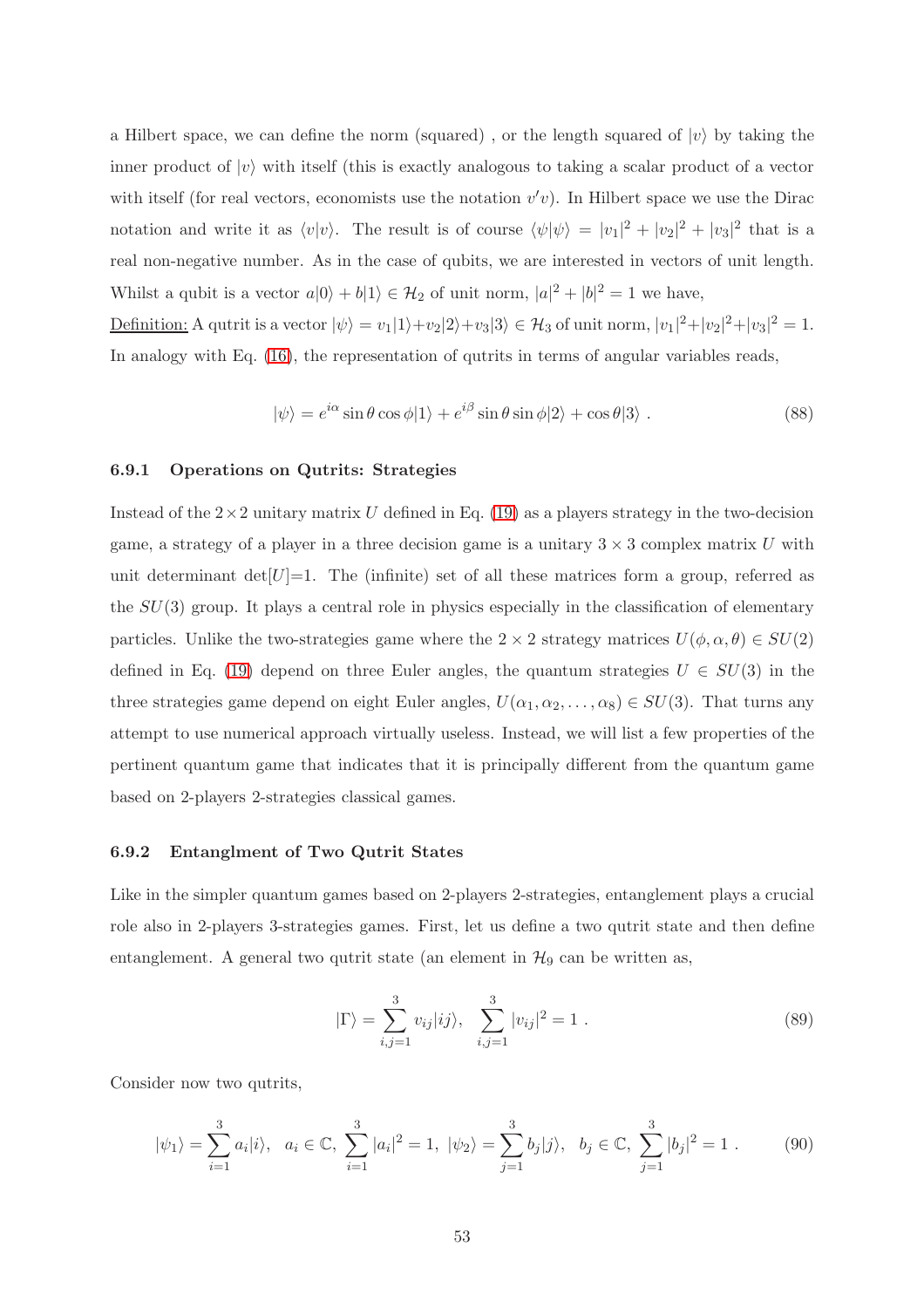Their outer (or tensor) product is defined as,

<span id="page-53-0"></span>
$$
|\psi_1\rangle \otimes |\psi_2\rangle = \sum_{i,j=1}^3 a_i b_j |ij\rangle . \qquad (91)
$$

Then we have:

Definition: A general 2 qutrits state  $|\Gamma\rangle$  as defined in Eq. [\(89\)](#page-52-0) is said to be entangled if it *cannot* be written as an outer product of two qutrits as in Eq. [\(91\)](#page-53-0). We give (without proof) an example of maximally entangled two-qutrit states,

<span id="page-53-1"></span>
$$
|\Psi\rangle_{\text{ME}} = \frac{1}{\sqrt{3}}(u_1|11\rangle + u_2|22\rangle + u_3|33\rangle), \ \ u_i \in \mathbb{C}, \ |u_i| = 1. \tag{92}
$$

# 6.9.3 New Elements in Quantum Games based on 2-Players 3-Strategies Classical Games

Suppose we try to organize the conduction of a quantum game based on a classical two-players three strategies game as a straightforward extension of the procedure used to quantize a twoplayers two strategies quantum game as displayed in Fig. [\(3\)](#page-25-1). The first move by the referee, that is, fixing an initial two-qutrit state (usually the classical two trit states  $|11\rangle = (C, C)$ ) is indeed identical. But the second operation, namely, operating by the entanglement operator is less straightforward because we first have to identify the maximally and partially entangled states in  $\mathcal{H}_3 \otimes \mathcal{H}_3$  and then to design the 9×9 matrix J that turns the non-entangled two qutrit initial state  $|11\rangle$  into a maximally entangled state in analogy with Eq. [\(32\)](#page-20-0) or Eq. [\(33\)](#page-20-1). The maximally entangled state  $|\Psi\rangle_{\text{ME}}$  has already been identified in Eq. [\(92\)](#page-53-1). In searching for an entanglement operator J such that  $J|11\rangle = |\Psi\rangle_{ME}$  we recall an important and desirable property that we want to be satisfied by  $J$ , namely, classical commensurability. Mathematically it means that  $J$  should commute with all outer products of the classical strategies (see Eqs.  $(46)$ ) and [\(48\)](#page-28-0) for the 2-players 2-strategies case). The reason for demanding classical commensurability is to assure that classical strategies are a special case of the quantum strategies as explained in connection with Eq. [\(47\)](#page-28-2).

Concentrating on the quantum game with initial state,  $|11\rangle$  we then require

<span id="page-53-2"></span>
$$
J|11\rangle = |\Psi\rangle_{\text{ME}}, \quad [J, S_{12} \otimes S_{13}] = 0,\tag{93}
$$

where the classical strategies are defined in Eq. [\(85\)](#page-51-1). A necessary and sufficient condition for satisfying Eq.  $(93)$  will be composed of outer products of non-trivial  $3 \times 3$  matrices that commute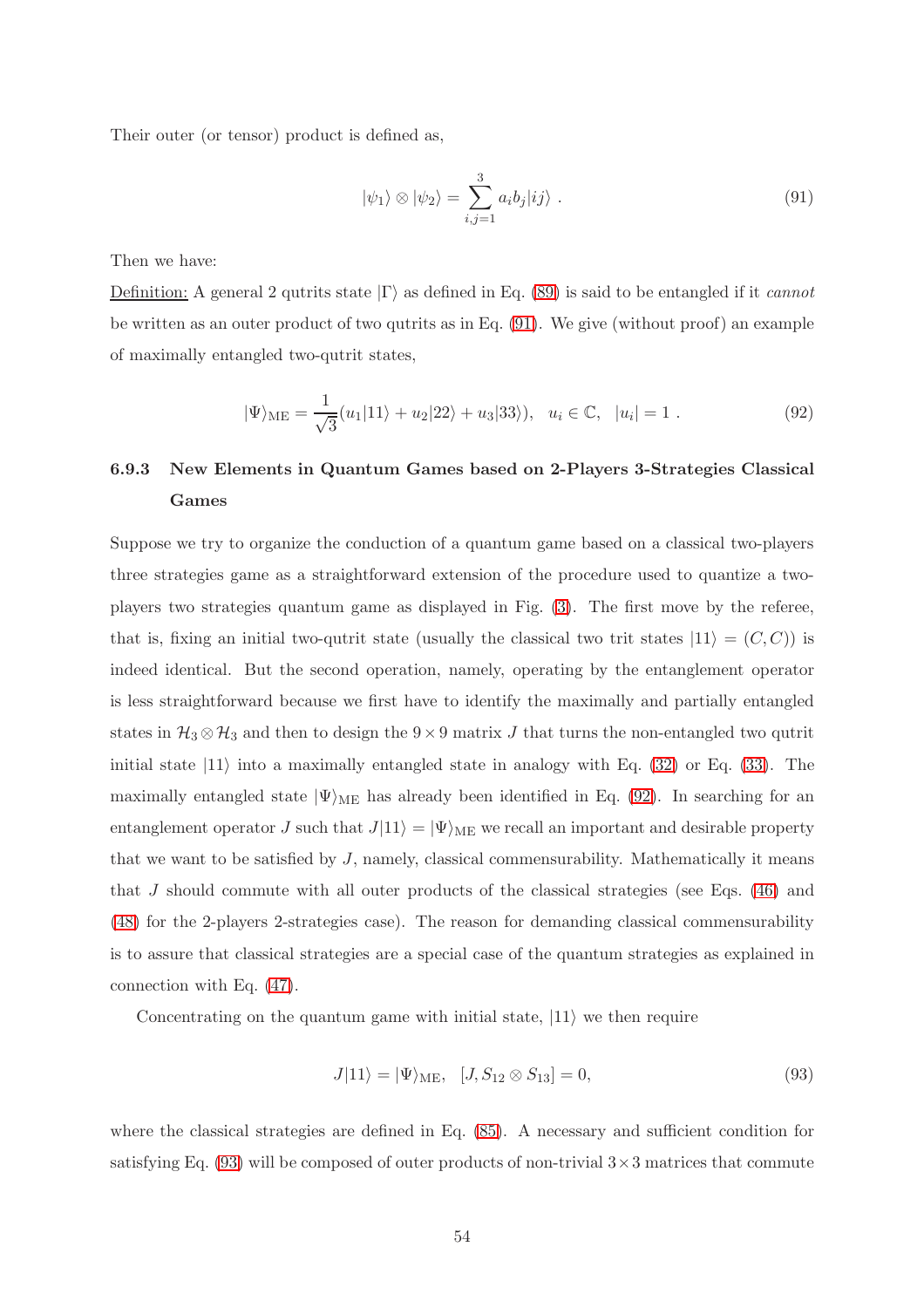with *both*  $S_{12}$  and  $S_{13}$ . But that is impossible as we now prove,

Theorem: In a quantum game based on 2-players 3-strategies classical game conducted as in Fig. [3](#page-25-1) with a non-trivial entanglement operator J (Namely, the state  $J(11)$ ) is entangled) there is no classical commensurability, namely, the classical strategies are not achieved as a special case of the quantum strategies.

Proof A necessary and sufficient condition for classical commensurability is a relaxed version of Eq. [93,](#page-53-2) namely,

$$
J|11\rangle = |\text{Entangled State}\rangle, [J, S_{12} \otimes S_{13}] = 0.
$$
 (94)

The second equality is possible only if J is a function of  $A \otimes A$  where A is a 3×3 matrix satisfying  $[A, S_{12}] = [A, S_{13}] = 0$ , and the first equality requires that A is not simply a multiple of the unit matrix  $1_3$ . Therefore we need to prove the following

<u>lemma:</u> If a  $3 \times 3$  matrix A satisfies  $[A, S_{12}] = [A, S_{13}] = 0$  the  $A = C1_3$  where  $C \neq 0$  is a number.

Proof of the lemma: Although the lemma can be proved by brute force writing down the equation implied by the commutation relations, we choose a more elegant way mainly because it can be easily generalized to games with any finite number of strategies. The lemma will be proved in steps.

- 1. If  $[A, S_{12}] = [A, S_{13}] = 0$  then A commutes with any monomial of  $S_{12}$  and  $S_{13}$ . For example,  $[A, S_{12}^2] = AS_{12}^2 - S_{12}AS_{12} = AS_{12}^2 - AS_{12}^2 = 0$  and so on.
- 2. We have already stated that  $S_{12}$  and  $S_{13}$  are the matrices representing permutations on three elements, specifically,

$$
S_{12}\begin{pmatrix}1\\2\\3\end{pmatrix}=\begin{pmatrix}0&1&0\\1&0&0\\0&0&1\end{pmatrix}\begin{pmatrix}1\\2\\3\end{pmatrix}=\begin{pmatrix}2\\1\\3\end{pmatrix},\quad S_{13}\begin{pmatrix}1\\2\\3\end{pmatrix}=\begin{pmatrix}0&0&1\\0&1&0\\1&0&0\end{pmatrix}\begin{pmatrix}1\\2\\3\end{pmatrix}=\begin{pmatrix}3\\2\\1\end{pmatrix}.\tag{95}
$$

It is easily verified that simple monomials of  $S_{12}$  and  $S_{13}$  generate all the other permutations of three objects, altogether 6 elements (including the permutation  $1_3$ : (123)  $\rightarrow$  (123). Explicitly,

<span id="page-54-0"></span>
$$
S_{12}S_{13} = \begin{pmatrix} 0 & 1 & 0 \\ 0 & 0 & 1 \\ 1 & 0 & 0 \end{pmatrix} : (123) \to (231); \quad S_{13}S_{12} = \begin{pmatrix} 0 & 0 & 1 \\ 1 & 0 & 0 \\ 0 & 1 & 0 \end{pmatrix} : (123) \to (312). \tag{96}
$$

$$
S_{12}S_{13}S_{12} = \begin{pmatrix} 1 & 0 & 0 \\ 0 & 0 & 1 \\ 0 & 1 & 0 \end{pmatrix} = S_{23} : (123) \to (132). \tag{97}
$$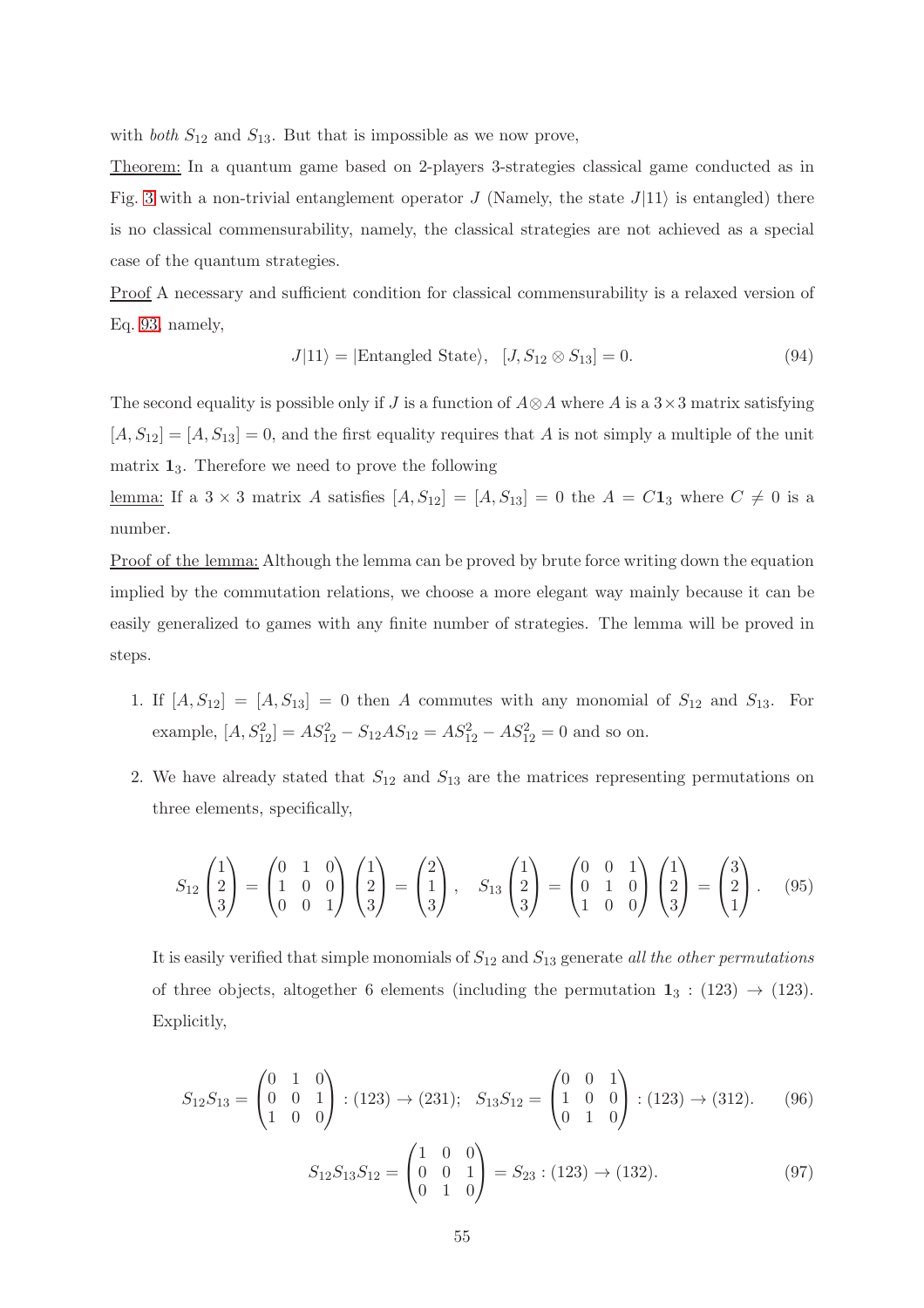Therefore, according to 1), the matrix  $A$  commutes with all the six matrices representing the set  $S_3$  of all permutations of three objects.

- 3. From Appendix [7.4](#page-76-0) we know that  $S_3$  is a (non-commutative) group containing 6 elements, and that the five matrices  $S_{12}, S_{13}, S_{23}, S_{12}S_{13}, S_{13}S_{12}$  listed above together with the  $3 \times 3$ unit matrix  $\mathbf{1}_3$  form an *irreducible representation of*  $S_3$ .
- 4. The Schure lemma in group theory states that if a matrix commutes with all the matrices that form an irreducible representation of a group, then this matrix is a multiple of the unit matrix. Hence  $A = C\mathbf{1}_3$  and the lemma is proved

# 6.9.4 Designing  $J_1$

A natural question is whether we can find an entanglement operator J such that when it acts on the two qutrit state  $|00\rangle$  it yields  $|\Psi\rangle_{\text{ME}}$  of Eq. [\(92\)](#page-53-1) as specified in Eq. [\(93\)](#page-53-2) For two qubit states we defined the corresponding entanglement operator  $J(\beta)$  in Eq. [\(57\)](#page-32-2). When it acts on two qubit state  $|00\rangle$  it gives the state  $|\psi_{+}(\beta)\rangle$  which, for  $\beta = \pi/4$  gives the maximally entangled Bell state  $\psi_+(\frac{\pi}{4})$  $\frac{\pi}{4}$  of Eq. [\(34\)](#page-21-2). But with qutrits the design of J (a  $9 \times 9$  matrix) is more complicated. To find it we note that in order to get the two qutrit state  $|11\rangle$  from the qutrit state  $|00\rangle$  we have to operate on  $|00\rangle$  with  $X \equiv [S_{12}S_{13}] \otimes [S_{13}S_{12}]$ , see definition in Eq. [\(96\)](#page-54-0), whereas in order to get the two qutrit state  $|22\rangle$  from the qutrit state  $|00\rangle$  we have to operate on  $|00\rangle$  with  $X^T \equiv [S_{13}S_{12}] \otimes [S_{12}S_{13}]$ , see definition in Eq. [\(96\)](#page-54-0). Consider the 9 × 9 matrix

<span id="page-55-1"></span>
$$
Z \equiv X + X^T, \Rightarrow Z|00\rangle = |11\rangle + |22\rangle, \quad Z^2 = Z + 2 \times \mathbf{1}_{9 \times 9} , \tag{98}
$$

where the last equality holds because  $[X, X^T] = 0$  and  $XX^T = \mathbf{1}_{9 \times 9}$ . Now let us define,

<span id="page-55-0"></span>
$$
J(\beta) = e^{i\beta Z} = a(\beta) + b(\beta)Z,
$$
\n(99)

where the equality holds because  $Z^2 = Z + 2 \times 1_{9 \times 9}$  and the expansion of the exponent as we learn from Eq.  $(145)$  in section [7.3](#page-70-0) yields only linear expression with Z. To get the coefficients  $a(\beta)$  and  $b(\beta)$  we perform derivative of both sides of Eq. [\(99\)](#page-55-0) and obtain,

$$
J' = a' + b'Z = iZe^{i\beta Z} = iZ(a + bZ) = iaZ + ibZ^2 = iaZ + ib(Z + 2) = i(a + b)Z + 2ib.
$$
 (100)

Equating powers of  $Z$  we get a set of differential equations,

$$
a' = 2ib, \quad b' = i(a+b), \quad a(0) = 1, \quad b(0) = 0, \quad \Rightarrow \quad \begin{pmatrix} a(\beta) \\ b(\beta) \end{pmatrix} = e^{i\beta \begin{pmatrix} 02 \\ 11 \end{pmatrix}} \begin{pmatrix} 1 \\ 0 \end{pmatrix} . \tag{101}
$$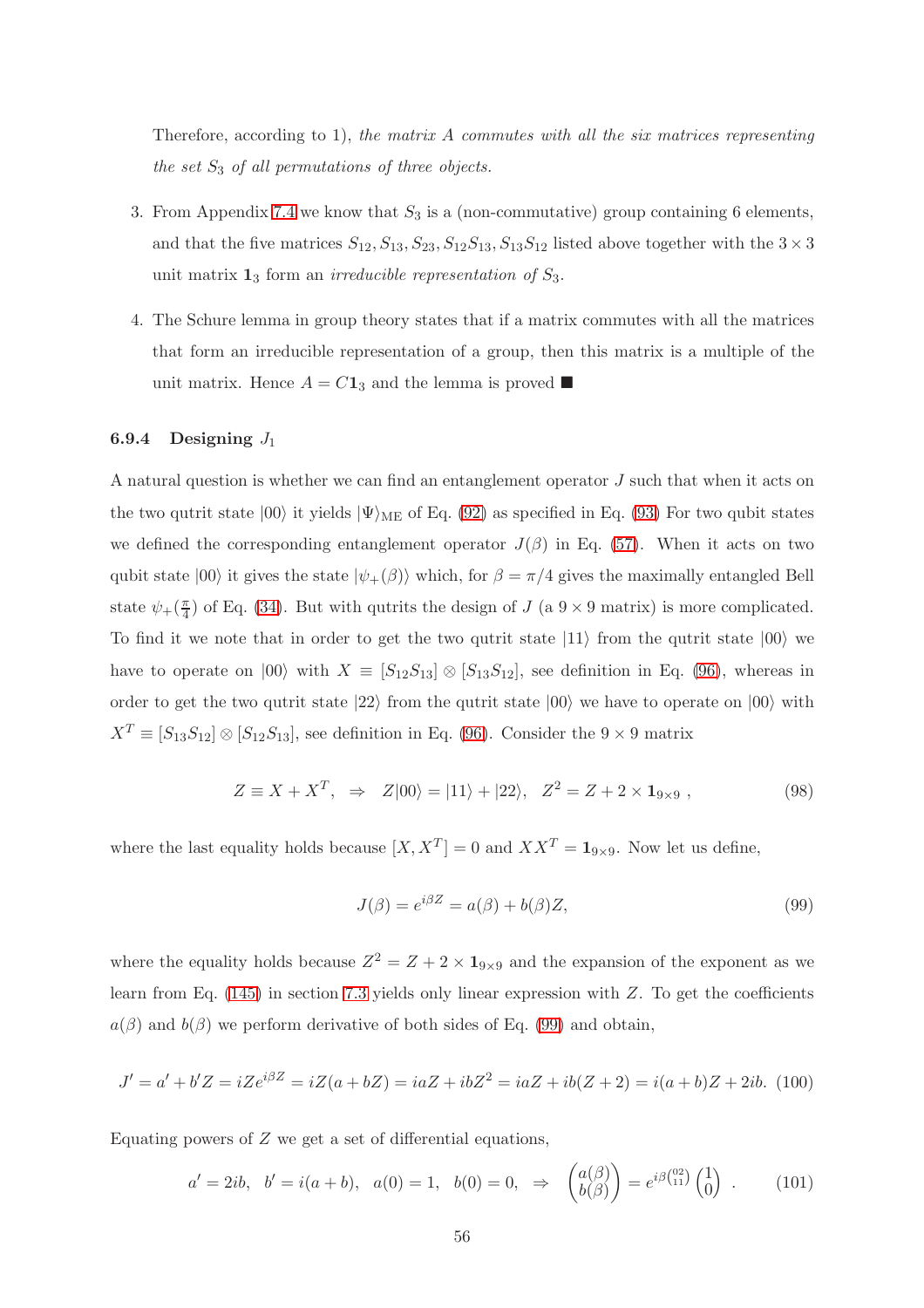The calculations of the exponent are easily done with the results

$$
a = \frac{1}{3}e^{-i\beta}(e^{3i\beta} + 2), \quad b = \frac{1}{3}e^{-i\beta}(e^{3i\beta} - 1),\tag{102}
$$

Inserting these results in Eq. [\(99\)](#page-55-0) and using Eq. [\(98\)](#page-55-1) we get,

$$
J(\beta)|00\rangle = \frac{1}{3}e^{-i\beta} \left[ (e^{3i\beta} + 2)|00\rangle + (e^{3i\beta} - 1)(|11\rangle + |22\rangle) \right] . \tag{103}
$$

Maximal entanglements obtains when the absolute values of all three coefficients are equal, namely,

$$
|e^{3i\beta} + 2| = |e^{3i\beta} - 1| \Rightarrow \beta = \frac{2\pi}{9} = 40^0.
$$
 (104)

Thus we have found the desired entanglemnt operator.

# 6.9.5 Qutrits Summary

Introducing the quantum game based on 2-player 3-classical strategies brings a few new elements,

- 1. Richer quantum information content through the interaction of qutrits.
- 2. Richer strategy content encoded by SU(3) matrices that depend on eight Euler angles.
- 3. Intricate entanglement pattern in 2-qutrit states.
- 4. Absence of classical commensurability. The classical strategies are not achieved as a special case of the quantum strategies because it is impossible to design an entanglement operator J that commutes with all the classical strategies.
- 5. A non-trivial entanglement operator  $J(\beta)$  acting on two qutrits states such that for  $\beta = \frac{2\pi}{9}$ 9 the two qutrit state  $J(2\pi/9)|00\rangle$  is maximally entangled.

# 7 Appendices

In this section we will present some of the mathematical tools required for handling the material exposed in this thesis. First, in Section [7.1](#page-57-0) we define complex numbers, since they are the ground for defining Hilbert space upon which quantum mechanics is based. Then in Section [7.2](#page-64-0) we will introduce the notion of Fields and Linear Vector Spaces above the field of complex numbers. As we have seen, in our formulations of quantum games in terms of qubits and qutrits, complex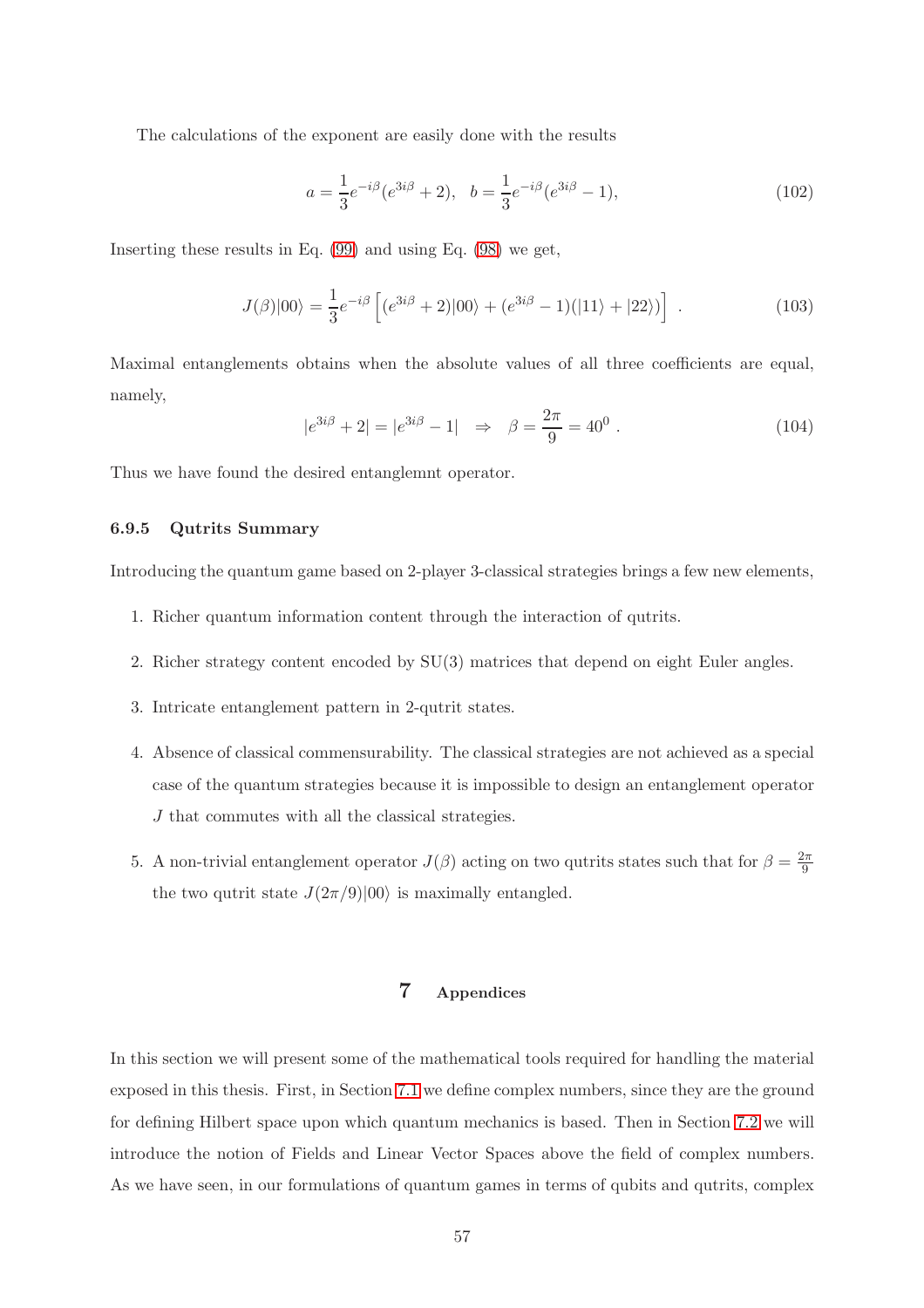matrices are all around us, so the introduction to matrices and their algebra is exposed in section [7.3.](#page-70-0) We have also employed the notion of group theory along the thesis and in Subsection [6.9](#page-51-0) we have based our proof of the theorem on absence of classical commensurability on group theory. Therefore, some basic aspects of group theory are listed in Section [7.4.](#page-76-0) As a last preparation for discussing quantum mechanics we explain the concept of Hilbert space in Section [7.5.](#page-90-0) With all these tools at hand, we are ready to introduce the basic principles of quantum mechanics in the last Section [7.5.](#page-90-0)

The exposition below is relatively short compared to the huge amount of the pertinent material. It will include basic definitions and a few important properties relevant for the material presented in the preceding Sections. No proofs will be given as they can be found elsewhere. Yet these appendices are not copy-past production. I could also direct the reader to internet sites where this material is presented but chosen to avoid it and present it in a more concerted manner commensurate with the material presented in this thesis.

The level of presentation is rather elementary, because the target audience may be wide (as I hope). A great deal of effort is therefore made to make the material understandable to non-experts.

### <span id="page-57-0"></span>7.1 Complex Numbers

Complex numbers are all around us, although we are not always aware of that. Electrical engineering is heavily based on the notion of complex numbers. One of the basic entities of quantum mechanics is called wave function, and it is described by a complex number. It should be stressed right at the onset that measurable quantities are expressed in terms of real numbers. The relevance of quantum mechanics to real life and outcome of laboratory experiment is guaranteed by the fact that after the wave function is manipulated and interfere with another wave functions, a real number is generated by taking an absolute value of the wave function results, that can be directly measured. This is why we are obliged to study the algebra of complex numbers, a task that we take up now without further apology.

# 7.1.1 The Field of Complex Numbers

The natural need to extend the notion of real numbers as we use in everyday life is our frustration to realize that there are simple equations like  $x^2 + 1 = 0$  that have no real solutions. So why not include in what we regards as "numbers" also the solutions of such equations? If we do it we should take care that all the beautiful structure (axioms) that governs the realm of real numbers should be valid also for the wider class of numbers referred to as complex numbers.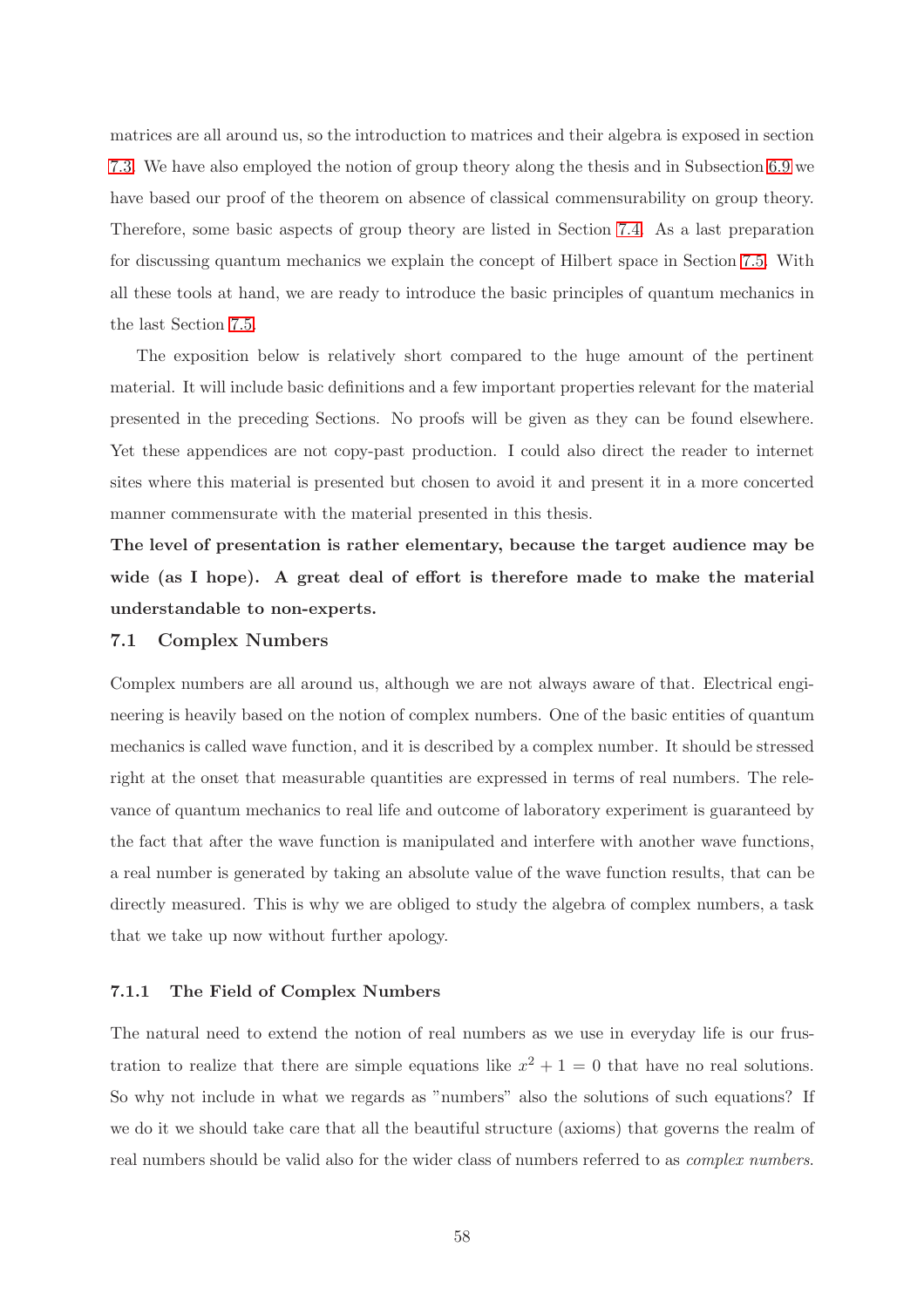Thus, if we add the solution of the above equation and call it *i* such that  $i^2 = -1$  we should be able to perform the operation of addition, multiplication, of number that include  $i$  as well. This brings us to the notion of Field.

Definition A collection  $\langle S + \bullet \rangle$  where S is a set and + and  $\bullet$  are two mappings from  $S \times S \to S$ is called a field if the following axioms are satisfied:

- 1. S is non-empty, and contains at least two elements denoted as 0 and 1.
- 2.  $s_1, s_2 \in S \Rightarrow s_1 + s_2 \in S$ ,  $s_1 + s_2 = s_2 + s_1$ ,  $s_1 + (s_2 + s_3) = (s_1 + s_2) + s_3$ ,  $s + 0 = s$ .
- 3. For every  $s \in S$  there is an element  $\overline{s} \in S$ ,  $\Rightarrow s + \overline{s} = 0$ . For obvious reasons  $\overline{s}$  is also denoted as  $-s$ .

4. 
$$
s_1, s_2 \in S \Rightarrow s_1 \bullet s_2 \in S
$$
,  $s_1 \bullet s_2 = s_2 \bullet s_1$ ,  $s_1 \bullet (s_2 \bullet s_3) = (s_1 \bullet s_2) \bullet s_3$ ,  $s \bullet 0 = 0$ ,  $s \bullet 1 = s$ .

5. For every  $s \in S$ ,  $s \neq 0$  there is an element  $s^{-1} \in S$ ,  $\Rightarrow ss^{-1} = 1$ .

The first example that comes to our mind is the set of real numbers with the two operations of addition and multiplication. The corresponding field is denoted as R. Then we may think of the field of rational numbers, these are all numbers that can be written as a quotient  $r = p/q$  where p and q are integers, and  $q \neq 0$ . But we may think of other examples. The case  $S = \{0, 1\}$  with addition modulo 2 (namely  $1 + 1 = 0$ ) and the usual multiplication is a field containing two elements.

When we extend the set of real numbers such that it will include also complex numbers we should assure that the axioms formulated above are satisfied. In that case we speak about the field  $\mathbb C$  of complex numbers.

### 7.1.2 Complex Numbers: Definition and Algebraic Properties

<span id="page-58-0"></span>A complex number z and its complex conjugate  $z^*$  (that is also a complex number) are defined as  $z = x + iy$ ,  $z^* = x - iy$ ,  $x, y \in \mathbb{R}$ ,  $i = \sqrt{\ }$  $(105)$ 

x is called the real part of z, denoted as  $x=Re(z)$  and y is called the *imaginary part of z*, denoted as  $y=\text{Im}(z)$ . If  $y=0, z$  is said to be real and if  $x=0, z$  is said to be purely imaginary. If both  $x = y = 0$  we write simply  $z = 0$ . Note that by definition, the powers of i are such that

$$
i^{4n} = 1, \quad i^{4n+1} = i, \quad i^{4n+2} = -1, \quad i^{4n+3} = -i, \quad n = 0, 1, 2, \dots
$$
\n
$$
(106)
$$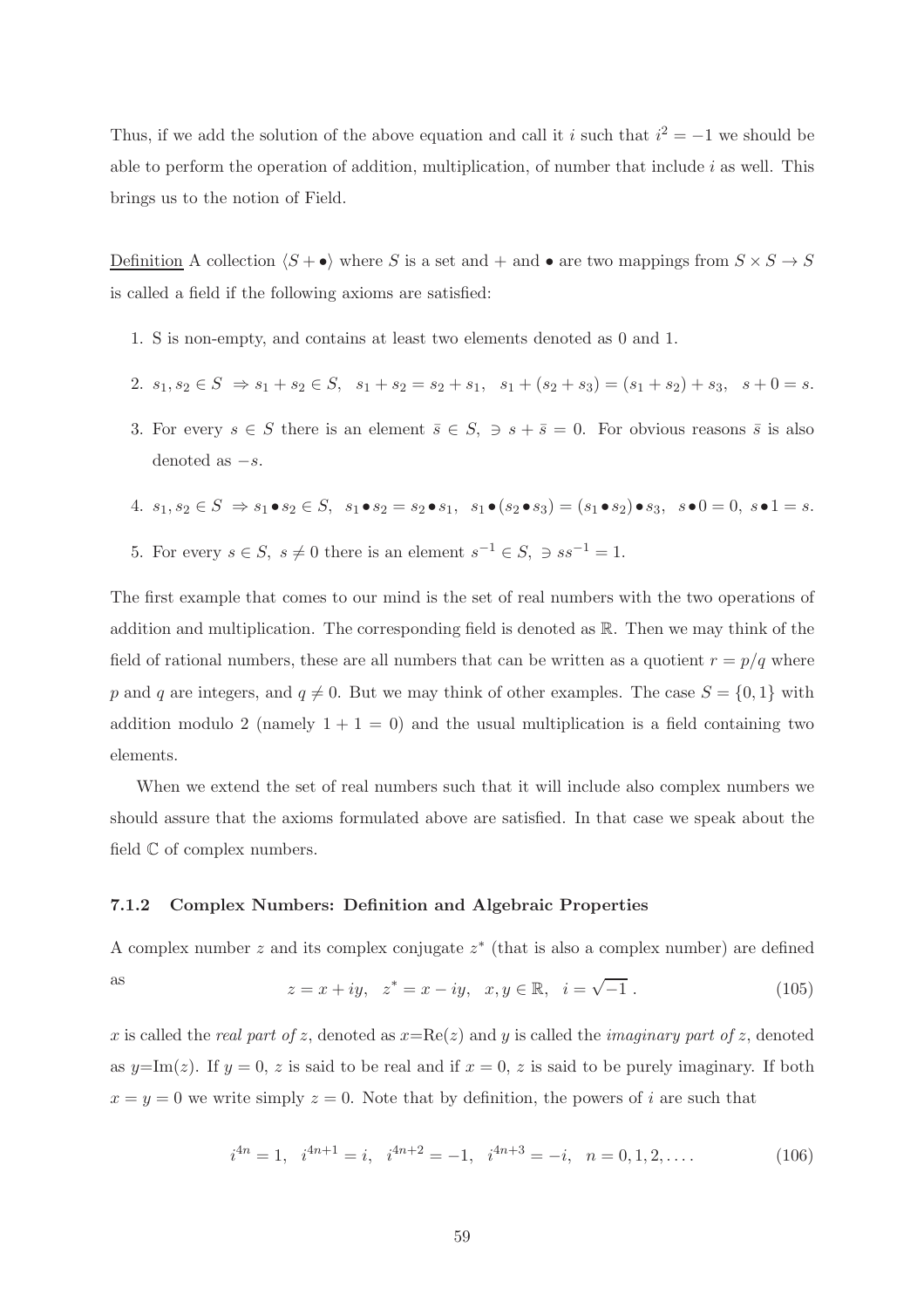Complex numbers can be added, subtracted multiplied and divided. At the end of each such operation, we would like to write the resulting complex numbers in the standard form of Eq. [\(105\)](#page-58-0). Thus, if  $z_1 = x_1 + iy_1$  and  $z_2 = x_2 + iy_2$  we have

<span id="page-59-0"></span>
$$
z_1 \pm z_2 = (x_1 \pm x_2) + i(y_1 \pm y_2), z_1 z_2 = (x_1 + iy_1)(x_2 + iy_2) = (x_1 x_2 - y_1 y_2) + i(x_1 y_2 + x_2 y_1),
$$
 (107)

where the distributive law has been used and the product of the two pure imaginary numbers  $(iy_1)(iy_2) = -y_1y_2$  yields a real number since  $i^2 = -1$ . After the addition and subtraction of complex numbers have been defined, we may write

$$
Re(z) = x = \frac{1}{2}(z + z^*), Im(z) = y = \frac{1}{2i}(z - z^*).
$$
 (108)

Before working out the quotient of two complex numbers, we note that the product of a complex number z with its complex conjugate number  $z^*$  is real and positive, (unless  $z = 0$ ),

<span id="page-59-1"></span>
$$
zz^* = (x + iy)(z - iy) = x^2 + y^2 \equiv |z|^2 \ge 0, \text{ (equality only if } z = 0).
$$
  

$$
|z| = \sqrt{zz^*} = \sqrt{[\text{Re}(z)]^2 + [\text{Im}(z)]^2} = \sqrt{x^2 + y^2} = \text{absolute value of } z \ge 0. \quad (109)
$$

The absolute value of a complex number is then real and positive (except when  $z = 0$  in which case  $|0| = 0$ ). It is the absolute value of wave functions (that appears in quantum mechanics as complex numbers) that makes the connection between the abstract theoretical quantities (wave functions or amplitudes) and measurable quantities (such as electrical currents, light intensity and information stored in quantum computers). While complex numbers cannot be compared (we cannot say that  $z_1 > z_2$ ), their absolute values are comparable as real numbers, and we can say that  $|z_1| > |z_2|$  (or vice versa).

With the multiplication rules [\(107\)](#page-59-0) and [\(109\)](#page-59-1) we are now in a position to derive an expression for the quotient of two complex numbers,

$$
\frac{z_1}{z_2} = \frac{x_1 + iy_1}{x_2 + iy_2} = \frac{(x_1 + iy_1)(x_2 - iy_2)}{z_2 z_2^*} = \frac{x_1 x_2 + y_1 y_2}{x_2^2 + y_2^2} + i \frac{y_1 x_2 - x_1 y_2}{x_2^2 + y_2^2} ,\qquad (110)
$$

which is casted in the form [\(105\)](#page-58-0) of [Real part]  $+ i$ [Imaginary part]. A particular case is

$$
\frac{1}{z} = \frac{z^*}{zz^*} = \frac{x - iy}{x^2 + y^2} = \frac{x}{x^2 + y^2} - i\frac{y}{x^2 + y^2} \ . \tag{111}
$$

We list below a few properties of complex conjugation and absolute values that are easily proved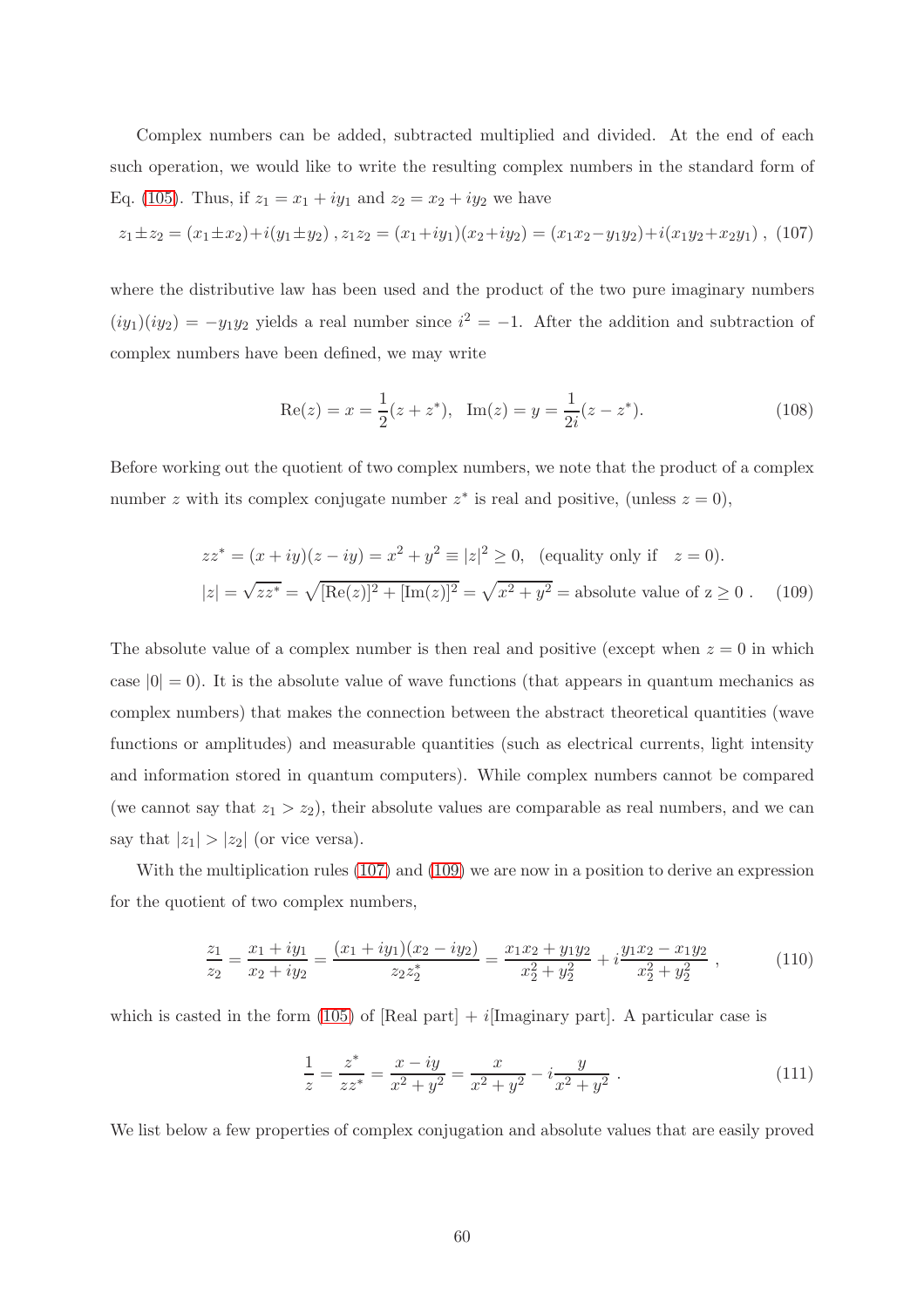from the definitions and the addition, multiplications and quotient rules:

$$
(z_1 + z_2)^* = z_1^* + z_2^*, \quad (z_1 z_2)^* = z_1^* z_2^*, \quad \left(\frac{z_1}{z_2}\right)^* = \frac{z_1^*}{z_2^*}, \quad (z^n)^* = (z^*)^n, \tag{112}
$$

$$
|z_1 z_2| = |z_1||z_2|, \quad \left|\frac{z_1}{z_2}\right| = \frac{|z_1|}{|z_2|}, \quad (z_2 \neq 0), \quad |z_1 \pm z_2| \leq |z_1| + |z_2| \,. \tag{113}
$$

# 7.1.3 Geometrical Representation of Complex Numbers: The Complex Plane

The fact that a complex number is represented by two components (its real and imaginary parts) reminds us of a point in the plane where each point is determined by its two coordinates once a Cartesian frame is given. This leads to a geometric representation of complex numbers that is very elegant and convenient for illustration of manipulation of complex numbers. The pertinent plane is referred to as the Complex Plane. Like in ordinary plane geometry, there are two basic representations, the Cartesian and the Polar. In both of them the starting point is to draw two perpendicular lines on the plane: The horizontal line called the real axis (denoted as  $x$ ) and the vertical line called the imaginary axis (denoted as  $iy$  or sometimes just  $y$ ). As in the ordinary plane geometry we assign a real number on any axis such that the intersection point corresponds to the real number 0 on both axes and is referred to as the origin.

#### 7.1.4 Cartesian Representation

In the Cartesian representation a point in the plane has two coordinates obtained by projecting it on the real and imaginary axes. In Fig.  $9(a)$  we draw the complex number z as an arrow from the origin to a point with coordinates  $(x, iy)$  and its complex conjugate as an arrow from the origin to a point with coordinates  $(x, -iy)$ . By writing  $z = x + iy$  we perceive each projection as a vector along the corresponding axis and then perform vector addition as in classical mechanics (the parallelogram of forces, but here it is a rectangle). This construction is very convenient



<span id="page-60-0"></span>Figure 9: Cartesian representation of complex numbers in the complex plane. (a) the complex number  $z$  and its complex conjugate z ∗ . (b) Addition of two complex numbers is similar to addition of physical vectors (e.g forces) in mechanics.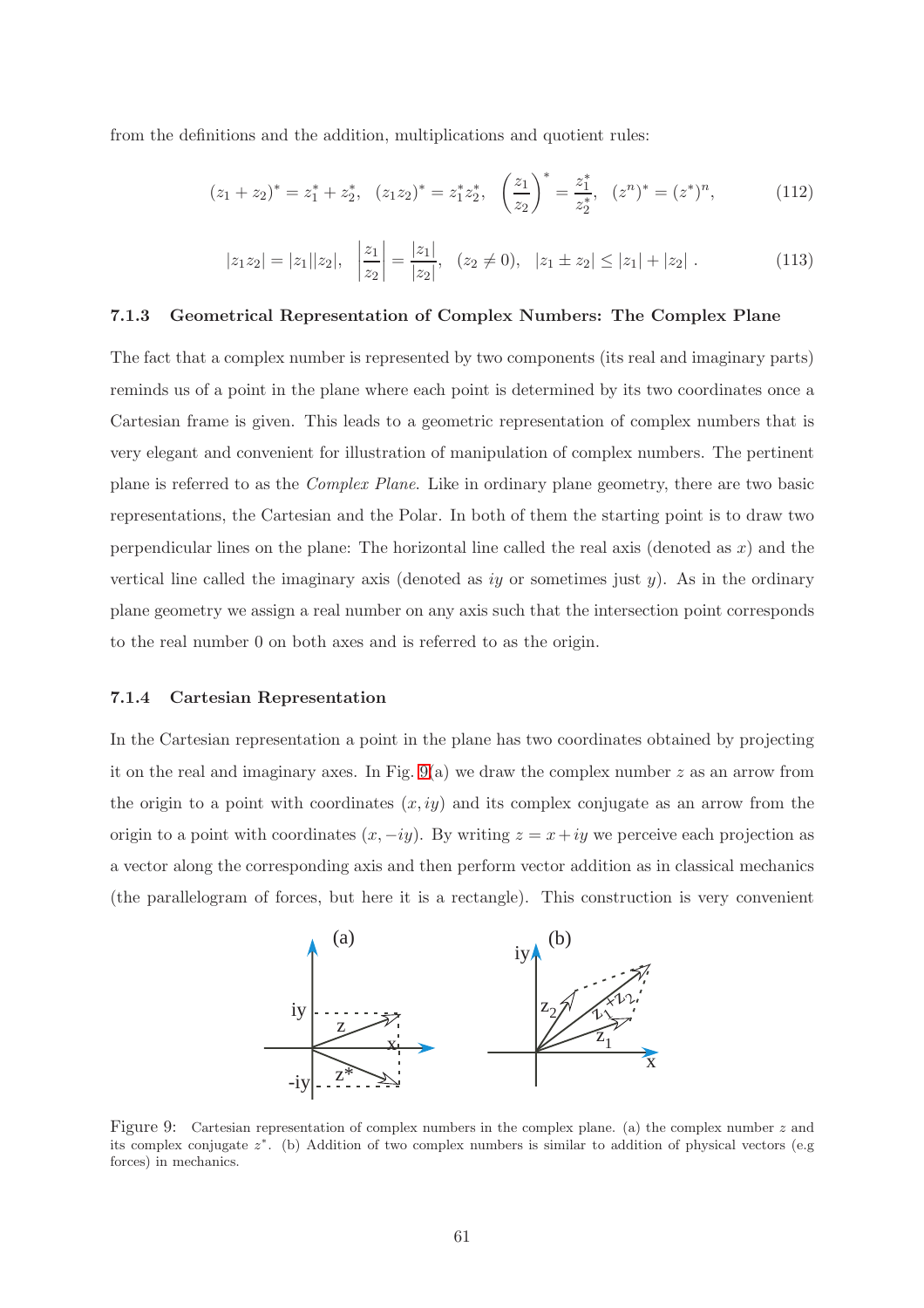for illustrated the addition of complex numbers written algebraically in Eq. [\(107\)](#page-59-0). As we see in Fig. [9\(](#page-60-0)b) the two complex numbers  $z_1$  and  $z_2$  are represented by two vectors, and their sum,  $z_1 + z_2$  is obtained by adding the two vectors, (this time it is a generic parallelogram).

#### 7.1.5 Polar Representation: The unit Circle

While the Cartesian representation is convenient for the description of adding complex numbers, it is not so practical in describing algebraic operations like  $z^2$  or  $\sqrt{z}$ . For these cases we use the polar representation of complex numbers. Instead of representing the complex number by its projections x and iy as in the Cartesian representation, it is represented by its length  $|z|$  =  $\sqrt{x^2 + y^2} = \sqrt{zz^*}$  and the angle  $\theta$  it generates with the real axis  $(x)$  as is shown in Fig. [10a](#page-61-0). The angle  $\theta$  should cover an interval of  $2\pi$  and for convenience we take it to vary between



<span id="page-61-0"></span>Figure 10: Polar representation of complex numbers in the complex plane. (a) the complex number  $z$  is represented by a vector of length |z| and an angle  $\theta$  that the vector is rotated counterclockwise with respect to the real axis  $x$ . (b) The unit circle in the complex plane contains the tips of all complex numbers of length 1. Special points on the unit circle and the corresponding angle theta are  $(1,0)$ ,  $(i, \frac{\pi}{2})$ ,  $(-1,\pi)$ ,  $(-i, -\frac{\pi}{2})$ .

 $-\pi$  and  $\pi$ . Simple trigonometric considerations lead to the relation between between the two representations

<span id="page-61-1"></span>
$$
x = |z|\cos\theta, \quad y = |z|\sin\theta, \quad z = x + iy = |z|(\sin\theta + i\sin\theta), \quad \text{(from polar to Cartesian)},
$$

$$
|z| = \sqrt{x^2 + y^2}, \quad \tan\theta = \frac{y}{x} \quad \text{(from Cartesian to polar)}.
$$
 (114)

of special importance is the unit circle in the complex plane shown in Fig. [10b](#page-61-0). It contains all the points for which  $|z| = 1$  while  $\theta$  varies continuously between  $-\pi$  and  $\pi$ . The advantage of using the polar representation will become clear after we express the the sum  $(\sin \theta + i \sin \theta)$ appearing in Eq. [\(114\)](#page-61-1) in term of exponential.

### 7.1.6 Complex Functions of Real Variable

We will often encounter the need to evaluate complex function of a real variable,  $f : \mathbb{R} \to \mathbb{C}$ . Namely for real number x,  $f(x)=Re[f(x]+iIm[f(x)]$  is a complex number and we are required to determine the two real functions  $\text{Re}[f(x)]$  and  $\text{Im}[f(x)]$ . In simple cases this task is trivial,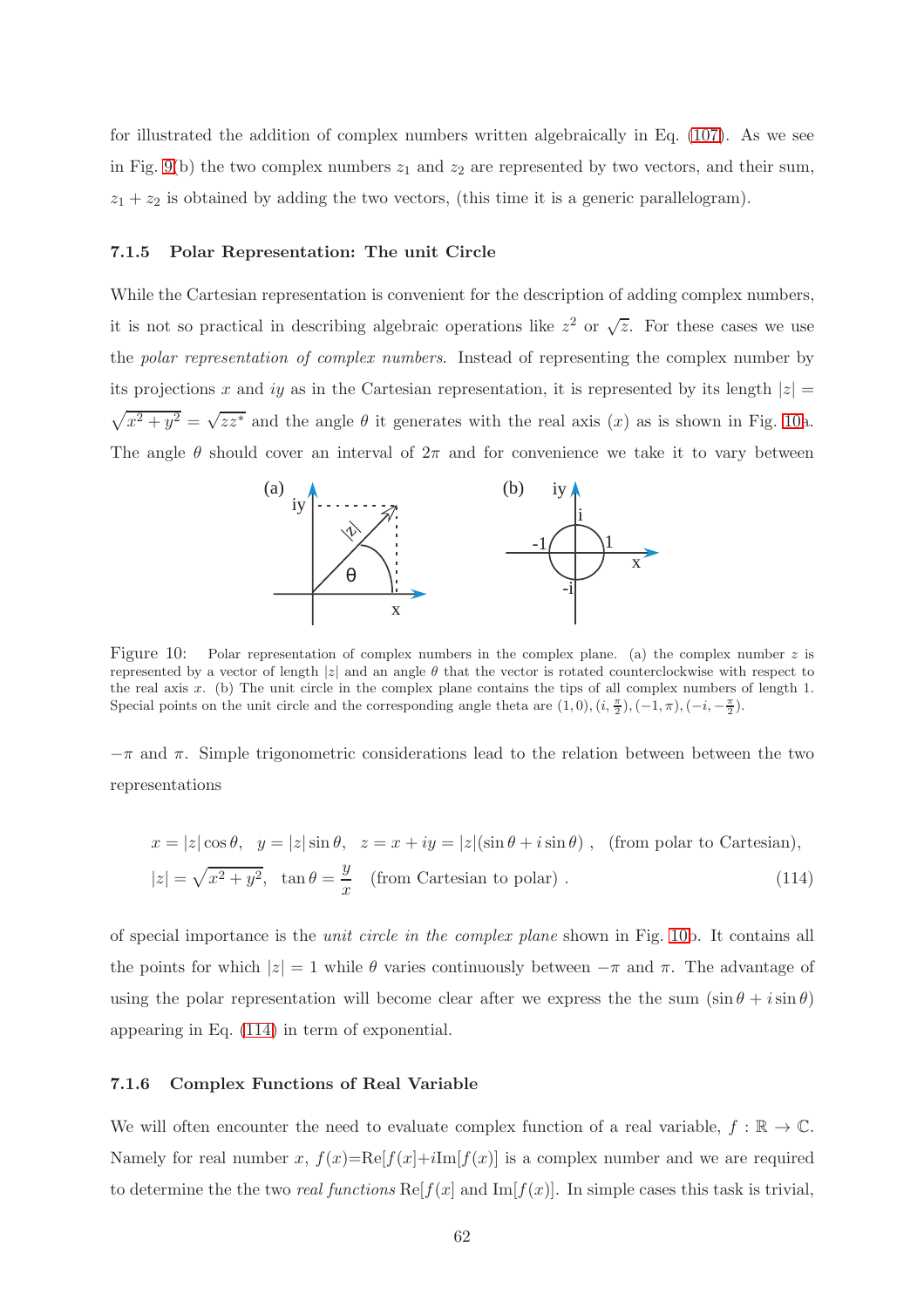for example, for  $f(x) = (1 + ix)^2 = 1 + 2ix - x^2$  we immediately find Re[ $f(x) = 1 - x^2$  and  $Im[f(x)] = 2x$ . But as  $f(x)$  is more complicated, the evaluation may be much more difficult. For example, how can we calculate  $f(x) = \sqrt{1 + ix}$ ?, or  $f(x) = e^{ix}$ ? or  $f(x) = \tan(ix)$ ? Fortunately, there is a central equation that tells us how to calculate  $e^{ix}$  and that turns out to simplify such calculations tremendously.

Consider the Taylor (power) expansion of the three real functions,  $e^x$ , sin x and cos x.

$$
e^{x} = \sum_{n=0}^{\infty} \frac{x^{n}}{n!}, \quad \sin x = \sum_{n=0}^{\infty} (-1)^{n} \frac{x^{2n+1}}{(2n+1)!}, \quad \cos x = \sum_{n=0}^{\infty} (-1)^{n} \frac{x^{2n}}{(2n)!}.
$$
 (115)

Now let us inspect the expansion of  $e^x$  and replace x by ix. Let us inspect the cases n even and n odd separately. The even powers with n odd, namely  $2n = 2, 6, 10, \ldots$  will change sign because  $i^{2n} = -1$  for odd *n*. The even powers with *n* even, namely  $2n = 0, 4, 8, \ldots$  will stay intact because  $i^{2n} = 1$  for even n. Compared with the expansion of cos x the sum of all the even powers gives us cos x. Now let us inspect the odd powers  $n = 1, 3, 5, \ldots$  in the expansion of  $e^x$ (after replacing x by ix). Here our work is simple because  $i^n = ii^{n-1}$  so that if n is odd then  $n-1$  is even and we can use our earlier result. A little inspection shows that the sum of all odd powers is pure imaginary (namely it is an  $i$  times a real number) and that the real number multiplying i is equal to the expansion of  $\sin x$ . Hence we arrive at the fundamental relations,

<span id="page-62-0"></span>
$$
e^{ix} = \cos x + i \sin x \ , \quad e^{-ix} = (e^{ix})^* = \cos x - i \sin x, \quad |e^{ix}| = \sqrt{e^{ix}e^{-ix}} = 1 \ \ \forall \ x \in \mathbb{R} \ . \tag{116}
$$

The function  $e^{ix}$  is of extreme importance in science and engineering. In electrical engineering, the the time dependence of currents and voltages is often containing a factor  $e^{i\omega t}$  where t is the time and  $\omega$  is the frequency. At the end of calculations, the passage to trigonometric functions is carried out according to Eqs. [\(116\)](#page-62-0). The function  $e^{ix}$  is sometimes referred to as "phase" or "phase factor". Since the trigonometric functions are *periodic*, namely  $\sin x = \sin(x+2m\pi)$ ,  $m =$  $0, \pm 1, \pm 2, \ldots$  so is the function  $e^{ix}$ . In particular,  $e^{i2m\pi} = 1$ .

Equations [\(116\)](#page-62-0) can be inverted to express the trigonometric functions of a real variable  $x$ in terms of the two exponentials,

$$
\cos x = \frac{1}{2}(e^{ix} + e^{-ix}), \quad \sin x = \frac{1}{2i}(e^{ix} - e^{-ix}).
$$
\n(117)

Applications of the above formulae go much beyond the algebra of complex numbers. Suppose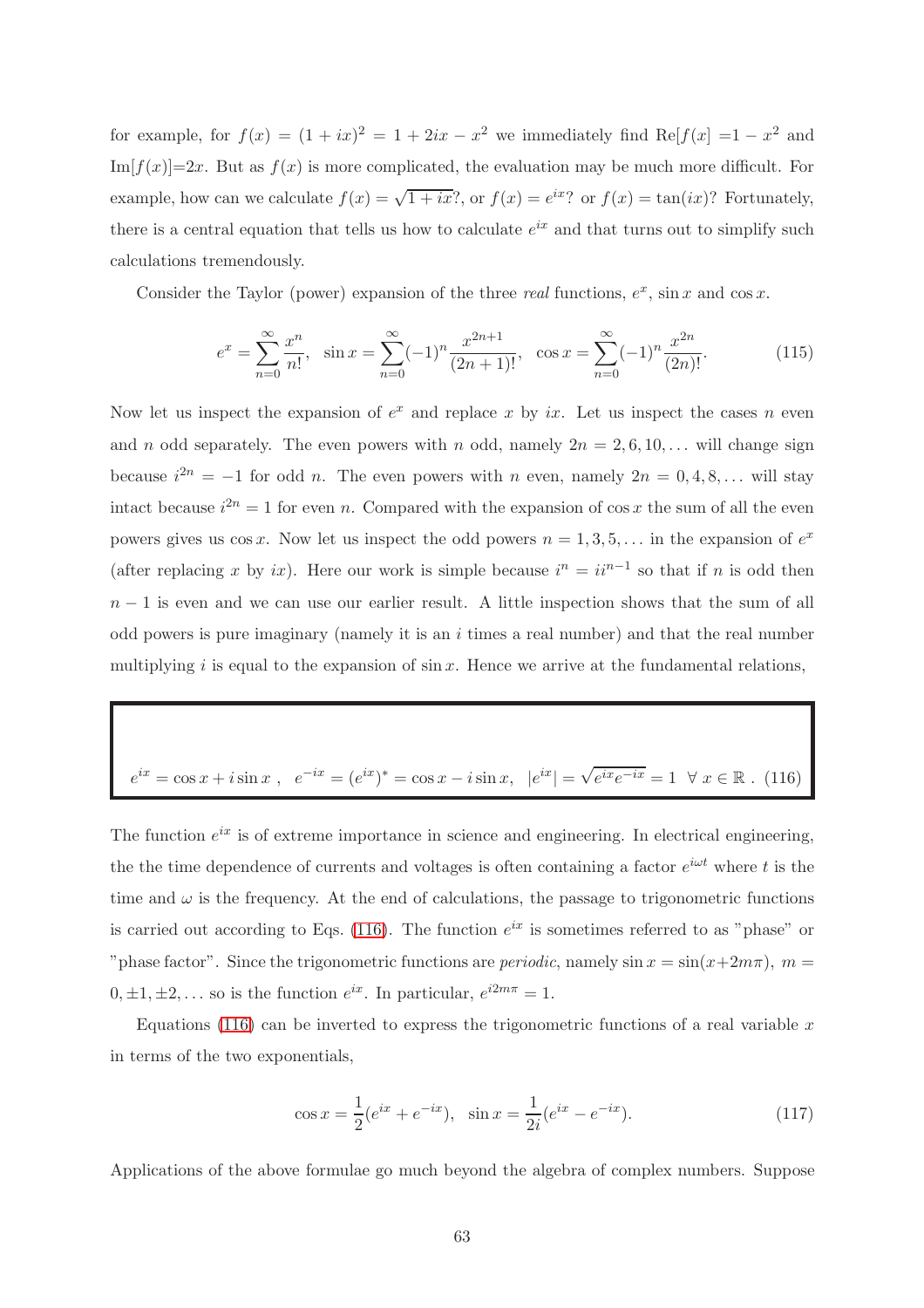we are asked to express  $\cos^n x$  as a combination of functions of the form  $\cos kx$ , for example,  $\cos^2 x = \frac{1}{2}$  $\frac{1}{2}(1 + \cos 2x)$ . Then,  $\cos^n x = \frac{1}{2^n} (e^{ix} + e^{-ix})^n = \frac{1}{2^n} \sum_{k=0}^n {n \choose k}$  $\binom{n}{k} e^{i(n-k)x} e^{-ikx} = \frac{1}{2^n} \sum_{k=0}^n \binom{n}{k}$  $_{k}^{n}$ ) $e^{i(n-2k)x} = \frac{1}{2^{n}} \sum_{k=0}^{n} {n \choose k}$  $\binom{n}{k}$ [cos(n-2k)x+i sin(n- $2k)x$ ].

Now in any equation involving complex numbers, the real and imaginary parts on both sides must be equal. In the above equation, the LHS is real, and therefore, the imaginary part on the RHS must vanish. This leads us to the identity  $\cos^n x = \frac{1}{2^n} \sum_{k=0}^n {n \choose k}$  $_{k}^{n}$ )  $\cos(n-2k)x$ .

# 7.1.7 Back to the Polar Representation: Algebraic Manipulations on Complex Numbers

Now we go back to the first equation in  $(114)$  and use Eq. [\(116\)](#page-62-0) to get the polar representation of z and its natural power as,

$$
z = |z|(\cos\theta + i\sin\theta) = |z|e^{i\theta} \Rightarrow z^n = |z|^n e^{in\theta}.
$$
 (118)

Thus, the polar representation of  $z^n$  is obtained by drawing an arrow of length  $|z|^n$  and stretch it along an angle  $n\theta$ . Similarly, we can now compute

$$
\sqrt{z} = \pm \sqrt{|z|} e^{i\theta/2}.
$$
\n(119)

For example, we notice from Fig. [10b](#page-61-0) that  $i = e^{i\pi/2}$ , and therefore,  $\sqrt{i} = \pm e^{i\pi/4} = \pm(\cos{\frac{\pi}{4}} + \cos{\frac{\pi}{4}})$  $i\sin\frac{\pi}{4}$  =  $\pm\frac{1+i}{\sqrt{2}}$  $\frac{i}{2}$ . Indeed, if we square this expression and remember that  $i^2 = -1$  we get *i*.

# 7.1.8 Roots of Unity

Suppose we want to find all the solutions of the equation  $z^n = 1$ ,  $n \in \mathbb{Z}_+$  (a positive integer). For *n* even we know two real solutions  $z = \pm 1$  and for *n* odd we know only one real solution,  $z = 1$ . All the others are complex. The collection of all solutions (real and complex) are referred to as roots of unity. From our discussion of the polar representation we infer that  $|z|=1$  so that all the roots of unity lie on the unit circle in the complex plane. In order to find them we write  $z = e^{i\theta}$ ,  $\Rightarrow z^n = e^{in\theta}$ . We also found after Eq. [\(116\)](#page-62-0) the  $e^{2im\pi} = 1$ . Therefore we have,

$$
z^{n} = 1 \implies e^{in\theta} = e^{2im\pi}, \implies \theta = \frac{2m\pi}{n}, m = 0, 1, 2, \dots, n - 1.
$$
 (120)

This gives us the *n* roots of unity  $\{e^{2\pi im/n}\}\$  all of them lie on the unit circle. Thus, by extending our field of numbers from real to complex we found all the *n* solution of the equation  $z^n - 1 = 0$ .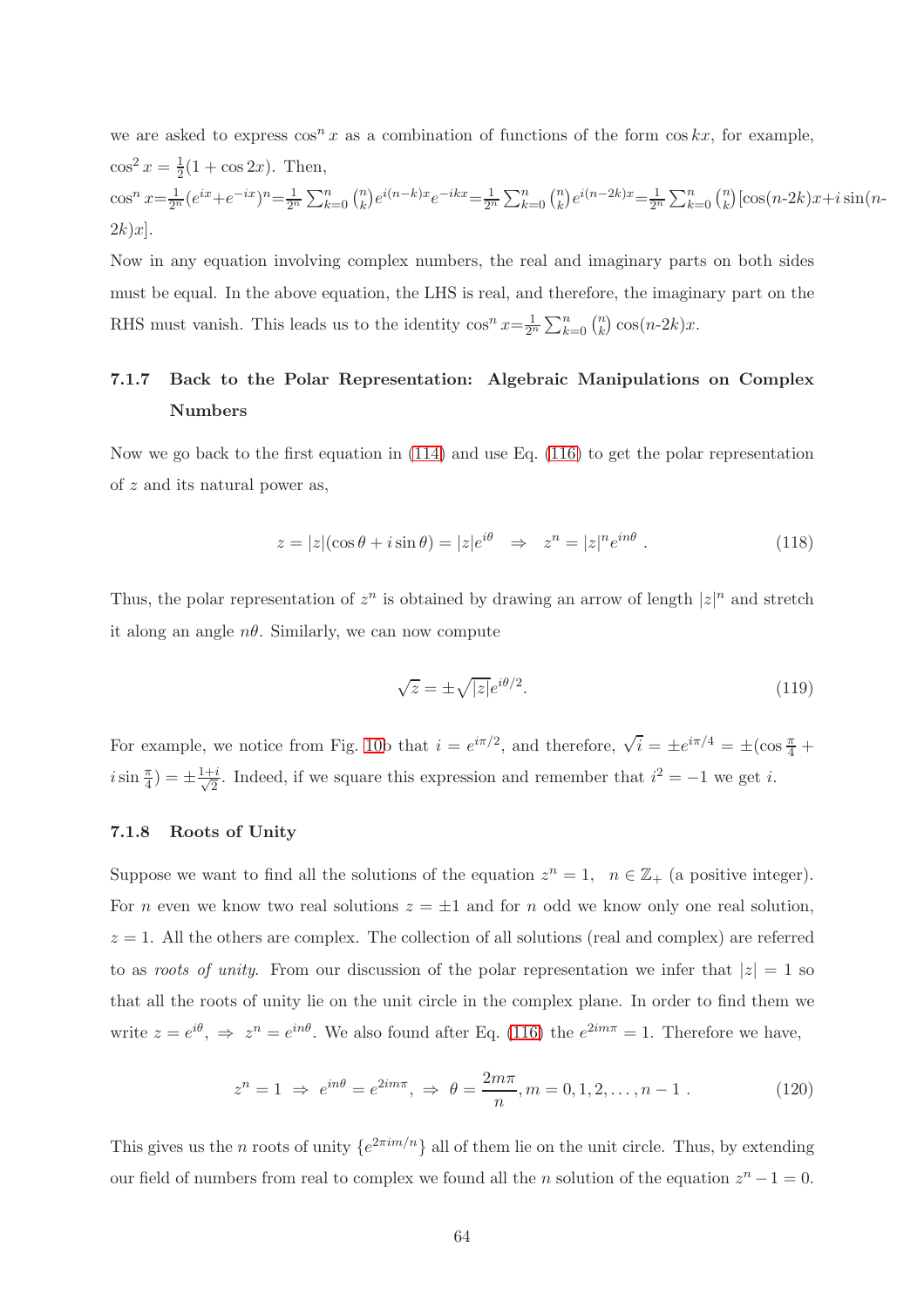The fact that there are n solutions to and equation involving a highest power  $z^n$  is not accidental. In fact we have,

The Fundamental Theorem of Algebra: Let  $P_n(z) = \sum_{k=0}^n a_k z^k$ ,  $a_k \in \mathbb{C}$ ,  $a_n \neq 0$  be a polynom of degree n. Then the equation  $P_n(z) = 0$  has n solutions  $z_1, z_2, \ldots, z_n$  (some of them might be equal). If all the coefficients are real,  $a_k \in \mathbb{R}$  then the complex solutions comes in pairs of conjugate numbers,  $z_i = x_i + iy_i$ ,  $z_i^* = x_i - iy_i$ .

<span id="page-64-0"></span>By this we conclude our survey of complex number theory. Unfortunately, the most beautiful and exciting part of it all, complex functions of *complex variable* falls out of our scope.

# 7.2 Linear Vector Spaces

The basic mathematical structure of quantum mechanics involves state vectors and linear operators that transform one vector into another. The vectors, which represent quantum states, are members of a complex vector space, endowed with an additional property (an inner product) that will be introduced later on. In this appendix we review the key elements of linear vector spaces. More advanced topics such as operators and matrices are introduced in subsequent sections.

### 7.2.1 Definitions and Basic Properties

We begin by defining a vector space over the field  $\mathbb C$  of complex numbers as a set V of ele- linear ments, called *vectors*, along with two operations '+' and ' $\cdot$ ' called *vector addition* and *scalar* vector space multiplication satisfying the following properties:

- 1. If  $\mathbf{u}, \mathbf{v} \in V$ , their vector sum  $\mathbf{u} + \mathbf{v}$  is an element of V.
- 2. If  $\mathbf{u}, \mathbf{v} \in V$  then  $\mathbf{u} + \mathbf{v} = \mathbf{v} + \mathbf{u}$ .
- 3. If  $u, v, w \in V$  then  $(u + v) + w = u + (v + w)$ .
- 4. There is a zero vector  $\mathbf{0} \in V$  such that  $\mathbf{u} + \mathbf{0} = \mathbf{u}$  for all  $\mathbf{u} \in V$ .
- 5. Each vector  $\mathbf{v} \in V$  has an *additive inverse*  $\mathbf{w} \in V$  such that  $\mathbf{u} + \mathbf{w} = \mathbf{0}$ . The inverse of a vector **v** is often denoted by  $-\mathbf{v}$ .
- 6. If  $r \in \mathbb{C}$  and  $\mathbf{u} \in V$ , then  $r \cdot \mathbf{u} \in V$ . Henceforth this operation of scalar multiplication will be written simply as ru.
- 7. If  $r, s \in \mathbb{C}$  and  $\mathbf{u} \in V$  then  $(r + s)\mathbf{u} = r\mathbf{u} + s\mathbf{u} \in V$ . Here the + on the left hand side (LHS) of the equation is addition in  $\mathbb C$  and the  $+$  on the RHS is vector addition in the vector space  $V$ .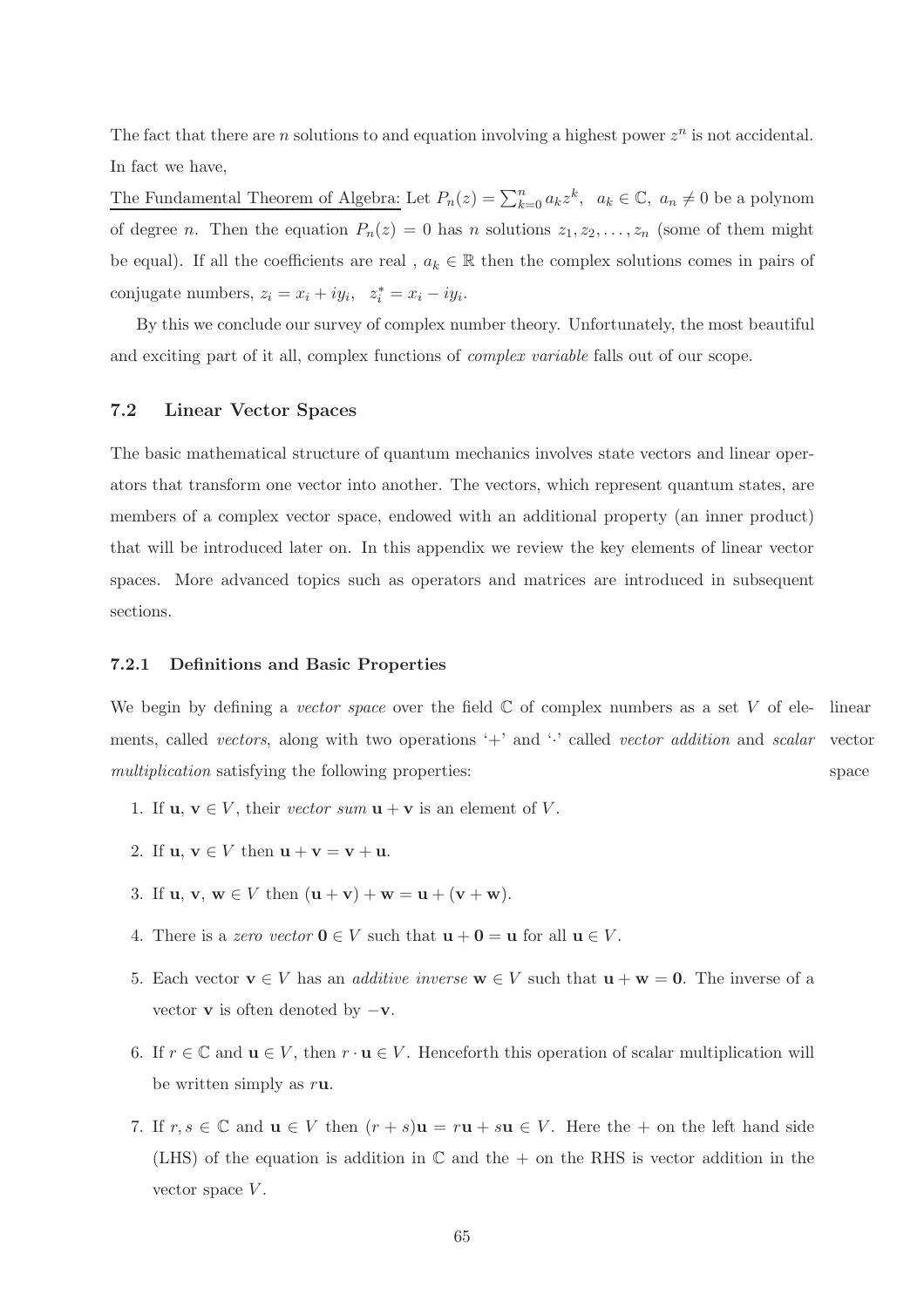- 8. If  $r \in \mathbb{C}$  and  $\mathbf{u}, \mathbf{v} \in V$ , then  $r(\mathbf{u} + \mathbf{v}) = r\mathbf{u} + r\mathbf{v}$ .
- 9. If r and s are any scalars, and  $\mathbf{u} \in V$ ,  $(rs)\mathbf{u} = r(s\mathbf{u})$ .
- 10.  $1u = u$ , and  $0u = 0$ .

The simplest examples of vector spaces come from plane and 3D Euclidean geometry. All vectors lying in the plane that originate from the same point (say, the origin) form a twodimensional Euclidean vector space over the field of real numbers. A similar construction holds in three (and higher) dimensions.

It is obvious that if  $\mathbf{v}_1, \mathbf{v}_2 \in V$  and  $c_1, c_2 \in \mathbb{C}$  then  $\mathbf{w} \equiv c_1 \mathbf{v}_1 + c_2 \mathbf{v}_2 \in V$ ; w is then said to be a *linear combination* of  $v_1$  and  $v_2$  with coefficients  $c_1$  and  $c_2$ . This construction is easily extended to form linear combinations of n vectors where  $n$  is a positive integer. The  $N$  vectors  $\mathbf{v}_1, \mathbf{v}_2, \ldots, \mathbf{v}_N \in V$  with  $\mathbf{v}_i \neq \mathbf{0}$  for all  $(\forall)$  i are said to be linearly independent if and only if (iff)

$$
\sum_{i=1}^{N} c_i \mathbf{v}_i = \mathbf{0} , \Leftrightarrow c_i = 0 \ \forall \ i .
$$
 (121)

I.e., it is not possible to express 0 as a linear combination of linearly independent  $\{v_i\}$  except when all complex coefficients  $c_i \in \mathbb{C}$  are 0. If N is maximal in the sense that there is at least one set of N linearly independent vectors  $\mathbf{v}_1, \mathbf{v}_2, \ldots, \mathbf{v}_N \in V$  with  $\mathbf{v}_i \neq \mathbf{0}$   $\forall i$ , but there is no set of  $N + 1$  linearly independent vectors, then V is said to be a vector space of dimension N, or equivalently, N is the dimension of V; this is denoted by  $V^{(N)}$ . A set of linearly independent vectors can be used to represent every vector in  $V^{(N)}$ . Any set of linearly independent vectors  $\mathbf{v}_1, \mathbf{v}_2, \ldots, \mathbf{v}_N \in V^{(N)}$  can be considered a "coordinate system" and is called a basis, i.e., a complete set of basis vectors. In this basis, we can write an arbitrary vector **u** as  $\mathbf{u} = \sum_{n=1}^{N}$  $j=1$  $c_j\mathbf{v}_j$ and it can be represented by

<span id="page-65-0"></span>
$$
\mathbf{u} = \sum_{j=1}^{N} c_j \mathbf{v}_j := \begin{pmatrix} c_1 \\ \vdots \\ c_N \end{pmatrix} , \qquad (122)
$$

where  $:=$  means "can be represented as". A basis is not unique; generally, there are an infinite number of bases that can be used. It should be stressed that vectors can be defined without specifying a particular basis.

# 7.2.2 Dirac Notation

In quantum mechanics, *Dirac notation* is often used as a powerful tool to treat vector spaces. The use of Dirac notation is not limited to quantum mechanics. Among its other virtues, it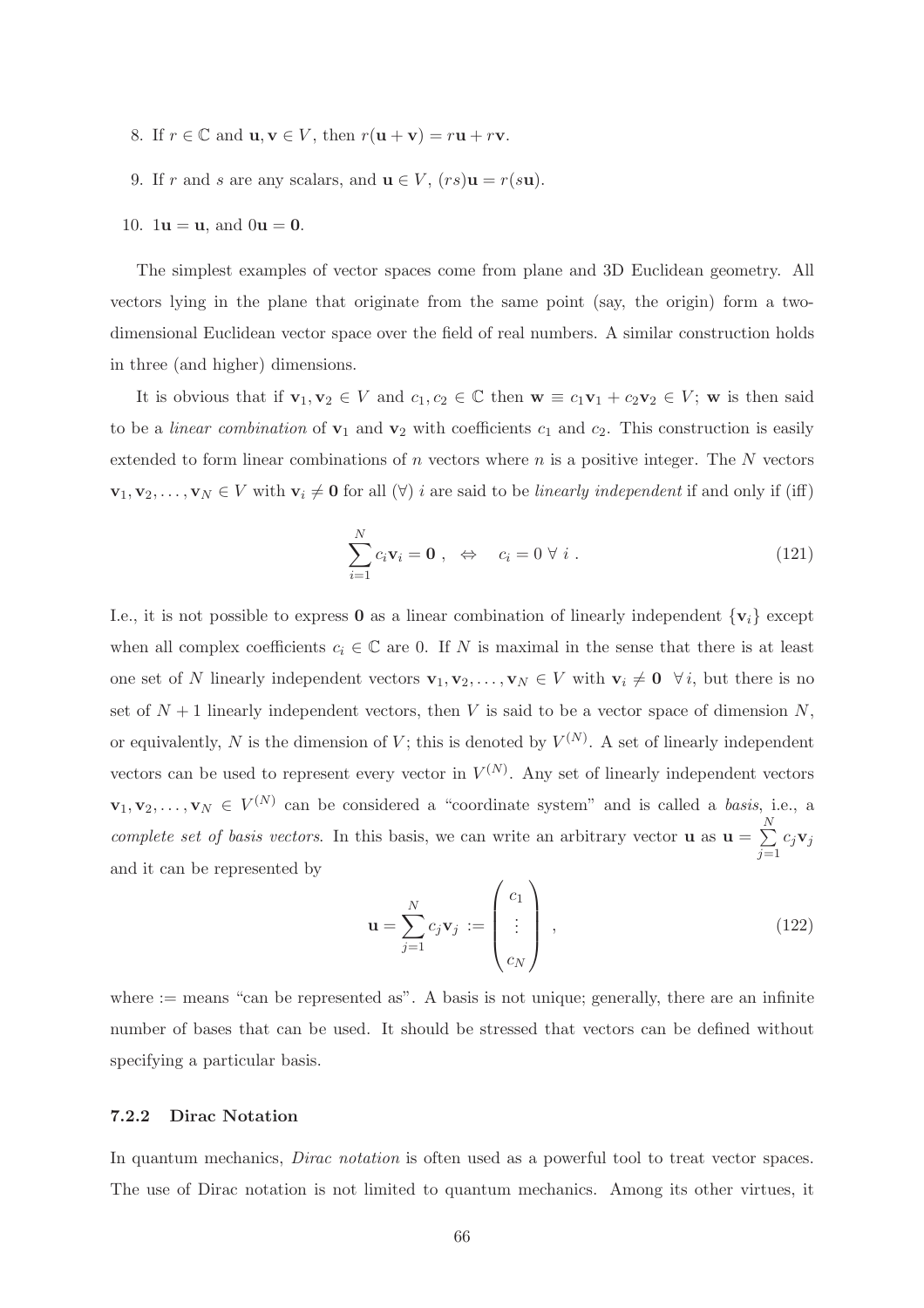significantly simplifies manipulations in vector spaces with inner products, such as Hilbert spaces (see below), which form the mathematical basis for quantum mechanics. In this sense, Dirac notation is much more than just notation, and serves as a conceptual framework for dealing with state space in quantum mechanics.

Vectors in Dirac notation are written as  $|u\rangle$ ,  $|v\rangle$  (instead of **u**, **v** or  $\vec{u}$ ,  $\vec{v}$ ),  $|\psi\rangle$ ,  $|\phi\rangle$ , etc., and are called kets vectors. Note that Greek letters are often used in representing state-vectors of a quantum system. When Dirac notation is used, the vector space  $V$  is also called a ket space (the dimension N is often not explicitly specified). Any vector  $|\psi\rangle \in V$  is expressible as a linear superposition of basis vectors  $\{|\phi_j\rangle\} \subset V$ . Thus, in Dirac notation, Eq. [\(122\)](#page-65-0) is written: linear

superposition

<span id="page-66-0"></span>
$$
|\psi\rangle = \sum_{j=1}^{N} c_j |\phi_j\rangle := \begin{pmatrix} c_1 \\ \vdots \\ c_N \end{pmatrix} ,
$$
 (123)

where, as in Eq. [\(122\)](#page-65-0), the symbol := means that the ket  $|\psi\rangle$  is represented as a column vector of the coefficients  ${c_i}$  (in quantum mechanics, these are sometimes called amplitudes) that multiply the basis kets  $\{|\phi_i\rangle\}.$ 

To properly understand Dirac notation for quantum mechanics we need to define another vector space, the *dual space*, or the *bra space*,  $V^{\dagger}$ , that is directly related to V. Vectors in V † dual space are called *bras* and are written as  $\langle u|, \langle v|, \langle \chi |, \langle \psi | \dots$  The two vector spaces V and V<sup>†</sup> have the same dimension  $N$  and basically have identical structure. Vectors and operations in  $V$  are in one-to-one correspondence with those in  $V^{\dagger}$  (in mathematical parlance, one says that the two spaces are isomorphic, meaning that there is a mapping between elements of the two spaces that preserves the structure of the vector space). At this stage, the Hermitian adjoint superscript † is used just to distinguish between the ket space V and the dual or bra space  $V^{\dagger}$ , and to map kets onto bras and vice versa. Thus,  $|\psi\rangle \in V \Leftrightarrow \langle \psi | \in V^{\dagger}$ , is compactly written,  $|\psi\rangle^{\dagger} = \langle \psi |$ . Note that  $(c|\psi\rangle)^{\dagger} = c^* \langle \psi |$ , and the correspondence between linear combinations in V and  $V^{\dagger}$  is,

$$
(c_1|\phi_1\rangle + c_2|\phi_2\rangle)^{\dagger} = c_1^* \langle \phi_1 | + c_2^* \langle \phi_2 |.
$$
 (124)

The expansion of a bra vector  $\langle \psi | \in V^{\dagger}$  in a given basis  $\{\langle \phi_j | \}$  and its representation in terms of the coefficients (the image of Eq.  $(123)$  in  $V^{\dagger}$ ) is given by,

$$
\langle \psi | = \sum_{j=1}^{N} \langle \phi_j | c_j^* := (c_1^* \dots c_N^*) \quad . \tag{125}
$$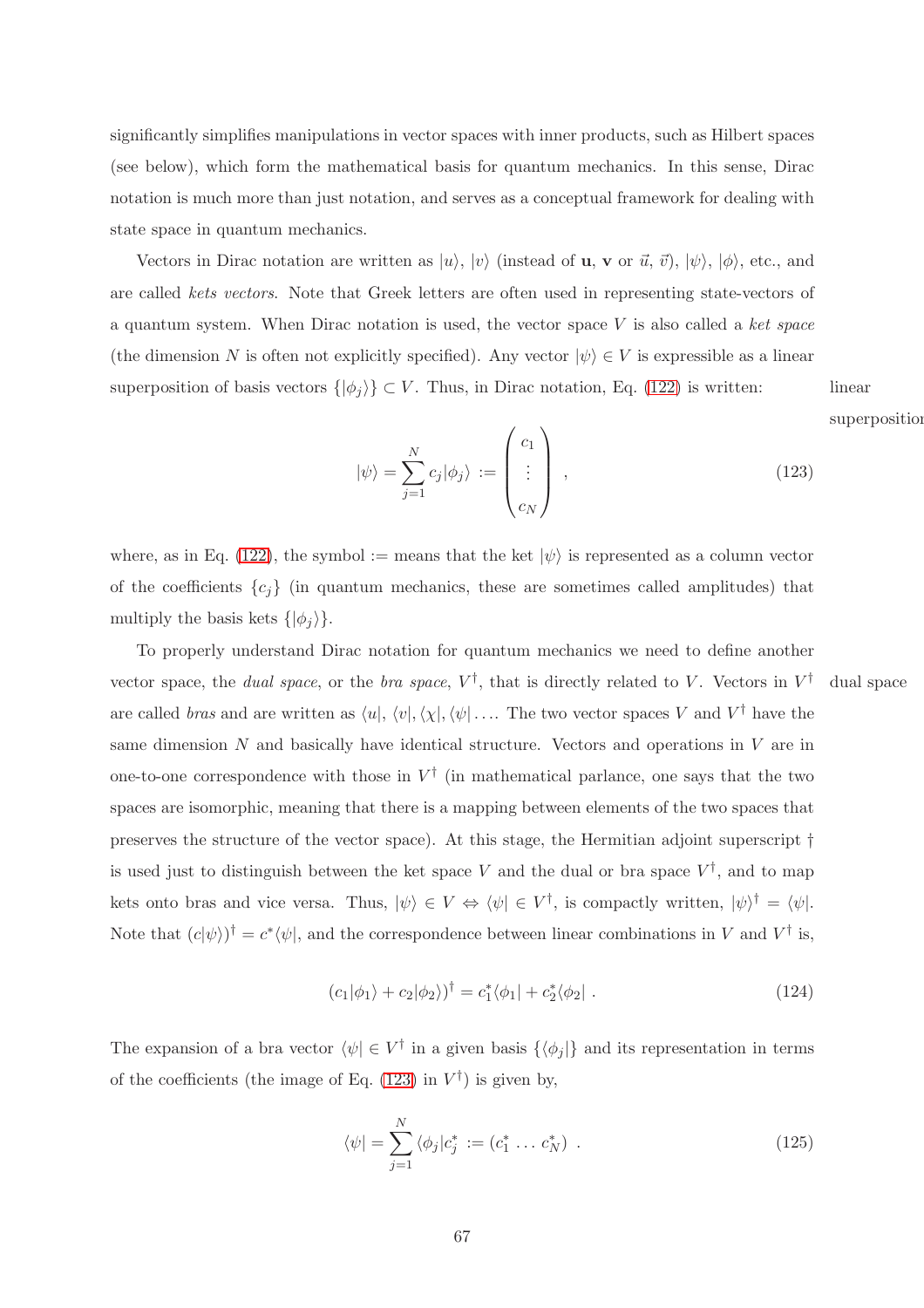

<span id="page-67-0"></span>Figure 11: An inner product associates a complex number  $\in \mathbb{C}$  to any ordered pair of vectors in a vector space  $V$ . (a) Inner product without using Dirac notation. (b) Inner product using Dirac notation.

Hence, bra vectors are represented as row vectors whose coefficients (amplitudes) are complexconjugated.

# 7.2.3 Inner Product Spaces

Just as in Euclidean geometry, in quantum mechanics we need to specify the notion of length of a vector (also referred to as norm), and the notion of projection of a vector onto another vector. This requires the introduction of a new binary operation on the vector space  $V$ , called an *inner* product (or sometimes a *scalar product*, not to be confused with multiplication by a scalar), which associates a complex number to any ordered pair of vectors in V. If Dirac notation is not used, the inner product of the vectors  $\chi, \psi \in V$  is written,  $(\chi, \psi) \in \mathbb{C}$  [see Fig. [11\(](#page-67-0)a)]. When the Dirac notation is used, the inner product of the kets  $|\chi\rangle, |\psi\rangle \in V$  is written,  $\langle \chi | \psi \rangle \in \mathbb{C}$ . Note inner that  $\langle \chi | = | \chi \rangle^{\dagger} \in V^{\dagger}$ . In Dirac notation, this binary operation can be viewed as follows: first product map the ket  $|\chi\rangle \in V$  onto its bra image  $\langle \chi | \in V^{\dagger}$  using  $|\chi\rangle^{\dagger} = \langle \chi |$ . Then associate a complex number  $\langle \chi | \psi \rangle \in \mathbb{C}$  with  $\langle \chi | \psi \rangle$ . The inner product  $\langle \chi | \psi \rangle$  is called a bracket, a composition of bra and ket. This view of inner product is pictorially illustrated in Fig. [11\(](#page-67-0)b).

The inner product is required to satisfy the following properties:

- 1.  $\langle \chi | \psi \rangle$  is a complex number, independent of the basis in which the vectors are expanded.
- 2.  $\langle \chi | \psi \rangle = \langle \psi | \chi \rangle^*$ .
- 3. For any complex numbers  $c_1$  and  $c_2$ ,

$$
\langle \chi | (c_1 | \psi_1 \rangle + c_2 | \psi_2 \rangle) = c_1 \langle \chi | \psi_1 \rangle + c_2 \langle \chi | \psi_2 \rangle ,
$$
  

$$
(c_1^* \langle \psi_1 | + c_2^* \langle \psi_2 |) | \chi \rangle = c_1^* \langle \psi_1 | \chi \rangle + c_2^* \langle \psi_2 | \chi \rangle .
$$

4.  $\langle \psi | \psi \rangle \ge 0$ , with equality if and only if  $| \psi \rangle$  is the zero vector,  $| \psi \rangle = | 0 \rangle$ .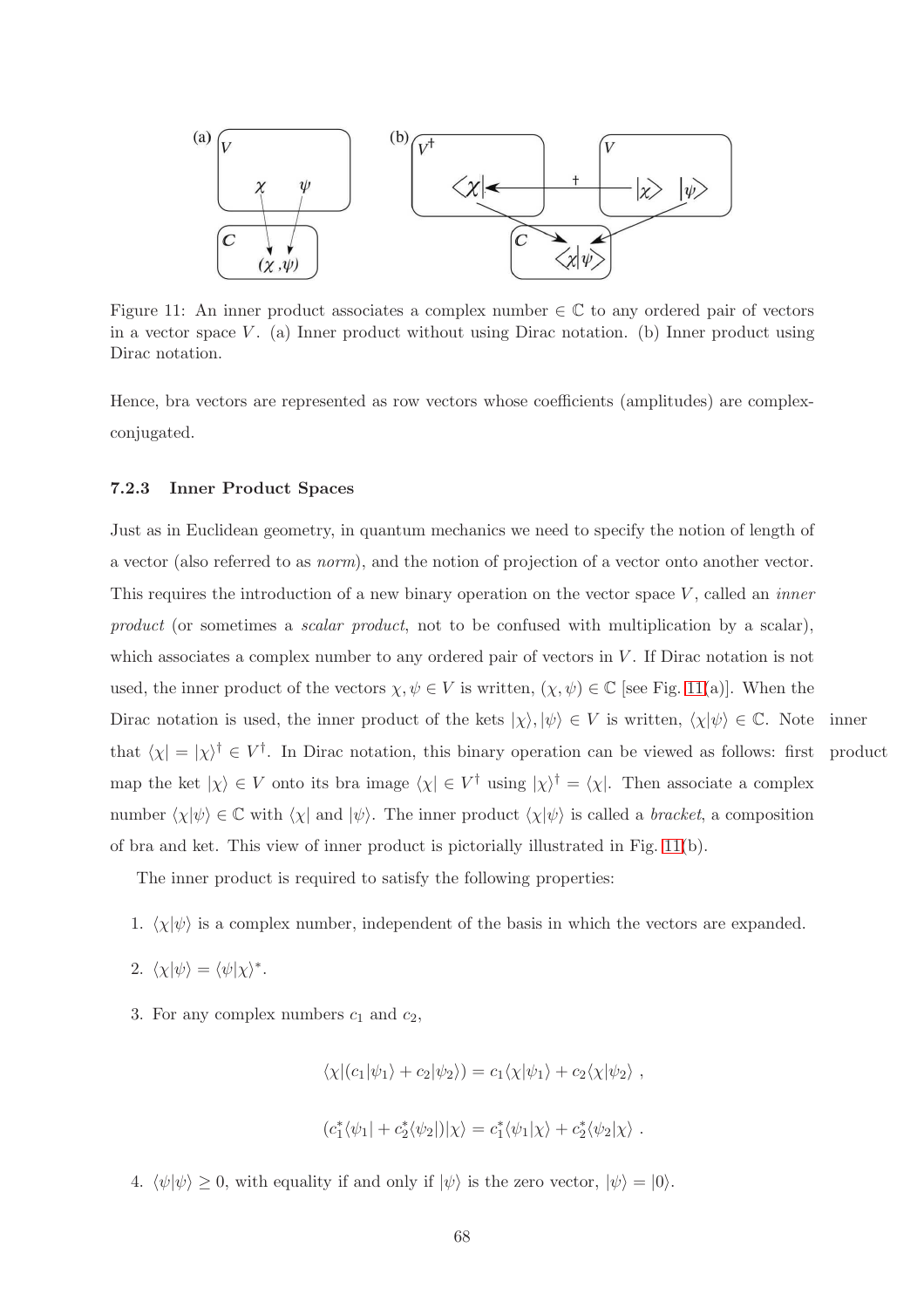# 7.2.4 Properties of Inner Products

Two kets  $|\psi\rangle$  and  $|\chi\rangle$  are said to be *orthogonal* if orthogonality

<span id="page-68-0"></span>
$$
\langle \chi | \psi \rangle = 0 \tag{126}
$$

The square of the length of the vector  $|\psi\rangle$  is defined as the inner product of the vector with itself,  $\|\psi\|^2 = \langle \psi | \psi \rangle$ , i.e., the length (norm) of  $|\psi \rangle$  is norm

$$
\|\psi\| \equiv \sqrt{\langle \psi | \psi \rangle} \ge 0. \tag{127}
$$

The length of any vector is real and non-negative, by virtue of the property,  $\langle \chi | \psi \rangle = \langle \psi | \chi \rangle^*$ . Only the null vector has zero length.

Just like for ordinary vectors in 3D Euclidean space, the triangle inequality holds for vectors in an inner product space,

$$
\|\psi + \phi\| \le \|\psi\| + \|\phi\| \text{ , triangle inequality} \tag{128}
$$

with equality if and only if one of the vectors is a non-negative scalar multiple of the other one. The *Cauchy-Schwarz inequality* holds,

$$
|\langle \phi | \psi \rangle| \le ||\psi|| \, ||\phi|| \, , \quad \text{Cauchy-Schwarz inequality} \tag{129}
$$

with equality only for vectors that are scalar multiples of one another.

Other useful identities include the parallelogram and polarization identities,

$$
||\phi + \psi||^2 + ||\phi - \psi||^2 = 2(||\phi||^2 + ||\psi||^2), \qquad (130)
$$

$$
\langle \phi | \psi \rangle = \frac{1}{4} (||\phi + \psi||^2 - ||\phi - \psi||^2) - \frac{i}{4} (||\phi + i\psi||^2 - ||\phi - i\psi||^2) . \tag{131}
$$

Given two ket vectors,  $|\psi\rangle$  and  $|\chi\rangle$ , written in terms of the same basis  $\{|\phi_j\rangle\}$ , and represented as [see [\(123\)](#page-66-0)]  $\mathcal{L}$ 

$$
|\psi\rangle = \begin{pmatrix} a_1 \\ \vdots \\ a_N \end{pmatrix} \qquad |\chi\rangle = \begin{pmatrix} b_1 \\ \vdots \\ b_N \end{pmatrix} , \qquad (132)
$$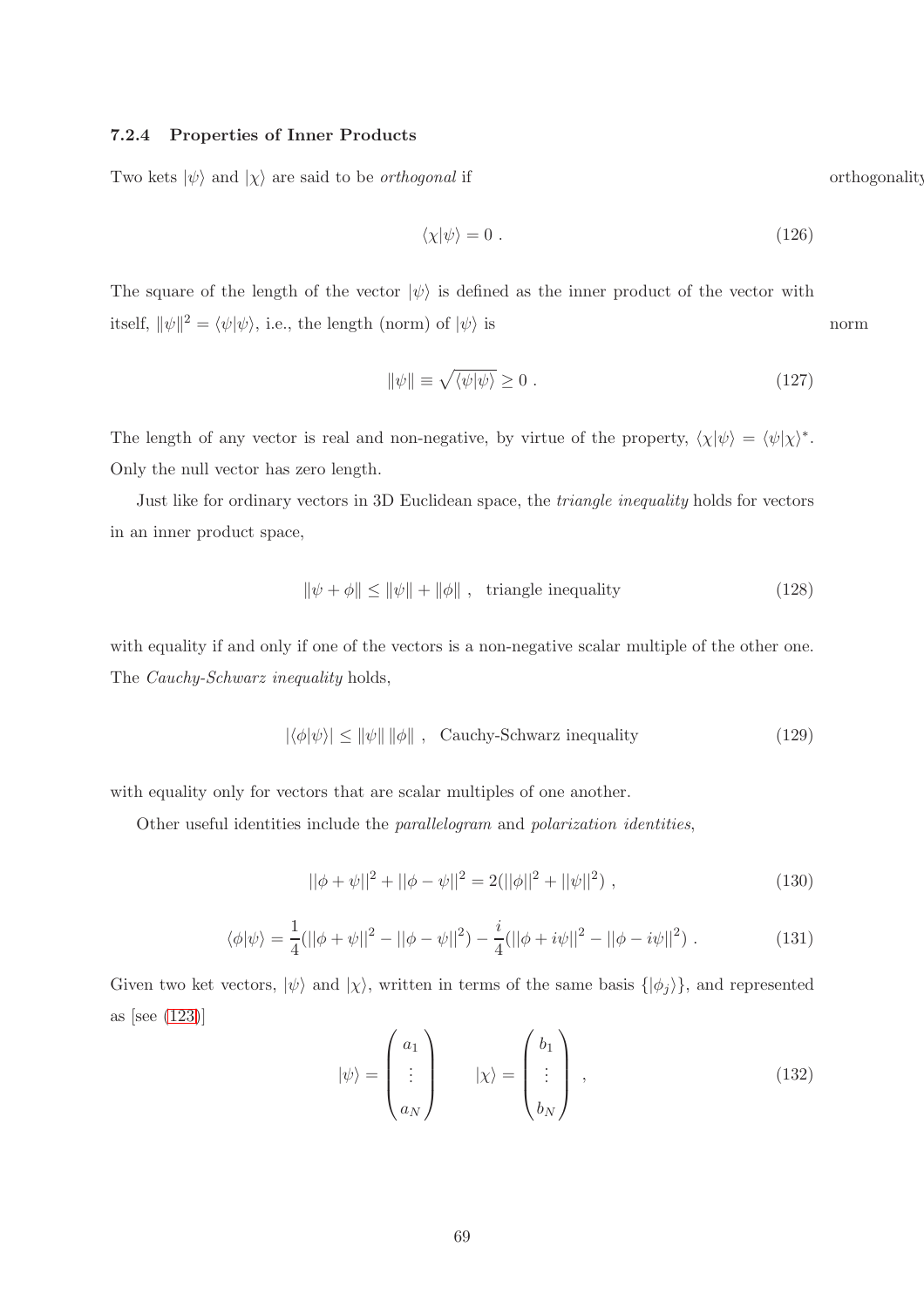their inner product is given by the complex number,

$$
\langle \chi | \psi \rangle = \sum_{i,j=1}^{N} b_i^* a_j \langle \phi_i | \phi_j \rangle . \tag{133}
$$

Basis vectors  $\{|\phi_j\rangle\}$  are *orthonormal* if they satisfy the conditions orthonormality

$$
\langle \phi_i | \phi_j \rangle = \delta_{ij} = \begin{cases} 1 \text{ for } i = j \\ 0 \text{ for } i \neq j \end{cases}, \qquad (134)
$$

where  $\delta_{ij}$  is called the *Kronecker delta function*. For an orthonormal basis Kronecker

delta

<span id="page-69-0"></span>
$$
\langle \chi | \psi \rangle = (b_1^* \dots b_N^*) \begin{pmatrix} a_1 \\ \vdots \\ a_N \end{pmatrix} = \sum_{j=1}^N b_j^* a_j .
$$
 function (135)

If two kets  $|\psi\rangle$  and  $|\chi\rangle$  are orthogonal, and the basis functions are orthonormal, Eq. [\(126\)](#page-68-0) reads,  $\langle \chi | \psi \rangle = \sum_{j=1}^N b_j^* a_j = 0$ . Moreover, using [\(135\)](#page-69-0),  $\|\psi\| = \sqrt{\sum_{j=1}^N |a_j|^2}$ . Orthonormal bases are almost always used in quantum mechanics.

The expansion coefficients  $c_j$  in Eq. [\(123\)](#page-66-0) can be computed by taking the inner product of [\(123\)](#page-66-0) with a complete set of basis vectors  $|\phi_i\rangle$ :

<span id="page-69-1"></span>
$$
\langle \phi_i | \psi \rangle = \sum_j c_j \langle \phi_i | \phi_j \rangle \ \forall \ i \ . \tag{136}
$$

Equation [\(136\)](#page-69-1) can be inverted to find the coefficients  $c_j$ . If the basis vectors  $|\phi_j\rangle$  are *othonormal*, as is the case if these vectors are eigenvectors of a Hermitian (or self-adjoint) operator [see below and Secs.  $(??)$  and  $(??)$ , we obtain

$$
c_i = \langle \phi_i | \psi \rangle \tag{137}
$$

and thus we can write Eq. [\(123\)](#page-66-0) as:

<span id="page-69-2"></span>
$$
|\psi\rangle = \sum_{j} \langle \phi_j | \psi \rangle | \phi_j \rangle . \tag{138}
$$

Sometimes it is convenient to write [\(138\)](#page-69-2) as  $|\psi\rangle = \sum_j |\phi_j\rangle \langle \phi_j | \psi \rangle$  because this makes clear the insertion of the unit operator in the basis set expansion.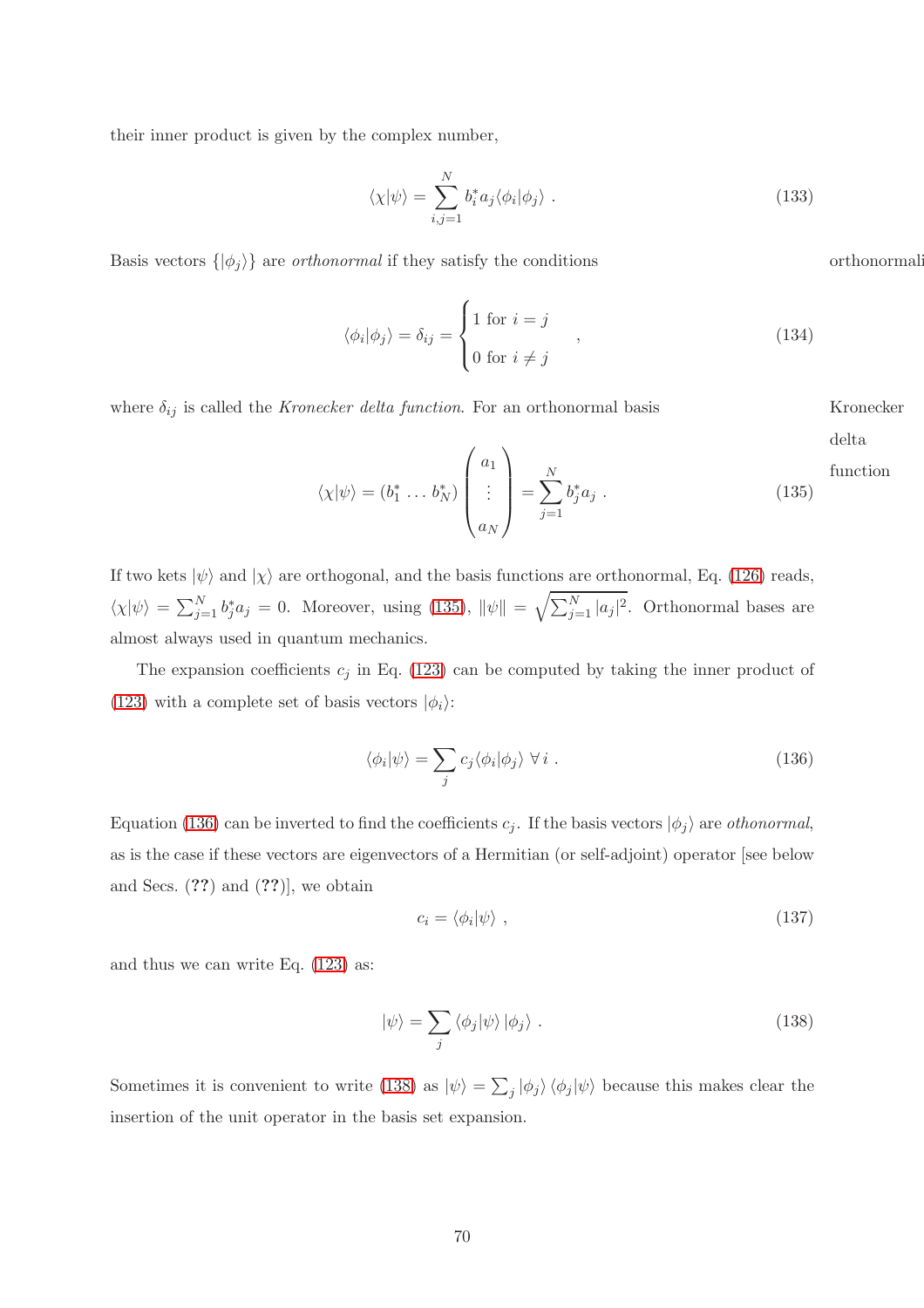# <span id="page-70-0"></span>7.3 Matrices

The use of matrices in Economics is ubiquitous. Therefore, all the details of matrix algebra are assumed to be known. Moreover, the basics of linear algebra taught in all Economic undergraduate programs use the notion of real matrices. Here we will briefly review the topic of matrices in general, including mainly complex matrices. All matrices discussed here are square matrices. The following section cannot be read before the reader is familiar with the algebra of complex number discussed in section [7.1.](#page-57-0)

A complex square matrix of order N is an array of  $N \times N$  complex numbers. All the manipulations known from linear algebra pertaining to real matrices are naturally extended to complex matrices, such as addition, multiplication, inverse, transposition, degree, determinant, trace, etc. Some properties peculiar to complex matrices will be discussed in this section, but we are mainly interested in unitary, special unitary and hermitian matrices to be defined below. These are the main type of matrices that are utilized in the theory of quantum games discussed in this thesis.

### 7.3.1 Some Operation On Matrices

Let us first define some operations on matrices that will be useful later on, commencing by operations performed on a single matrix. The first operation that should be defined on complex matrix is complex conjugation.

Definition Let A be an  $N \times N$  complex matrix with elements  $A_{ij}$ . We define its complex conjugate matrix  $A^*$  as an  $N \times N$  complex matrix with elements  $A_{ij}^*$  (see Eq. [\(105\)](#page-58-0)). For example,  $A = \begin{pmatrix} 1+2i & 2-i \\ e^{4i} & 1 \end{pmatrix}$ ,  $A^* = \begin{pmatrix} 1-2i & 2+i \\ e^{-4i} & 1 \end{pmatrix}$ .

Another useful operation combines transposition and complex conjugation,

Definition Let A be an  $N \times N$  complex matrix with elements  $A_{ij}$ . We define its hermitian adjoint matrix  $A^{\dagger}$  as an  $N \times N$  complex matrix with elements  $A^{\dagger}_{ij} = A^*_{ji}$  or simply  $A^{\dagger} = [A^T]^*$ . For example,

$$
A = \begin{pmatrix} 1+2i & 2-i \\ e^{4i} & 1 \end{pmatrix}, \quad A^T = \begin{pmatrix} 1+2i & e^{4i} \\ 2-i & 1 \end{pmatrix}, \quad A^{\dagger} = [A^T]^* = \begin{pmatrix} 1-2i & e^{-4i} \\ 2+i & 1 \end{pmatrix}.
$$

Another important quantity defined for every  $N \times N$  matrix is its trace,

Definition Let A be an  $N \times N$  complex matrix with elements  $A_{ij}$ . We define its trace as  $\text{Tr}[A] = \sum_{i=1}^{N} A_{ii}$ , namely, the trace of a square matrix is the sum of its diagonal elements. For example,  $A = \begin{pmatrix} 1+2i & 2-i \\ e^{4i} & 1 \end{pmatrix}$ ,  $\text{Tr}[A] = 2 + 2i$ . If  $A, B, C$  are  $N \times N$  matrices then  $\text{Tr}[AB] = \text{Tr}[BA]$ and  $\text{Tr}[ABC] = \text{Tr}[BCA] = \text{Tr}[CAB]$ .

To appreciate the significance of the trace, we define the notion of similarity.

Definition Let A be an  $N \times N$  complex matrix and let D be an arbitrary non-singular  $N \times N$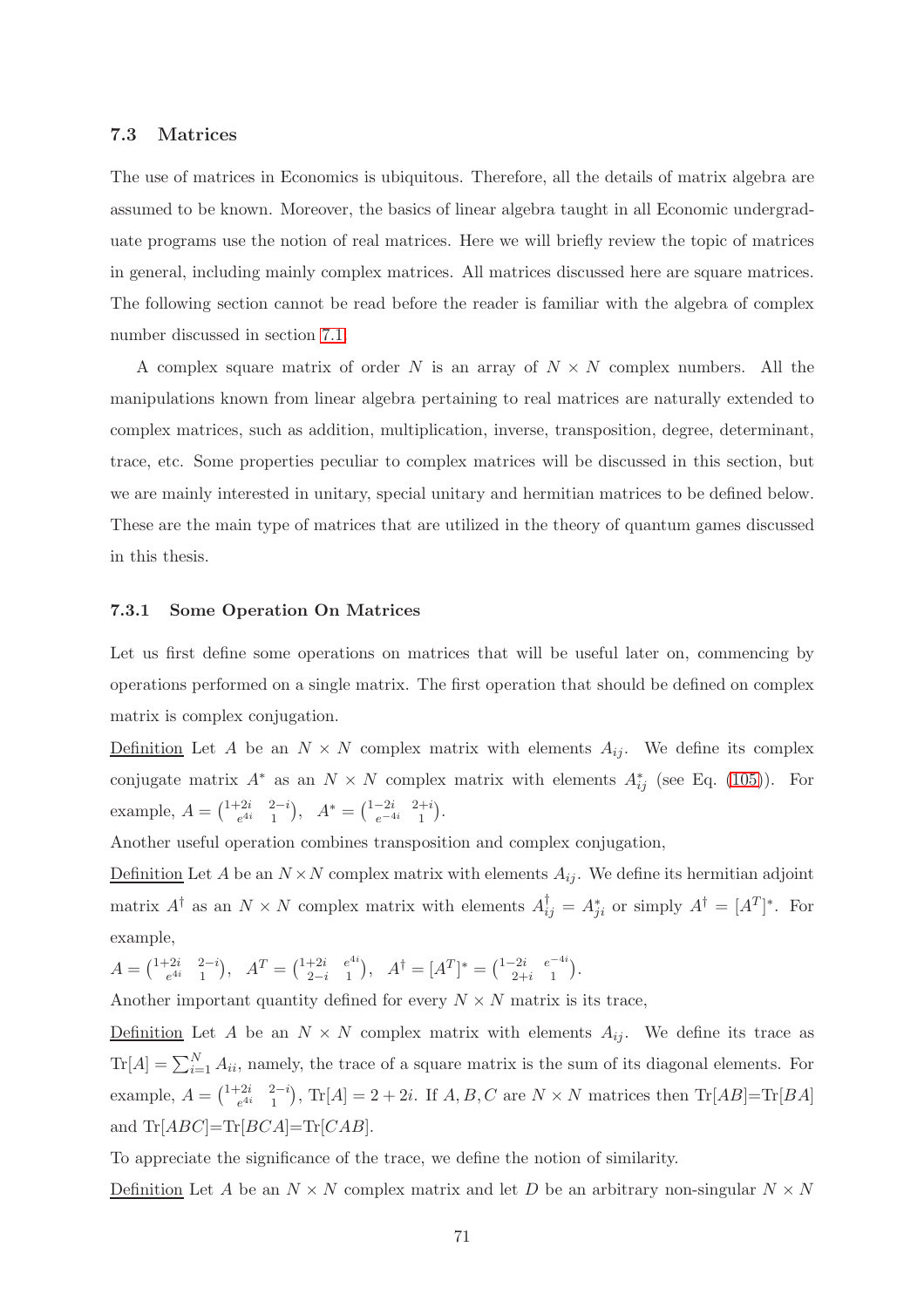matrix. We say that the matrix A and the matrices  $B \equiv DAD^{-1}$  are similar and denote it by  $A \sim B$  (this is of corse a reflexive relation). A central problem in many branches of science (in particular in quantum mechanics) is, given a matrix A, to find a matrix D such that  $B = DAD^{-1}$ is diagonal, namely  $B_{ij} = b_i \delta_{ij}$ .

Theorem If  $A \sim B$  then  $\det[A] = \det[B]$  and  $\text{Tr}[A] = \text{Tr}[B]$ .

Now we define an important operation on two matrices that yield a single matrix.

Definition Let A B be two  $N \times N$  complex matrices. Their *commutation relation* is defined as the matrix,  $[A, B] = AB - BA = -[B, A]$ . If  $[A, B] = 0$  we say that A and B commute. As an example, consider the three  $2 \times 2$  Pauli matrices that play a central role in quantum mechanics but also in quantum game theory,

$$
\sigma_1 = \begin{pmatrix} 0 & 1 \\ 1 & 0 \end{pmatrix}, \quad \sigma_2 = \begin{pmatrix} 0 & -i \\ i & 0 \end{pmatrix}, \quad \sigma_3 = \begin{pmatrix} 1 & 0 \\ 0 & -1 \end{pmatrix}.
$$
 (139)

Then, with a little effort we can establish the following identities,

$$
[\sigma_1, \sigma_2] = i\sigma_3, \quad [\sigma_2, \sigma_3] = i\sigma_1, \quad [\sigma_3, \sigma_1] = i\sigma_2 \ . \tag{140}
$$

# 7.3.2 Cross Product

The operation of Cross Product (equivalently Outer Product) is extensively used in quantum games, this thesis included. We exemplify it here for the case of two  $2 \times 2$  matrices but this operation is defined also for non-square matrices and there should be no restriction on the dimensions of the two matrices in the product.

Definition Let A B be two  $2 \times 2$  (complex) matrices. Their cross product is defined as the  $4 \times 4$ matrix,

$$
A \otimes B = \begin{pmatrix} A_{11}B & A_{12}B \\ A_{21}B & A_{22}B \end{pmatrix}, A_{ij}B = A_{ij} \begin{pmatrix} B_{11} & B_{12} \\ B_{21} & B_{22} \end{pmatrix}.
$$
 (141)

Note that  $A \otimes B \neq B \otimes A$ . In general, a cross product  $A_{N_1N_2} \otimes B_{N_3N_4}$  yields a matrix  $C_{N_1\times N_3,N_2\times N_4}.$ 

# 7.3.3 Definition of Eigenvalues and Eigenvectors

Let us return to the analysis of vector spaces with inner product discussed previously. We learn from Linear Algebra that when a matrix  $A_{NN}$  operates on a matrix  $u_{N1}$  (a vector  $|u\rangle$ ) it yields a matrix  $v_{N1}$  (a vector  $v$ ), namely  $A|u\rangle = |v\rangle$ . An important question is whether we can find a vector  $|u\rangle$  and a complex number  $\lambda$  such that  $|v\rangle = \lambda |u\rangle$ . If we find them we refer to  $\lambda$ as an *eigenvalue of A* and to the vector  $|u_\lambda\rangle$  (that clearly depends on  $\lambda$ ) as an *eigenvector of*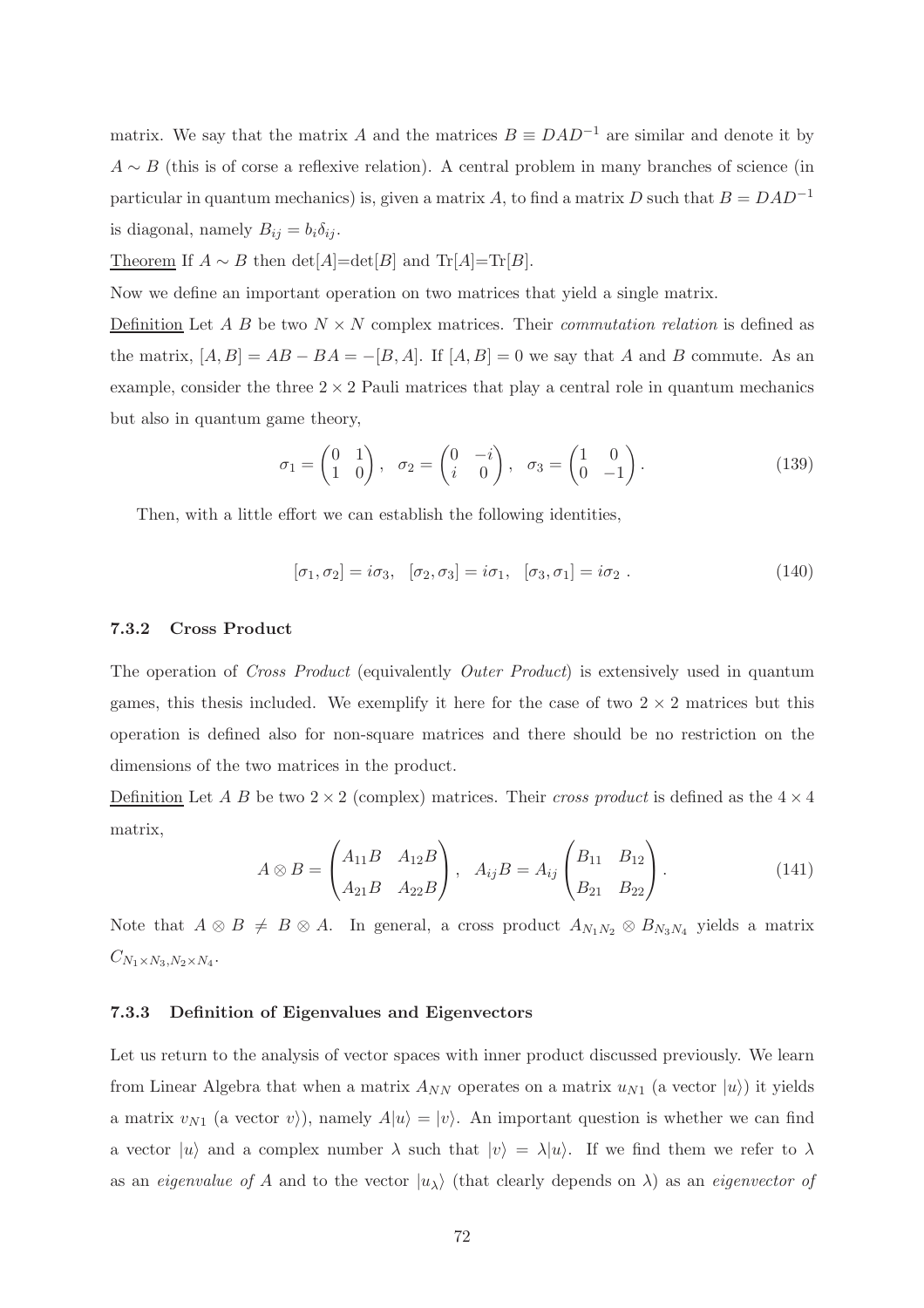A that belongs to the eigenvalue  $\lambda$ . The algorithm for finding eigenvalues and eigenvectors is straightforward,

$$
A|u\rangle = \lambda|u\rangle \Rightarrow (A - \lambda \mathbf{1})|u\rangle = 0.
$$
 (The eigenvalue equation.) (142)

The matrix  $H(\lambda) \equiv (A - \lambda \mathbf{1})$  is an  $N \times N$  matrix, and the eigenvalue equayion is a set of N linear homogeneous equations for the unknown components of the vector  $|u_\lambda\rangle$ . We know from Linear Algebra that in order to get a solution for this set of equation the determinant of  $H(\lambda)$  should vanish. From its definition,  $\det H(\lambda) \equiv P(\lambda)$  is a polynomial of degree N in the variable  $\lambda$ , referred to as the *characteristic plynomial*. From the fundamental theorem of algebra we know that the equation  $P(\lambda) = 0$  has N solutions (not all of them distinct). Solving the eigenalue equation then proceeds in two steps: 1) Find the N roots  $\lambda_1, \lambda_2, \ldots, \lambda_N$  of the equation  $P(\lambda) = 0$ , and 2) Put  $\lambda_i$  in the eignevalue equation and find the eigenvector  $|u_{\lambda_i}\rangle$ by solving the set of linear equations whose determinant is set to vanish. If we arrange the N eigenvectors one near the other to form a matrix  $D$  and arrange the eigenvalues as entries of a diagonal matrix  $\Lambda$  we get,

<span id="page-72-0"></span>
$$
AD = D\Lambda, \quad D = [|u_{\lambda_1}\rangle, |u_{\lambda_2}\rangle, \dots, |u_{\lambda_N}\rangle], \quad \Lambda = \begin{pmatrix} \lambda_1 & 0 & 0 & 0 & 0 \\ 0 & \lambda_2 & 0 & 0 & 0 \\ . & . & . & . & . \\ 0 & 0 & 0 & 0 & \lambda_N \end{pmatrix}
$$
(143)

If the matrix D is not singular, namely it has an inverse  $D^{-1}$  we can multiply both sides by  $D^{-1}$  and obtain

<span id="page-72-1"></span>
$$
D^{-1}AD = \Lambda \sim A, \quad \Rightarrow \text{Tr}A = \text{Tr}\Lambda = \sum_{i=1}^{N} \lambda_i, \ \det A = \det \Lambda = \prod_{i=1}^{N} \lambda_i.
$$
 (144)

This procedure is referred to as *diagonalization of the matrix A*. Matrix diagonalization is a central problem in quantum mechanics. For large matrices It requires high computation resources.

## 7.3.4 Functions of Matrices

Matrices can be raised to a non-negative integer powers (with the definition  $A^0 = 1_{NN}$ ,  $A^1 = A$ and so on. Therefore, any expression involving a polynomial in the matrix A can principally be evaluated, for example,  $P(A) = A^3 + 2A^2 - A + 1$  is a polynomial of degree 3 in the matrix A.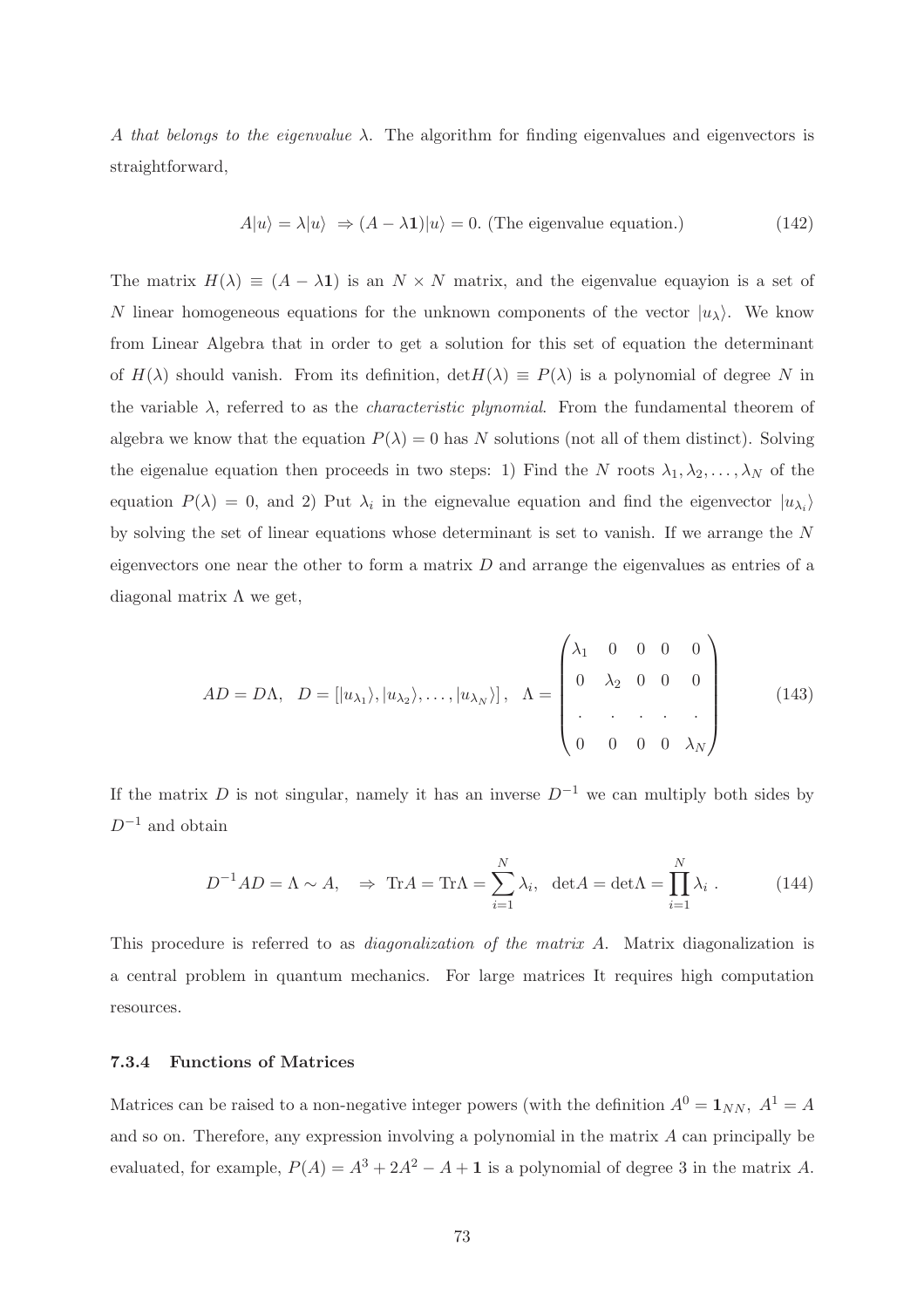However, for more complicated functions, the precise definition is not always possible. In some cases the definition is straightforward, although the evaluation is not always easy. This is the case, for example, for the exponential function  $e^{xA}$  where x is a real or complex number. Using the Taylor expansion we may formally write,

$$
e^{xA} = \sum_{n=0}^{\infty} \frac{(xA)^n}{n!} = 1 + xA + \frac{(xA)^2}{2!} + \frac{(xA)^3}{3!} + \dots
$$
 (145)

This series converges quickly and if only an approximate estimate is required it can be cutoff at some power and we are back at a polynomial function. O the other hand, there are cases where non-trivial matrices square to 1, namely  $A^2 = 1_N$ . For example, the Pauli matrices defined in Eq. [\(139\)](#page-71-0) satisfy  $\sigma_i^2 = \mathbf{1}_2$ . In that case we have,

<span id="page-73-1"></span>
$$
e^{xA} = \cosh x \mathbf{1}_N + \sinh xA, \quad (A^2 = \mathbf{1}_N). \tag{146}
$$

So far we discussed functions of a single matrix A. We can also use the above definitions for investigating function of two (and more) matrices,  $A, B$  (both of dimensions  $N \times N$ ). Here, however, extra care is required because A and B need not commute, that is, generically,  $[A, B] \neq$ 0. Thus, or example, if  $[A, B] \neq 0$  we have,

$$
(A+B)^2 = A^2 + AB + BA + B^2 \neq A^2 + 2AB + B^2, e^{A+B} \neq e^A e^B, \log AB \neq \log A + \log B
$$
 (147)

#### 7.3.5 Transformation of Bases: Unitary Matrices

It is convenient to start the discussion on matrices from their role in the study of finite dimensional linear inner product vector spaces above the field of complex numbers. Consider a finite dimensional inner product space  $V$  of dimension N. We can express an arbitrary vector (or equivalently state)  $|\psi\rangle \in \mathcal{V}$  as a linear combination of N linearly independent orthonormal vectors  $\{|\phi_i\rangle\}$  that form a basis. By this we mean that every vector in the space can be expanded similarly and that  $\langle \phi_i | \phi_j \rangle = \delta_{ij}$ . The coefficients  $\{c_i\}$  in this expansion are complex numbers. But there are many bases in this vector space. The choice of  $\{|\phi_i\rangle\}$  is somewhat arbitrary, and the expansion can be carried out using any other base, say  $\{|\phi_i\rangle\}$ . The same vector  $|\psi\rangle$  can be expanded as

<span id="page-73-0"></span>
$$
|\psi\rangle = \sum_{i=1}^{N} b_i |\alpha_i\rangle = \sum_{j=1}^{N} c_j |\phi_j\rangle.
$$
 (148)

The natural question is how the N complex numbers (coefficients)  $\{b_i\}$  are related to the coefficients  ${c_j}$ . To answer this question we apply the bra  $\langle \alpha_k |$  on both sides of Eq. [\(148\)](#page-73-0) and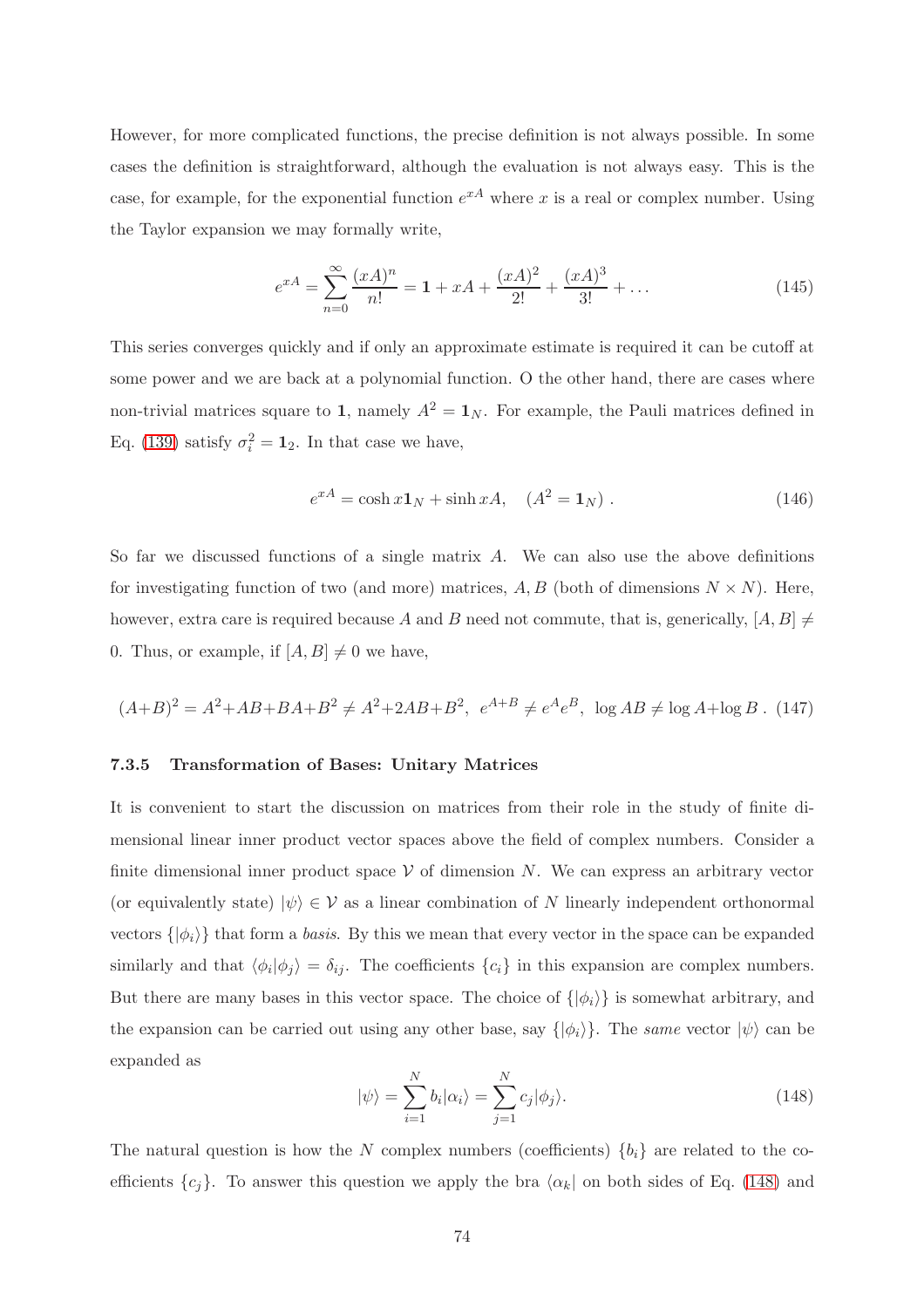perform the corresponding inner product using the fact that  $\langle \alpha_k | \alpha_i \rangle = \delta_{ik}$ . This gives (note the power of the Dirac notation),

<span id="page-74-0"></span>
$$
\langle \alpha_k | \psi \rangle = b_k = \sum_{j=1}^N \langle \alpha_k | \phi_j \rangle c_j \equiv \sum_{j=1}^N U_{kj} c_j \Rightarrow \mathbf{b} = U \mathbf{c} \;, \tag{149}
$$

where U is an  $N \times N$  complex matrix with entries  $U_{ij} = \langle \alpha_i | \phi_j \rangle$ . It is easily verified that if we want to express the coefficients  $\{c_j\}$  in terms of  $\{b_i\}$  we get, after applying  $\langle \phi_j |$  on both sides of Eq. [\(148\)](#page-73-0)

<span id="page-74-1"></span>
$$
\langle \alpha_j | \psi \rangle = c_j = \sum_{i=1}^N \langle \phi_j | \alpha_i \rangle b_j \equiv \sum_{i=1}^N V_{ji} b_i \Rightarrow \mathbf{c} = V \mathbf{b} , \qquad (150)
$$

where V is another  $N \times N$  complex matrix with entries  $V_{ji} = \langle \phi_j | \alpha_i \rangle$ . From property 2 in the list of property of inner product we immediately see that  $U^*_{ij} = \langle \phi_j | \alpha_i \rangle = V_{ji}$ . In words: To get the matrix V, take the matrix U, transpose it to get  $U^T$  (or U' in the nomenclature of Economists) and then complex conjugate all its elements (see Eq. [\(105\)](#page-58-0)) to obtain  $V = [U^T]^*$ .

Definition Let U be a complex  $N \times N$  matrix with elements  $\{U_{ij}\}\$ . We define its *Hermitian* Adjoint Matrix  $U^{\dagger}$  as a complex  $N \times N$  matrix with elements  $U^{\dagger}_{ij} = U^*_{ji}$  or compactly  $U^{\dagger} = [U^T]^*$ .

Returning to the transformations [\(149\)](#page-74-0) and [\(150\)](#page-74-1) above we see that  $V = U^{\dagger}$ . Moreover, the relations  $\mathbf{b} = U\mathbf{c}$  and  $\mathbf{c} = V\mathbf{b}$  imply that  $V = U^{\dagger} = U^{-1}$ . This immediately implies that U is not singular because it has an inverse.

Definition Let U be a complex  $N \times N$  matrix and let  $U^{\dagger}$  be its Hermitian adjoint. Then if  $U^{\dagger} = U^{-1}$  We say that U is a Unitary matrix. Of course, in that case,  $U^{\dagger}$  is also unitary. We write these two statements compactly as,

$$
UU^{\dagger} = U^{\dagger}U = \mathbf{1}_N \tag{151}
$$

The determinant of a unitary matrix is a complex number z with  $|z|=1$ , namely, z is on the unit circle. Note that in Eqs. [\(149\)](#page-74-0) and [\(150\)](#page-74-1) we related the *expansion coefficients* of  $|\psi\rangle$  in the two bases. The same matrices U and  $U^{\dagger}$  are also used in the transformation of bases, expressing the vectors in one basis in terms of those from the other basis. Using the same techniques as that used above we easily find,

$$
|\alpha_i\rangle = \sum_{j=1}^{N} U_{ij}^{\dagger} |\phi_j\rangle, \quad |\phi_i\rangle = \sum_{j=1}^{N} U_{ij} |\alpha_j\rangle . \tag{152}
$$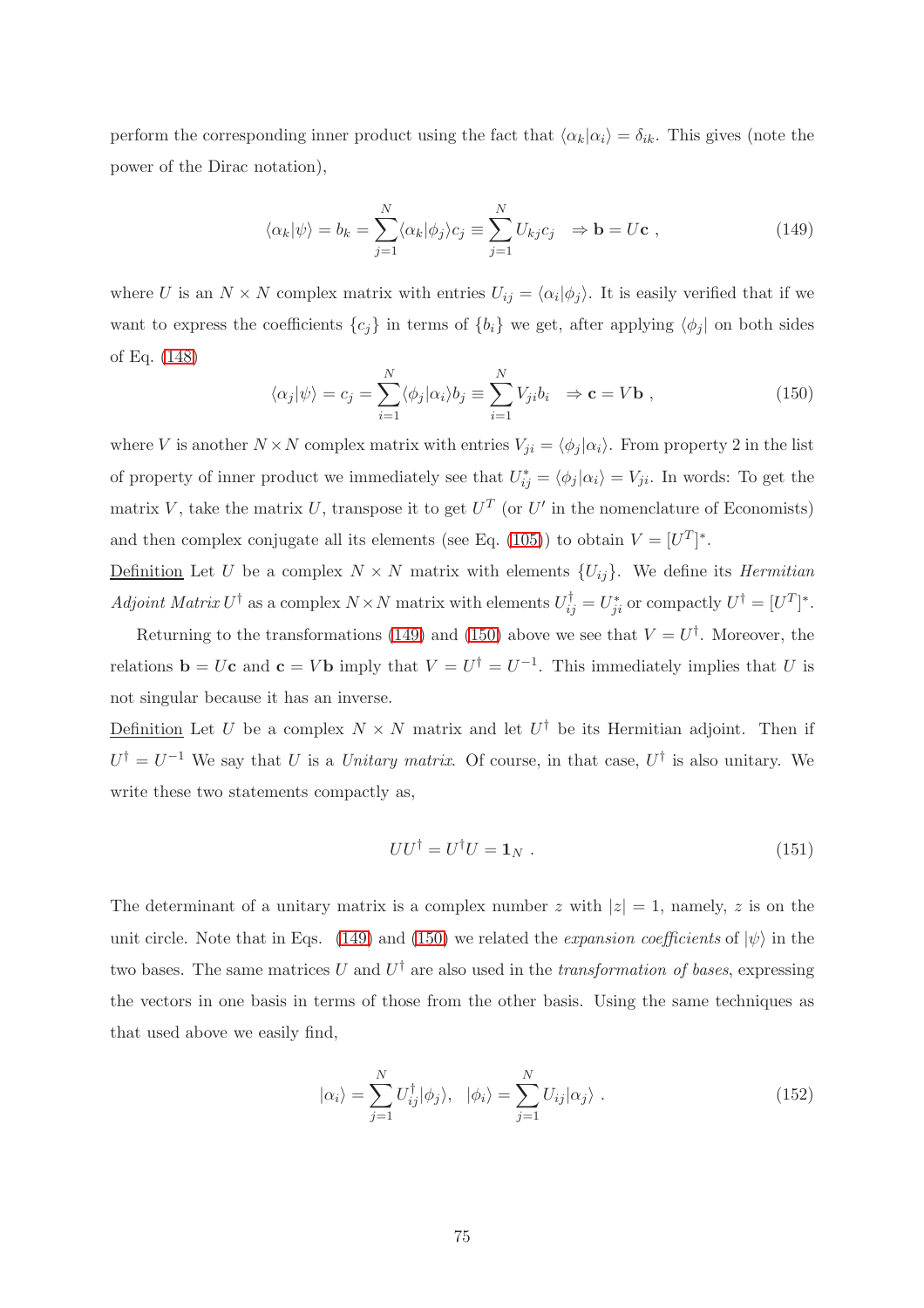Summarizing all the results in a compact form we may write,

$$
\mathbf{b} = U\mathbf{c}, \quad |\alpha\rangle = U^{\dagger}|\phi\rangle, \quad \mathbf{c} = U^{\dagger}\mathbf{b}, \quad |\phi\rangle = U|\alpha\rangle. \tag{153}
$$

## 7.3.6 Hermitian Matrices

Hermitian matrices play a cenral role in quantum mechanics. They establish the connection between the abstract notion of operators in Hilbert space and measurable quantities that we encounter in everyday life such as energy, current, light etc. Here we define the notion of Hermitian matrix and list the main properties of these matrices.

Definition: A complex  $N \times N$  matrix H is said to be Hermitian if

$$
H = H^{\dagger} = [H^T]^*.
$$
 for example 
$$
H = \begin{pmatrix} 1 & 1+i \\ 1-i & 2 \end{pmatrix}.
$$
 (154)

The main properties of a Hermitian matrix  $H$  are listed below. 1) The diagonal element of  $H$ are real,  $H_{ii} = H_{ii}^{\dagger} \Rightarrow H_{ii} = H_{ii}^* , \Rightarrow H_{ii}$  is real.

2) The eigenvalues  $\{\lambda_i\}$  are real.

3) The eigenvectors of H are orthogonal and by proper normalization can be made orthonormal:

$$
H|u_{\lambda_i}\rangle = \lambda_i|u_{\lambda_i}\rangle, \Rightarrow \langle u_{\lambda_i}|u_{\lambda_j}\rangle = \delta_{ij} . \tag{155}
$$

4) The eigenvectors of H form a complete basis in the corresponding linear vector space. An arbitrary vector  $|\psi\rangle$  in this space can be expanded as,

$$
|\psi\rangle = \sum_{i=1}^{N} c_i |u_{\lambda_i}\rangle . \qquad (156)
$$

5) For a Hermitian matrix, the matrix U whose columns are composed of the eigenvectors  $\{u_{\lambda_i}\}\$  of H (that is the matrix D in Eq. [\(143\)](#page-72-0)) is unitary. Therefore, following Eq. [\(144\)](#page-72-1), a Hermitian matrix  $H$  is diagonalized by a unitary matrix  $U$  composed of its eigenvectors, namely,  $U^{\dagger}HU = \Lambda$ .

6) If  $\alpha$  is a real number and H is a Hermitian matrix then an exponent of  $i\alpha H$  yields a unitary matrix, namely,

$$
U = e^{i\alpha H}, \quad U^{\dagger} = [U^T]^* = e^{-i\alpha H}, \quad UU^{\dagger} = U^{\dagger}U = \mathbf{1}_{N \times N} . \tag{157}
$$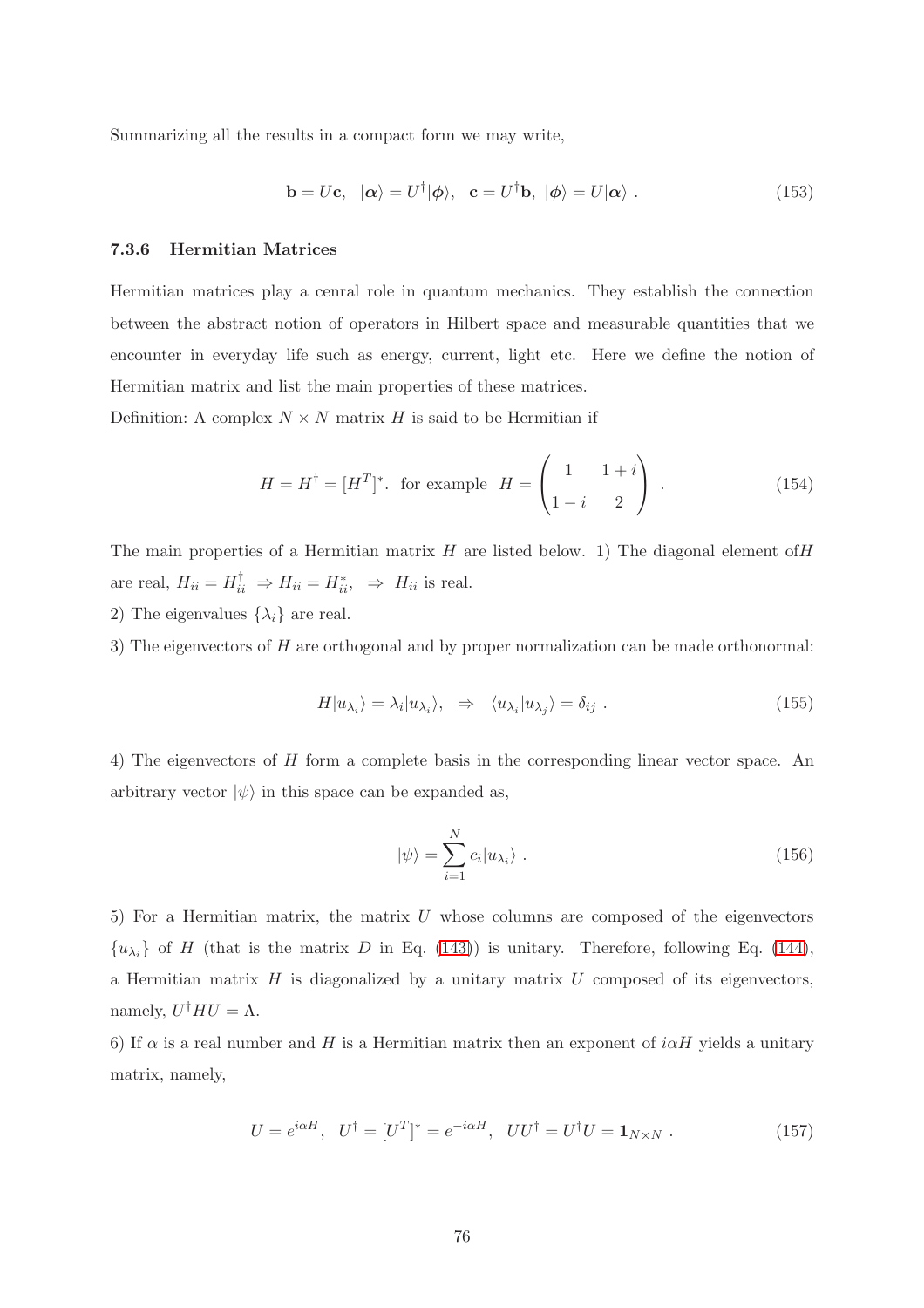For example, the Pauli matrices defined in Eq. [\(139\)](#page-71-0) are Hermitian. Following Eq. [\(146\)](#page-73-1) we have,

<span id="page-76-0"></span>
$$
U = e^{i\alpha\sigma_k} = \cos\alpha \mathbf{1}_{2\times 2} + i\sin\alpha\sigma_k, \quad U^{\dagger} = e^{-i\alpha\sigma_k} = \cos\alpha \mathbf{1}_{2\times 2} - i\sin\alpha\sigma_k, \quad (k = 1, 2, 3) \quad (158)
$$

7) A function  $f(H)$  of a Hermitian matrix H (that is a matrix in itself) can be evaluated once  $H$  is diagonalized,

$$
f(H) = \sum_{i=1}^{N} |u_{\lambda_i}\rangle f(\lambda_i) \langle u_{\lambda_i}|,
$$
\n(159)

where  $\langle u_{\lambda_i}| = |u_{\lambda_i}\rangle^{\dagger}$  is a row vector  $(u'^*$  in the language of mathematical economy).

## 7.4 Group Theory

In our analysis of classical and quantum games we have already encountered the notion of group without actually realizing it. The reason that this concept is not extremely vital in simultaneous one-move games. But it is important to be familiar with this mathematical discipline since, as we perceive, it will play an important role in the analysis of more complicated games. As we shall see, strategies in classical games sometimes form a discrete group (mostly with finite number of elements) while strategies in quantum games form a continuous group. The theory of groups is intimately related with the notion of symmetry and symmetries are all around us. In this section we explain what is a group, discuss some of the basic properties and give some examples.

## 7.4.1 Discrete Groups of Finite Order

Instead of jumping into formal definitions and axioms, it is more useful (and more amusing) to become acquainted with the concept of group through a simple example. Assume there are three points fixed in the plane denoted as 1,2,3 that form an equilateral triangle. Then take such a perfect and clean triangle and put it such that each apex coincides with one point, as in Fig. [12.](#page-77-0) Now close your eyes and ask your friend to perform some operation on the triangle that still leaves each apex near some fixed point. When you open your eyes you will not notice any difference. In fact, you may justly think that nobody touched the triangle at all. This means that your friend performed a symmetry operation on the triangle. This simple example contains all the ingredient needed to understand the concept of (discrete) groups. Now we would like to establish a minimal list of different operations your friend could have applied. For this purpose, we assign a letter to each apex of the triangle (we could as well paint every apex by different color). Simple inspection shows that your friend could have used one of the following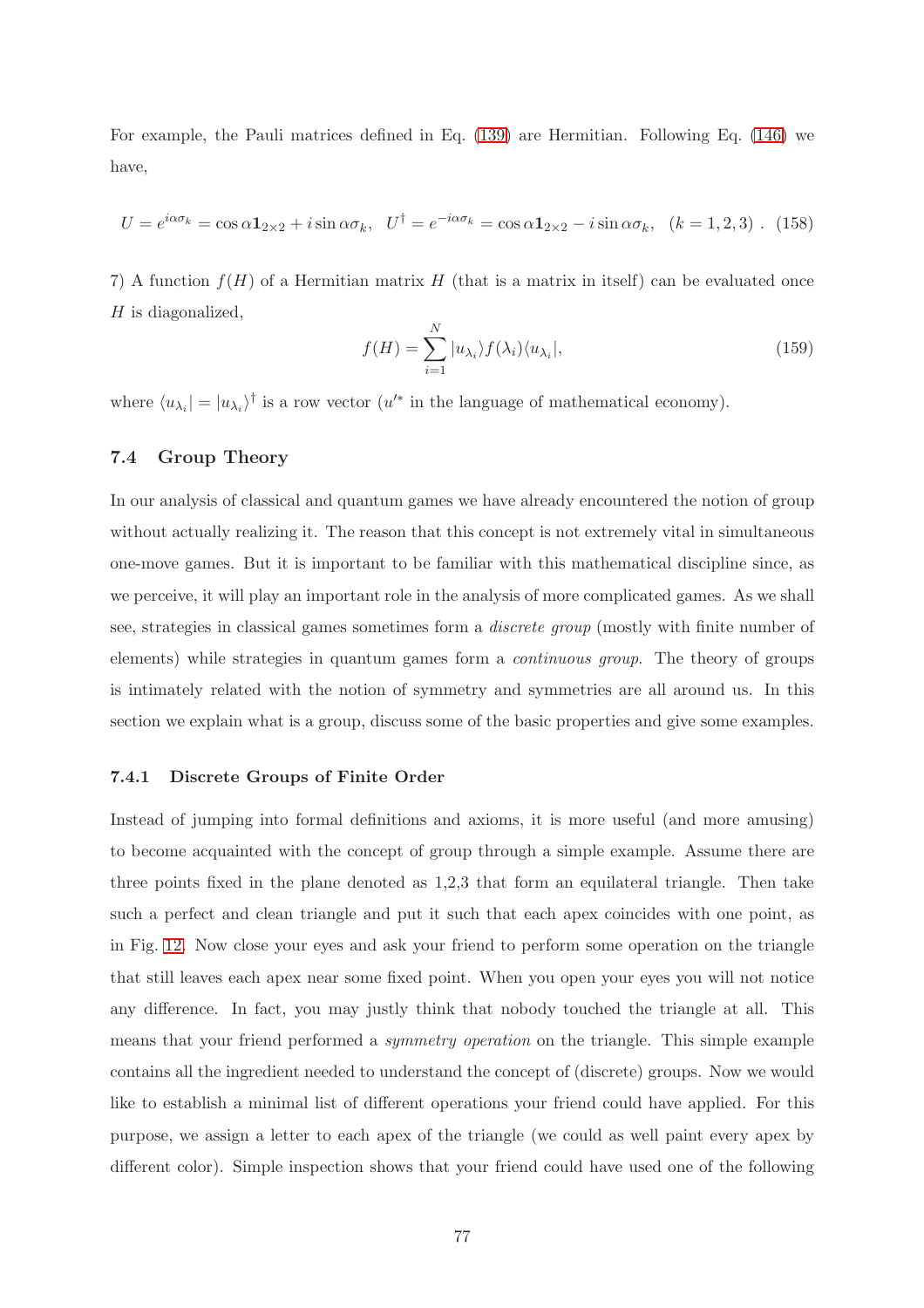

<span id="page-77-0"></span>Figure 12: Symmetry operations on a triangle. I Unit operation leaves it as it is.  $C=120^0$ rotation counterclockwise.  $C2=240^0$  rotation counterclockwise.  $D_{1,2,3}=180^0$  rotation around axes 1,2,3 (dashed lines).

six operations.

1) The unit operation  $I$  which means, leave the triangle as it is, don't touch it.

2) The operation C which means, rotate  $120^0 = 2\pi/3$  counterclockwise around a perpendicular axis passing through the center of the triangle.

3) The operation C2 which means, rotate  $240^0 = 4\pi/3$  counterclockwise around a perpendicular axis passing through the center of the triangle. We write it as C2 because it is obtained by application of the operation  $C$  twice, one after the other. It is evident that performing two symmetry operations one after the other is, by itself, a symmetry operation. Some it is called multiplication, although we do not multiply numbers, we just combine two symmetry operations, where the order which operation is performed first is important.

4-6) The three operations  $D_{1,2,3}$  which mean  $180^0$  rotation around axes 1,2,3 (dashed lines in Fig. [12\)](#page-77-0).

Thus, we get a list of six different operations. Since the number of different positions of the triangle is exactly six, we conclude that the list of symmetry operations appearing Fig. [12](#page-77-0) is complete. Any composition of symmetry operation from this list will again give a symmetry operation from this list. Thus, performing C twice yields  $C2$ , and performing C followed by  $D_1$  yields  $D_2$ . However performing  $D_1$  followed by C yields  $D_3 \neq D_2$ . It is also evident, by construction, the performing three operations one after the other is associative. Note also that after performing a symmetry operation, your friend might want to have the triangle back at its initial position. For achieving that, he does not have to turn it backward, he can always chose some operation from the list and perform it accordingly. For example, applying  $C$  after applying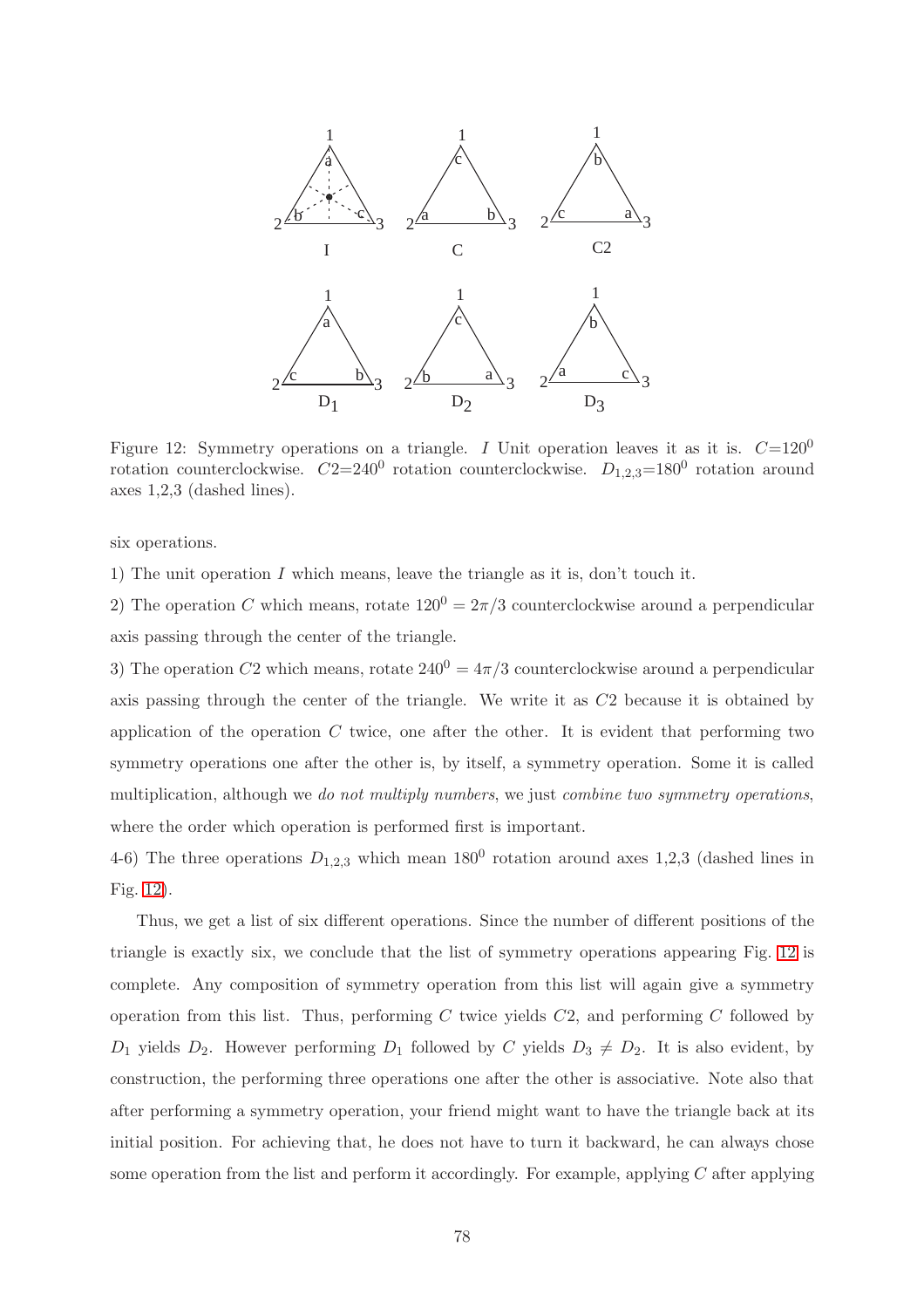$C2$  brings the triangle back to its initial position, which means, doing nothing (denoted as I).

It is now possible to slightly formalize the structure of symmetry operations on an equilateral triangle. We denote by  $G = \{I, C, C, D_1, D_2, D_3\}$ , the set of six symmetry operations and by  $g_2 \bullet g_1$  the symmetry operation obtained by applying  $g_2 \in G$  after  $g_1 \in G$ . We have established the following properties of the set  $G$  endowed with the operation  $\bullet$ , that can be regarded as group axioms.

# Group Axioms

- 1. Closeness: G is closed under •, namely  $g_1, g_2 \in G \Rightarrow g_1 \bullet g_2 \in G$ . Thus :  $G \times G \rightarrow G$ is a mapping.
- 2. Associativity: The operation is associative,  $g_3 \bullet (g_2 \bullet g_1) = (g_3 \bullet g_2) \bullet g_1, \forall g_1, g_2, g_3 \in G$ .
- 3. Unit Element: There is an element  $I \in G$ .  $\ni g \bullet I = I \bullet g = g$ ,  $\forall g \in G$ . I is called the unit element.
- 4. <u>Inverse Element:</u> For every  $g \in G$  there exists an element  $g^{-1} \in G$  such that  $g \bullet g^{-1} =$  $g^{-1} \bullet g = I.$

## 7.4.2 More Definitions and Basic Properties

Now forget for a moment on our triangle and think of a set G endowed with an operation  $\bullet$  in general. We then formulate the following

- 1. Group: A structure  $\langle G, \bullet \rangle$  satisfying the four axioms listed above is called a group.
- 2. Commutative and Non-Commutative Groups: If  $g_1 \bullet g_2 = g_2 \bullet g_1$  the group is said to be commutative or Abelian. Otherwise the group is said to be non-commutative or non-Abelian. (As we have seen, the triangle group  $G(\triangle)$  studied above is non Abelian).
- 3. Order of A Group: The number of elements in the group is called the group's order (the order of  $G(\triangle)$  is 6). If the order is finite, the group is said to be finite. Finite order may be very small (for example the *trivial group*  $G = \langle \{I\}, \bullet \rangle$  is a finite group containing one element). The order may also be be very very large. The number of symmetry operations on Rubik's  $3 \times 3 \times 3$  cube is  $43252003274489856000$ . Every group of order  $n < 6$  is commutative (Abelian).
- 4. **Multiplication Table:** The information on any group of finite order  $n$  can be encoded within a group's multiplication table, that is an  $n \times n$  list with the element  $g_i \bullet g_j \in G$  in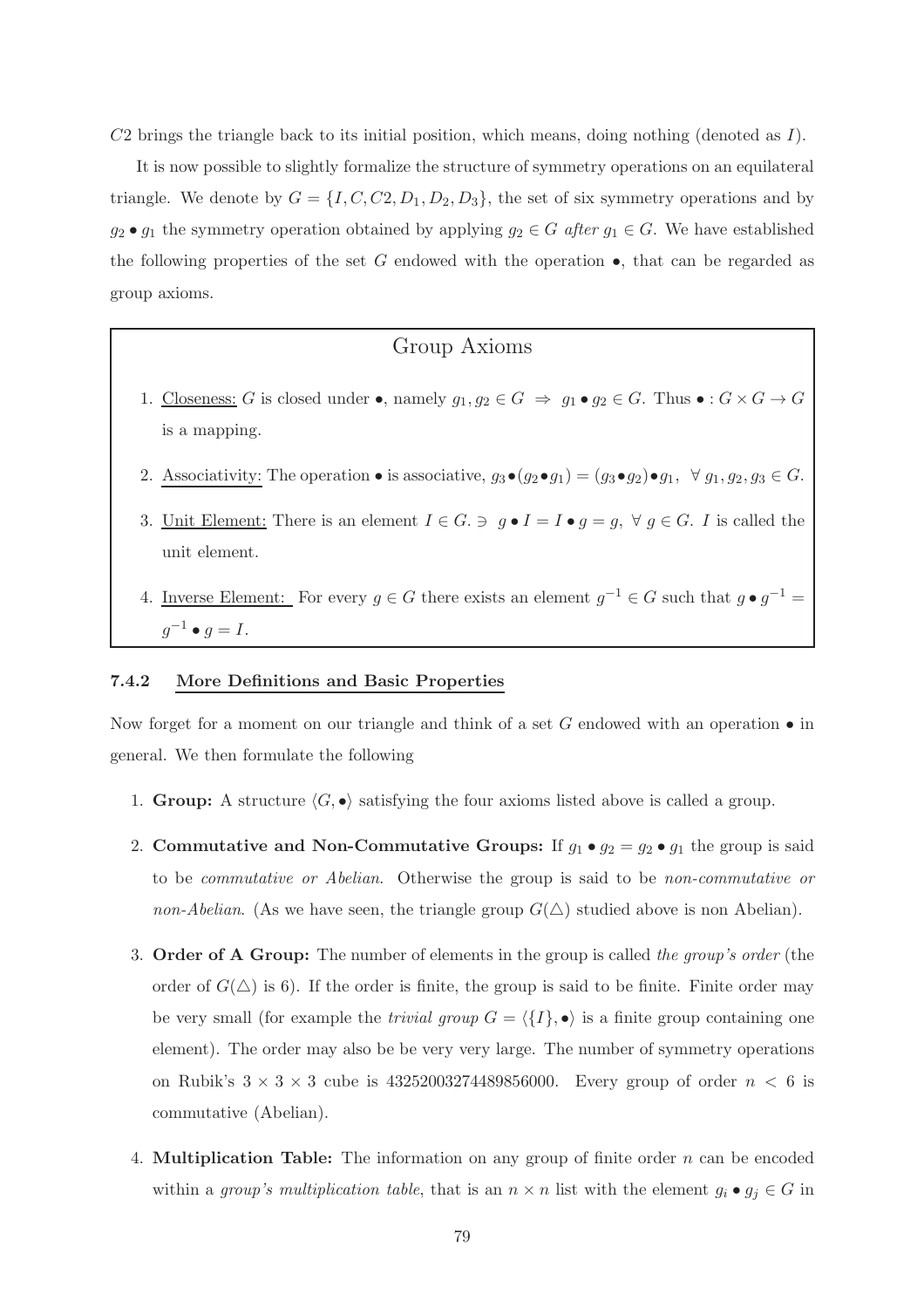entry  $(i, j)$  (the order is important if the group in not commutative). An example of a multiplication table for the (Abelian) group  $\langle G = \{1, i, -1, -i\}, \bullet = \times \rangle$  of order 4 is,

|      |      |    | $-1$ |      |
|------|------|----|------|------|
|      |      |    | $-1$ |      |
|      |      | -1 | -i   |      |
| $-1$ | $-1$ | -i |      |      |
|      |      |    |      | $-1$ |

We see that every row and every column contain all the group elements each element just once, and that for an Abelian group the table is symmetric around the main diagonal.

- 5. Subgroups: Let  $\langle G, \bullet \rangle$  be a group and let  $H \subseteq G$ ,  $H \neq \emptyset$ . Then if  $\langle H, \bullet \rangle$  is a group, we say that H is a subgroup of G. For example,  $H = \{I, C, C2\}$  (of order 3) is an (Abelian) subgroup of  $G(\triangle)$  because it satisfies the four group axioms. We are mainly interested in the cases that H is not trivial and  $H \subset G$ . Other subgroups of  $G(\triangle)$  are  $\{I, D_i\}$  each of order 2. The order of a subgroup is a divisor of the order of the group, for example, Order  $[G(\triangle)/Order[H]=6/3=2.$
- 6. Normal Subgroup: A subgroup H of a group G is said to be a normal subgroup in G iff  $ghg^{-1} ∈ H$ ,  $\forall g ∈ G$  and  $\forall h ∈ H$ . For example  $H = \{I, C, C2\}$  is normal subgroup of  $G(\triangle)$  because  $D_i h D_i^{-1} = D_i h D_i \in H$ . For example,  $D_1 C D_2 = C2$ . The element  $ghg^{-1}$  is said to be conjugate to h.
- 7. A simple group: A group  $G$  is said to be *simple* if it DOES NOT have a proper normal subgroup (here proper means neither  $H = \langle \{I\}, \bullet \rangle$  nor  $H = G$ ). The simple non-abelian group with smallest order is of order 60.
- 8. Group Generators and Cyclic Groups: A minimal set of elements  $g_1, g_2, \ldots g_K \in G$ whose monomials  $g_{i_1}^{k_1}$  ${}^{k_1}_{i_1}g^{k_2}_{i_2}$  $\frac{k_2}{i_2}\ldots g^{k_K}_{i_K}$  $\frac{k}{i_K}$  exhausts all the group elements is called the set of group generators. For example, the generators of  $G(\triangle)$  are  $(C, D_1)$ . The other elements are obtained as  $C2 = C^2$ ,  $I = C^3$ ,  $D_2 = CD_1$ ,  $D_3 = D_1C$ . A group that has a single generator is called a cyclic group. For example, the subgroup

 $H \subset G(\triangle) = \langle \{I, C, C2\}, \bullet \rangle$  is a cyclic group generated by C. A cyclic group is obviously Abelian.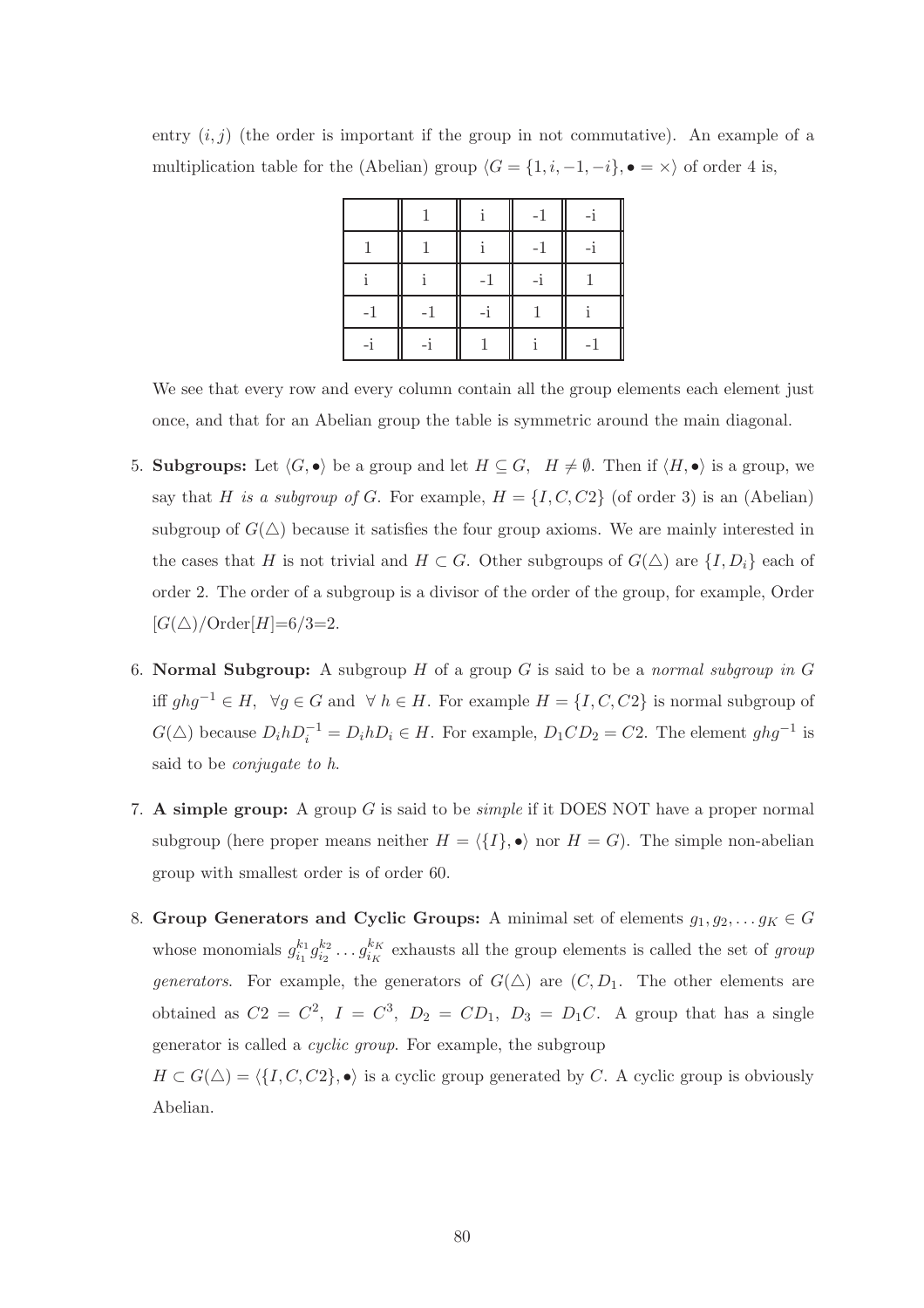## 7.4.3 The Permutation Group  $S_n$

Let us now have a somewhat different look at the triangular setup. Instead of a triangle we just have three white balls located inside the space fixed three baskets 1,2,3 and your friend is asked to juggle their places while you close your eyes. Again if the balls are not marked, you will not notice any change after opening your eyes. Your friend executed a *permutation operation* summarized as follows: Take the ball from basket 1 and put it in basket  $i_1$ , the ball from basket 2 to basket  $i_2$  and the ball from basket 3 to basket  $i_3$ . Here  $i_1, i_2, i_3 \in \{1, 2, 3\}$  and are distinct. Since you could not judge whether he touched the balls or not it is a symmetry operation, now refers to as permutation symmetry. We have used the concept of permutation symmetry in Subsection [6.8.](#page-50-0) In classical games a player's strategy consists of replacing the state of a bit (or trit) by another state, an operation that is a special case of permutation. Permutations also play a central role in social choice and in the proof of Rubinstein theorem. Here we will analyze this structure and expose the main definitions and the important properties. We will also map the elements of the permutation symmetry group on a set of matrices. The set of permutation of three balls (objects) as described above is denoted as  $S_3$  and by simple counting we find that it contains  $3! = 6$  elements  $\{s_1, s_2, \ldots, s_6\}$ . Once it is established that the set  $S_3$  endowed with the operation  $\bullet$  of performing two successive permutations  $s_2 \bullet s_1$  satisfies the group axioms we will call it the permutation group  $S_3$  whose order is 6. The alert reader might already guess that  $S_3$  and  $G(\triangle)$  are, in some sense, identical. That is, in fact, true and we will come to it soon. To keep the mathematics simple, we will use permutation groups with small number of elements in our illustrative examples below, (e.g  $S_3$  or  $S_5$ ), but every statement can easily be examined for  $n > 3$ , in which case the permutation group  $S_n$  (*n* balls and *n* baskets) is of order *n*!.

A permutation (i.e., rearrangement) of 3 balls between 3 baskets as described above is represented as

<span id="page-80-0"></span>
$$
P = \begin{pmatrix} 1 & 2 & 3 \\ i_1 & i_2 & i_3 \end{pmatrix} , \qquad (160)
$$

where  $i_1, i_2, i_3 \in \{1, 2, 3\}$  and are distinct. The symbol on the RHS of Eq. [\(160\)](#page-80-0) should be read as follows: Take the ball from basket k and put it in basket  $i_k$  for  $k = 1, 2, 3$ . Since combining two such operations one after the other leads us to some third operation of 3 objects we conclude that  $\langle S_3, \bullet \rangle$  is a group. The operation  $\bullet$  will be defined more precisely below together with all the group axioms. Two cycle permutations It is possible (and useful) to decompose a complicated

permutation requiring to move many balls into many new baskets into a combination (product) of simple permutations called two-cycles  $P_{ij} \equiv \binom{i}{j}$  or even simply  $(i, j)$ . This means a swap: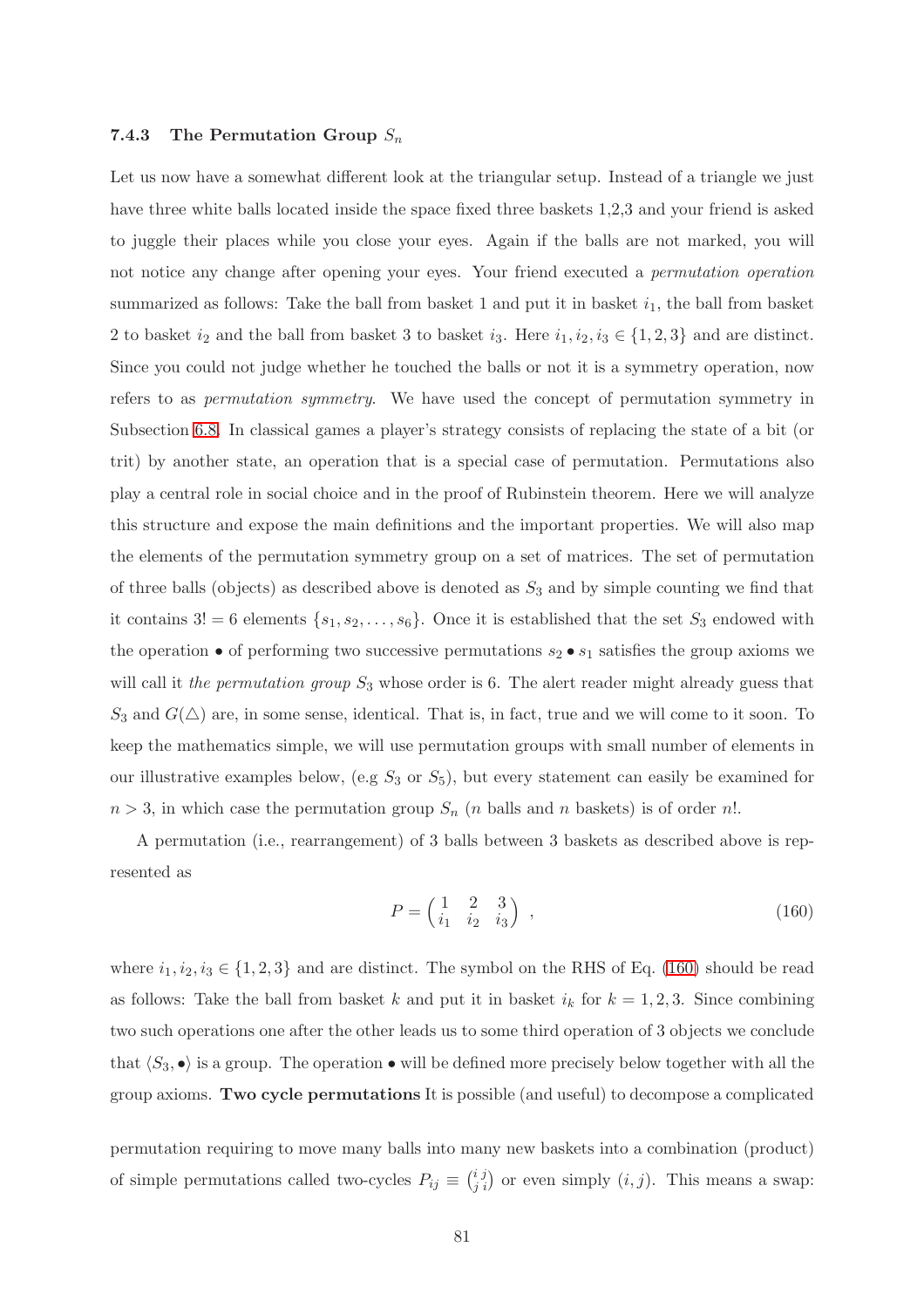"put ball i in basket j and ball j in basket i with all other balls untouched". Examples are

$$
P = \begin{pmatrix} 1 & 2 & 3 & 4 \\ 2 & 1 & 4 & 3 \end{pmatrix} = (12)(34) , P = \begin{pmatrix} 1 & 2 & 3 & 4 & 5 \\ 2 & 3 & 4 & 1 & 5 \end{pmatrix} = (14)(13)(12)(5) .
$$
 (161)

Note that the two-cycle (34) on the right is applied first and (12) afterward. The one-cycle (5) (meaning do not move the ball in basket 5) is often left out for concise notation. The first permutation is even since can be written as a product of an even number of two-cycles, while the second permutation is odd. The structure

 $\langle\{\rangle\}$  Even Permutations  $\rangle$  is a proper subgroup of  $S_n$  referred to as the alternating group, denoted as  $A_n$  that has an order  $n!/2$ . In fact,  $A_5$  is a simple group with the smallest possible order (equal to 60). A cyclic permutation  $P = (12 \dots N)$  takes the form

$$
P = (12...N) \equiv \begin{pmatrix} 1 & 2 & \dots & N-1 & N \\ 2 & 3 & \dots & N & 1 \end{pmatrix} .
$$
 (162)

A cyclic permutation can be written as a product of two-cycles in the form,  $(a_1a_2...a_N)$  =  $(a_1a_N)(a_1a_{N-1})\dots(a_1a_2)$ . A three-cycle is a cyclic permutation of three numbers, e.g., (123), or  $(6, 9, 13) =$  $\sqrt{ }$  $\mathcal{L}$ 6 9 13 9 13 6  $\setminus$ . A permutation is said to be in disjoint cycle form if it is written so that the various pairs of cycles which define it have no number in common.

## 7.4.4 Checking the Group Axioms

Closeness Let us use a specific example to explain how the multiplication operation• between two permutations is carried out.

<span id="page-81-0"></span>
$$
P_1 = \begin{pmatrix} 1 & 2 & 3 & 4 & 5 \\ 2 & 4 & 3 & 5 & 1 \end{pmatrix} , P_2 = \begin{pmatrix} 1 & 2 & 3 & 4 & 5 \\ 5 & 4 & 1 & 2 & 3 \end{pmatrix} , P_2P_1 = \begin{pmatrix} 1 & 2 & 3 & 4 & 5 \\ 4 & 2 & 1 & 3 & 5 \end{pmatrix} . (163)
$$

Note that first  $P_1$  is applied, then  $P_2$ . For example  $P_1$  says "take the ball that is now in basket 1 and put it in basket 2, while  $P_2$  says "take the ball in basket 2 and put it in basket 4. The combination  $P_1P_2$  then says "take the ball in basket 1 and put it in basket 4. This is further illustrated in Figure [13](#page-82-0) that shows how the product permutation is obtained.

The unit Element: As an example, The unit element,  $I$ , of  $S_5$  is

$$
I = \begin{pmatrix} 1 & 2 & 3 & 4 & 5 \\ 1 & 2 & 3 & 4 & 5 \end{pmatrix} , \Rightarrow IP = PI = P \forall P \in S_5,
$$
 (164)

where the second part follows the definition and the illustration in Fig. [13.](#page-82-0)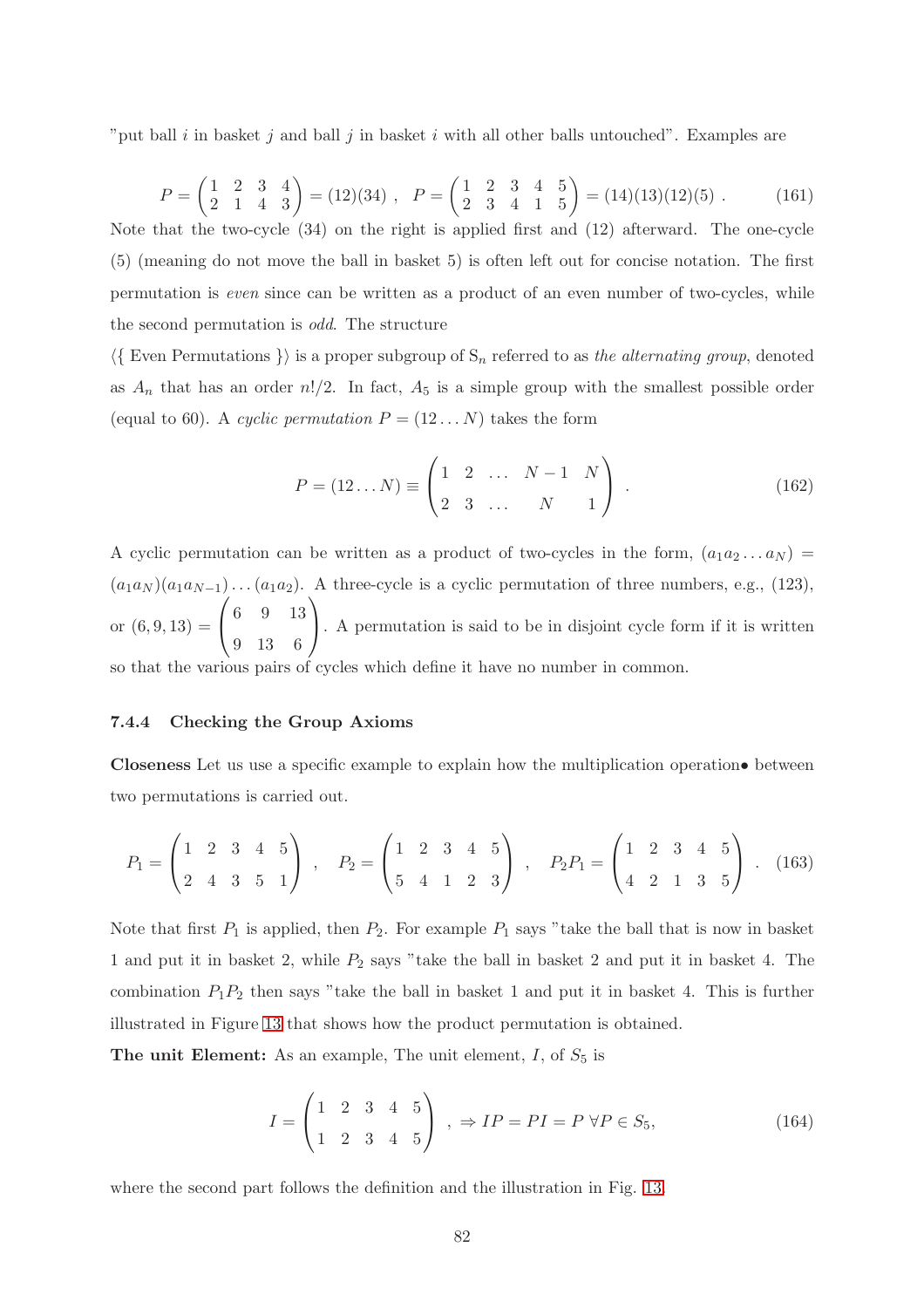

<span id="page-82-0"></span>Figure 13: The product,  $P_2P_1$ , of the permutations in [\(163\)](#page-81-0) is obtained by following the arrows, e.g.,  $1 \rightarrow 2 \rightarrow 4$ ,  $2 \rightarrow 4 \rightarrow 2$ , etc, to obtain the last equation in [\(163\)](#page-81-0).

The Inverse Element of a Given Permutation The inverse of the element in [\(160\)](#page-80-0) is

$$
\begin{pmatrix} 1 & 2 & 3 \ i_1 & i_2 & i_3 \end{pmatrix}^{-1} = \begin{pmatrix} i_1 & i_2 & i_3 \ 1 & 2 & 3 \end{pmatrix} .
$$
 (165)

After this row inversion is carried out, it is useful to juggle columns on the right hand side so that the first row is ordered from the left. Thus we have established that  $S_n$  is a (non-Abelian) group of order n!.

## 7.4.5 Equivalence of  $S_3$  and  $G(\triangle)$ : Group Isomorphism

It is easy to check that there is a 1  $\leftrightarrow$  1 mapping between  $S_3$  and  $G(\triangle)$  written as  $P_i \in S_3 \leftrightarrow$  $g_i \in G(\triangle)$  such that  $P_i \bullet P_j \in S_3 \leftrightarrow g_i \bullet g_j \in G(\triangle)$ . For example,

$$
\begin{pmatrix} 123 \\ 231 \end{pmatrix} \leftrightarrow C, \quad \begin{pmatrix} 123 \\ 312 \end{pmatrix} \leftrightarrow C2, \quad \begin{pmatrix} 123 \\ 132 \end{pmatrix} \leftrightarrow D_1,\tag{166}
$$

and so on. This equivalence is referred to as *group isomorphism*. Alternatively, we write  $S_3 \sim$  $G(\triangle)$  and say that  $S_3$  and  $G(\triangle)$  are isomorphic. On the other hand,  $G(\square)$  is NOT isomorphic to  $S_4$ . If, in analogy with Figure [12](#page-77-0) we inspect the symmetry operations on a perfect square lying on the plane we find the following operations:  $C, C^2, C^3, C^4 = I, D_{13}, D_{24}, h_{12}, h_{23}$  where C is a  $90^0$  rotation around an axis perpendicular to the plane passing through the square's center,  $D_{ij}$ is a 180<sup>0</sup> degrees rotation around a diagonal passing through points i and j and  $h_{ij}$  is a 180<sup>0</sup> degrees rotation around a bisector of a segment joining points  $i$  and  $j$ , all together 8 elements. Hence the order of  $G(\Box)$  is 8 while the order of  $S_4$  is 4! = 24. The reason is that in  $G(\Box)$  there are several constraints forcing some pair of apex to be in certain points, for example, apex  $a$ and b should occupy adjacent fixed points like 1 and 2 for example. These constraints reduce the number of elements on  $G(\square)$  compared with  $S_4$ . However, an important theorem referred to as Cayley's theorem states that every group G of order n is isomorphic to a subgroup of  $S_n$ ; This means that  $G(\square)$  is isomorphic to a subgroup of  $S_8$ .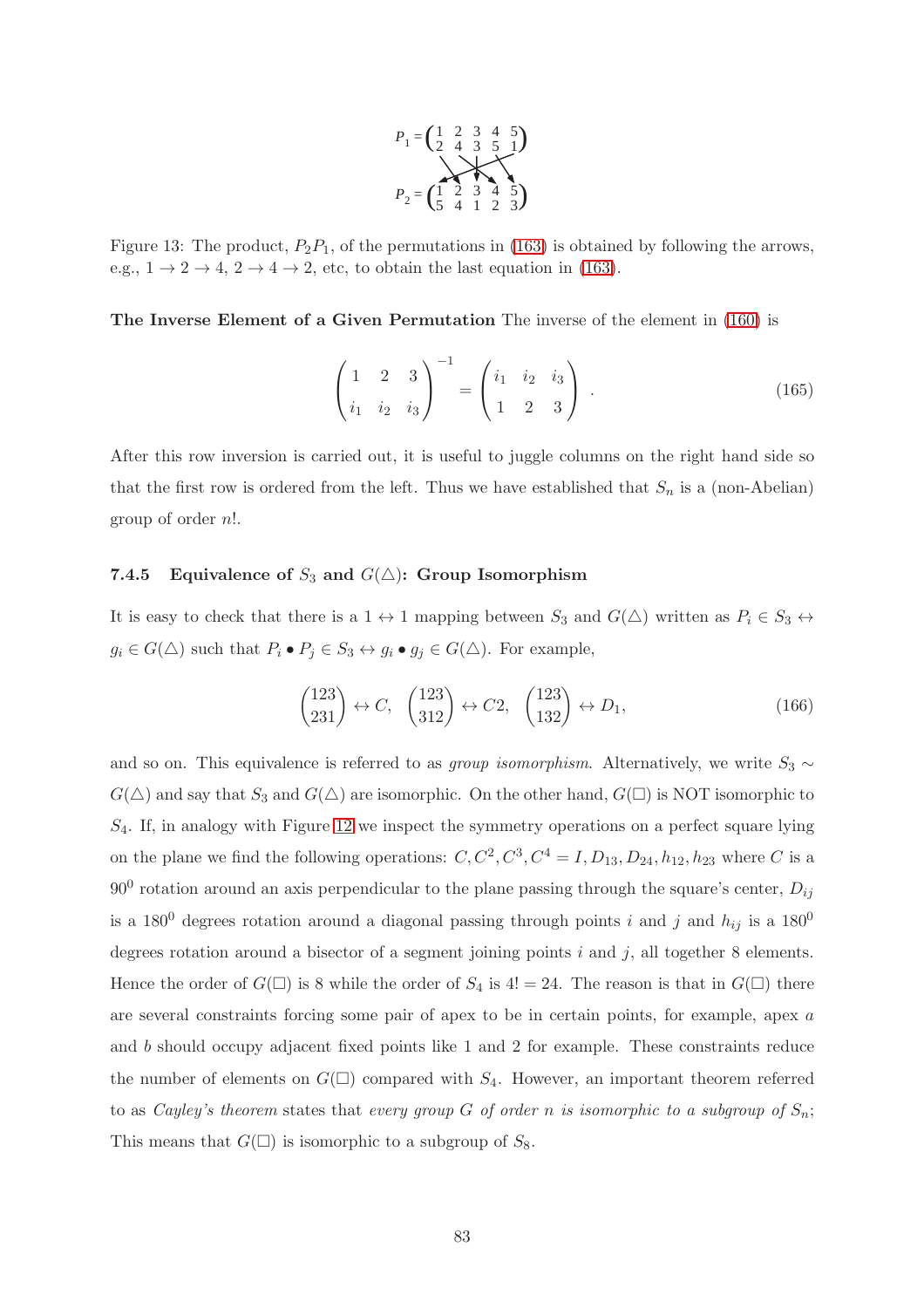#### 7.4.6 Matrix Representation of  $S_3$

Let us now look at the permutation of the three balls between three baskets 1,2,3 in a somewhat different way. We form a three dimensional vector  $(1, 2, 3)^T$  that represents the initial locations of balls  $a, b, c$  respectively. Then if we apply a permutation such as  $P_1 = \binom{123}{213}$  we ask the question: What is the  $3 \times 3$  matrix  $M_1$  that transform the vector  $123^T$  to the vector 213? The answer is simple,

$$
\begin{pmatrix} 2 \\ 1 \\ 3 \end{pmatrix} = \begin{pmatrix} 0 & 1 & 0 \\ 1 & 0 & 0 \\ 0 & 0 & 1 \end{pmatrix} \begin{pmatrix} 1 \\ 2 \\ 3 \end{pmatrix} . \tag{167}
$$

Since the matrix  $M_1$  depends on the permutation  $P_1$  we write it as  $M_1(P_1)$ . Now we apply a second permutation, say  $P_2 = \binom{123}{231}$ . How do we represent the permutation  $P_2P_1$  in a matrix form? The answer is now simple. We form the matrix  $M_2(P_2)$  that transform  $(123)^T$  onto  $(231)^T$ and apply it from the left on  $M(P_1)$ . A simple inspection leads to the form  $M(P_2) = \begin{pmatrix} 0 & 1 & 0 \\ 0 & 0 & 1 \end{pmatrix}$ 0 0 1  $\begin{pmatrix} 0 & 1 & 0 \ 0 & 0 & 1 \ 1 & 0 & 0 \end{pmatrix}$ . Therefore we find

$$
P_2P_1 = \begin{pmatrix} 123 \\ 132 \end{pmatrix}, \quad M(P_2P_1) \begin{pmatrix} 1 \\ 2 \\ 3 \end{pmatrix} = M(P_1)M(P_2) \begin{pmatrix} 1 \\ 2 \\ 3 \end{pmatrix} = \begin{pmatrix} 1 & 0 & 0 \\ 0 & 0 & 1 \\ 0 & 1 & 0 \end{pmatrix} \begin{pmatrix} 1 \\ 2 \\ 3 \end{pmatrix} = \begin{pmatrix} 1 \\ 3 \\ 2 \end{pmatrix}.
$$
 (168)

It is easy to construct the matrices corresponding to all the six elements of  $S_3$ . We will list them all because we will need to discuss it throughly:

<span id="page-83-0"></span>
$$
\begin{pmatrix} 123 \\ 123 \end{pmatrix} \rightarrow \begin{pmatrix} 1 & 0 & 0 \\ 0 & 1 & 0 \\ 0 & 0 & 1 \end{pmatrix} \equiv I = \mathbf{1}_3, \quad \begin{pmatrix} 123 \\ 213 \end{pmatrix} \rightarrow \begin{pmatrix} 0 & 1 & 0 \\ 1 & 0 & 0 \\ 0 & 0 & 1 \end{pmatrix} \equiv M_2, \quad \begin{pmatrix} 123 \\ 321 \end{pmatrix} \rightarrow \begin{pmatrix} 0 & 0 & 1 \\ 0 & 1 & 0 \\ 1 & 0 & 0 \end{pmatrix} \equiv M_3,
$$
  

$$
\begin{pmatrix} 123 \\ 132 \end{pmatrix} \rightarrow \begin{pmatrix} 1 & 0 & 0 \\ 0 & 0 & 1 \\ 0 & 1 & 0 \end{pmatrix} \equiv M_4, \quad \begin{pmatrix} 123 \\ 231 \end{pmatrix} \rightarrow \begin{pmatrix} 0 & 1 & 0 \\ 0 & 0 & 1 \\ 1 & 0 & 0 \end{pmatrix} \equiv M_5, \quad \begin{pmatrix} 123 \\ 312 \end{pmatrix} \rightarrow \begin{pmatrix} 0 & 0 & 1 \\ 1 & 0 & 0 \\ 0 & 1 & 0 \end{pmatrix} \equiv M_6(169)
$$

Thus we have at the following result

To every element  $P \in S_3$  there corresponds a matrix  $M(P)$  such that to the element  $P_2P_1 \in S_3$ the corresponding matrix is  $M(P_2P_1) = M(P_2)M(P_1)$ . In each column and each row in each matrix there is a single entry 1 and the other two entries are zero. This is a faithful matrix representation of  $S_3$ . The six matrices form a group  $\mathcal{M}_3$  that is isomorphic to  $S_3$ .

Let us denote the 6 matrices as  $I, M_2, \ldots, M_6$ , where  $I = 1_3$  is the unit  $3 \times 3$  matrix. We want to relate the structure of these matrices to some important concept in group representation by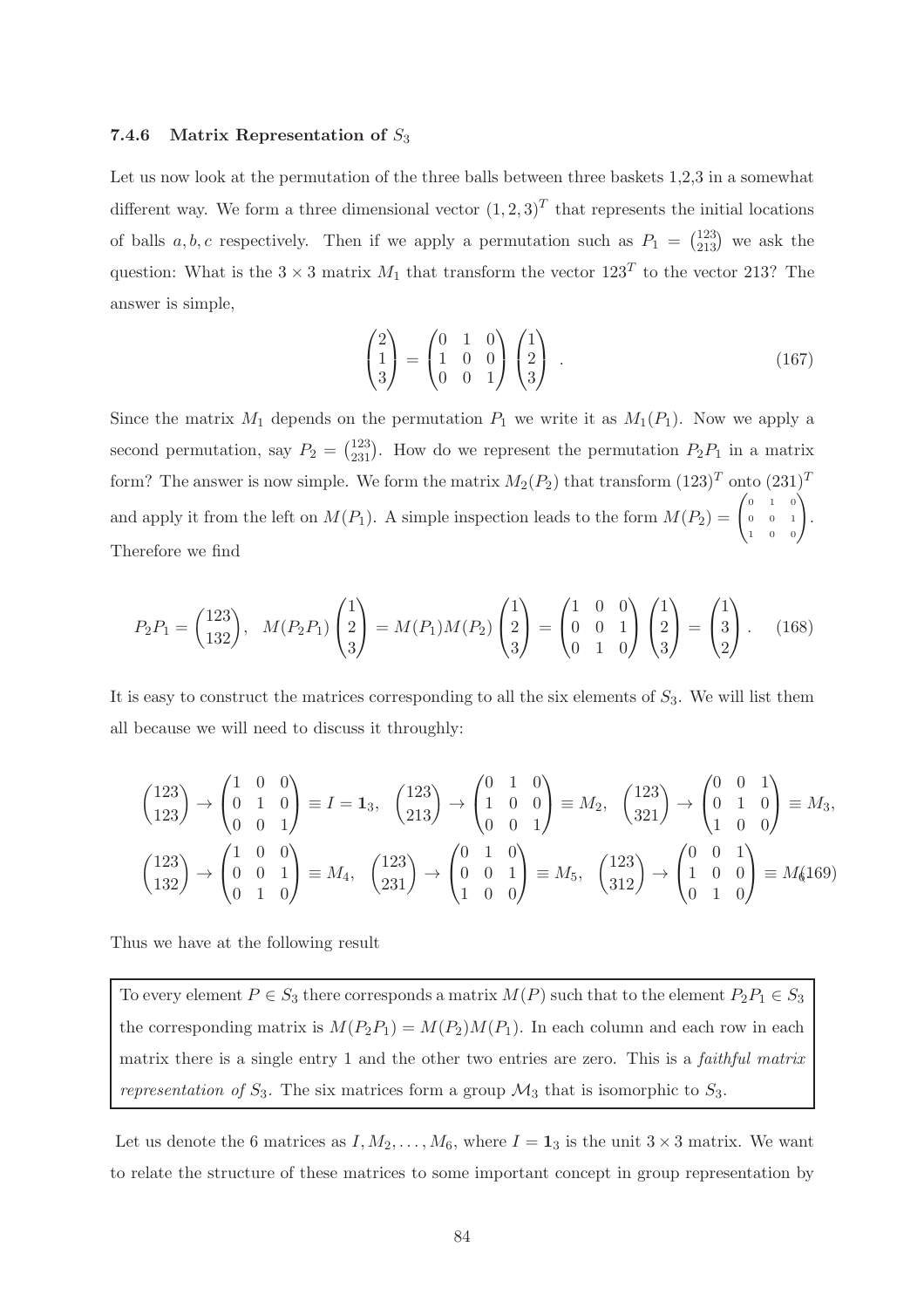

<span id="page-84-0"></span>Figure14: Block diagonal structure of the matrices (a) -  $M_2$  and (b)- $M_4$  listed in Eq. .[\(169\)](#page-83-0).

a matrices as we have just established. Consider for example the permutations  $\binom{123}{123}$  and  $\binom{123}{213}$ . They form a subgroup  $S_{12} \subset S_3$ . This subgroup is represented by the matrices  $I, M_2 \in \mathcal{M}_3$ . Therefore I,  $M_2$  form a subgroup  $M_{12} \subset M_3$  that is a matrix representation of the subgroup  $S_{12} \subset S_3$ . The structure of both matrices I and  $M_2$  is that of block diagonal structure illustrated in Fig. [14a](#page-84-0). Similar considerations hold for  $\binom{123}{123}$  and  $\binom{123}{132}$  represented by  $I, M_4$  with block diagonal form as in Fig. [14b](#page-84-0). Now we arrive at an important

Definition: If all the matrices in a representation of a group  $G$  have the same block diagonal form we say that the matrix representation of  $G$  is reducible. A representation that is NOT reducible is termed as  $\underline{irreducible}$   $representation$   $\left( \underline{irrep}\right)$  of  $G$  .

Inspecting the representation of the whole group  $S_3$  in terms of the 6 matrices displayed in Eq. [\(169\)](#page-83-0) from the point of view of reducibility it is immediately clear that not all the six matrices have the same block diagonal form, and therefore the representation is reducible. Therefore we conclude:

The representation of  $S_3$  in terms of the group of 6 matrices  $I, M_2, \ldots, M_6$  is irrep. the representation of the the subgroup  $S_{12}$  in terms of the group of 2 matrices  $I, M_2$  is reducible.

An important lemma that has been used in proving the theorem in Subsection [6.9](#page-51-0) is: Schurs lemma: Let G be a group and let  $\{M(g), g \in G\}$  be an irrep of G in terms of  $n \times n$ matrices. If a matrix A commutes with the matrices  $\{M(g)\}\$  then A is a constant times the unit  $n \times n$  matrix, namely,

$$
[A, M(g)] = 0, \ \forall \ g \in G \ \Leftrightarrow A = \alpha \mathbf{1}_n \ . \tag{170}
$$

## 7.4.7 Continuous Groups

So far we encountered groups of finite order, namely finite groups. This is relevant for classical games with finite number of strategies of each player. We can extend this easily to infinite albeit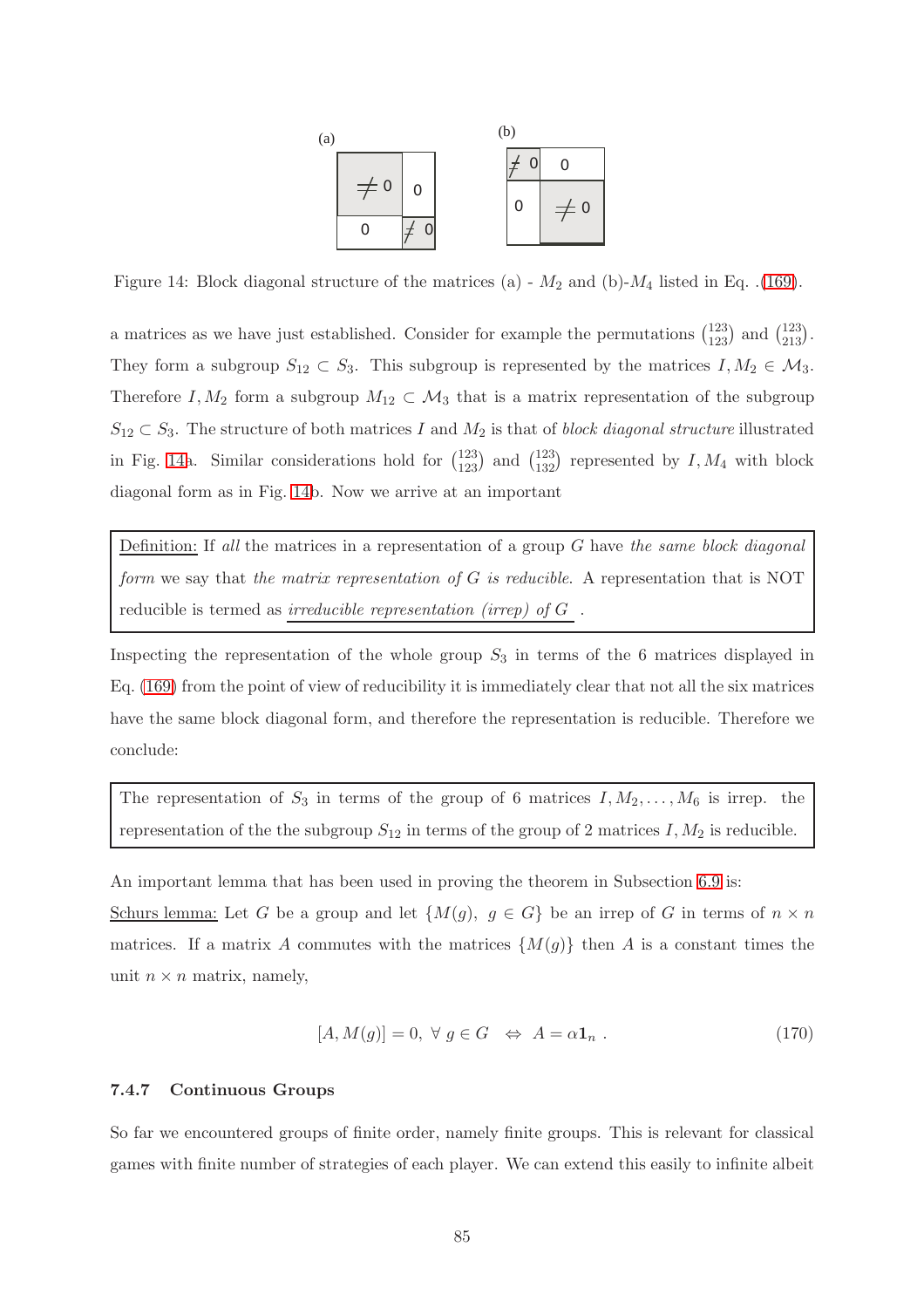discrete groups, for example, the group of integers  $\langle \{n\}, n \in \mathbb{Z}, \bullet = +, I = 0 \rangle$  is an infinite discrete group. Similarly, the group of rational numbers  $\langle \{r\}, r = p/q, p, q \in \mathbb{Z}/\{0\}, \bullet =$  $\times$ ,  $I = 1$  is an infinite discrete group. In the language of set theory we say that the order of an infinite discrete group is  $\aleph_0$ . The notion of continuous groups requires more than just having an infinite order. It requires some definition of "distance" between group elements. For example, the group of real numbers  $\langle \{x\}, x \in \mathbb{R}, \bullet = +, I = 0 \rangle$  is an infinite group satisfying the group axioms, and, in addition, we have a natural definition of distance between two group elements  $x \in \mathbb{R}$  and  $y \in \mathbb{R}$  as  $d = |x - y|$ . Before writing down the formal definition it is useful to consider the group of quantum strategies  $U(\phi, \alpha, \theta)$  defined in Eq. [\(19\)](#page-15-0). Since U is unitary and has unit determinant, the group axioms are satisfied (but will be slightly modified to account for the fact continuous case). The main points to be noticed is as follows: 1) The elements of the group (namely, the matrices  $U(\phi, \alpha, \theta)$  depend on a number (here three) of continuous parameters  $0 \le \phi < 2\pi$ ,  $0 \le \alpha < 2\pi$ ,  $0 \le \theta < \pi$  denoted here collectively as  $\mathbf{a} = (\phi, \alpha, \theta)$  (instead of  $\gamma$  as used formerly). The three dimensional box containing all points  $(0 \le \phi \le 2\pi, 0 \le \alpha \le 2\pi, 0 \le \theta \le \pi)$  defines the parameter domain A. 2) We can define "distance between two matrices  $U(\mathbf{a})$  and  $U(\mathbf{a}')$  as,

$$
d[U(\mathbf{a}), (U(\mathbf{a}')] = \sum_{i,j=1}^{2} |U_{i,j}(\mathbf{a}) - U_{i,j}(\mathbf{a}')|^2, \ \forall \ \mathbf{a}, \mathbf{a}' \in \mathcal{A}.
$$
 (171)

Each number inside the absolute value is a difference between two complex numbers and hence it is a complex number whose absolute value is defined in Eq. [\(109\)](#page-59-0). 3) The matrix elements of the matrices  $U(\mathbf{a}_i)$  are continuous (and differentiable) functions of the three Euler angles. Therefore, we have,

$$
d(\mathbf{a}, \mathbf{a}') \equiv (\phi - \phi')^2 + (\alpha - \alpha')^2 + (\theta - \theta')^2 \to 0 \implies d[U(\mathbf{a}), (U(\mathbf{a}')] \to 0. \tag{172}
$$

Definition: A continuous group G is a group whose elements  $g(\gamma) \in G$  depend on a (usually finite) set  $\gamma = a_1, a_2, \dots a_r$  of continuous parameter, endowed with a distance  $d(g, g') : G \times$  $G \to \mathbb{R}_+$  such that  $d(\gamma, \mathbf{a}') \to 0$  implies  $d(g, g') \to 0$ .

In our example above  $r = 3$ ,  $a_1 = \phi$ ,  $a_2 = \alpha$ ,  $a_3 = \theta$ . The slightly modified list of axioms for a continuous group are: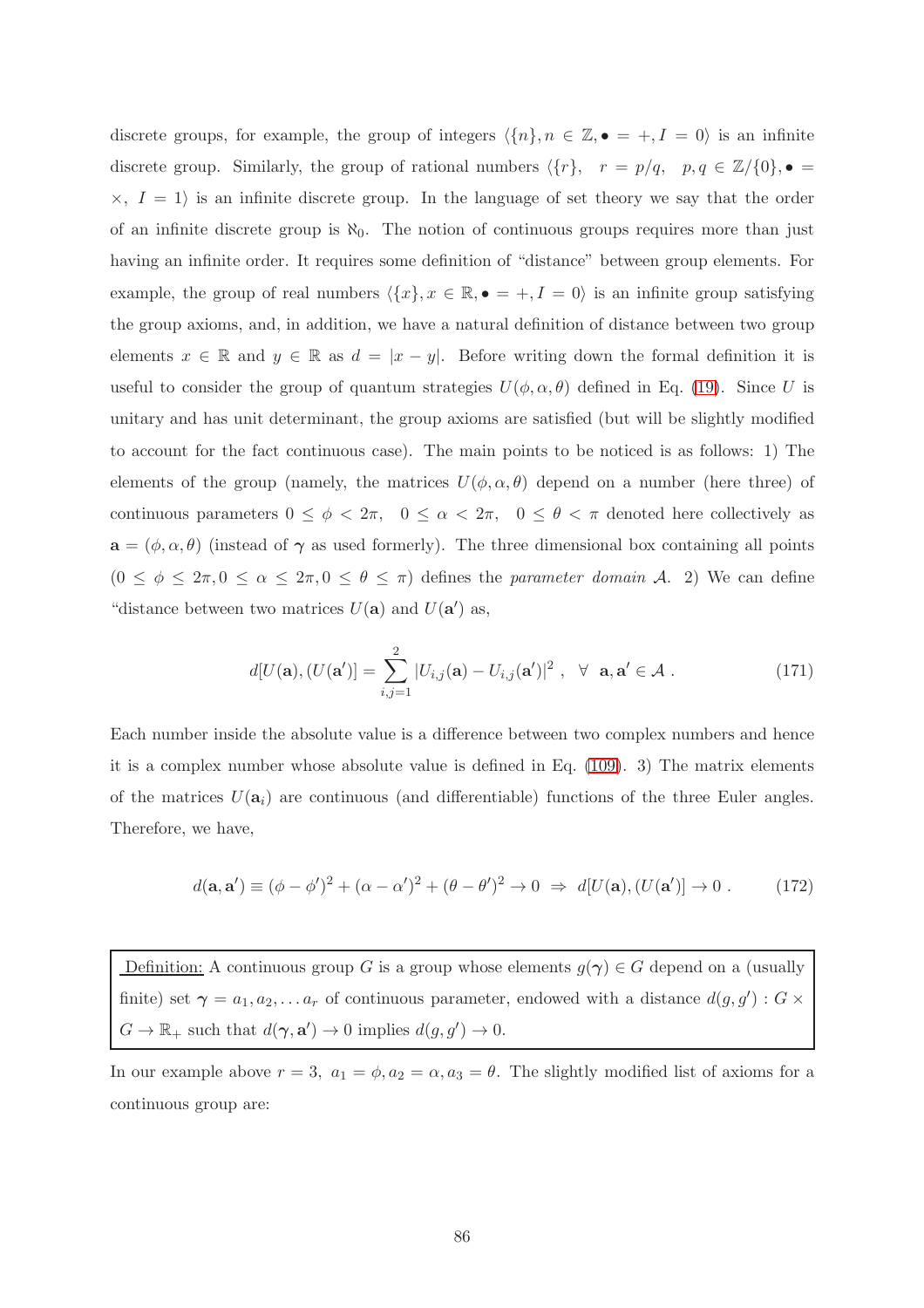1. Closeness: Given the (sets of) parameters  $a, b \in A$  there is a set  $c \in A$  such that  $g(\mathbf{c}) = g(\mathbf{b})g(\mathbf{b})$ , where **c** is a *real function* of the real parameters **a** and **b**.

<span id="page-86-0"></span>
$$
c_k = f_k(a_1, a_2, \dots, a_r; b_1, b_2, \dots, b_r) = f_k(\mathbf{a}; \mathbf{b}), \quad k = 1, 2, \dots, r \text{, or compactly } \mathbf{c} = \mathbf{f}(\mathbf{a}; \mathbf{b}) \tag{173}
$$

- 2. Associativity:  $g(c)[g(b)g(a)] = [g(c)g(b)]g(a)], \forall a, b, c \in \mathcal{A}$ ..
- 3. Unit Element: There exists a parameter  $a = a_0$  (conveniently chosen as  $a_0 = 0$  such that

 $g(\mathbf{a})g(0) = g(0)g(\mathbf{a}) = g(\mathbf{a})$ . Occasionally we denote  $g(0) = I$ .

- 4. Existence of Inverse: For any  $\mathbf{a} \in \mathcal{A}$ ,  $\exists \bar{\mathbf{a}} \in \mathcal{A} \ni g(\bar{\mathbf{a}})g(\mathbf{a}) = g(\mathbf{a})g(\bar{\mathbf{a}}) = g(0) = I$ ,  $\bar{\mathbf{a}} =$  $h(a)$ .
- 5. Minimality (or essentiality) of  $r$ : The number of parameters  $r$  is minimal. If  $G$  is a continuous group of r parameters, then it is not possible to obtain all the elements of the group in terms of less than r parameters.

The order of a continuous group is equal to the cardinality of the continuum. which in set theory is denoted by ℵ.

#### 7.4.8 Lie Groups

The modified set of axioms listed above is applicable also for finite groups and for discrete groups if infinite  $(\aleph_0)$  order. Now we require a new condition that is peculiar to continuous groups:

New Condition: The argument c appearing in  $g(c) = g(a)g(b)$  of the first axiom is an analytic function of **a** and **b**. By that we mean that the functions  $f(a; b)$  defined in Eq, [\(173\)](#page-86-0) are infinitely differentiable with respect to to the  $2r$  parameters **a** and **b**. Similarly, **a** is an analytic function of **a**, namely, the function  $h(.)$  defined in axiom 4 is infinitely differentiable. Under the axioms listed above and the new condition we get an r-parameters Lie group.

Lie Groups of Transformations: Lie groups are very often used as groups of transformations. By this we mean that we have *n* quantities  $(x_1, x_2, \ldots, x_n) = \mathbf{x}$  that undergo a transformation after which we get  $(x'_1, x'_2, \ldots, x'_n) = \mathbf{x}'$ . The transformation depends on r parameters **a** and written compactly as

<span id="page-86-1"></span>
$$
\mathbf{x}' = \mathbf{f}(\mathbf{x}; \mathbf{a}) \tag{174}
$$

For example  $\mathbf{x} = (x_1, x_2)$  can be the coordinates of a point on the plane and the group operation is to move this point as  $(x_1, x_2) \rightarrow (x_1 + a_1, x_2 + a_2)$  so that  $r = 2$ ,  $\mathbf{a} = (a_1, a_2)$  and the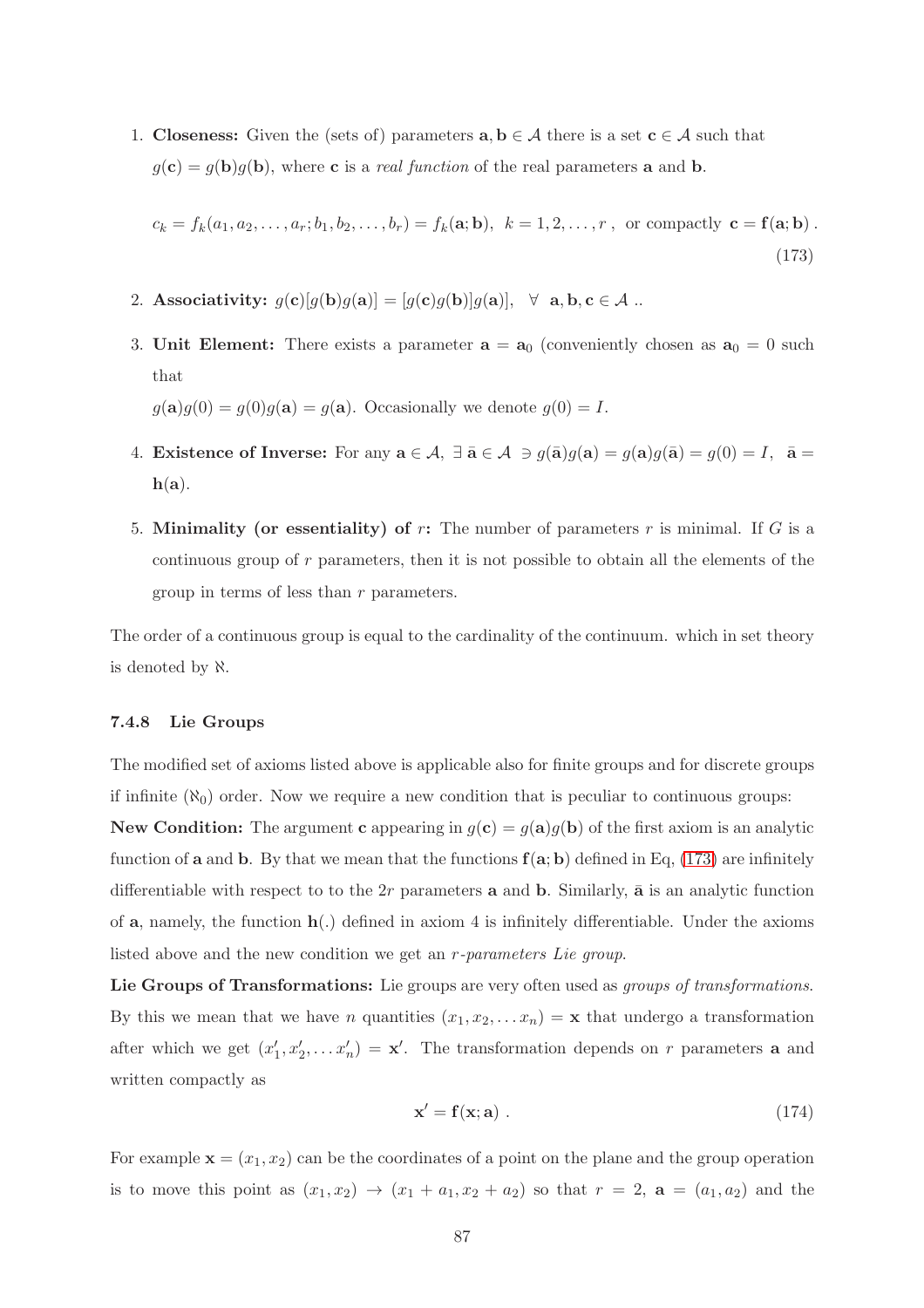transformation group operation is  $x' = f(x, a) = x + a$ . Then clearly,  $a_0 = 0$  and  $\bar{a} = -a$ . If we apply a second transformation corresponding to set of parameters  $\mathbf{b} = (b_1, b_2)$  we get

$$
\mathbf{x}'' = \mathbf{f}(\mathbf{x}', \mathbf{b}) = \mathbf{x}' + \mathbf{b} = \mathbf{f}[\mathbf{f}(\mathbf{x}, \mathbf{a}); \mathbf{b}] = \mathbf{x} + \mathbf{a} + \mathbf{b} \equiv \mathbf{x} + \mathbf{c} = \mathbf{f}(\mathbf{x}; \mathbf{c}), \ \mathbf{c} = \phi(\mathbf{a}, \mathbf{b}) = \mathbf{a} + \mathbf{b} \ . \ (175)
$$

This almost trivial example illustrates the interpretation of the group axioms for the Lie group of transformations [\(174\)](#page-86-1), that is,

- 1. Closeness  $\mathbf{x}' = \mathbf{f}(\mathbf{x}; \mathbf{a}), \ \mathbf{x}'' = f(\mathbf{x}'; \mathbf{b}) \Rightarrow \exists \ \mathbf{c} \in \mathcal{A} \ni \mathbf{x}'' = \mathbf{f}(\mathbf{x}'; \mathbf{c}), \ \ni \mathbf{c} = \phi(\mathbf{a}, \mathbf{b})$ .
- 2. Associativity: In the following list of three operations,  $x''' = f(x''; c)$ ,  $x'' = f(x'; b)$ ,  $x' = f(x; b)$  $f(x; a)$

it does not matter whether the first two are done first or the last two is done last.

- 3. Unit Operation  $\exists \mathbf{a}_0 \in \mathcal{A}, \exists \mathbf{x}' = \mathbf{f}(\mathbf{x}; \mathbf{a}_0) = \mathbf{x}.$
- 4. Existence of an inverse:  $x' = f(x; a) \Rightarrow \exists \bar{a} \in \mathcal{A} \Rightarrow f(x'; \bar{a}) = f[f(x; a); \bar{a}] = x$ .

#### Examples of Lie Groups of Transformations:

1) **Diltation:**  $x' = f(x; a) = ax$ ,  $(a \neq 0)$ ,  $r = 1$ ,  $a_0 = 1$ ,  $\bar{a} = 1/a$ ,  $c = \phi(a, b) = ab$ . The group is Abelian.

2) Dilatation and translation:

 $x' = a_1x + a_2, (a_1 \neq 0), r = 2, \mathbf{a} = (a_1, a_2), \mathbf{a}_0 = (1, 0), \mathbf{\bar{a}} = (1/a_1, -a_2/a_1), \mathbf{c} = (b_1a_1, b_2 + b_1b_2, -b_2b_1b_2, -b_3b_2, -b_4b_2, -b_5b_3, -b_6b_3, -b_7b_4, -b_8b_4, -b_9b_5, -b_9b_6, -b_9b_7, -b_9b_8, -b_9b_9, -b_9b_9, -b_9b_9$  $b_1a_2$ ) =  $\phi$ (**a**, **b**).

Note that  $\phi(\mathbf{a}, \mathbf{b}) \neq \phi(\mathbf{b}, \mathbf{a})$ , meaning that the group is non-Abelian (non-commutative).

## 3)  $GL(2,R)$ - The linear group in two dimensions:

 $\binom{x_1'}{x_2'} = \binom{a_1 a_2}{a_3 a_4}$  $_{a_{3}a_{4}}^{a_{1}a_{2}}\left( _{y}^{x}\right) =A\left( _{y}^{x}\right)$  $y^x_y$ , Det[A]  $\neq 0$ ,  $\mathbf{x}' = \mathbf{f}(\mathbf{x}; \mathbf{a})$ . Here  $r = 4$ ,  $\mathbf{a} = A$ ,  $\mathbf{a}_0 = \begin{pmatrix} 10 \\ 01 \end{pmatrix}$ ,  $\bar{\mathbf{a}} = A^{-1}$ ,  $\mathbf{c} =$ BA.

Here all the numbers are real.  $GL(2, R)$  is isomorphic to the group of regular  $2 \times 2$  real matrices and it is non-Abelian.

## 4)  $SL(2,R)$  - Special Linear (unimodular) Group in two dimensions:

Consider example 3 but restrict the determinant of A to be unity  $Det[A] = (a_1a_4 - a_2a_3)$ . This introduces a relation between the four parameters so that  $r = 3$ . The choice of the three parameters is not unique but a convenient route is to choose three matrices with the desired property, each one depends on one parameter and then construct a general matrix in  $SL(2, R)$ using their product.

Iwasawa theorem: Let  $K = \left\{ \begin{pmatrix} \cos \theta & \sin \theta \\ -\sin \theta & \cos \theta \end{pmatrix} \right\}$  $\begin{pmatrix} \cos \theta & \sin \theta \\ -\sin \theta & \cos \theta \end{pmatrix}$ ,  $L = \begin{cases} \begin{pmatrix} q & 0 \\ 0 & 1 \end{pmatrix}$  $\begin{pmatrix} q & 0 \\ 0 & 1/q \end{pmatrix}$ ,  $M = \{ \begin{pmatrix} 1 & x \\ 0 & 1 \end{pmatrix} \}$ . Then every matrix  $A \in SL(2, R)$  has a unique decomposition  $\mathbf{a} = k(\theta)l(r)m(x)$ , with  $k(\theta) \in K$ ,  $l(r) \in L$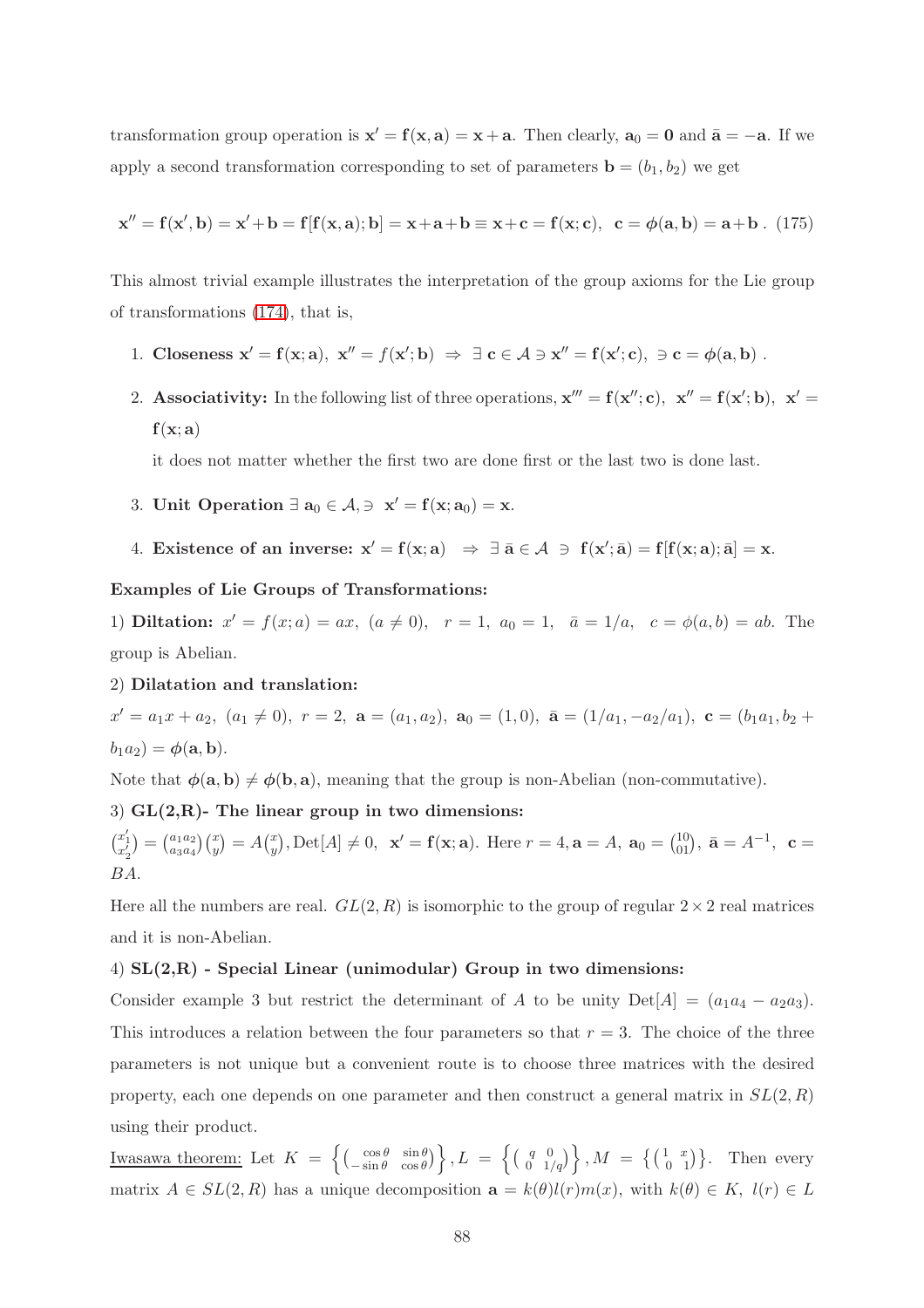and  $m(x) \in M$ . Here  $r = 3$ ,  $\mathbf{a} = A$ ,  $\mathbf{a}_0 = k(0)l(1)m(0)$ ,  $\bar{\mathbf{a}} = A^{-1} = m(-x)l(1/r)k(-\theta)$ ,  $\mathbf{c} = BA$ .

5)  $O(2)$  - Orthogonal Group in Two Dimensions: We select from  $GL(2, R)$  of example 3) only those transformations that conserve the length of the bilinear form  $r^2 = x_1^2 + x_2^2 = r'^2 =$  $x_1^2 + x_2^2$ . To illustrate it we note that this transformation is like a rotation of a vector whose tip is on a circle of radius  $\rho$ , see Fig. [15.](#page-88-0) Simple manipulations in plan trigonometry lead to the



<span id="page-88-0"></span>Figure 15: Demonstration of  $O(2)$  Lie group as a rotation of a vector  $\mathbf{x} = (x_1, x_2) \rightarrow \mathbf{x}' = (x'_1, x'_2)$  whose tip lies on a circle of radius  $\rho$  through an angle  $\theta$ . This rotation is such that  $x_1^2 + x_2^2 = r'^2 = x_1'^2 + x_2'^2 = r^2$  (Pithagoras theorem).

following expressions for  $x'$  in terms of x and  $\theta$ ,

$$
x'_1 = x_1 \cos \theta - x_2 \sin \theta, \ \ x'_2 = x_1 \sin \theta + x_2 \cos \theta, \ \ \mathbf{x}' = \begin{pmatrix} x'_1 \\ x'_2 \end{pmatrix} = \begin{pmatrix} \cos \theta & -\sin \theta \\ \sin \theta & \cos \theta \end{pmatrix} \begin{pmatrix} x_1 \\ x_2 \end{pmatrix} \ \ 0 \le \theta \le 2\pi \ . \tag{176}
$$

Therefore, in the language of Lie group transformations we have (denoting the matrix as  $A(\theta)$ )  $r = 1, a = A(\theta), x' = f(x, a) = A(\theta)x, a_0 = A(0), \bar{a} = A^{-1}(\theta) = A(-\theta), \bar{a} = (\theta_a, \theta_b) =$  $A(\theta_a + \theta_b)$ .

By construction  $O(2)$  is Abelian, performing two rotations does not depend on order.

6)  $Sp(2, R)$ - Symplectic Group in Two Dimensions: We consider transformations  $(x_1, x_2) \to \mathbf{x}' = (x'_1, x'_2)$  such that  $x_1^2 - x_2^2 = x_1'^2 - x_2'^2$ . Let us define the  $2 \times 2$  matrix  $A(u) = \begin{pmatrix} \cosh u & \sinh u \\ \sinh u & \cosh(u) \end{pmatrix}$  $\frac{\cosh u}{\cosh(u)}$  sinh  $\frac{u}{\cosh(u)}$ . Then simple calculations show that

$$
\begin{pmatrix} x_1' \\ x_2' \end{pmatrix} = A(u) \begin{pmatrix} x_1 \\ x_2 \end{pmatrix} \implies x_1^2 - x_2^2 = x_1'^2 - x_2'^2. \text{ Det}[A(u)] = 1, \quad A^{-1}(u) = \begin{pmatrix} \cosh u & -\sinh u \\ -\sinh u & \cosh(u) \end{pmatrix} = A(-u) \tag{177}
$$

Therefore, in the language of Lie group transformations we have

 $r = 1, a = A(u), x' = f(x, a) = A(u)x, a_0 = A(0), \bar{a} = A^{-1}(u) = A(-u), \bar{a} = a(u, u) = a(u)$  $A(u_a + u_b).$ 

By construction  $S_p(2)$  is Abelian.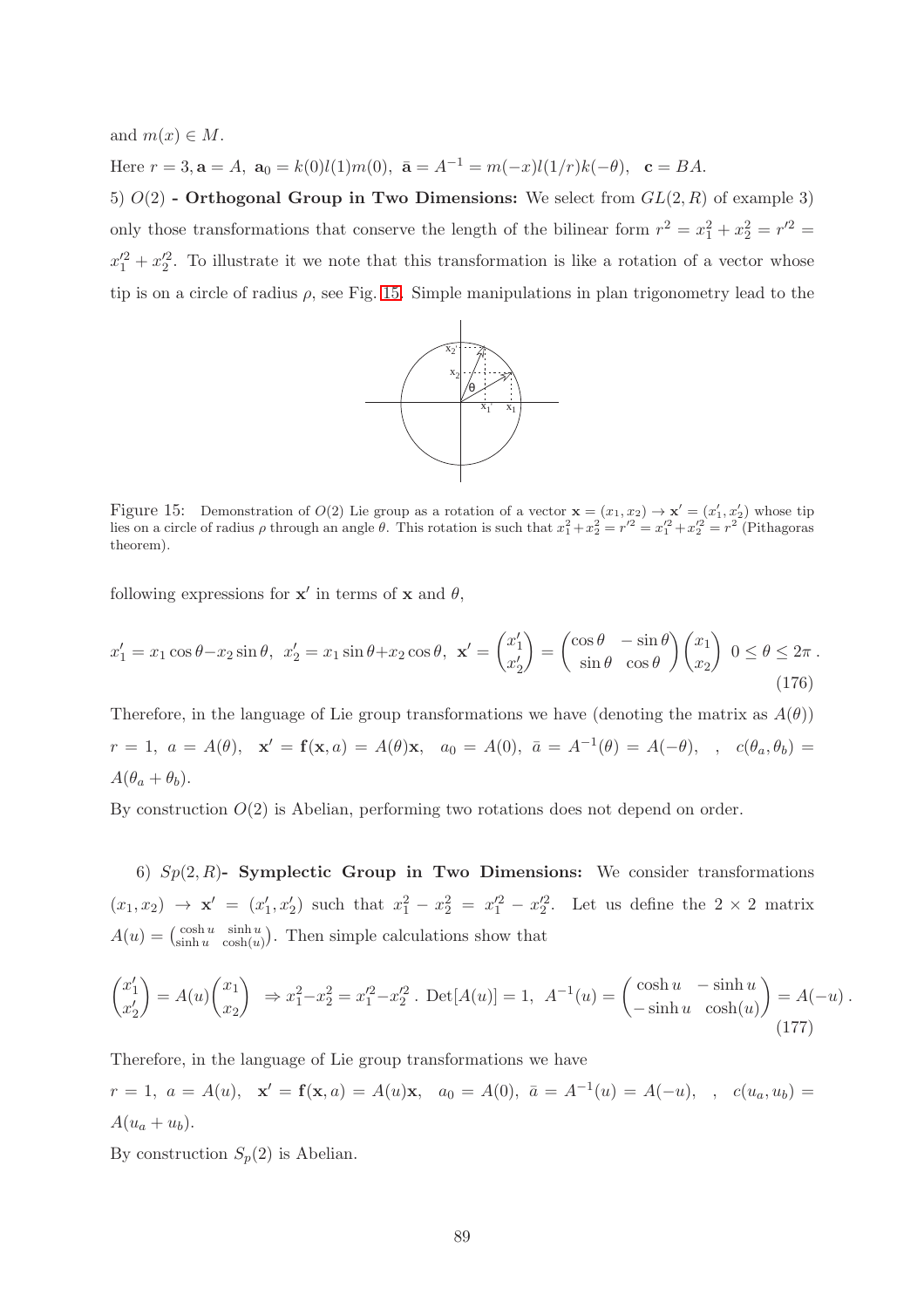## 7.4.9 The  $SU(2)$  and  $SU(3)$  groups

Finally, we consider Lie groups of complex transformations that are relevant for quantum games. Recall that the matrices in the set  $U(\phi, \alpha, \theta)$  defined in Eq. [\(19\)](#page-15-0) operate on qubits and serves as a quantum strategy in a quantum game based on 2-players 2-strategies classical games. The matrices  $\{U(\phi, \alpha, \theta)\}\$ are unitary  $2 \times 2$  complex matrices with unit determinant, and the corresponding group of matrices is denoted as  $SU(2)$  (Special Unitary matrices of dimension 2). They depend on three parameters (Euler angles  $(\phi, \alpha, \theta)$ ). They can be generated by exponentials of the Pauli matrices defined in Eq. [\(139\)](#page-71-0) according to the prescription of Eq. [\(158\)](#page-76-0),

$$
U(\phi, \alpha, \theta) = e^{i\phi\sigma_3} e^{i\theta\sigma_2} e^{i\alpha\sigma_3} \tag{178}
$$

The  $3 \times 3$  matrices U introduced in our discussion of qutrits (Subsection [6.9\)](#page-51-0) operate on qutrits and serves as a quantum strategy in a quantum game based on 2-players 3-strategies classical games. The matrices  $\{U(\alpha_1, \alpha_2, \ldots, \alpha_8)\}\$  are unitary  $3 \times 3$  complex matrices with unit determinant, and the corresponding group of matrices is denoted as  $SU(3)$  (Special Unitary matrices of dimension 3). This group plays a crucial role in physics, and at the middle of the sixties it was used by Murray Gellman and Yuval Neeman to classify elementary particles and predict the existence of new particles. The matrices  $U \in SU(3)$  depend on eight parameters Euler angles  $(\alpha_1, \alpha_2, \ldots, \alpha_8)$  (the book written by Gellman and Neeman is called The Eight-fold  $Way$ ). Instead of the three Pauli matrices, the  $SU(3)$  matrices can be generated by exponentials of the eight  $3 \times 3$  Gelleman matrices defined in Eq. [\(179\)](#page-89-0),

<span id="page-89-0"></span>
$$
\lambda_1 = \begin{pmatrix} 0 & 1 & 0 \\ 1 & 0 & 0 \\ 0 & 0 & 0 \end{pmatrix}, \qquad \lambda_2 = \begin{pmatrix} 0 & -i & 0 \\ i & 0 & 0 \\ 0 & 0 & 0 \end{pmatrix}, \qquad \lambda_3 = \begin{pmatrix} 1 & 0 & 0 \\ 0 & -1 & 0 \\ 0 & 0 & 0 \end{pmatrix},
$$

$$
\lambda_4 = \begin{pmatrix} 0 & 0 & 1 \\ 0 & 0 & 0 \\ 1 & 0 & 0 \end{pmatrix}, \qquad \lambda_5 = \begin{pmatrix} 0 & 0 & -i \\ 0 & 0 & 0 \\ i & 0 & 0 \end{pmatrix}, \qquad \lambda_6 = \begin{pmatrix} 0 & 0 & 0 \\ 0 & 0 & 1 \\ 0 & 1 & 0 \end{pmatrix},
$$

$$
\lambda_7 = \begin{pmatrix} 0 & 0 & 0 \\ 0 & 0 & -i \\ 0 & i & 0 \end{pmatrix}, \qquad \lambda_8 = \frac{1}{\sqrt{3}} \begin{pmatrix} 1 & 0 & 0 \\ 0 & 1 & 0 \\ 0 & 0 & -2 \end{pmatrix}, \qquad (179)
$$

The prescription of Eq. [\(158\)](#page-76-0) is applicable also if  $A^3 = A$  (not necessarily  $A^2 = 1$ ),

$$
U \in SU(3) = e^{i\alpha_1\lambda_3} e^{i\alpha_2\lambda_2} e^{i\alpha_3\lambda_3} e^{i\alpha_4\lambda_5} e^{i\alpha_5\lambda_3} e^{i\alpha_6\lambda_2} e^{i\alpha_7\lambda_3} e^{i\alpha_8\lambda_8} . \tag{180}
$$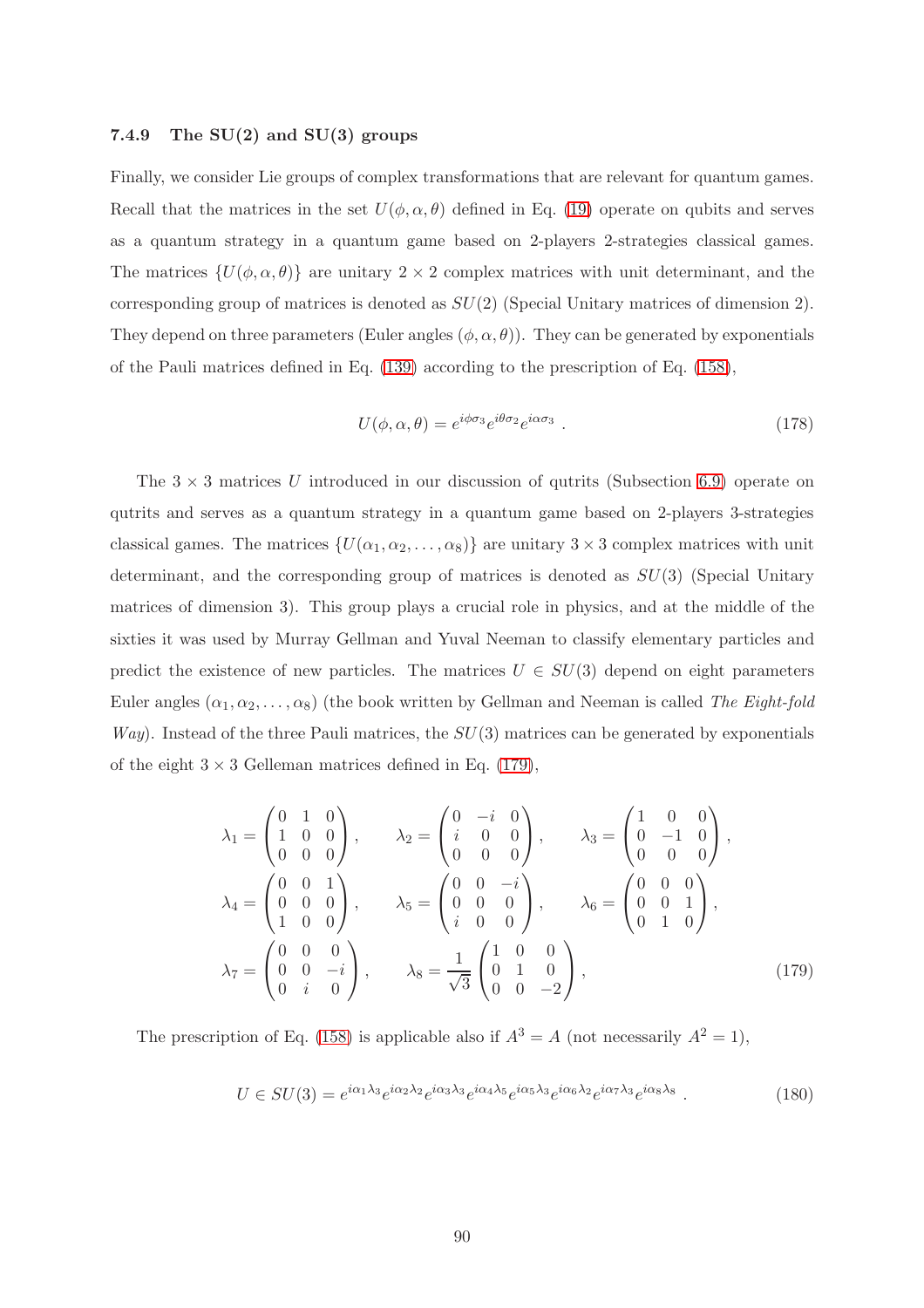#### 7.5 Hilbert Space

A Hilbert space  $\mathcal H$  is an inner product space as defined in Subsection [7.2.3.](#page-67-0) Here we give a brief reminder, and introduce the notion of linear operators that transform one state (vector)  $|\psi\rangle \in \mathcal{H}$ to another vector  $|\phi\rangle \in \mathcal{H}$ .

## 7.5.1 Brief Reminder

- 1. Hilbert space  $\mathcal H$  is a complex linear inner product space. In Dirac's ket-bra notation states (vectors) in H are denoted by ket vectors  $|\psi\rangle$  in Hilbert space. Any two state vectors differing only by an overall phase factor  $e^{i\theta}$  ( $\theta$  real) represent the same state.
- 2. Corresponding to a ket vector  $|\psi\rangle$  there is another kind of state vector called bra vector, which is denoted by  $\langle \psi |$ . The *inner product* of a bra  $\langle \psi |$  and ket  $|\phi \rangle$  is defined as follows:

$$
\langle \psi | \phi \rangle = \langle \phi | \psi \rangle^* \in \mathbb{C}, \ \langle \psi | \psi \rangle > 0 \text{ for } |\psi \rangle \neq 0.
$$
  

$$
\langle \psi | \{ | \phi_1 \rangle + | \phi_2 \rangle \} = \langle \psi | \phi_1 \rangle + \langle \psi | \phi_2 \rangle \langle \psi | \{ c | \phi_1 \rangle \} = c \langle \psi | \phi_1 \rangle \tag{181}
$$

for any  $c \in \mathbb{C}$ , the set of complex numbers. There is a one-to-one correspondence between the bras and the kets.

- 3. The state vectors in Hilbert space that are relevant for quantum game theory (and for quantum physics in general) are normalized which means that the inner product of a state vector with itself gives unity, i.e.,  $\langle \psi | \psi \rangle = 1$ .
- 4. In a finite (N) dimensional Hilbert space  $\mathcal{H}_N$  there is a sequence  $(|\phi_1\rangle, |\phi_2\rangle, \ldots, |\phi_N\rangle)$  of linearly independent vectors (states) that can be chosen to be orthonormal,  $\langle \phi_i | \phi_j \rangle = \delta_{ij}$ such that every state  $|\psi\rangle \in \mathcal{H}_N$  can be expanded as

$$
|\psi\rangle = \sum_{i=1}^{N} c_i |\phi_i\rangle, \quad c_i = \langle \phi_i | \psi \rangle \in \mathbb{C} \ . \ \langle \psi | \psi \rangle = \sum_{i=1}^{N} |c_i|^2 \ . \tag{182}
$$

Anticipating the developments of quantum games based on classical games with infinite number of strategies, it is worth while to augment these definitions by two additional properties denoted here as I and II. If  $N$  is finite, these properties can be proved from the previous definitions of an inner product space, but for an infinite dimensional space they should be considered as axioms.

(I) H is complete. If an infinite sequence  $|\psi_1\rangle, |\psi_2\rangle, \dots \in \mathcal{H}$  satisfies the Cauchy convergence criterion [for each  $\varepsilon > 0$  there exists a positive integer  $M(\varepsilon)$ , such that for  $m, n >$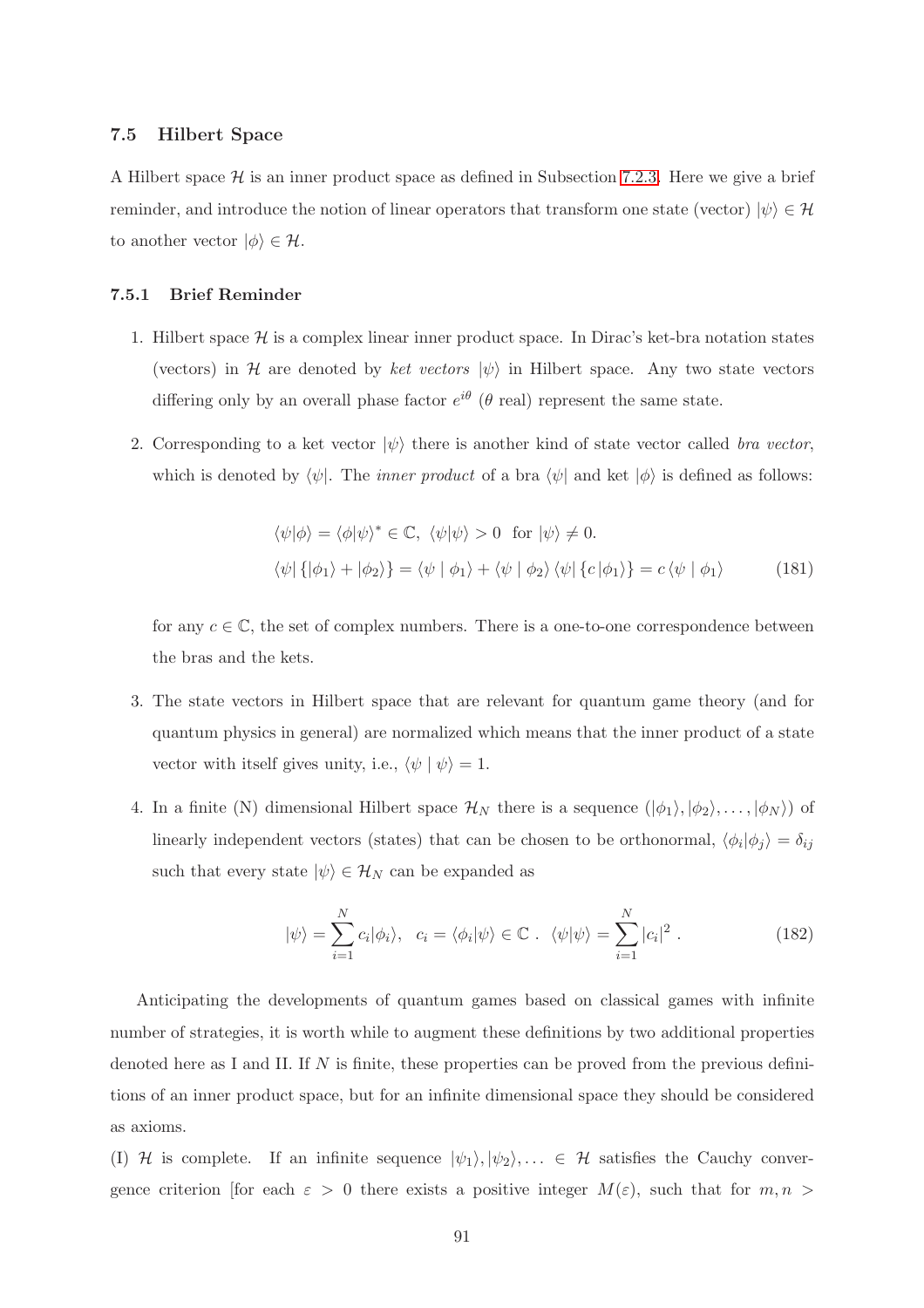$M(\varepsilon), \| |\psi_n\rangle - |\psi_m\rangle \| < \varepsilon$ , then the sequence is convergent, i.e., it possesses a limit  $|\psi\rangle$  such that  $\lim_{n\to\infty} |||\psi_n\rangle - |\psi\rangle|| = 0.$ 

(II) H is separable: that is, there is a sequence  $|\psi_1\rangle, |\psi_2\rangle, \dots \in \mathcal{H}$  which is everywhere dense in  $\mathcal{H}^2$  Roughly speaking, elements of a dense set come arbitrary close to any element in  $\mathcal{H}$ . The property of separability is equivalent to the statement that there is a countably infinite complete orthonormal set  $\{\ket{\phi_n}\}$  such that every vector  $\ket{\psi} \in \mathcal{H}$  can be expanded as,

$$
|\psi\rangle = \sum_{n=1}^{\infty} \langle \phi_n | \psi \rangle | \phi_n \rangle \quad \Leftrightarrow \lim_{N \to \infty} || \sum_{n=1}^{N} \langle \phi_n | \psi \rangle | \phi_n \rangle - | \psi \rangle || = 0 \; . \tag{183}
$$

A necessary and sufficient condition for convergence is  $\sum_{n=1}^{\infty} |\langle \phi_n | \psi \rangle|^2 < \infty$ . Hence, this sum equals  $\langle \psi | \psi \rangle$ .

## 7.5.2 Operators in Hilbert Space

For finite dimensional Hilbert space  $\mathcal{H}_N$  the notion of operators and matrices are the same, and operators are represented by  $N \times N$  matrices. For an infinite dimensional Hilbert space the situation is different, since the treatment of matrices with infinite dimensions requires some care. We give a short list of the main definitions using the nomenclature of operators, but for  $\mathcal{H}_N$ , replacement "operator  $\rightarrow$  matrix is justified.

Operations can be performed on a ket  $|\psi\rangle$  and transform it to another ket  $|\chi\rangle$ . There are operations on kets which are called linear operators, which have the following properties. For a linear operator  $\mathcal O$  we have

$$
\mathcal{O}\left\{|\psi\rangle + |\chi\rangle\right\} = \mathcal{O}\left|\psi\rangle + \mathcal{O}\left|\chi\right\rangle
$$
  

$$
\mathcal{O}\left\{c|\psi\rangle\right\} = c\mathcal{O}\left|\psi\right\rangle
$$
 (184)

for any  $c \in \mathbb{C}$ .

• The sum and product of two linear operators  $\mathcal O$  and  $\mathcal P$  are defined as:

$$
\{\mathcal{O} + \mathcal{P}\}|\psi\rangle = \mathcal{O}|\psi\rangle + \mathcal{P}|\psi\rangle \tag{185}
$$

$$
\{\mathcal{OP}\}\ket{\psi} = \mathcal{O}\{\mathcal{P}|\psi\rangle\} \tag{186}
$$

Generally speaking  $OP$  is not necessarily equal to  $PO$ , i.e.  $[O, P] \neq 0$ 

 $\frac{1}{2}$ An example of a dense sequence is the rational numbers which are dense in R.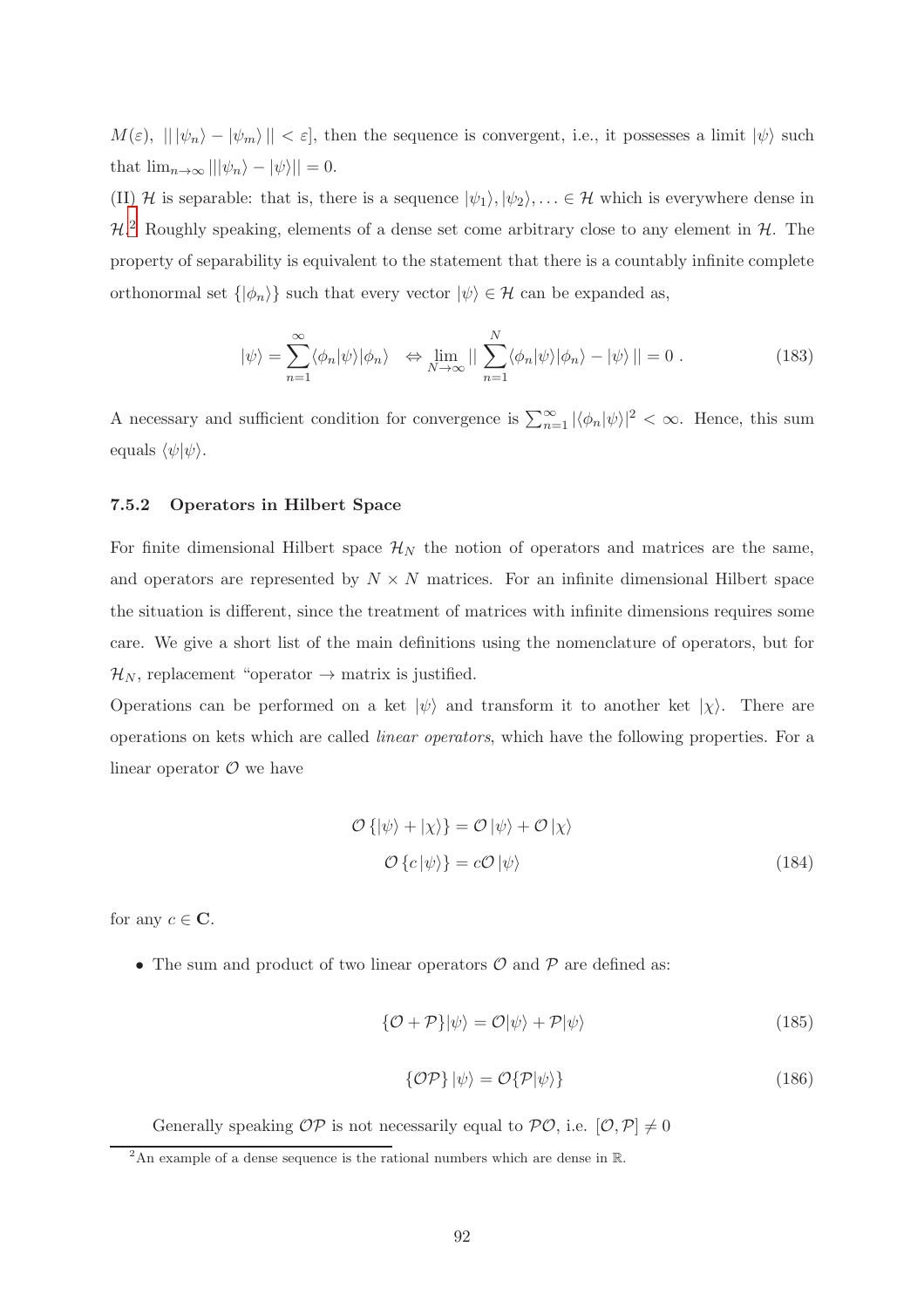• The *adjoint*  $\mathcal{O}^{\dagger}$  of an operator  $\mathcal{P}$  is defined by the requirement:

$$
\langle \psi | \mathcal{O} \chi \rangle = \langle \mathcal{O}^{\dagger} \psi | \chi \rangle \tag{187}
$$

for all kets  $|\psi\rangle$ ,  $|\chi\rangle$  in the Hilbert space.

• An operator  $O$  is said to be *self-adjoint* or *Hermitian* if:

$$
\mathcal{O}^{\dagger} = \mathcal{O} \tag{188}
$$

Hermitian operators are the counterparts of real numbers in operators. In quantum mechanics, the dynamical variables of physical systems are represented by Hermitian operators. More specifically, every experimental arrangement in quantum mechanics is associated with a set of operators describing the dynamical variables that can be observed. These operators are usually called observables.

## 7.6 Basic Concepts of Quantum Mechanics

Quantum theory[\[23\]](#page-95-0) is the theoretical basis of modern physics that explains the nature and behavior of matter and energy on the atomic and subatomic level. The physical systems at these levels are known as quantum systems. Thus quantum mechanics is a mathematical model of the physical world that describes the behavior of quantum systems. A physical model is characterized by how it represents physical states, observables, measurements, and dynamics of the system under consideration.

#### 7.6.1 Postulates of quantum mechanics

We formulate below the postulates of quantum mechanics that are most relevant for quantum games.

## Postulates

- 1. At each instant of time, t, the state of a physical system is represented by a vector (sometimes called a ket)  $|\psi(t)\rangle$  in the vector space of states. Every observable attribute of a physical system is described by an operator that acts on the ket that describes the system.
- 2. The only possible result of the measurement of an observable A (for example energy of a system) is one of the eigenvalues of an Hermitian operator  $\hat{\mathcal{A}}$  representing the observable A. An observable must be represented a Hermitian operator.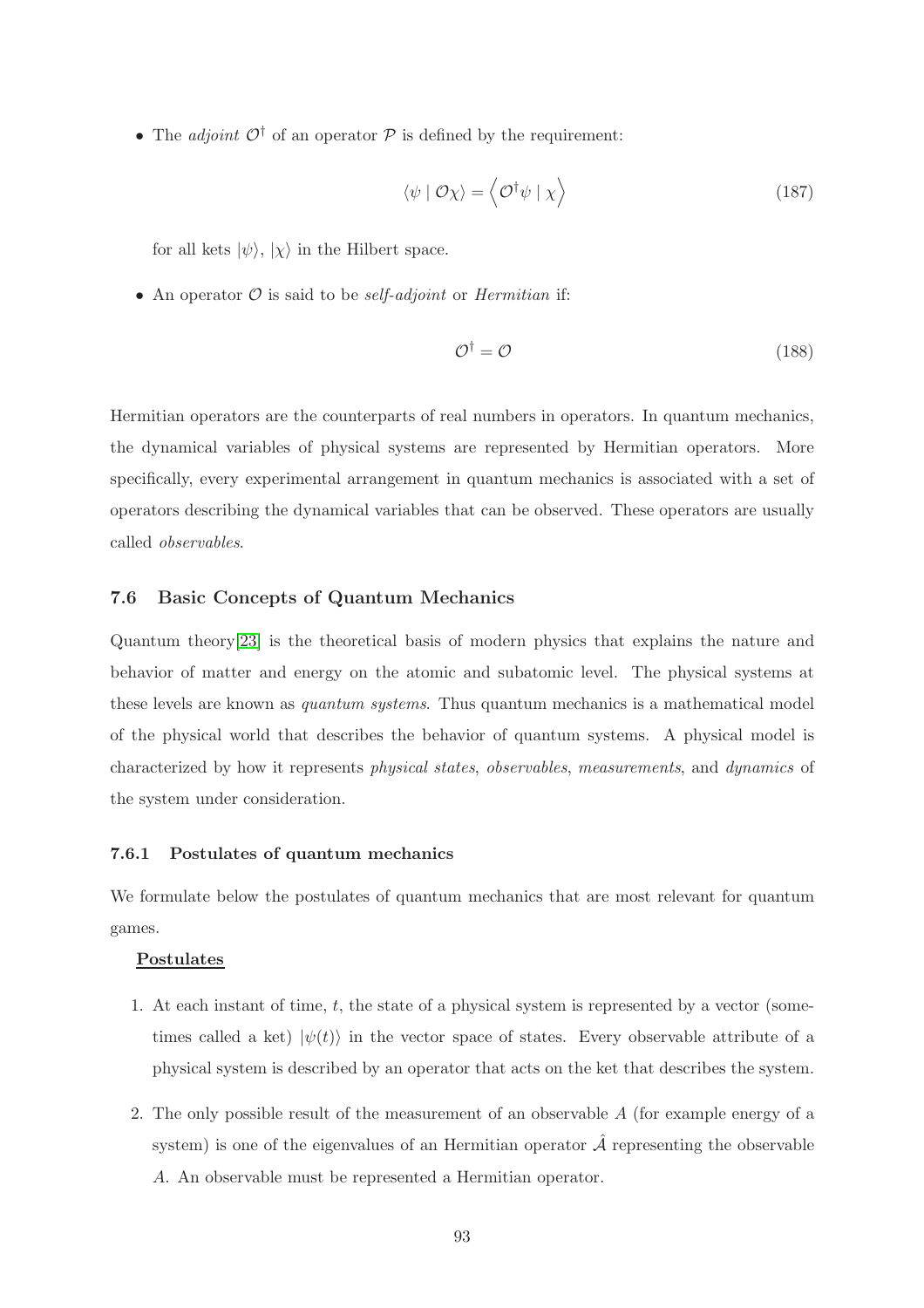Since measurement results are real numbers, the eigenvalues of operators corresponding to observables are real. The operator representing an observable is often called an observable operator, or observable for short. All eigenvalues of Hermitian operators are real, and their eigenvectors are orthogonal,  $\langle \phi_i | \phi_j \rangle = \delta_{ij}$ .

3. When a measurement of an observable A is made on a generic state  $|\psi\rangle$ , the probability of obtaining an eigenvalue  $a_i$  is given by  $|\langle \phi_i | \psi \rangle|^2$ , where  $|\phi_i \rangle$  is the eigenstate of the observable operator  $\hat{\mathcal{A}}$  with eigenvalue  $a_i$ , that is,  $\mathcal{A}|\phi_i\rangle = a_i|\phi_i\rangle$ .

The complex number  $\langle \phi_i | \psi \rangle$  is known as the "probability amplitude" to measure  $a_i$  as the value for A in the state  $|\psi\rangle$ .

4. Immediately after the measurement of an observable  $A$  that has yielded a value  $a_i$ , the state of the system is the normalized eigenstate  $|\phi_i\rangle$ .

With the system initially in state  $|\psi\rangle$ , measurement of an observable A collapses the wave function. If the result of the measurement is  $a_i$ , the wave function collapses to state  $|\phi_i\rangle$ .

5. For each physical system there is a unique operator  $\hat{H}(t)$  known as the Hamiltonian, that determines the evolution of the system with time. Physically,  $H(t)$  represents the energy of the system. The time evolution of the state of a quantum system is specified by the state vector  $|\psi(t)\rangle = \hat{\mathcal{U}}(t,t_0)|\psi(t_0)\rangle$ , where the operator  $\hat{\mathcal{U}}$  is unitary  $(\hat{\mathcal{U}}\hat{\mathcal{U}}^{\dagger} = 1)$ , and therefore preserves the normalization of the associated ket, and is called the evolution operator:

$$
|\psi(t)\rangle = \hat{\mathcal{U}}(t, t_0) |\psi(t_0)\rangle . \qquad (189)
$$

For a time independent Hamiltonian,  $\hat{\mathcal{U}}(t, t_0) = \exp(-i\hat{H}(t - t_0)/\hbar)$ . In general (i.e., even for time-dependent Hamiltonians)

$$
i\hbar \frac{\partial \hat{\mathcal{U}}(t,t_0)}{\partial t} = \hat{H}(t)\hat{\mathcal{U}}(t,t_0) . \qquad (190)
$$

This is equivalent to saying that  $|\psi(t)\rangle$  satisfies the Schrödinger equation,  $i\hbar\frac{\partial}{\partial t}|\psi(t)\rangle =$  $\ddot{H} |\psi(t)\rangle.$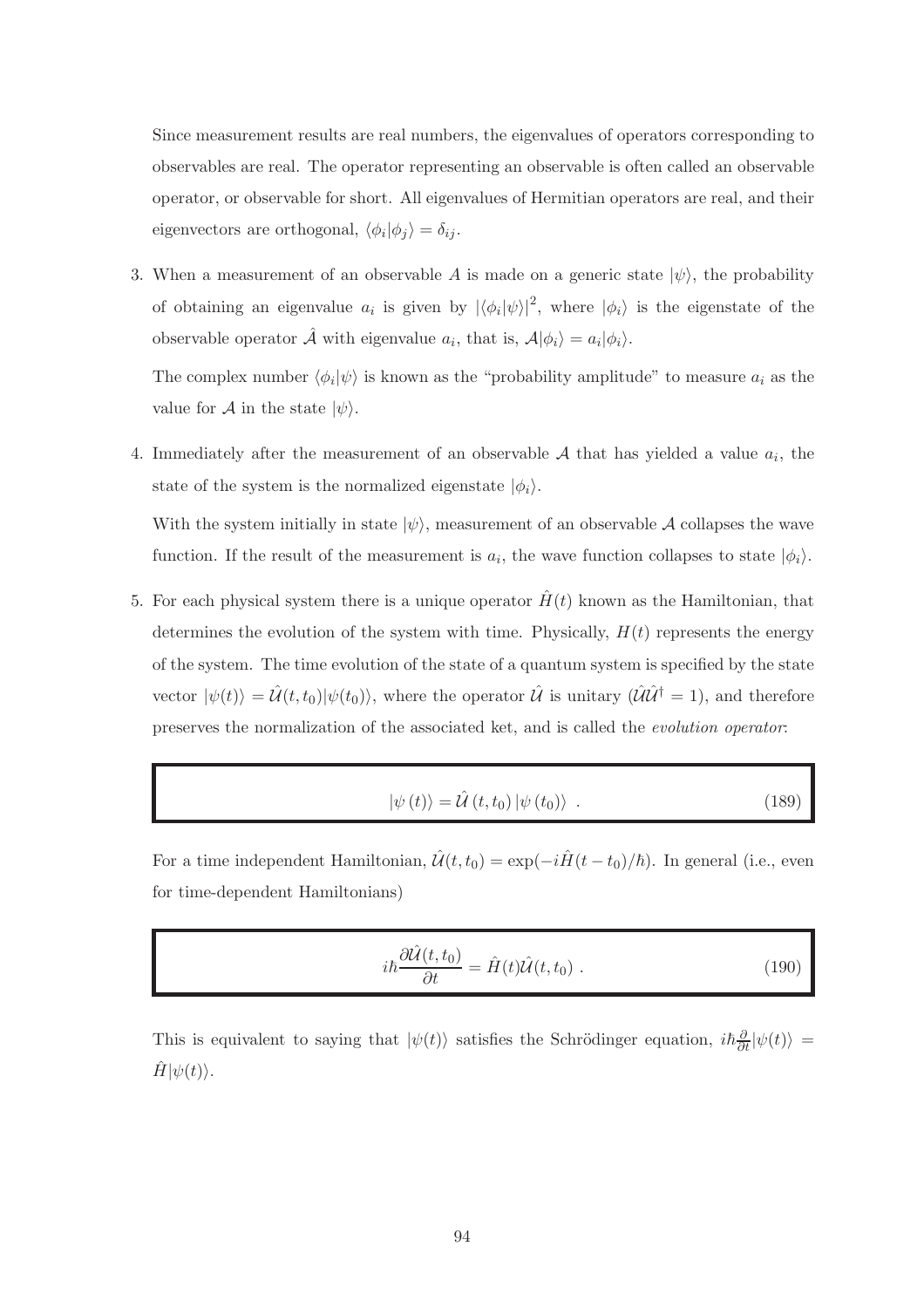# References

- [1] C. E. Shannon, A Mathematical Theory of Communication, University of Illinois Press, Evanston, IL, (1949).
- [2] John Nash, Proc. of the National Academy of Sciences, 36, 48 (1950); John Nash, Noncooperative Games Annals of Mathematics, 54 (1951).
- [3] J. von Neumann and O. Morgenstern, Theory of Games and Economic Behavior, Princeton University Press, Princeton (1953).
- [4] P. W. Shor, Polynomial time algorithms for prime factorization and discrete logarithms on a quantum computer, SIAM J. Comput. 26, 1484 (1997).
- [5] S. Wiesner Conjugate coding, SIGACT News. 15/1, 78 (1983). Available at [http://kh.bu.edu/qcl/pdf/wiesners198316024137.pdf.](http://kh.bu.edu/qcl/pdf/wiesners198316024137.pdf)
- [6] A. K. Ekert, Phys. Rev. Lett. 67, 661 (1991).
- [7] L. Goldenberg, L. Vaidman, and S. Wiesner, Phys. Rev. Lett. 82, 3356 (1999); L. Vaidman, Foundations of Physics 29, 615 (1999).
- [8] D. Meyer, Quantum strategies, Phys. Rev. Lett. 82, 1052-1055 (1999).
- [9] J. Eisert, M. Wilkens, and M. Lewenstein, Quantum games and quantum strategies, Phys. Rev. Lett. 83, 3077-3080 (1999) ; J. Eisert and M. Wilkens, Quantum Games, J. of Modern Optics 47, 2543-2556 (2000).
- [10] Simon C. Benjamin and Patrick M. Hayden, Comment on "Quantum Games and Quantum Strategies",Phys. Rev. Lett. 87, 069801-1 (2001).
- [11] A.P. Flitney and D. Abbott, An introduction to quantum game theory, arXiv: [quant-ph/0208069.](http://arxiv.org/abs/quant-ph/0208069)
- [12] E.W. Piotrowski and J. Slaadkowski, An Invitation to Quantum Game Theory, International Journal of Theoretical Physics, 42, 1089-1099 (2003).
- [13] A.P. Flitney and D. Abbott, Advantage of a quantum player over a classical one in  $2 \times 2$ quantum games, Proc. R. Soc. Lond. A459, 2463 (2003).
- [14] Steven E. Landsburg, *Quantum Game Theory*, Notices of the American Math. Soc. 51, Number 4, 394-399 (2004).
- [15] E. W. Piotrowski, and J. Sladkowski, Quantum Market Games Physica A 312, 208 (2002); E. W. Piotrowski, Quantum Game Theory in Finance, [arXiv:quant-phys/0406129;](http://arxiv.org/abs/quant-phys/0406129) E. W. Piotrowski, and J. Sladkowski, Quantum Bargaining Games Physica A 308, 391 (2002); L. Lambertini, Quantum Mechanics and Mathematical Economics are Isomorphic, John von Neumann between Physics and Economics. [http://www.dse.unibo.it/wp/370.pdf.](http://www.dse.unibo.it/wp/370.pdf)
- [16] Azhar Iqbal, Studies in the Theory of Quantum Games Ph.D thesis, arXiv:quantphys/050317.
- [17] Steven E. Landsburg, Nash Equilibria in Quantum Games, [arXiv:1110.1351.](http://arxiv.org/abs/1110.1351)
- [18] Andreu Mas-Colell, Michael D. Whinston and Jerry R. Green, Microeconomic Theory, page 254, Oxford University Press (1995).